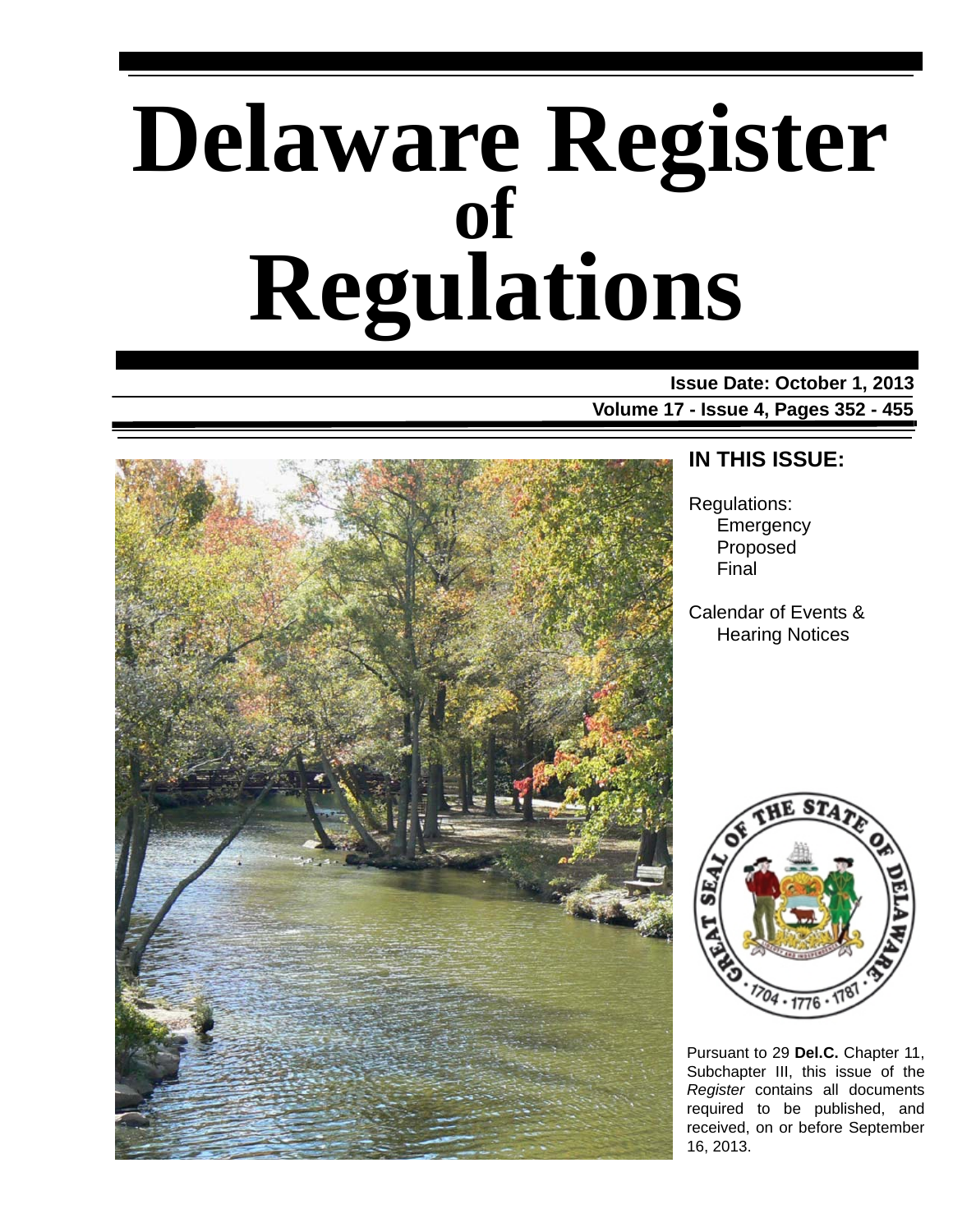# **INFORMATION ABOUT THE DELAWARE REGISTER OF REGULATIONS**

### **DELAWARE REGISTER OF REGULATIONS**

The *Delaware Register of Regulations* is an official State publication established by authority of 69 *Del. Laws*, c. 107 and is published on the first of each month throughout the year.

The *Delaware Register* will publish any regulations that are proposed to be adopted, amended or repealed and any emergency regulations promulgated.

The *Register* will also publish some or all of the following information:

- Governor's Executive Orders
- Governor's Appointments
- Agency Hearing and Meeting Notices
- Other documents considered to be in the public interest.

### **CITATION TO THE DELAWARE REGISTER**

The *Delaware Register of Regulations* is cited by volume, issue, page number and date. An example would be:

16 **DE Reg.** 1227 - 1230 (06/01/13)

Refers to Volume 16, pages 1227 - 1130 of the *Delaware Register* issued on June 1, 2013.

### **SUBSCRIPTION INFORMATION**

The cost of a yearly subscription (12 issues) for the *Delaware Register of Regulations* is \$135.00. Single copies are available at a cost of \$12.00 per issue, including postage. For more information contact the Division of Research at 302-744-4114 or 1-800-282-8545 in Delaware.

### **CITIZEN PARTICIPATION IN THE REGULATORY PROCESS**

Delaware citizens and other interested parties may participate in the process by which administrative regulations are adopted, amended or repealed, and may initiate the process by which the validity and applicability of regulations is determined.

Under 29 **Del.C.** §10115 whenever an agency proposes to formulate, adopt, amend or repeal a regulation, it shall file notice and full text of such proposals, together with copies of the existing regulation being adopted, amended or repealed, with the Registrar for publication in the *Register of Regulations* pursuant to §1134 of this title. The notice shall describe the nature of the proceedings including a brief synopsis of the subject, substance, issues, possible terms of the agency action, a reference to the legal authority of the agency to act, and reference to any other regulations that may be impacted or affected by the proposal, and shall state the manner in which persons may present their views; if in writing, of the place to which and the final date by which such views may be submitted; or if at a public hearing, the date, time and place of the hearing. If a public hearing is to be held, such public hearing shall not be scheduled less than 20 days following publication of notice of the proposal in the *Register of Regulations*. If a public hearing will be held on the proposal, notice of the time, date, place and a summary of the nature of the proposal shall also be published in at least 2 Delaware newspapers of general circulation. The notice shall also be mailed to all persons who have made timely written requests of the agency for advance notice of its regulation-making proceedings.

**DELAWARE REGISTER OF REGULATIONS, VOL. 17, ISSUE 4, TUESDAY, OCTOBER 1, 2013**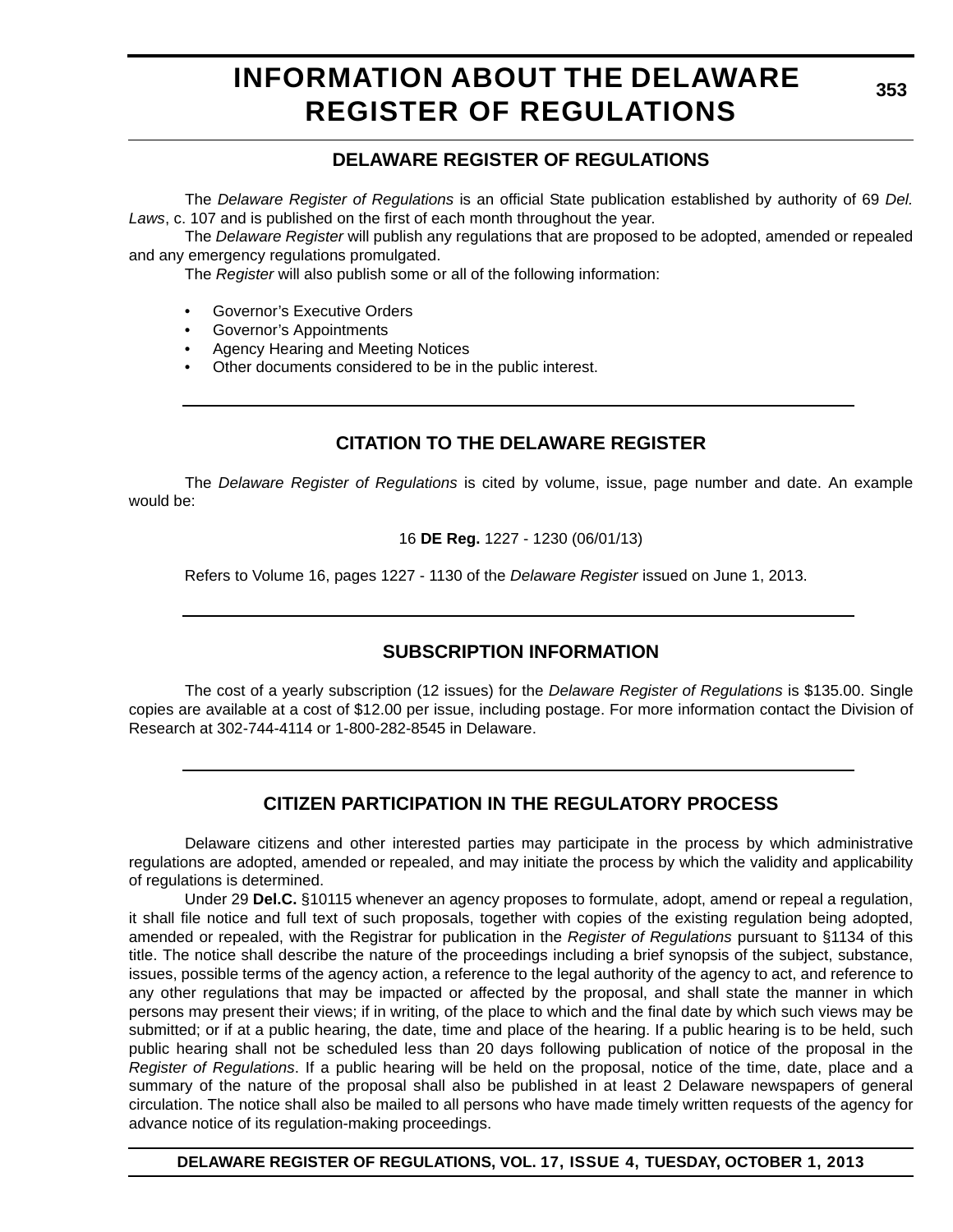**354**

# **INFORMATION ABOUT THE DELAWARE REGISTER OF REGULATIONS**

The opportunity for public comment shall be held open for a minimum of 30 days after the proposal is published in the *Register of Regulations*. At the conclusion of all hearings and after receipt, within the time allowed, of all written materials, upon all the testimonial and written evidence and information submitted, together with summaries of the evidence and information by subordinates, the agency shall determine whether a regulation should be adopted, amended or repealed and shall issue its conclusion in an order which shall include: (1) A brief summary of the evidence and information submitted; (2) A brief summary of its findings of fact with respect to the evidence and information, except where a rule of procedure is being adopted or amended; (3) A decision to adopt, amend or repeal a regulation or to take no action and the decision shall be supported by its findings on the evidence and information received; (4) The exact text and citation of such regulation adopted, amended or repealed; (5) The effective date of the order; (6) Any other findings or conclusions required by the law under which the agency has authority to act; and (7) The signature of at least a quorum of the agency members.

The effective date of an order which adopts, amends or repeals a regulation shall be not less than 10 days from the date the order adopting, amending or repealing a regulation has been published in its final form in the *Register of Regulations*, unless such adoption, amendment or repeal qualifies as an emergency under §10119.

Any person aggrieved by and claiming the unlawfulness of any regulation may bring an action in the Court for declaratory relief.

No action of an agency with respect to the making or consideration of a proposed adoption, amendment or repeal of a regulation shall be subject to review until final agency action on the proposal has been taken.

When any regulation is the subject of an enforcement action in the Court, the lawfulness of such regulation may be reviewed by the Court as a defense in the action.

Except as provided in the preceding section, no judicial review of a regulation is available unless a complaint therefor is filed in the Court within 30 days of the day the agency order with respect to the regulation was published in the *Register of Regulations*.

### **CLOSING DATES AND ISSUE DATES FOR THE DELAWARE REGISTER OF REGULATIONS**

| <b>CLOSING DATE</b> | <b>CLOSING TIME</b> |
|---------------------|---------------------|
| October 15          | 4:30 p.m.           |
| November 15         | 4:30 p.m.           |
| December 16         | 4:30 p.m.           |
| January 15          | 4:30 p.m.           |
| February 15         | 4:30 p.m.           |
|                     |                     |

### **DIVISION OF RESEARCH STAFF**

**Lori Christiansen,** Director; **Mark J. Cutrona,** Deputy Director; **Judi Abbott,** Administrative Specialist I; **Jeffrey W. Hague**, Registrar of Regulations; **Robert Lupo**, Printer; **Deborah J. Messina,** Print Shop Supervisor; **Kathleen Morris**, Executive Secretary; **Georgia Roman**, Unit Operations Support Specialist; **Victoria Schultes,** Administrative Specialist II; **Yvette W. Smallwood**, Assistant Registrar of Regulations; **Don Sellers,** Printer; **Sarah Wootten**, Joint Sunset Analyst; **Rochelle Yerkes**, Office Manager; **Sara Zimmerman**, Legislative Librarian.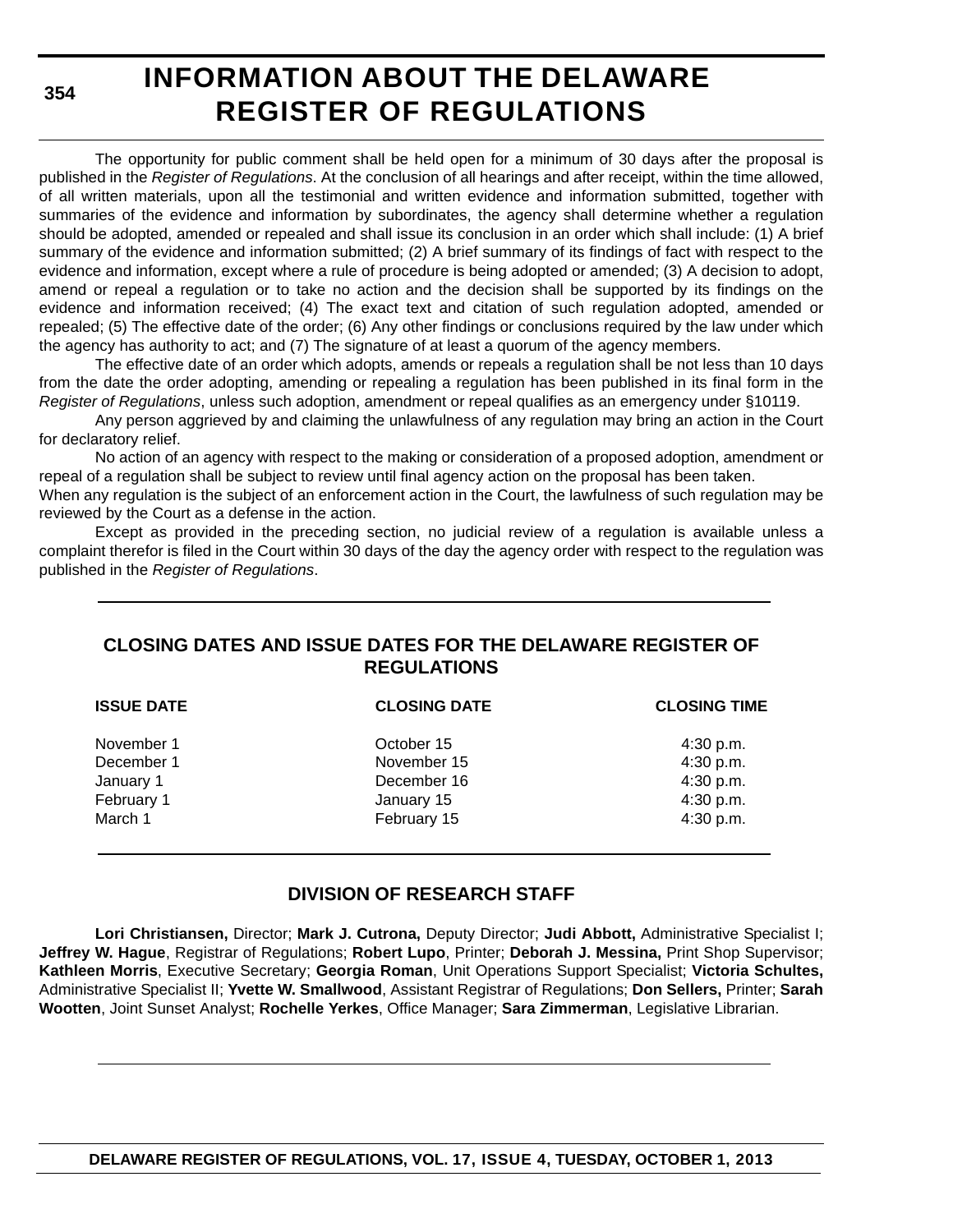# **TABLE OF CONTENTS**

**355**

<span id="page-3-0"></span>

|--|--|

### **EMERGENCY**

| <b>DEPARTMENT OF EDUCATION</b><br><b>Office of the Secretary</b>                                                                                  |            |
|---------------------------------------------------------------------------------------------------------------------------------------------------|------------|
|                                                                                                                                                   | 361        |
| <b>PROPOSED</b>                                                                                                                                   |            |
| <b>DELAWARE RIVER BASIN COMMISSION</b><br>Proposed Amendments to the Water Quality Regulations, Water Code and Comprehensive Plan                 | 365        |
| <b>DEPARTMENT OF EDUCATION</b><br><b>Office of the Secretary</b>                                                                                  |            |
| 614 Uniform Definitions for Student Conduct Which May Result in Alternative Placement or Expulsion<br><b>Professional Standards Board</b>         | 367        |
| DEPARTMENT OF HEALTH AND SOCIAL SERVICES                                                                                                          | 372        |
| <b>Division of Medicaid and Medical Assistance</b><br>Delaware Medicaid Modified Adjusted Gross Income (MAGI) Eligibility and Benefits State Plan |            |
| Delaware Medicaid Modified Adjusted Gross Income (MAGI) Eligibility and Benefits State Plan                                                       | 374        |
| Delaware Medicaid Modified Adjusted Gross Income (MAGI) Eligibility and Benefits State Plan                                                       | 377        |
| Delaware Medicaid Modified Adjusted Gross Income (MAGI) Eligibility and Benefits State Plan                                                       | 380        |
| Delaware Medicaid Modified Adjusted Gross Income (MAGI) Eligibility and Benefits State Plan                                                       | 383        |
| Delaware Medicaid Modified Adjusted Gross Income (MAGI) Eligibility and Benefits State Plan                                                       | 386        |
| Delaware Medicaid Modified Adjusted Gross Income (MAGI) Eligibility and Benefits State Plan                                                       | 389        |
| Amendments - Children's Health Insurance Program (CHIP) MAGI Eligibility<br><b>Division of Public Health</b>                                      | 392<br>395 |
|                                                                                                                                                   | 397<br>405 |
| <b>Division of Social Services</b><br>Delaware's Temporary Assistance for Needy Families (TANF) State Plan Amendment                              | 406        |
| DEPARTMENT OF NATURAL RESOURCES AND ENVIRONMENTAL CONTROL                                                                                         |            |
| <b>Division of Air Quality</b>                                                                                                                    | 408        |
| <b>DEPARTMENT OF SAFETY AND HOMELAND SECURITY</b>                                                                                                 |            |
| <b>Division of State Police</b>                                                                                                                   | 409        |

**DELAWARE REGISTER OF REGULATIONS, VOL. 17, ISSUE 4, TUESDAY, OCTOBER 1, 2013**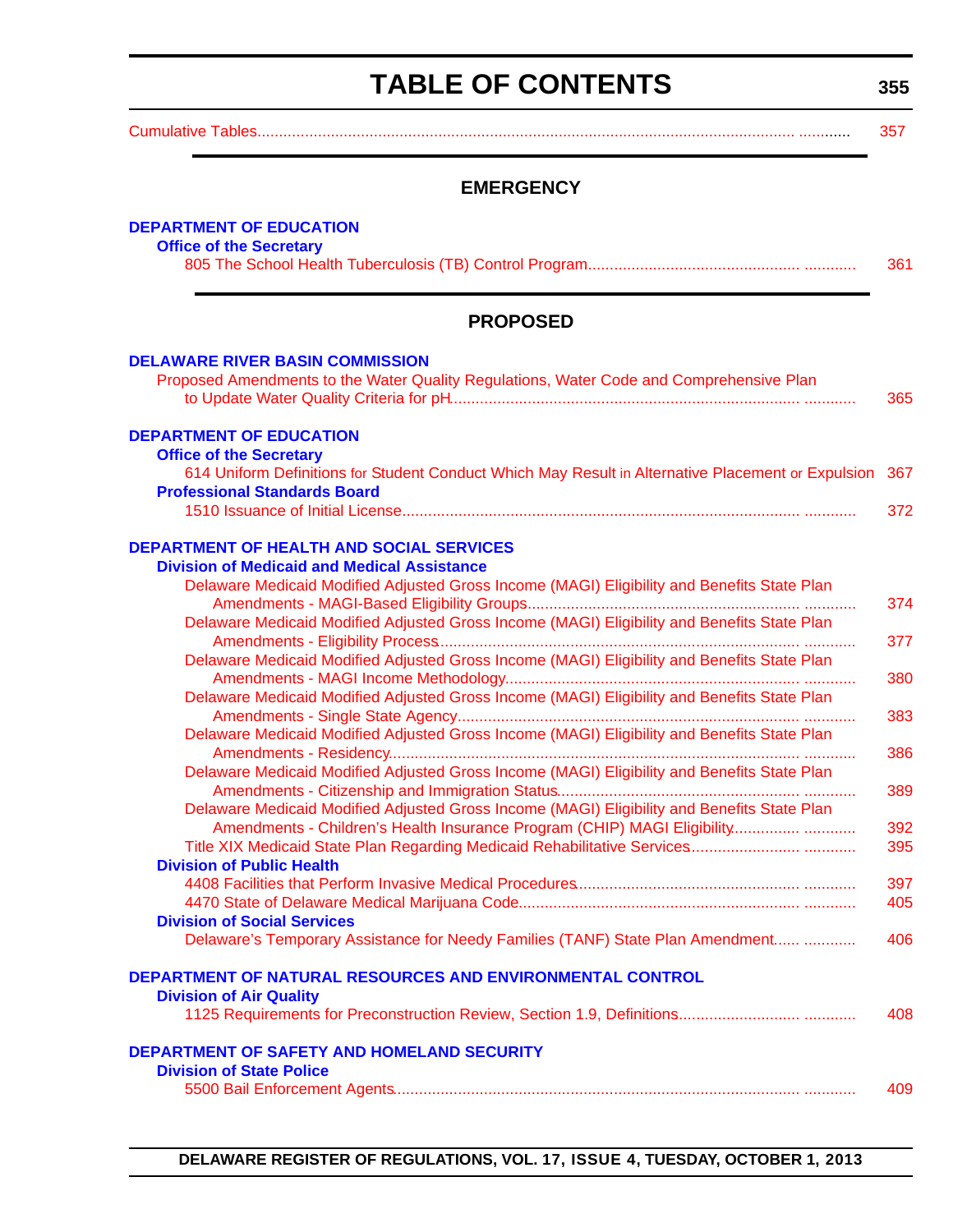# **TABLE OF CONTENTS**

| <b>Division of Professional Regulation</b>   | 3000 Board of Professional Counselors of Mental Health and Chemical Dependency Professionals  |
|----------------------------------------------|-----------------------------------------------------------------------------------------------|
| <b>Office of the State Bank Commissioner</b> |                                                                                               |
|                                              |                                                                                               |
|                                              |                                                                                               |
|                                              | <b>FINAL</b>                                                                                  |
| <b>DEPARTMENT OF EDUCATION</b>               |                                                                                               |
| <b>Office of the Secretary</b>               |                                                                                               |
|                                              |                                                                                               |
|                                              |                                                                                               |
|                                              |                                                                                               |
|                                              | <b>DEPARTMENT OF HEALTH AND SOCIAL SERVICES</b>                                               |
|                                              | Division of Medicaid and Medical Assistance / Division of Developmental Disabilities Services |
|                                              |                                                                                               |
| <b>Division of Public Health</b>             |                                                                                               |
|                                              |                                                                                               |
|                                              |                                                                                               |
|                                              | DEPARTMENT OF NATURAL RESOURCES AND ENVIRONMENTAL CONTROL                                     |
| <b>Division of Fish and Wildlife</b>         |                                                                                               |
|                                              |                                                                                               |
| <b>DEPARTMENT OF STATE</b>                   |                                                                                               |
| <b>Division of Professional Regulation</b>   |                                                                                               |
|                                              |                                                                                               |
|                                              |                                                                                               |
|                                              |                                                                                               |
| <b>OFFICE OF MANAGEMENT AND BUDGET</b>       |                                                                                               |
| <b>Division of Facilities Management</b>     |                                                                                               |
|                                              | Regulation Governing the State of Delaware Asbestos Certification and Training Program        |
|                                              |                                                                                               |
|                                              | <b>CALENDAR OF EVENTS/HEARING NOTICES</b>                                                     |
|                                              |                                                                                               |
|                                              | Delaware River Basin Commission, Notice of Public Hearing and Comment Period                  |

|                                                                                                     | .           |
|-----------------------------------------------------------------------------------------------------|-------------|
|                                                                                                     | 448         |
| Dept. of Health and Social Svcs., Div. of Medicaid and Medical Assistance; Div. of Public Health;   |             |
|                                                                                                     | $448 - 452$ |
| Dept. of Natural Resources and Environmental Control, Div. of Air Quality, Notice of Public Hearing | 453         |
| Dept. of Safety and Homeland Security, Div. of State Police, Notice of Public Comment Period        | 453         |
| Dept. of State, Div. of Prof. Regulation; Office of the State Bank Commissioner, Notices of Public  |             |
|                                                                                                     | $453 - 455$ |
|                                                                                                     |             |

**DELAWARE REGISTER OF REGULATIONS, VOL. 17, ISSUE 4, TUESDAY, OCTOBER 1, 2013**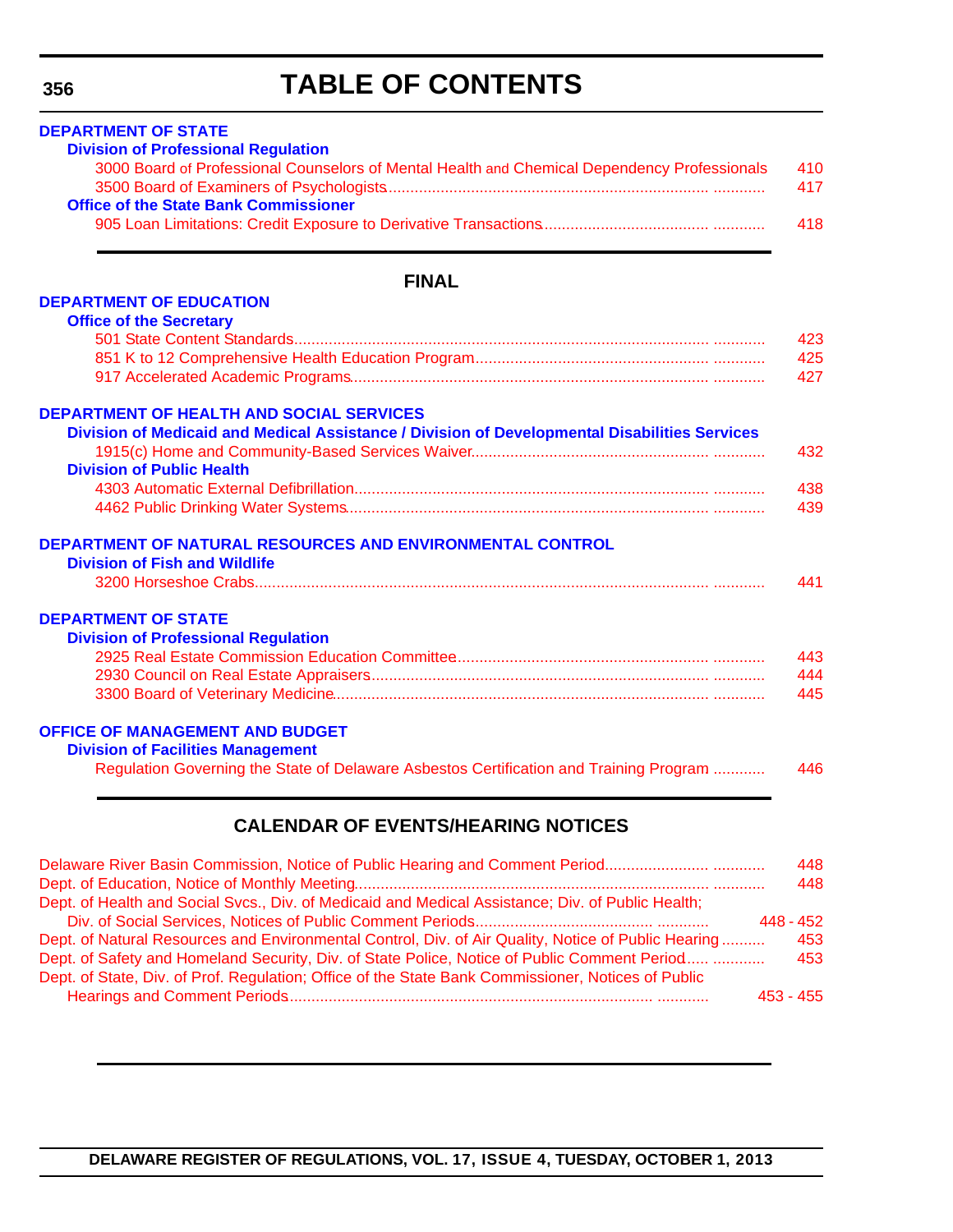# **[CUMULATIVE TABLES](#page-3-0)**

<span id="page-5-0"></span>

| The table printed below lists the regulations that have been proposed, adopted, amended or repealed in the<br>preceding issues of the current volume of the Delaware Register of Regulations.                                                                                                                                                                                                      |                                                  |
|----------------------------------------------------------------------------------------------------------------------------------------------------------------------------------------------------------------------------------------------------------------------------------------------------------------------------------------------------------------------------------------------------|--------------------------------------------------|
| The regulations are listed alphabetically by the promulgating agency, followed by a citation to that issue of<br>the Register in which the regulation was published. Proposed regulations are designated with (Prop.); Final<br>regulations are designated with (Final); Emergency regulations are designated with (Emer.); and regulations<br>that have been repealed are designated with (Rep.). |                                                  |
| DELAWARE MANUFACTURED HOME RELOCATION AUTHORITY                                                                                                                                                                                                                                                                                                                                                    |                                                  |
|                                                                                                                                                                                                                                                                                                                                                                                                    | 17 DE Reg. 267 (Emer.)                           |
| <b>DELAWARE RIVER BASIN COMMISSION</b>                                                                                                                                                                                                                                                                                                                                                             |                                                  |
|                                                                                                                                                                                                                                                                                                                                                                                                    | 17 DE Reg. 143 (Prop.)                           |
| <b>DELAWARE SOLID WASTE AUTHORITY</b>                                                                                                                                                                                                                                                                                                                                                              |                                                  |
|                                                                                                                                                                                                                                                                                                                                                                                                    | 17 DE Reg. 313 (Final)                           |
|                                                                                                                                                                                                                                                                                                                                                                                                    | 17 DE Reg. 314 (Final)                           |
|                                                                                                                                                                                                                                                                                                                                                                                                    | 17 DE Reg. 315 (Final)                           |
| DEPARTMENT OF AGRICULTURE                                                                                                                                                                                                                                                                                                                                                                          |                                                  |
| <b>Office of the Secretary</b><br>101 On-Farm Home Processing of Non-Potentially Hazardous Foods                                                                                                                                                                                                                                                                                                   | 17 DE Reg. 25 (Prop.)                            |
|                                                                                                                                                                                                                                                                                                                                                                                                    | 17 DE Reg. 316 (Final)                           |
|                                                                                                                                                                                                                                                                                                                                                                                                    | 17 <b>DE Reg.</b> 28 (Prop.)                     |
|                                                                                                                                                                                                                                                                                                                                                                                                    | 17 DE Reg. 317 (Final)                           |
| <b>Delaware Forest Service</b>                                                                                                                                                                                                                                                                                                                                                                     |                                                  |
| 401 Forest Service Erosion and Sedimentation Regulations<br><b>Harness Racing Commission</b>                                                                                                                                                                                                                                                                                                       | 17 DE Reg. 145 (Prop.)                           |
| 502 Delaware Standardbred Breeders' Fund Regulations                                                                                                                                                                                                                                                                                                                                               | 17 DE Reg. 203 (Final)                           |
| <b>Pesticides Section</b>                                                                                                                                                                                                                                                                                                                                                                          |                                                  |
|                                                                                                                                                                                                                                                                                                                                                                                                    | 17 DE Reg. 146 (Prop.)                           |
| DEPARTMENT OF EDUCATION                                                                                                                                                                                                                                                                                                                                                                            |                                                  |
| <b>Office of the Secretary</b>                                                                                                                                                                                                                                                                                                                                                                     |                                                  |
| 106 Teacher Appraisal Process Delaware Performance Appraisal System                                                                                                                                                                                                                                                                                                                                |                                                  |
|                                                                                                                                                                                                                                                                                                                                                                                                    | 17 DE Reg. 204 (Final)                           |
| 106A Teacher Appraisal Process Delaware Performance Appraisal System                                                                                                                                                                                                                                                                                                                               |                                                  |
|                                                                                                                                                                                                                                                                                                                                                                                                    | 17 DE Reg. 205 (Final)                           |
| 107 Specialist Appraisal Process Delaware Performance Appraisal System                                                                                                                                                                                                                                                                                                                             |                                                  |
|                                                                                                                                                                                                                                                                                                                                                                                                    | 17 DE Reg. 214 (Final)                           |
| 107A Specialist Appraisal Process Delaware Performance Appraisal System                                                                                                                                                                                                                                                                                                                            |                                                  |
|                                                                                                                                                                                                                                                                                                                                                                                                    | 17 DE Reg. 216 (Final)                           |
| 108 Administrator Appraisal Process Delaware Performance Appraisal System                                                                                                                                                                                                                                                                                                                          |                                                  |
|                                                                                                                                                                                                                                                                                                                                                                                                    | 17 DE Reg. 224 (Final)                           |
|                                                                                                                                                                                                                                                                                                                                                                                                    | 17 DE Reg. 275 (Prop.)<br>17 DE Reg. 148 (Prop.) |
|                                                                                                                                                                                                                                                                                                                                                                                                    | 17 DE Reg. 150 (Prop.)                           |
|                                                                                                                                                                                                                                                                                                                                                                                                    | 17 DE Reg. 152 (Prop.)                           |
| <b>Professional Standards Board</b>                                                                                                                                                                                                                                                                                                                                                                |                                                  |
|                                                                                                                                                                                                                                                                                                                                                                                                    | 17 <b>DE Reg.</b> 65 (Final)                     |
| <b>DEPARTMENT OF FINANCE</b>                                                                                                                                                                                                                                                                                                                                                                       |                                                  |
| <b>Office of the State Lottery</b>                                                                                                                                                                                                                                                                                                                                                                 |                                                  |
|                                                                                                                                                                                                                                                                                                                                                                                                    | 17 DE Reg.<br>10 (Emer)                          |
|                                                                                                                                                                                                                                                                                                                                                                                                    | 17 DE Reg.<br>29 (Prop.)                         |
|                                                                                                                                                                                                                                                                                                                                                                                                    |                                                  |

**DELAWARE REGISTER OF REGULATIONS, VOL. 17, ISSUE 4, TUESDAY, OCTOBER 1, 2013**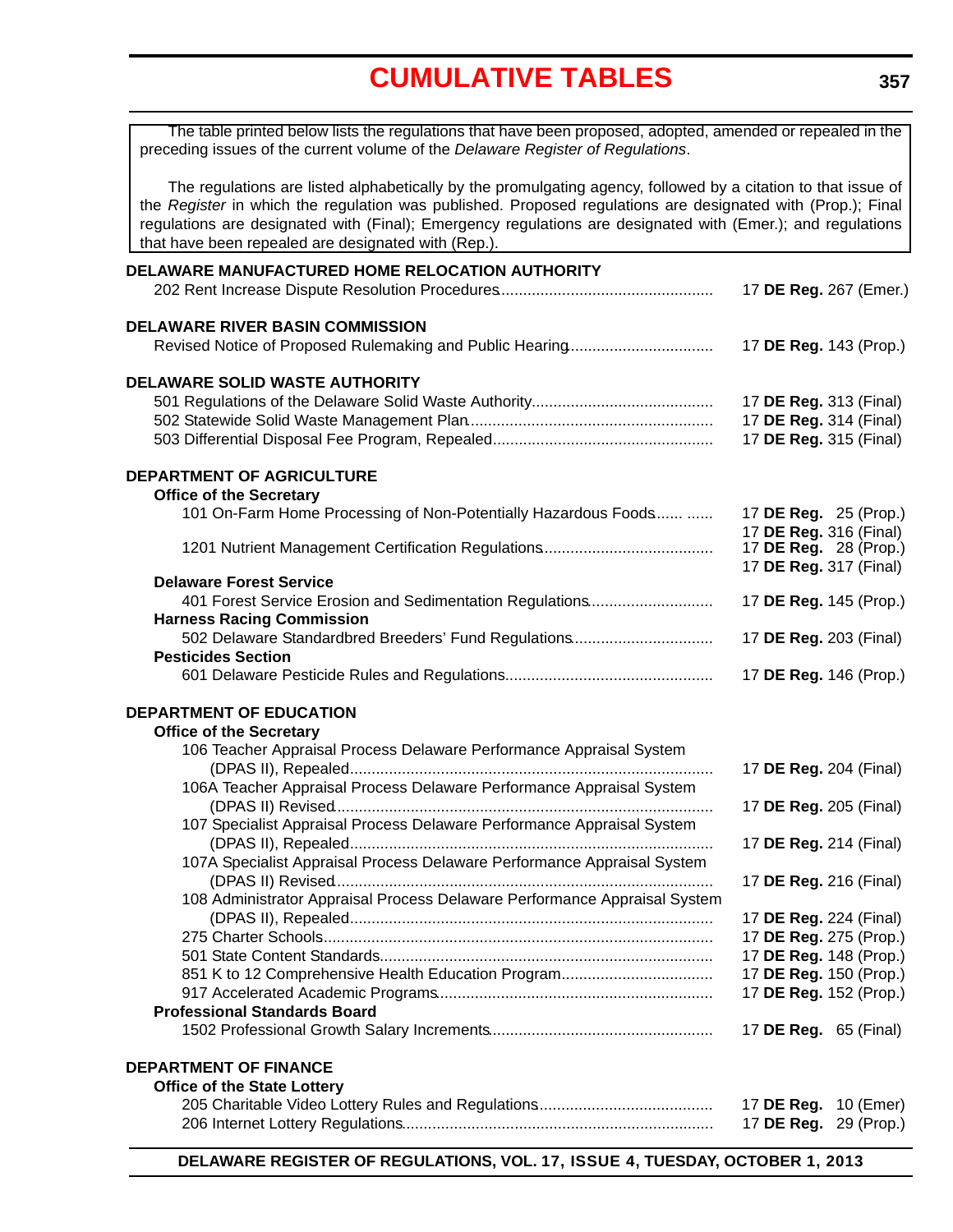**358**

# **CUMULATIVE TABLES**

|                                                                                                                                    | 17 DE Reg. 317 (Final)        |                              |
|------------------------------------------------------------------------------------------------------------------------------------|-------------------------------|------------------------------|
| <b>DEPARTMENT OF HEALTH AND SOCIAL SERVICES</b><br><b>Division of Medicaid and Medical Assistance</b>                              |                               |                              |
| 1915(c) Home and Community-Based Services Waiver<br>Attachment 3.1-A Page 5 Addendum, Multi-State Purchasing Pool Supplemental     | 17 DE Reg. 156 (Prop.)        |                              |
|                                                                                                                                    |                               | 17 DE Reg. 285 (Prop.)       |
| Diamond State Health Plan Plus 1115 Demonstration Waiver<br>Medicaid Expansion under the Affordable Care Act of 2014 - DSSM 14000, | 17 DE Reg. 225 (Final)        |                              |
|                                                                                                                                    | 17 DE Reg. 126(Emer.)         |                              |
|                                                                                                                                    |                               | 17 DE Reg. 162 (Prop.)       |
| Medicaid Provider Screening Requirements and Provider Enrollment Fee                                                               |                               |                              |
| <b>Division of Public Health</b>                                                                                                   | 17 DE Reg. 282 (Prop.)        |                              |
| 4104 Delaware Conrad State 30 / J-1 Visa Waiver Program                                                                            | 17 DE Reg. 233 (Final)        |                              |
| 4202 Control of Communicable and Other Disease Conditions                                                                          | 17 DE Reg. 320 (Final)        |                              |
|                                                                                                                                    | 17 DE Reg. 165 (Prop.)        |                              |
|                                                                                                                                    | 17 DE Reg. 288 (Prop.)        |                              |
|                                                                                                                                    | 17 DE Reg. 234 (Final)        |                              |
|                                                                                                                                    | 17 DE Reg. 30 (Prop.)         |                              |
| <b>Division of Social Services</b>                                                                                                 |                               |                              |
|                                                                                                                                    | 17 <b>DE Reg.</b> 66 (Prop.)  |                              |
|                                                                                                                                    | 17 DE Reg. 289 (Prop.)        |                              |
| Division of Substance Abuse and Mental Health                                                                                      |                               |                              |
| 6002 Credentialing Mental Health Screeners & Payment for Vol. Admissions                                                           | 17 <b>DE Reg.</b> 72 (Prop.)  |                              |
| <b>DEPARTMENT OF INSURANCE</b><br><b>Office of the Commissioner</b>                                                                | 17 DE Reg. 293 (Prop.)        |                              |
|                                                                                                                                    |                               | 17 DE Reg. 166 (Prop.)       |
|                                                                                                                                    |                               | 17 DE Reg. 169 (Prop.)       |
|                                                                                                                                    | 17 DE Reg. 235 (Final)        |                              |
|                                                                                                                                    |                               |                              |
| <b>DEPARTMENT OF LABOR</b>                                                                                                         |                               |                              |
| <b>Division of Industrial Affairs</b>                                                                                              |                               |                              |
|                                                                                                                                    | 17 <b>DE Reg.</b> 34 (Prop.)  |                              |
|                                                                                                                                    | 17 DE Reg. 322 (Final)        |                              |
|                                                                                                                                    | 17 <b>DE Reg.</b> 322 (Final) | 17 <b>DE Reg.</b> 35 (Prop.) |
| <b>Division of Unemployment Insurance</b>                                                                                          |                               |                              |
|                                                                                                                                    | 17 DE Reg. 36 (Prop.)         |                              |
|                                                                                                                                    | 17 DE Reg. 325 (Final)        |                              |
| DEPARTMENT OF NATURAL RESOURCES AND ENVIRONMENTAL CONTROL<br><b>Division of Air Quality</b>                                        |                               |                              |
| Amendment to the Inspection and Maintenance (I/M) State Implementation Plan                                                        |                               |                              |
| (SIP) concerning Section 11(e) - Program Compliance                                                                                | 17 DE Reg.                    | 342 (Gen.                    |
| Dioxide (NO2) National Ambient Air Quality Standard (NAAQS)                                                                        | 17 DE Reg.                    | 96 (Gen.)                    |
|                                                                                                                                    | 17 DE Reg.                    | 36 (Prop.)                   |
|                                                                                                                                    | 17 DE Reg.                    | 38 (Prop.)                   |
| 1104 Particulate Emissions from Fuel Burning Equipment                                                                             | 17 DE Reg.                    | 44 (Prop.)                   |
| 1108 Sulfur Dioxide Emissions From Fuel Burning Equipment                                                                          | 17 DE Reg.                    | 79 (Prop.)                   |
|                                                                                                                                    | 17 DE Reg.                    | 45 (Prop.)                   |
| 1125 Requirements for Preconstruction Review, Section 1.9, Definitions                                                             | 17 DE Reg.                    | 6 (Errata)                   |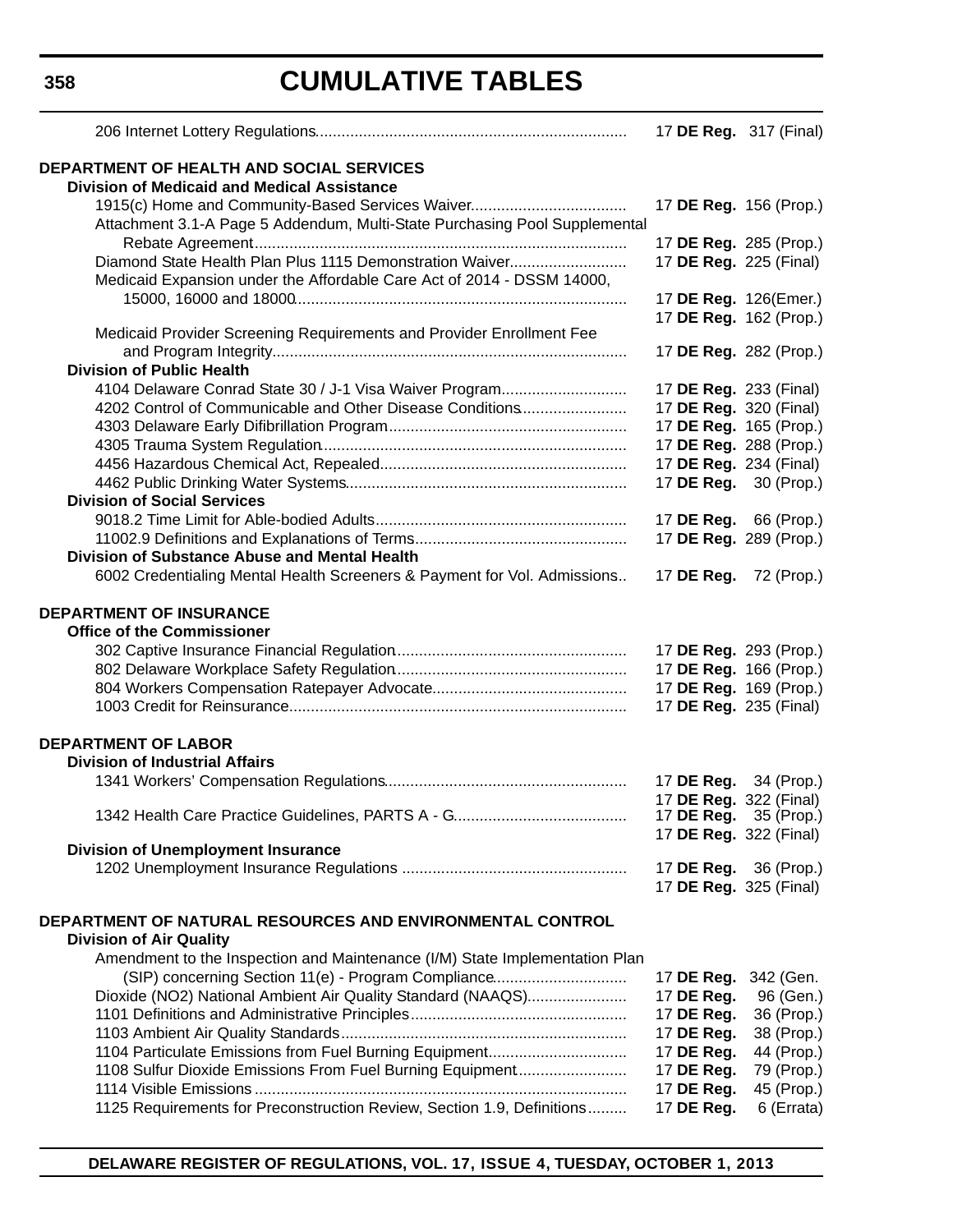# **CUMULATIVE TABLES**

| 1125 Requirements for Preconstruction Review, Section 1.9, Definitions<br>1138 Emission Standards for Hazardous Air Pollutants for Source Categories, | 17 DE Reg. 326 (Final)        |            |
|-------------------------------------------------------------------------------------------------------------------------------------------------------|-------------------------------|------------|
|                                                                                                                                                       | 17 DE Reg. 328 (Final)        |            |
|                                                                                                                                                       | 17 DE Reg. 47 (Prop.)         |            |
|                                                                                                                                                       | 17 DE Reg. 295 (Prop.)        |            |
|                                                                                                                                                       | 17 DE Reg. 48 (Prop.)         |            |
|                                                                                                                                                       | 17 DE Reg. 303 (Prop.)        |            |
| <b>Division of Fish and Wildlife</b>                                                                                                                  |                               |            |
|                                                                                                                                                       | 17 DE Reg. 49 (Prop.)         |            |
| 3507 Black Sea Bass Size Limit; Trip Limits, Seasons; Quotas (3.0, 5.0 & 6.0)                                                                         | 17 DE Reg. 50 (Prop.)         |            |
|                                                                                                                                                       | 17 DE Reg. 172 (Prop.)        |            |
| 3518 Black Drum Size Limit; Possession Limit; Landing Limit; Dealer Limit                                                                             | 17 DE Reg. 304 (Prop.)        |            |
|                                                                                                                                                       | 17 DE Reg. 7 (Errata)         |            |
|                                                                                                                                                       | 17 DE Reg. 236 (Final)        |            |
|                                                                                                                                                       | 17 DE Reg. 305 (Prop.)        |            |
|                                                                                                                                                       | 17 DE Reg. 174 (Prop.)        |            |
|                                                                                                                                                       | 17 DE Reg. 238 (Final)        |            |
| <b>Division of Waste and Hazardous Substances</b>                                                                                                     |                               |            |
|                                                                                                                                                       | 17 DE Reg. 58 (Prop.)         |            |
| 1352 Regulations Governing Aboveground Storage Tanks                                                                                                  | 17 DE Reg. 59 (Prop.)         |            |
| <b>Division of Water</b>                                                                                                                              |                               |            |
|                                                                                                                                                       | 17 DE Reg. 61 (Prop.)         |            |
| Division of Watershed Stewardship                                                                                                                     |                               |            |
|                                                                                                                                                       | 17 DE Reg. 240 (Final)        |            |
|                                                                                                                                                       | 17 DE Reg. 53 (Prop.)         |            |
|                                                                                                                                                       |                               |            |
| DEPARTMENT OF SAFETY AND HOMELAND SECURITY                                                                                                            |                               |            |
| <b>Office of Highway Safety</b>                                                                                                                       |                               |            |
|                                                                                                                                                       | 17 DE Reg. 182 (Prop.)        |            |
|                                                                                                                                                       |                               |            |
| DEPARTMENT OF SERVICES FOR CHILDREN, YOUTH AND THEIR FAMILIES                                                                                         |                               |            |
| <b>Division of Family Services</b>                                                                                                                    |                               |            |
| 105 Residential Child Care Facilities and Day Treatment Programs                                                                                      | 17 DE Reg. 182 (Prop.)        |            |
|                                                                                                                                                       | 17 DE Reg. 62 (Prop.)         |            |
| 301 Criminal History Record Checks for Child Care Persons                                                                                             | 17 DE Reg. 331 (Final)        |            |
| 302 Child Protection Registry Checks for Child Care, Health Care, and                                                                                 |                               |            |
|                                                                                                                                                       | 17 DE Reg. 339 (Final)        |            |
|                                                                                                                                                       |                               |            |
| <b>DEPARTMENT OF STATE</b>                                                                                                                            |                               |            |
| <b>Division of Professional Regulation</b>                                                                                                            |                               |            |
| Uniform Controlled Substances Act Regulations, Section 2.0, Requirements                                                                              | 17 DE Reg. 186 (Prop.)        |            |
|                                                                                                                                                       | 17 DE Reg. 188 (Prop.)        |            |
| 1100 Board of Dentistry and Dental Hygiene, Section 12.0 Unprofessional                                                                               |                               |            |
|                                                                                                                                                       | 17 DE Reg. 307 (Prop.)        |            |
| 1900 Board of Nursing, Sect. 14.0 Nurse Licensure Compact Rules & Regs                                                                                | 17 DE Reg.                    | 83 (Final) |
| 1900 Board of Nursing, Sect. 6.0 Requirements and Procedures for Licensure                                                                            | 17 DE Reg.                    | 85 (Final) |
| 1900 Board of Nursing, Sect. 10.0 Disciplinary Proceedings                                                                                            | 17 DE Reg.                    | 86 (Final) |
|                                                                                                                                                       | 17 DE Reg. 192 (Prop.)        |            |
|                                                                                                                                                       | 17 <b>DE Reg.</b> 242 (Final) |            |
|                                                                                                                                                       | 17 DE Reg.                    | 89 (Final) |
|                                                                                                                                                       | 17 DE Reg. 243 (Final)        |            |
|                                                                                                                                                       | 17 DE Reg. 309 (Prop.)        |            |
| 5200 Board of Examiners of Nursing Home Administrators                                                                                                | 17 DE Reg. 196 (Prop.)        |            |
|                                                                                                                                                       | 17 DE Reg. 342 (Final)        |            |

**DELAWARE REGISTER OF REGULATIONS, VOL. 17, ISSUE 4, TUESDAY, OCTOBER 1, 2013**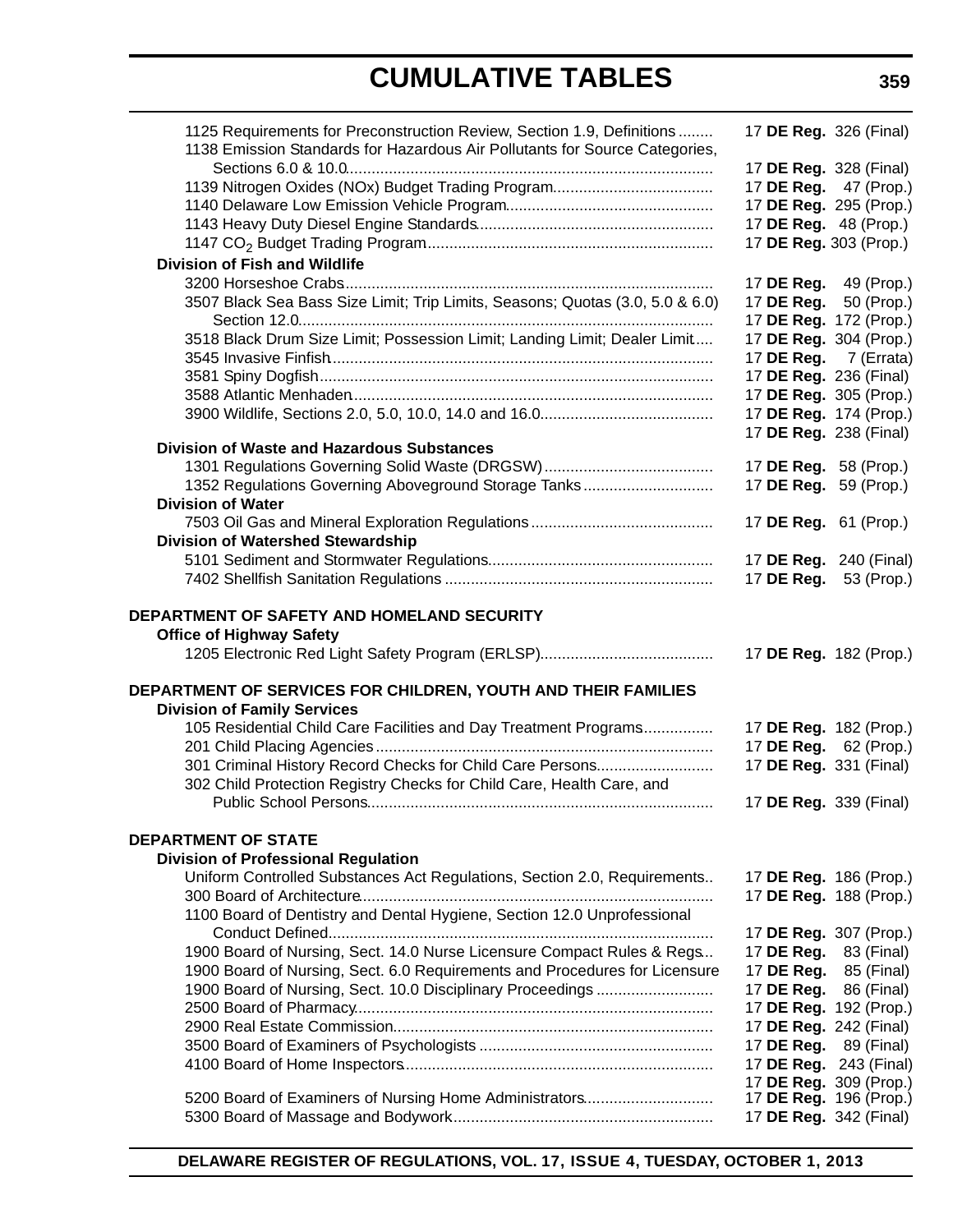### **360**

# **CUMULATIVE TABLES**

| <b>Public Service Commission</b>                                          |                        |                              |
|---------------------------------------------------------------------------|------------------------|------------------------------|
| 3001 Rules for Certification and Regulation of Electric Suppliers         | 17 DE Reg. 310 (Prop.) |                              |
| DEPARTMENT OF TRANSPORTATION                                              |                        |                              |
| <b>Division of Motor Vehicles</b>                                         |                        |                              |
|                                                                           |                        | 17 DE Reg. 197 (Prop.)       |
| 2214 Waiver of Written Examinations for Certain New Residents             | 17 DE Reg. 197 (Prop.) |                              |
| 2251 Assessment of a Fee When Assigning a Special Serial Number on a      |                        |                              |
|                                                                           | 17 DE Reg. 197 (Prop.) |                              |
|                                                                           | 17 DE Reg. 197 (Prop.) |                              |
| 2272 Authorization of Police Agencies to Issue Vehicle Inspection Notices | 17 DE Reg. 197 (Prop.) |                              |
|                                                                           | 17 DE Reg. 197 (Prop.) |                              |
|                                                                           | 17 DE Reg. 197 (Prop.) |                              |
| <b>Division of Planning and Policy</b>                                    |                        |                              |
| 2309 Standards and Regulations for Subdivision Streets and State Highway  |                        |                              |
|                                                                           | 17 DE Reg. 198 (Prop.) |                              |
| <b>Division of Transportation Solutions</b>                               |                        |                              |
| 2405 Oversize/Overweight Hauling Permit Policy and Procedures             | 17 DE Reg. 202 (Prop.) |                              |
| <b>EXECUTIVE DEPARTMENT</b>                                               |                        |                              |
| <b>Delaware Economic Development Authority</b>                            |                        |                              |
| 401 Procedures Regarding Non-State Guaranteed Bonds                       | 17 DE Reg.             | 90 (Final)                   |
| 403 Administration and Operation of Council on Development Finance        | 17 DE Reg.             | 90 (Final)                   |
| <b>OFFICE OF MANAGEMENT AND BUDGET</b>                                    |                        |                              |
| <b>Division of Facilities Management</b>                                  |                        |                              |
| Regulation Governing the State of Delaware Asbestos Certification and     |                        |                              |
|                                                                           | 17 DE Reg.             | 63 (Prop.)                   |
| 2001 Group Health Care Insurance Eligibility and Coverage Rules           | 17 DE Reg.             | 91 (Final)                   |
| <b>STATE BOARD OF PENSION TRUSTEES</b>                                    |                        |                              |
| The Delaware Public Employees' Retirement System                          |                        |                              |
|                                                                           |                        | 17 <b>DE Reg.</b> 91 (Final) |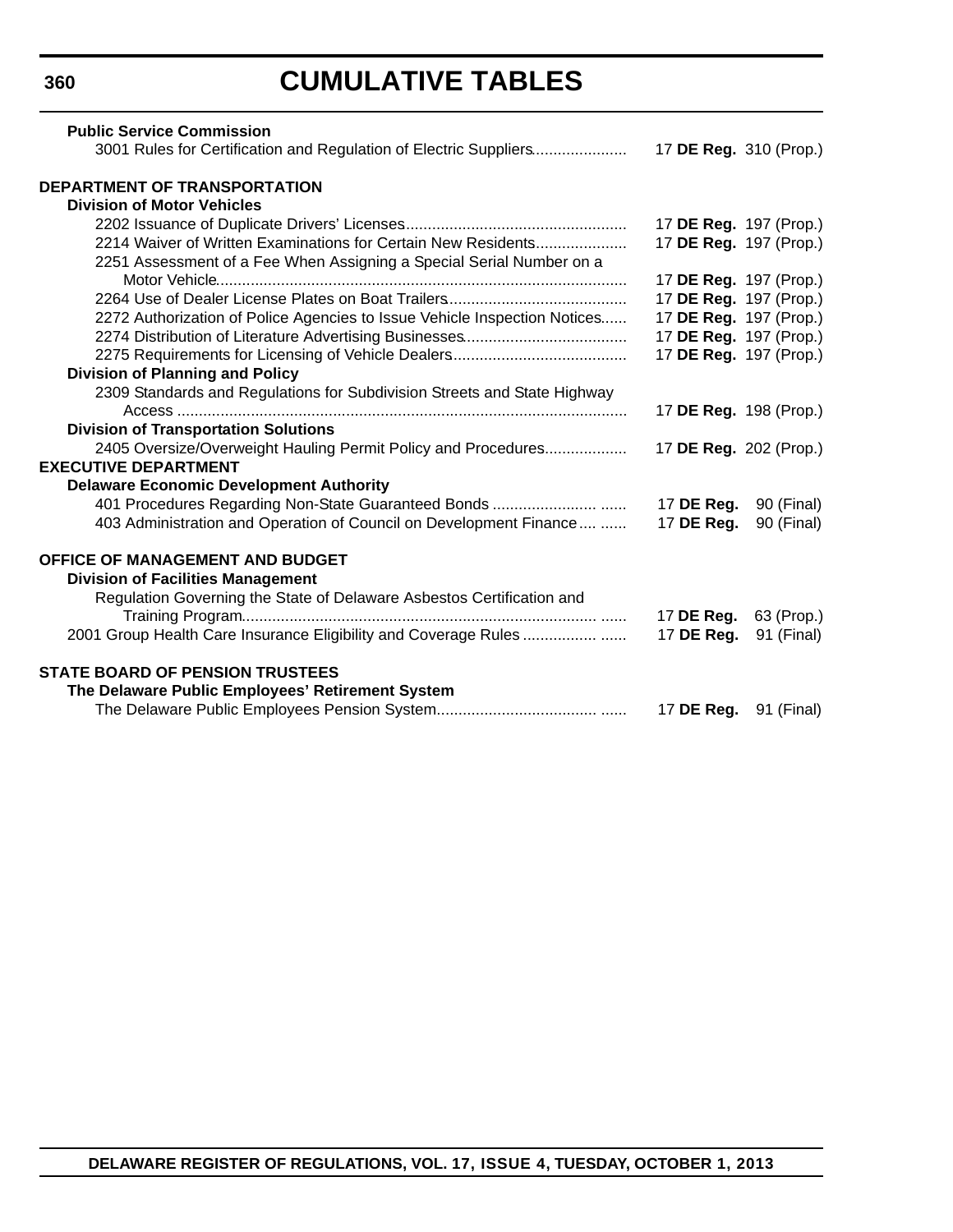#### **Symbol Key**

<span id="page-9-0"></span>Arial type indicates the text existing prior to the regulation being promulgated. Underlined text indicates new text. Language which is stricken through indicates text being deleted.

#### **Emergency Regulations**

Under 29 **Del.C.** §10119 an agency may promulgate a regulatory change as an Emergency under the following conditions:

#### **§ 10119. Emergency regulations.**

If an agency determines that an imminent peril to the public health, safety or welfare requires the adoption, amendment or repeal of a regulation with less than the notice required by § 10115, the following rules shall apply:

(1) The agency may proceed to act without prior notice or hearing or upon any abbreviated notice and hearing that it finds practicable;

(2) The order adopting, amending or repealing a regulation shall state, in writing, the reasons for the agency's determination that such emergency action is necessary;

(3) The order effecting such action may be effective for a period of not longer than 120 days and may be renewed once for a period not exceeding 60 days;

(4) When such an order is issued without any of the public procedures otherwise required or authorized by this chapter, the agency shall state as part of the order that it will receive, consider and respond to petitions by any interested person for the reconsideration or revision thereof; and

(5) The agency shall submit a copy of the emergency order to the Registrar for publication in the next issue of the *Register of Regulations*. (60 Del. Laws, c. 585, § 1; 62 Del. Laws, c. 301, § 2; 71 Del. Laws, c. 48, § 10.)

### **[DEPARTMENT OF EDUCATION](http://www.doe.k12.de.us/)**

#### **OFFICE OF THE SECRETARY**

Statutory Authority: 14 Delaware Code, Section 122(b) (14 **Del.C.** §122(b)) 14 **DE Admin. Code** 805

#### **PUBLIC NOTICE**

#### **[805 The School Health Tuberculosis \(TB\) Control Program](#page-3-0)**

**WHEREAS**, the Secretary of the Department of Education ("the Secretary") has been charged by the Delaware legislature with the supervision and direction of the administration and operation of the Department of Education ("the Department"), 14 **Del.C.** §103(a); and

**WHEREAS**, the Department has been charged by the Delaware legislature to prescribe rules and regulations that, among other things, govern the physical inspection of and the protection of the health and physical welfare of public school students in the State, 14 **Del.C.** §122(b) (2); and

**WHEREAS**, the Department has promulgated a regulation which requires that School Staff and Extended Services Personnel provide the Tuberculosis Test results from a test administered within the past 12 months during the first 15 working days of employment, 14 **DE Admin. Code** 805.2; and

**WHEREAS**, the most widely used Tuberculosis Test is the tuberculin skin test ("TST") which is performed using purified protein derivative ("PPD"); and

**WHEREAS**, on September 5, 2013, the Department received information from the Delaware Department of Health and Social Services, Division of Public Health ("Public Health") that there is a current nationwide shortage of PPD which has begun to impact the Delaware supply and will affect the mandatory testing of all new employees; and

**WHEREAS**, Public Health has recommended alternatives procedures for the mandatory testing requirements of the School Health Tuberculosis Control Program until sufficient quantities of PPD solution are available in Delaware; and

**DELAWARE REGISTER OF REGULATIONS, VOL. 17, ISSUE 4, TUESDAY, OCTOBER 1, 2013**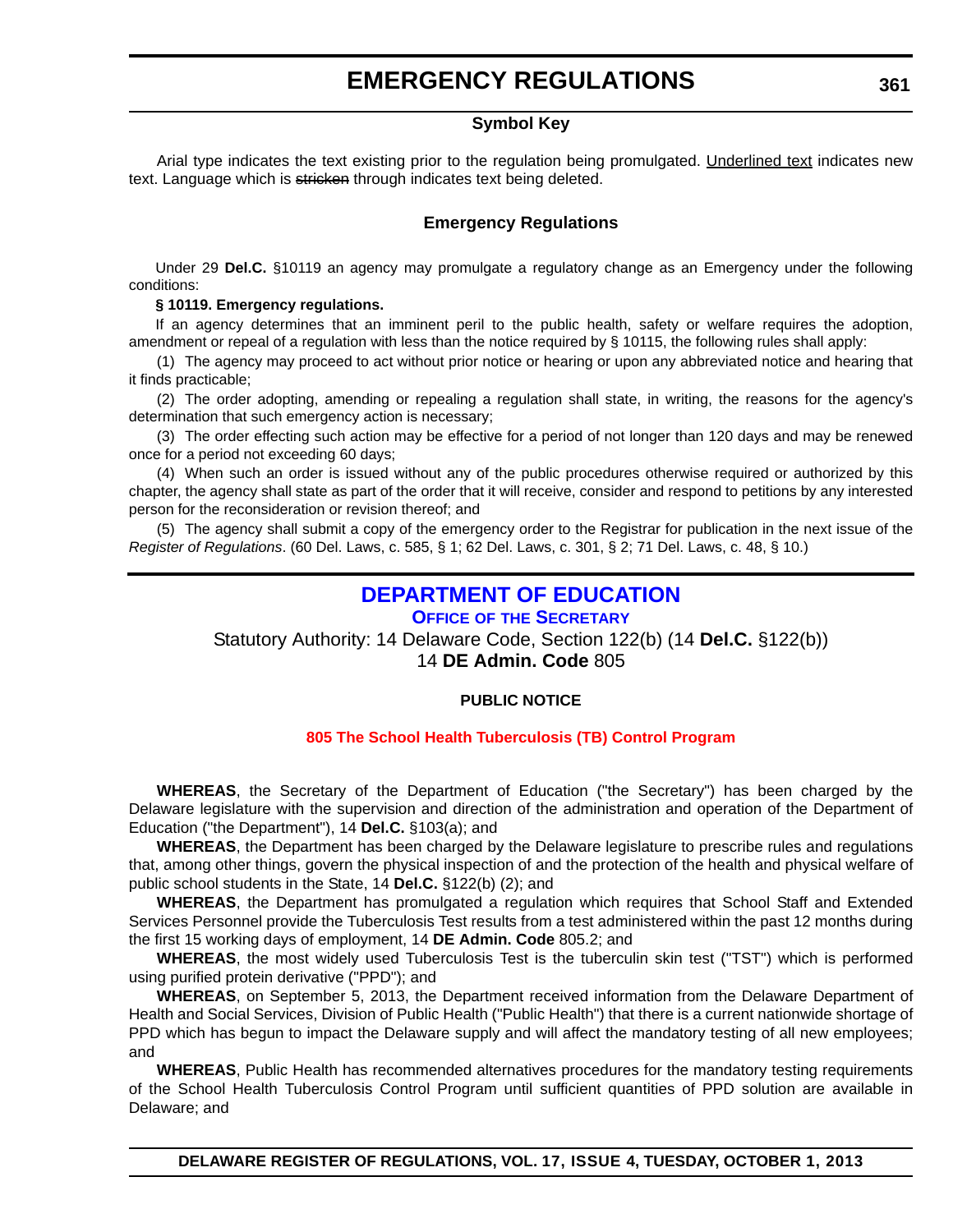**WHEREAS**, the Secretary finds that revision of regulation 14 **DE Admin. Code** 805 must occur on an emergency basis in order to properly protect the health and physical welfare of the public school students of the State until such time as sufficient supplies of PPD solution are available in Delaware; and

**WHEREAS**, the Secretary will accept, consider and respond to petitions by any interested person for the reconsideration or amendment of this regulation who addresses the same to the attention of Susan K. Haberstroh, MPA, Ed.D., Associate Secretary, Education Supports & Innovative Practices Branch, 401 Federal Street, Suite #2, Dover, DE 19901; and

**WHEREAS**, a copy of this Order will be submitted to the Registrar for publication in the next issue of the *Delaware Register of Regulations*;

#### **NOW, THEREFORE, IT IS ORDERED** this 16th day of September, 2013:

In accordance with the provisions of 29 **Del.C.** §10119(3), this Order shall be effective for 120 days from the date of execution.

**SO ORDERED** this 16th day of September, 2013.

#### **Department of Education**

Mark T. Murphy, Secretary of Education

#### **805 The School Health Tuberculosis (TB) Control Program**

#### **1.0 Definitions**

**"New School Enterer"** means any child between the ages of one year and twenty one (21) years entering or being admitted to a Delaware public school for the first time, including but not limited to, foreign exchange students, immigrants, students from other states and territories, and children entering from nonpublic schools. For purposes of this regulation, "new school enterer" shall also include any child who is re-enrolled in a Delaware public school following travel or residency of one month in a location or facility identified by the Delaware Division of Public Health as an area at risk for tuberculosis exposure.

"**School Staff and Extended Services Personnel**" means all persons hired as full or part time employees in a public school. This includes, but is not limited to teachers, administrators, substitutes, contract employees, bus drivers and student teachers whether compensated or not.

"**Tuberculosis Risk Assessment**" means a formal assessment by a healthcare professional to determine possible tuberculosis exposure through the use of a health history or questionnaire.

"**Tuberculosis Test**" means a Mantoux skin test, Quantiferon Gold blood test, or other test approved by the Delaware Division of Public Health.

**"Verification"** means a documented evaluation of the individual's disease status.

**"Volunteers"** mean those persons who give their time to help others for no monetary reward and who share the same air space with public school students and staff on a regularly scheduled basis.

#### **2.0 School Staff and Extended Services Personnel**

- 2.1 School Staff and Extended Services personnel shall provide the Tuberculosis Test results from a test administered within the past 12 months during the first 15 working days of employment.
	- 2.1.1 Tuberculosis Test requirements may be waived for public school staff and extended services personnel who present a notarized statement that tuberculosis testing is against their religious beliefs. In such cases, the individual shall complete the Delaware Department of Education TB Health Questionnaire for School Employees or provide, within two (2) weeks, verification from a licensed health care provider or the Division of Public Health that the individual does not pose a threat of transmitting tuberculosis to students or other staff.
		- 2.1.1.1 If a school staff member or extended services person, who has submitted a waiver because of religious beliefs, answers affirmatively to any of the questions in the Delaware Department of Education TB Health Questionnaire for School Employees he/she shall provide, within two (2) weeks, verification from a licensed health care provider or the

#### **DELAWARE REGISTER OF REGULATIONS, VOL. 17, ISSUE 4, TUESDAY, OCTOBER 1, 2013**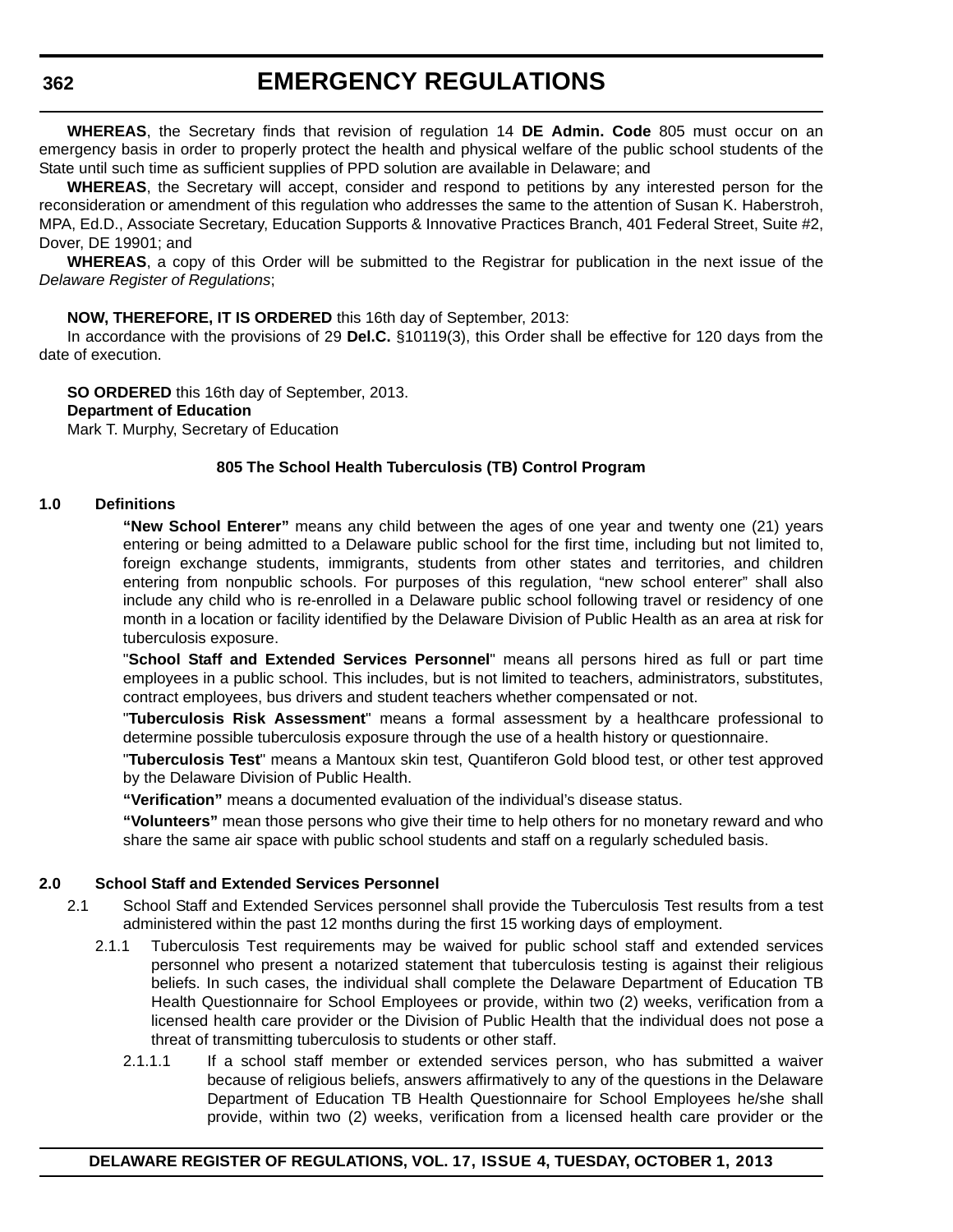Division of Public Health that the individual does not pose a threat of transmitting tuberculosis to students or other staff.

- 2.1.2 School Staff and Extended Services Personnel need not be retested if they move, within Delaware, from district to district, district to charter school, charter school to district, or charter school to charter school within a five year period; however, a copy of the result of the latest Tuberculosis Test shall be provided to the new district or charter school within sixty (60) days.
- 2.1.3 During the shortage of purified protein derivative (PPD) and until such time as sufficient quantities of PPD are available in Delaware, newly employed School Staff and Extended Services Personnel shall, within the first 15 working days of employment, complete the Delaware Department of Education TB Health Screening Questionnaire in lieu of tuberculin skin testing.
	- 2.1.3.1 If the Questionnaire indicates symptoms suggestive of active TB disease, or a high risk for exposure to TB, the employee is required to seek immediate TB testing or medical evaluation and provide the results to the employer.
	- 2.1.3.2 Acceptable TB testing or medical evaluation includes:
		- 2.1.3.2.1 tuberculin skin test (TST), if PPD solution is available
		- 2.1.3.2.2 interferon gamma release assays (IGRA)
			- 2.1.3.2.2.1 QuantiFERON TB Gold In-Tube test; or
			- 2.1.3.2.2.2 T-SPOT TB test.
		- 2.1.3.2.3 chest x-ray, if symptomatic, or if TST/IGRA is positive
		- 2.1.3.2.4 sputum smear and culture, if chest e-ray is abnormal and consistent with TB.
	- 2.1.3.3 When upon notification to the Department from Public Health that supplies of PPD solution are restored or an acceptable substitute testing procedure is available, all school employees whose testing was deferred under this alternative procedure must undergo a TST or the acceptable substitute testing procedure and provide the results to the employer within 20 working days.
- 2.2 Every fifth year, by October 15th, all public school staff and extended services personnel shall complete the Delaware Department of Education TB Health Questionnaire for School Employees or, within two (2) weeks, provide Tuberculosis Test results administered within the last twelve (12) months.
	- 2.2.1 If a school staff member or extended services staff member answers affirmatively to any of the questions in the *Delaware Department of Education TB Health Questionnaire for School Employees* he/she shall provide, within two (2) weeks, verification from a licensed health care provider or the Division of Public Health that the individual does not pose a threat of transmitting tuberculosis to students or other staff.
- 2.3 All documentation related to the School Health Tuberculosis (TB) Control Program shall be retained in the same manner as other confidential personnel medical information.

#### **3.0 Volunteers**

- 3.1 Volunteers shall complete the *Delaware Department of Education's TB Health Questionnaire for Volunteers in Public Schools* prior to their assignment and every fifth year thereafter.
	- 3.1.1 If the volunteer answers affirmatively to any of the questions, he/she shall provide, within two (2) weeks, verification from a licensed health care provider or the Division of Public Health that the individual does not pose a threat of transmitting tuberculosis to the students or staff.
- 3.2 Each public school nurse shall collect and monitor all documentation related to the volunteer's School Health Tuberculosis (TB) Control Program and store them in the school nurse's office in a confidential manner.

#### **4.0 New School Enterers**

4.1 New school enterers shall provide tuberculosis screening results from either a Tuberculosis Test or the results of a Tuberculosis Risk Assessment administered within the past 12 months prior to school entry.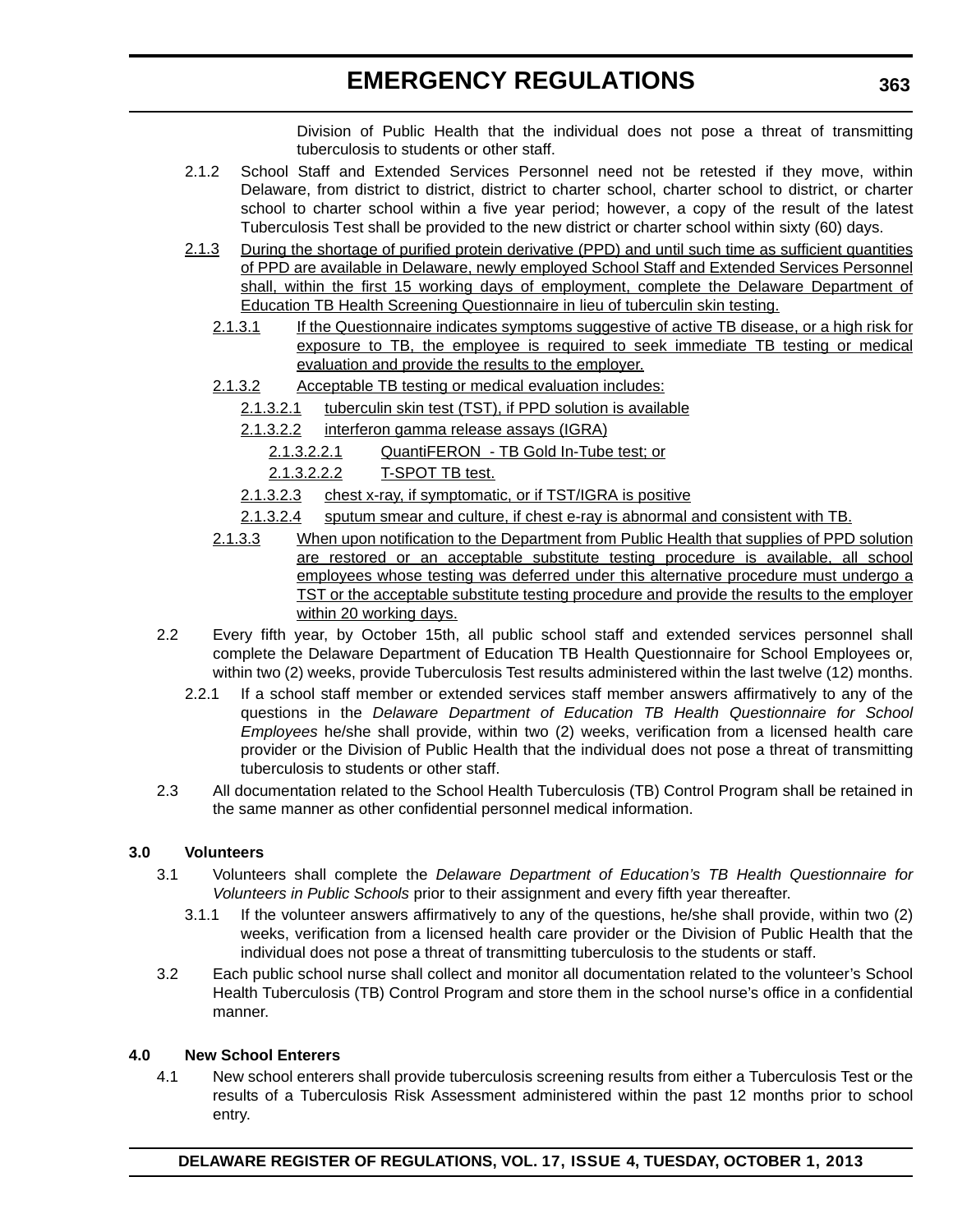- 4.1.1 If the new school enterer is in compliance with the other school entry health requirements, a school nurse who is trained in the use of the *Delaware Department of Education TB Risk Assessment Questionnaire for Students* may administer the questionnaire to the student's parent(s), guardian(s) or Relative Caregiver or to a new school enterer who has reached the statutory age of majority (18).
	- 4.1.1.1 If a student's parent(s), guardian(s) or Relative Caregiver or a student 18 years or older answers affirmatively to any of the questions, he/she shall, within two (2) weeks, provide proof of tuberculosis testing results or provide verification from a licensed health care provider or the Division of Public Health that the student does not pose a threat of transmitting tuberculosis to staff or other students.
- 4.2 School nurses shall record and maintain documentation relative to the School Health Tuberculosis (TB) Control Program.

#### **5.0 Tuberculosis Status Verification and Follow up**

- 5.1 Tuberculosis Status shall be determined through the use of a Tuberculosis Risk Assessment, Tuberculosis Test or other testing, which may include x-ray or sputum culture. Individuals who either refuse the Tuberculosis Test or have positive reactions to the same, or give positive responses to a tuberculosis risk assessment shall provide verification from a licensed health care provider or the Division of Public Health that the individual does not pose a threat of transmitting tuberculosis to staff or other students.
	- 5.1.1 Verification shall include Mantoux results recorded in millimeters (if test was administered), or other Tuberculosis Test results, current disease status (i.e. contagious or noncontagious), current treatment (or completion of preventative treatment for tuberculosis) and date when the individual may return to his/her school assignment without posing a risk to the school setting.
	- 5.1.2 Verification from a health care provider or Division of Public Health shall be required only once if treatment was completed successfully.
	- 5.1.3 Updated information regarding disease status and treatment shall be provided to the public school by October 15 every fifth year if treatment was previously contraindicated, incomplete or unknown.
	- 5.1.4 Persons with a positive Tuberculosis Test, without active disease, who do not receive prophylactic treatment shall be excluded from school in the event of showing any signs or symptoms of active, infectious disease as described by the Division of Public Health.
- 5.2 In the event an individual shows any signs or symptoms of active tuberculosis infection, he/she shall be excluded from school until all required medical verification is received by the school. During the specified verification and follow-up an asymptomatic individual, as described by the Division of Public Health, may remain in school until testing and evaluations are completed, but no longer than six (6) weeks.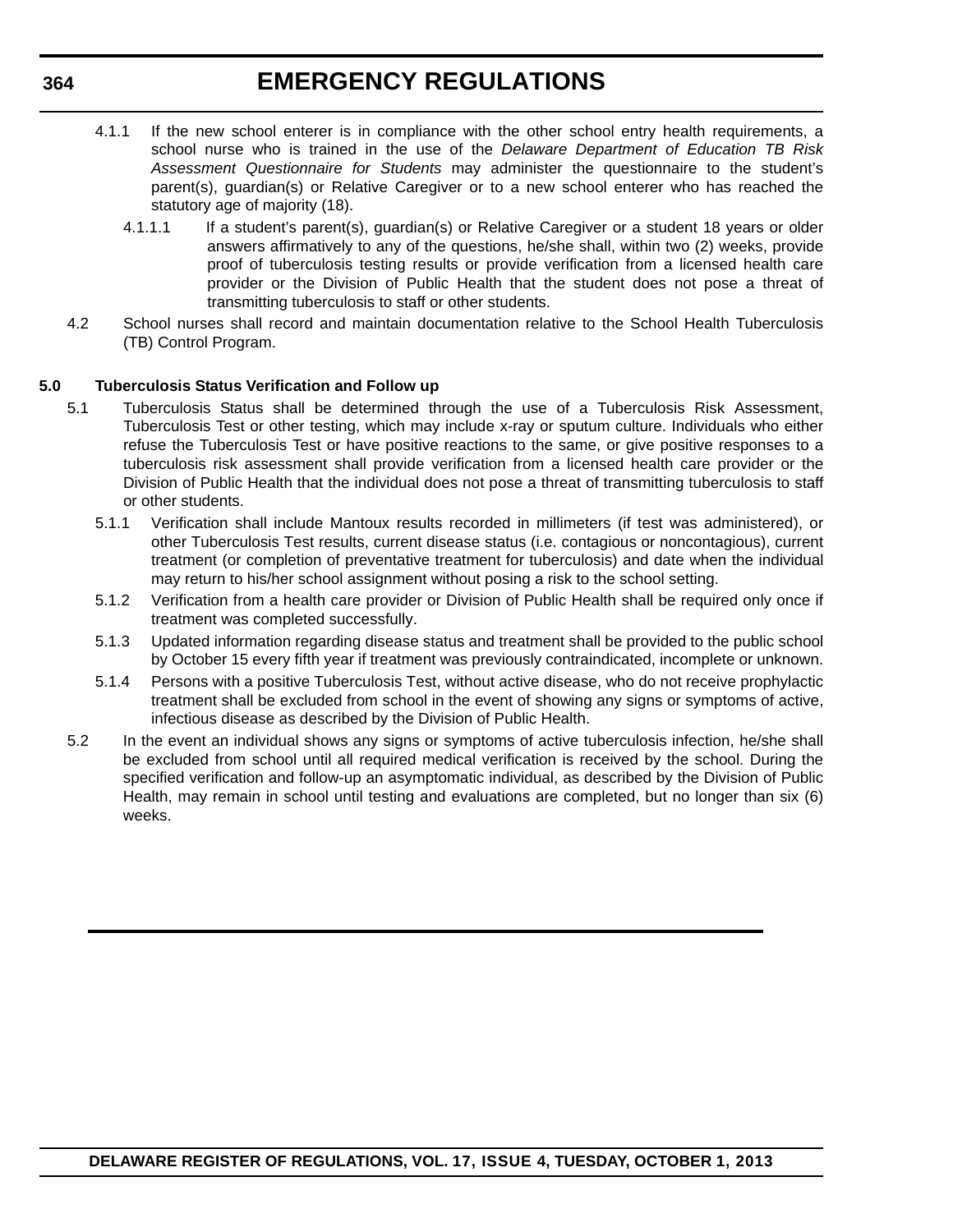### **Symbol Key**

<span id="page-13-0"></span>Arial type indicates the text existing prior to the regulation being promulgated. Underlined text indicates new text. Language which is stricken through indicates text being deleted.

### **Proposed Regulations**

Under 29 **Del.C.** §10115 whenever an agency proposes to formulate, adopt, amend or repeal a regulation, it shall file notice and full text of such proposals, together with copies of the existing regulation being adopted, amended or repealed, with the Registrar for publication in the *Register of Regulations* pursuant to §1134 of this title. The notice shall describe the nature of the proceedings including a brief synopsis of the subject, substance, issues, possible terms of the agency action, a reference to the legal authority of the agency to act, and reference to any other regulations that may be impacted or affected by the proposal, and shall state the manner in which persons may present their views; if in writing, of the place to which and the final date by which such views may be submitted; or if at a public hearing, the date, time and place of the hearing. If a public hearing is to be held, such public hearing shall not be scheduled less than 20 days following publication of notice of the proposal in the *Register of Regulations*. If a public hearing will be held on the proposal, notice of the time, date, place and a summary of the nature of the proposal shall also be published in at least 2 Delaware newspapers of general circulation. The notice shall also be mailed to all persons who have made timely written requests of the agency for advance notice of its regulation-making proceedings.

### **[DELAWARE RIVER BASIN COMMISSION](http://www.state.nj.us/drbc/)**

#### **PUBLIC NOTICE**

#### **[Proposed Amendments to the Water Quality Regulations, Water Code and Comprehensive Plan to Update](#page-3-0)  Water Quality Criteria for pH**

The Delaware River Basin Commission ("DRBC" or "Commission") is a Federal interstate compact agency charged with managing the water resources of the Basin without regard to political boundaries. Its commissioners are the governors of the four Basin states – Delaware, New Jersey, New York, and Pennsylvania – and a Federal representative, the North Atlantic Division Commander of the U.S. Army Corps of Engineers. The Commission is not subject to the requirements of the Delaware Administrative Procedure Act. This notice is published by the Commission for information purposes.

**Summary:** The Commission will hold a **public hearing** to receive comments on proposed amendments to the Commission's Water Quality Regulations, Water Code and Comprehensive Plan to update stream quality objectives (also called "water quality criteria") for pH in interstate tidal and non-tidal reaches of the main stem Delaware River.

**Dates:** The **public hearing** will be held at 2:00 P.M. on Thursday, October 24, 2013. The hearing will continue until all those wishing to testify have had an opportunity to do so. Written comments will be accepted and must be received by 5:00 P.M. on Thursday, November 21, 2013. For more information regarding the procedures for the hearing and comments, see Supplementary Information.

**Addresses:** The **public hearing** will be held in the Goddard Conference Room at the Commission's office building located at 25 State Police Drive, West Trenton, NJ. As Internet mapping tools are inaccurate for this location, please use the driving directions posted on the Commission's website.

**Oral Testimony and Written Comments:** Persons wishing to testify at the hearing are asked to register in advance by phoning Paula Schmitt at 609-883-9500, ext. 224. Written comments may be submitted as follows: If by email, to [paula.schmitt@drbc.state.nj.us](mailto:paula.schmitt@drbc.state.nj.us); if by fax, to Commission Secretary at 609-883-9522; if by U.S. Mail, to Commission Secretary, DRBC, P.O. Box 7360, West Trenton, NJ 08628-0360; and if by overnight mail, to Commission Secretary, DRBC, 25 State Police Drive, West Trenton, NJ 08628-0360. Comments also may be delivered by hand at any time during the Commission's regular office hours (Monday through Friday, 8:30 A.M.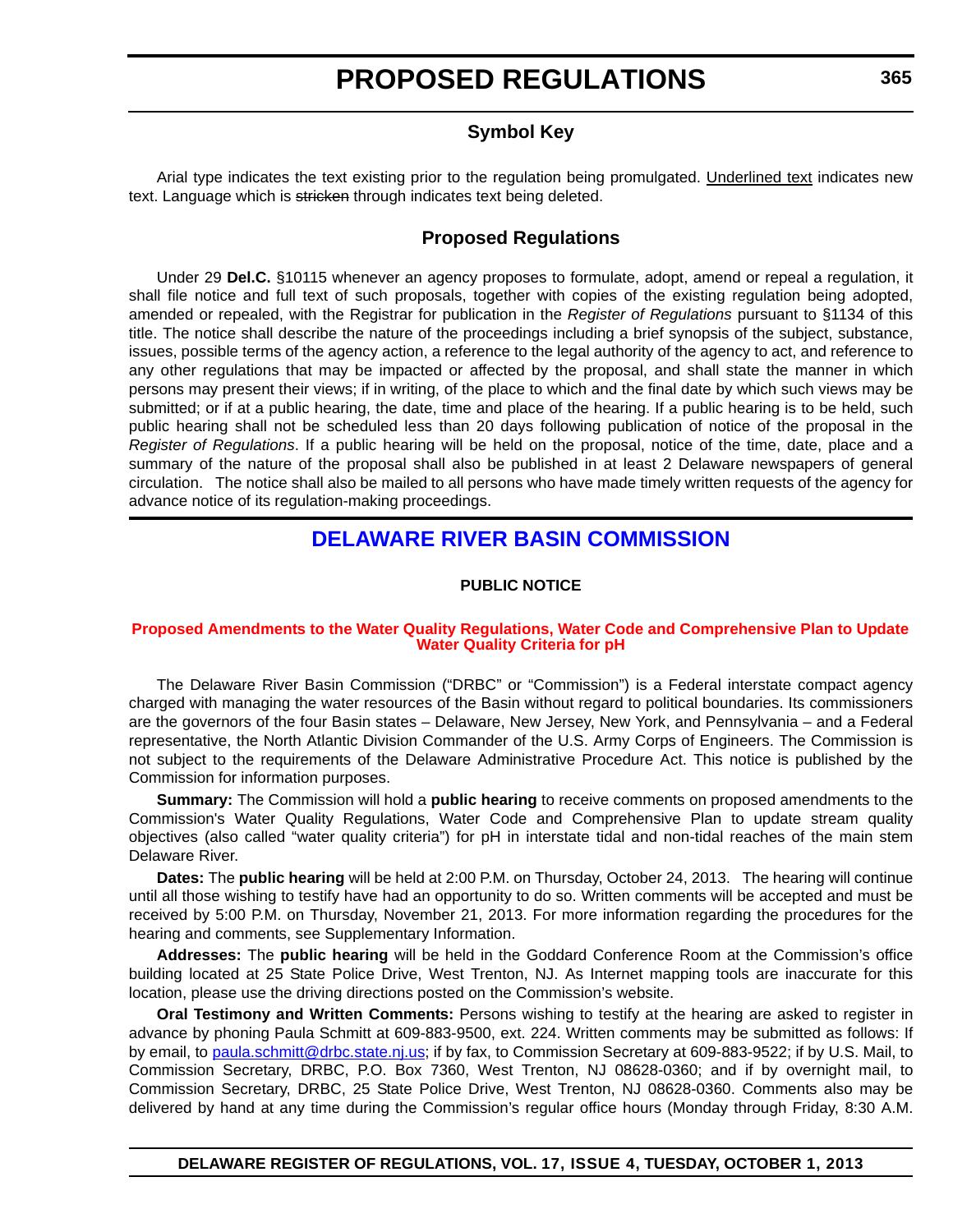through 5:00 P.M. except on national holidays) until the close of the comment period at 5:00 P.M. on Thursday, November 21, 2013. In all cases, please include the commenter's name, address and affiliation, if any, in the comment document and "pH Rulemaking" in the subject line.

**For further information:** [The rule text and a report entitled "pH Criteria Revision Recommendations for](http://frwebgate.access.gpo.gov/cgi-bin/leaving.cgi?from=leavingFR.html&log=linklog&to=http://www.drbc.net) [Interstate Waters of the Delaware River Basin: Basis & Background Document" \(DRBC, March 2013\) are available](http://frwebgate.access.gpo.gov/cgi-bin/leaving.cgi?from=leavingFR.html&log=linklog&to=http://www.drbc.net) on the Commission's web site, www.drbc.net. Hard copies of the latter document may be obtained for the price of postage by contacting Ms. Paula Schmitt at 609-883-9500, ext. 224. For questions about the technical basis for the rule, please contact Dr. Erik Silldorff at 609-883-9500 ext. 234. For queries about the rulemaking process, please contact Pamela Bush at 609-477-7203.

#### **Supplementary Information**

*Background.* The Commission in 1967 assigned stream quality objectives (also called "criteria") for pH to all tidal and non-tidal interstate streams in the Delaware River Basin ("basin"). Since that time, scientists' understanding of natural fluctuations in freshwater and saltwater pH levels has grown. Likewise, the development and application of pH criteria have evolved, while the Commission's pH stream quality objectives have remained unchanged. Commission scientists in consultation with experts from DRBC member states and federal agencies have evaluated the pH criteria adopted by signatory states and recommended by federal agencies over the past four-and-a-half decades. They have concluded that in order to minimize regulatory inconsistencies and better address natural pH cycles in the main stem Delaware River, two classes of revisions to the Commission's criteria for this shared interstate waterway should be considered. The first concerns the range of pH levels deemed to comprise the numeric standard within the tidal and non-tidal zones of the main stem and tidal portions of tributaries. The second concerns excursions outside the standard range that are attributable to natural conditions. The proposed revisions were unanimously endorsed by the Commission's Water Quality Advisory Committee ("WQAC") in March 2009. The WQAC is a standing committee of stakeholders, including regulators, municipal and industrial dischargers, academicians and environmental organizations that advises the Commission on technical matters relating to water quality within the basin.

*Proposed Change to Existing Criteria.* The Commission's existing pH criteria applicable to the main stem are expressed as ranges. "Between 6.0 and 8.5" is the range currently assigned to all freshwater (non-tidal) zones of the main stem Delaware River – DRBC Water Quality Zones 1A through 1E. In all tidal zones – DRBC Water Quality Zones 2 through 6, which include the tidal main stem and tidal portions of its tributaries – the pH range currently in effect is "between 6.5 and 8.5". The proposed amendments would make 6.5 the lower threshold of acceptable pH conditions for all water quality zones encompassing reaches of the main stem and tidal portions of its tributaries.

*Natural Conditions Clause.* The proposed amendments would add a clause to the pH criteria recognizing natural deviations outside the 6.5 to 8.5 pH range in the moderately acidic waters draining the Catskill Mountains and Pocono Plateau, the high-light and high-productivity zones of the non-tidal main stem, and the acidic coastal plain tidewaters of the Delaware Estuary.

*Proposed Rule Text.* In accordance with these proposed changes, the pH criteria for Water Quality Zones 1A through 1E (non-tidal main stem) and 2 through 6 (tidal main stem and tidal portions of tributaries) are proposed to be amended to read, "Between 6.5 and 8.5 inclusive, unless outside this range due to natural conditions." The affected sections of the Commission's *Water Quality Regulations* consist of subsection C.3 of each of sections 2.20.2 through 2.20.6, respectively, for Water Quality Zones 1A through 1E (non-tidal main stem); and sections 3.30.2 through 3.30.6, respectively, for Water Quality Zones 2 through 6 (tidal main stem and tidal portions of tributaries). It is further proposed to amend paragraph 410.1(c) of title 18 of the Code of Federal Regulations by replacing the date of incorporation by reference that appears there (currently, December 8, 2010), with the date on which the Commission adopts a final rule in response to this proposal.

Dated: September 13, 2013

PAMELA M. BUSH, ESQ. Commission Secretary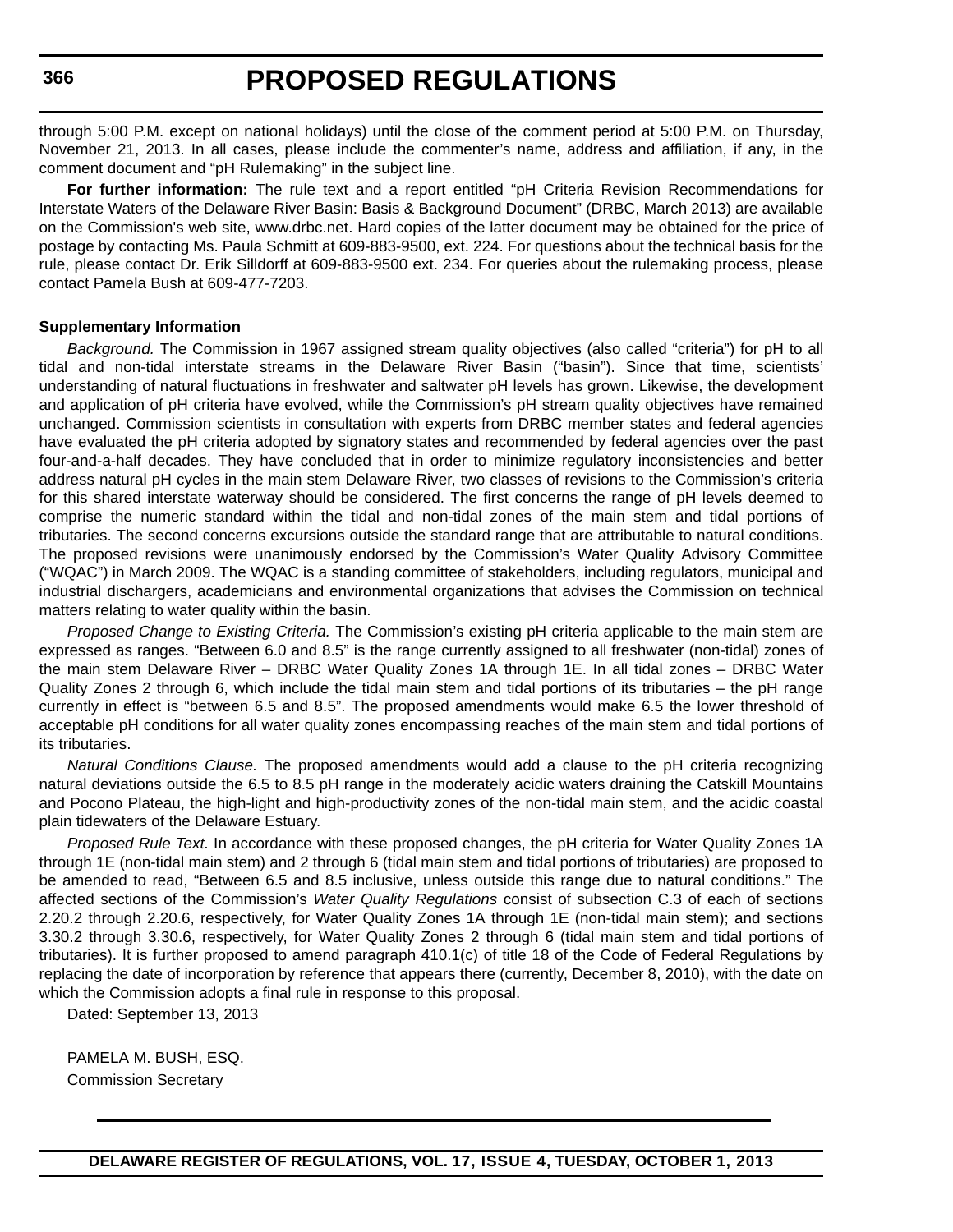### **[DEPARTMENT OF EDUCATION](http://www.doe.k12.de.us/)**

**OFFICE OF THE SECRETARY**

<span id="page-15-0"></span>Statutory Authority: 14 Delaware Code, Section 122(b) (14 **Del.C.** §122(b))

#### **Education Impact Analysis Pursuant To 14 Del.C. Section 122(d)**

#### **[614 Uniform Definitions for Student Conduct Which May Result in Alternative Placement or Expulsion](#page-3-0)**

#### **A. Type of Regulatory Action Required** New Regulation

#### **B. Synopsis of Subject Matter of the Regulation**

The Secretary of Education intends to amend Title 14 of the Administrative Code by adding a new regulation 614 Uniform Definitions for Student Conduct Which May Result in Alternative Placement or Expulsion. This regulation is required by House Bill 42 of the 146th General Assembly.

For purposes of consistency among the local school districts and charters, this legislation directed the Delaware Department of Education to create standardized definitions for certain acts of student misconduct which may result in alternative placement or expulsion. The definitions were developed through review of current school district School Codes of Conduct and in consultation with the school district staff, including attorneys, involved in school discipline.

Persons wishing to present their views regarding this matter may do so in writing by the close of business on or before **November 5, 2013** to Susan Haberstroh, Associate Secretary, Regulation Review, Department of Education, at 401 Federal Street, Suite 2, Dover, Delaware 19901. A copy of this regulation is available from the above address or may be viewed at the Department of Education business office.

#### **C. Impact Criteria**

1. Will the amended regulation help improve student achievement as measured against state achievement standards? The new regulation is intended to improve the school climate thus resulting in helping to improve student achievement.

2. Will the amended regulation help ensure that all students receive an equitable education? The new regulation is intended to help ensure all students receive an equitable education.

3. Will the amended regulation help to ensure that all students' health and safety are adequately protected? The new regulation is intended to ensure all students' health and safety are adequately protected, specifically in the area of student discipline.

4. Will the amended regulation help to ensure that all students' legal rights are respected? The new regulation is intended to help ensure all students' legal rights are respected.

5. Will the amended regulation preserve the necessary authority and flexibility of decision making at the local board and school level? The new regulation is intended to preserve the necessary authority and flexibility of decision making at the local board and school level, but does provide for more specificity in defining behaviors which may result in expulsion or alternative placement.

6. Will the amended regulation place unnecessary reporting or administrative requirements or mandates upon decision makers at the local board and school levels? The legislation and this subsequent regulation do not require additional reporting.

7. Will the decision making authority and accountability for addressing the subject to be regulated be placed in the same entity? The decision making authority and accountability for expelling or alternatively placing students due to disciplinary infractions does not change because of this regulation.

8. Will the amended regulation be consistent with and not an impediment to the implementation of other state educational policies, in particular to state educational policies addressing achievement in the core academic subjects of mathematics, science, language arts and social studies? The regulation is consistent with other state educational policies and the legislation requiring the regulation.

9. Is there a less burdensome method for addressing the purpose of the regulation? The regulation is aligned with the legislation.

10. What is the cost to the State and to the local school boards of compliance with the regulation? There are

### **DELAWARE REGISTER OF REGULATIONS, VOL. 17, ISSUE 4, TUESDAY, OCTOBER 1, 2013**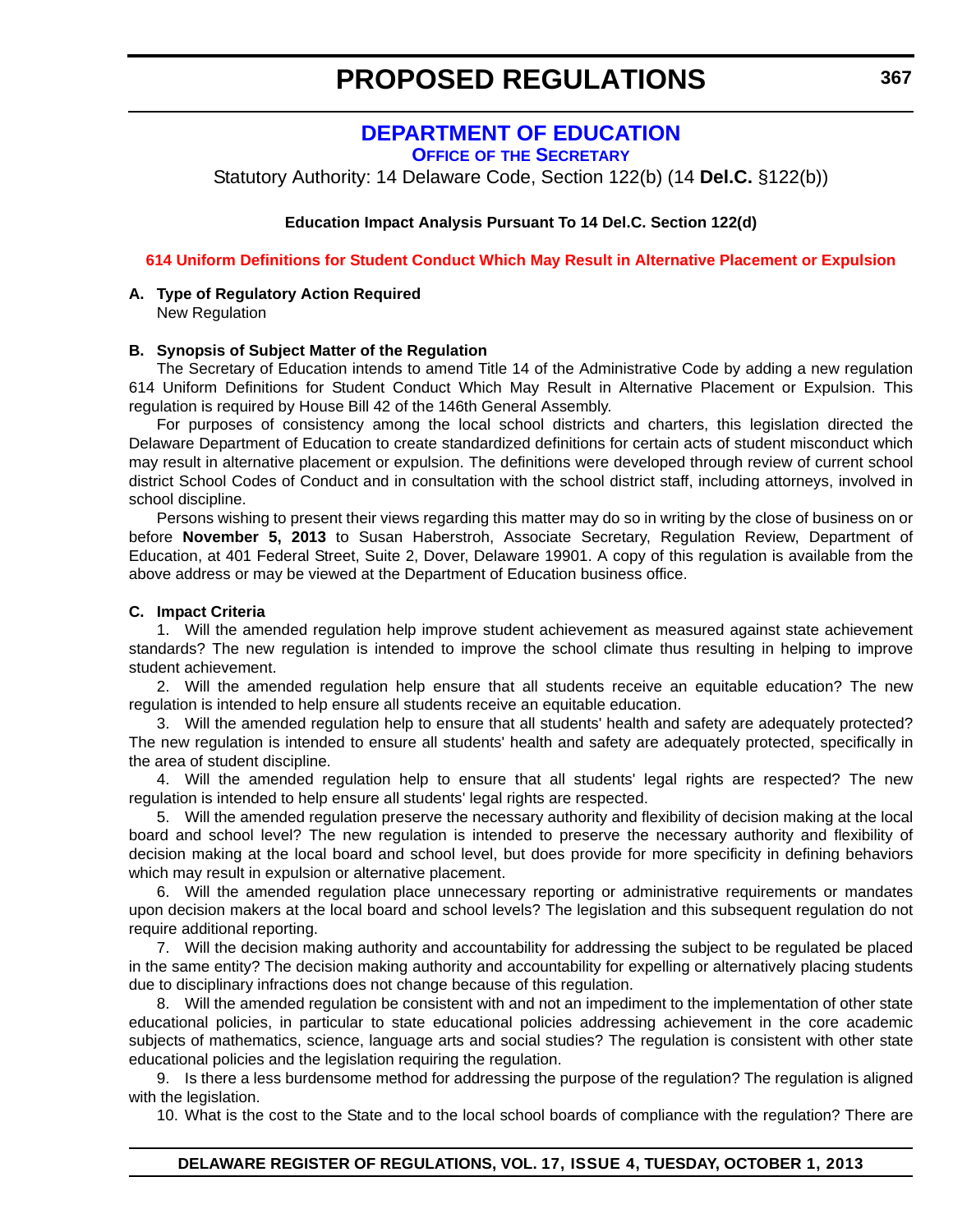no anticipated additional costs to the State. The local school boards may incur an increased cost associated with the publication of their student code of conduct to be in compliance with this regulation.

#### **614 Uniform Definitions for Student Conduct Which May Result in Alternative Placement or Expulsion**

#### **1.0 Purpose**

Pursuant to 14 **Del.C.** §122(b) (26), this regulation provides uniform definitions for student conduct which may result in alternative placement or expulsion. This regulation shall apply to all school districts and charter schools. Nothing contained here shall be interpreted to require the alternative placement or expulsion of a student, nor shall this regulation be interpreted to restrict the ability of school districts and charter schools to determine which student conduct shall result in expulsion or an alternative placement.

#### **2.0 Definitions**

In this regulation, the following terms shall have the meanings indicated below:

**"Alcohol"** shall have the same definition as provided in 4 **Del.C.** §101(1).

**"Alcohol Liquor"** shall have the same definition as provided in 4 **Del.C.** §101(2).

**"Crime"** shall have the same meaning as provided in 14 **Del.C.** §4112.

**"Charter School"** means a charter school board established pursuant to Chapter 5 of Title 14 of the **Delaware Code**.

**"Commission by a student"** means that a student has engaged in behavior equivalent to that which is prohibited by law regardless of whether the student has been criminally convicted of the same.

**"Dangerous Instrument"** shall have the same meaning as provided in 11 **Del.C.** §222(4).

**"Deadly Weapon"** shall have the same meaning as provided in 11 **Del.C.** §222(5).

**"Distribute" "Distributing"** or **"Distribution"** means the transfer or attempted transfer of Alcohol, a Drug, a Look Alike Substance, a Drug Like Substance, or Drug Paraphernalia to any other person with or without the exchange of money or other valuable consideration.

**"District"** means a reorganized school district or vocational technical school district established pursuant to Chapter 10 of Title 14 of the **Delaware Code**.

**"Drug"** means any "controlled substance" or "counterfeit controlled substance" as defined in 16 **Del.C.** §4701 (6) and (7).

**"Drug Like Substance"** means any noncontrolled and nonprescription substance capable of producing a change in behavior or altering a state of mind or feeling, including, for example, some over the counter cough medicines, certain types of glue, caffeine pills and diet pills. The definition of Drug Like Substance does not include tobacco or tobacco products which are governed by 14 **DE Admin. Code** 877 Tobacco Policy.

**"Drug Paraphernalia"** shall have the same meaning as provided in 16 **Del.C.** §4701 (17).

**"Expulsion"** means, for purposes of this regulation, the exclusion from the regular school setting for a period determined by the local District board or Charter School board.

**"Firearm"** means handgun, rifle, shotgun, or other type of firearm as that term is defined in the federal Gun Free Schools Zone Act at 18 U.S.C.A. §921.

**"Look Alike Substance"** means any noncontrolled substance which is packaged so as to appear to be, or about which a student makes an express or implied representation that the substance is, a Drug or a noncontrolled substance capable of producing a change in behavior or altering a state of mind or feeling.

**"Nonprescription Medication"** means any over the counter medication; some of these medications may be a "Drug Like Substance."

**"Possess"**, **"Possessing"**, or **"Possession"** means that a student has on the student's person, in the student's belongings, or under the student's reasonable control prohibited items or substances.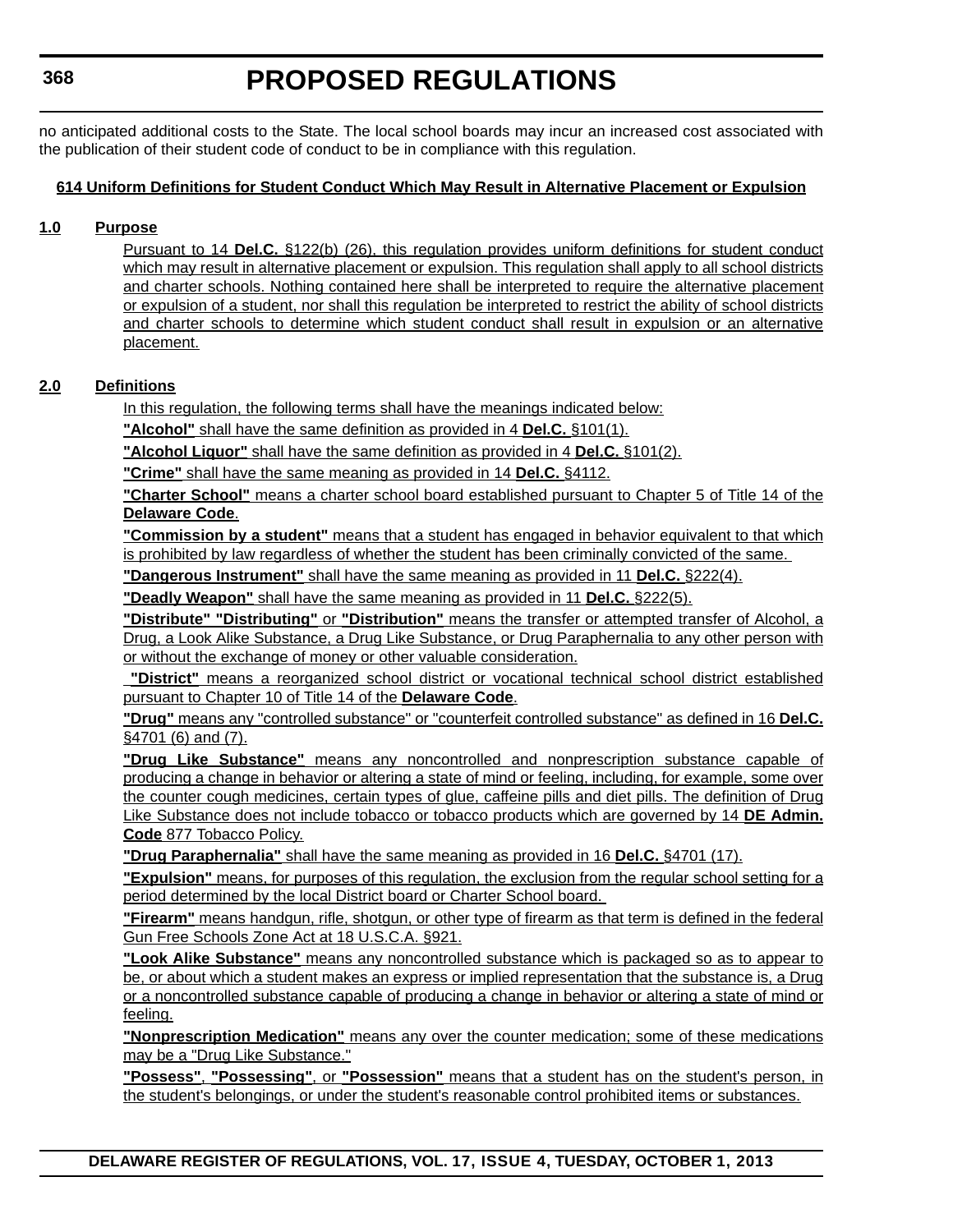**"Prescription Drugs"** means any substance obtained directly from or pursuant to a valid prescription or order of a practitioner, as defined in 16 **Del.C.** §4701(31), while acting in the course of his or her professional practice, and which is specifically intended for the student in whose Possession it is found.

**"Sexual Act"** means (1) contact between the penis and the vulva or the penis and the anus, and for purposes of this definition contact involving the penis occurs upon penetration, however slight; (2) contact between the mouth and the penis, the mouth and the vulva, or the mouth and the anus; or (3) the penetration, however slight, of the anal or genital opening of another by a hand or finger or by any object, with an intent to arouse or gratify the sexual desire of any person.

**"School Environment"** means within or on school property, and at school sponsored or supervised activities, including, for example, on school grounds, on school buses, at functions held on school grounds, at school sponsored extracurricular activities held on and off school grounds, on field trips and at functions held at the school in the evening.

**"Sexual Intercourse"** shall have the same meaning as provided in 11 **Del.C.** §761(g).

**"Sexual Offense"** means any offense defined by 11 **Del.C.** §§763-780 and §§1108-1112A, 1352(2) and 1353(2).

**"Student Code of Conduct"** means the District/Charter School approved document which specifies the rights and responsibilities of students, defines conduct that disrupts/threatens a positive/safe school environment, standardizes procedures for consequences, disciplinary action, and defines due process and grievance procedures.

**"Theft"** means those acts described in 11 **Del.C.** §§ 841 through 846 inclusive.

**"Use"** means that a student is reasonably known to have voluntarily ingested, smoked or otherwise assimilated Alcohol, a Drug or a Drug Like Substance, or is reasonably found to be under the influence of such a substance.

### **3.0 Uniform Definitions for Student Conduct**

The following definitions shall be used whenever a school district or charter school uses such conduct as a basis for alternative placement or expulsion of a student:

**"Arson"** shall mean any act utilizing fire, smoke, or explosives which cause alarm or danger to life; including but not limited to willful or malicious burning of school property, its contents, or the property of others.

**"Assault III"** shall mean: (1) A person intentionally or recklessly causes physical injury to another person; or (2) With criminal negligence the person causes physical injury to another person by means of a Deadly Weapon or a Dangerous Instrument.

**"Attorney General's Report (Juvenile Arrest Warrant and Complaint)"** shall mean the Department of Justice's report of out-of-school criminal conduct, regardless of jurisdiction, which shows disregard for the health, safety and welfare of others, including, but not limited to acts of violence, weapons offenses, and Drug offenses.

**"Breaking and Entering"** shall mean unauthorized entry of any locked area of the school environment during or after school; including, but not limited to, rooms, classrooms, auditorium, gym, shops, offices, lockers, cabinets and vehicles.

**"Bullying"** shall mean any intentional written, electronic, verbal or physical act or actions against another student, school volunteer or school employee that a reasonable person under the circumstances should know will have the effect of: (1) Placing a student, school volunteer or school employee in reasonable fear of substantial harm to his or her emotional or physical well-being or substantial damage to his or her property; or (2) Creating a hostile, threatening, humiliating or abusive educational environment due to the pervasiveness or persistence of actions or due to a power differential between the bully and the target; or (3) Interfering with a student having a safe school environment that is necessary to facilitate educational performance, opportunities or benefits; or (4) Perpetuating bullying by inciting, soliciting or coercing an individual or group to demean, dehumanize,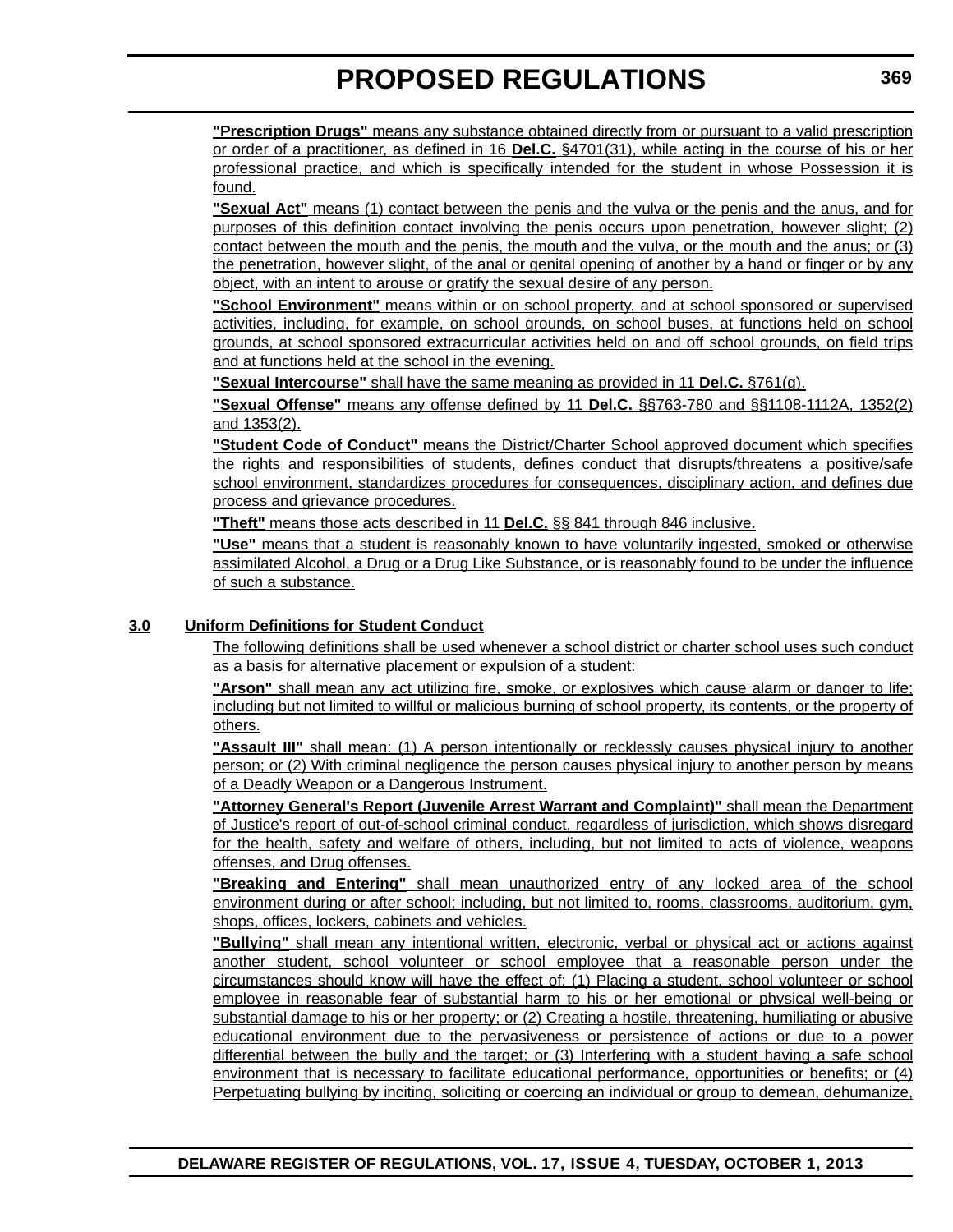embarrass or cause emotional, psychological or physical harm to another student, school volunteer or school employee.

**"Criminal Drug Offense, Commission of"** shall mean the Commission by a student of the unlawful Possession, Distribution, or use of Alcohol, a Drug, a Drug-Like Substance, and/or Drug Paraphernalia.

**"Criminal Deadly Weapons/Dangerous Instrument Offense, Commission of"** shall mean the Commission by a student of an offense prohibited by 11 **Del.C.** §§1442 through 1458 inclusive.

**"Criminal Mischief (Vandalism)"** shall mean a student intentionally or recklessly: (1) Damages tangible property of another person or entity; or (2) Tampers with tangible property of another person so as to endanger person or property.

**"Criminal Sexual Offense, Commission of"** shall mean the Commission by a student of an offense prohibited by 11 **Del.C.** §§763 through780, inclusive, or §§1108 through1112A, inclusive, or §1352(2) or §1353(2).

**"Criminal Violent Felony Offense, Commission of"** shall mean the Commission by a student of any violent felony as specified in 11 **Del.C.** §4201(c).

**"Cyberbullying"** shall mean the use of uninvited and unwelcome electronic communication directed at an identifiable student or group of students, through means other than face-to-face interaction, which (1) interferes with a student's physical well-being; or (2) is threatening or intimidating; or (3) is so severe, persistent, or pervasive that it is reasonably likely to limit a student's ability to participate in or benefit from the educational programs of the school district or charter school. Communication shall be considered to be directed at an identifiable student or group of students if it is sent directly to that student or group, or posted in a medium that the speaker knows is likely to be available to a broad audience within the school community.

**"Dangerous Instrument(s) Possession/Concealment/Sale"** shall mean the unauthorized Possession/concealment/sale by a student of any instrument, article or substance which is readily capable of causing serious physical injury or death.

**"Deadly Weapon(s) Possession/Concealment/Sale"** shall mean the Possession, concealment, or sale of a Deadly Weapon.

**"Defiance of School Authority"** shall mean: (1) A verbal or non-verbal refusal to immediately comply with a reasonable request from school personnel, or refusal to identify oneself at the request of school personnel, and/or refusal to comply with disciplinary action; or (2) A verbal or non-verbal display of disrespect and/or uncivil behavior toward school personnel which either causes a substantial disruption or material interference with school activities.

**"Disorderly Conduct"** shall mean conduct which causes public inconvenience, annoyance or alarm or creates a risk thereof by: engaging in fighting or violent tumultuous or threatening behavior or making an unreasonable noise or an offensively coarse utterance or gesture or display or addressing, abusive language to any person present.

**"Disruption of the Educational Process"** shall mean behavior, which causes a substantial disruption or material interference with school activities.

**"Distribution of Drugs and/or Alcohol and/or Drug Paraphernalia"** shall mean the sale, transfer, or Distribution in school, on school property, or on school field trip of Drugs or Alcohol.

**"Extortion"** shall mean to obtain or attempt to obtain money, goods, services, or information from another by force or the threat of force.

**"Felony Theft (\$1500 or more)"** shall mean: (a) When a person takes, exercises control over or obtains property of another person intending to deprive that person of it or appropriate it; or (b) When a person, in any capacity, legally receives, takes, exercises control over or obtains property of another which is the subject of Theft, and fraudulently converts the property to the person's own use. The Theft is considered a felony when the value of the property received, retained, or disposed of is \$1500 or more or the victim is 62 years of age or older, or an "adult who is impaired" as defined in § 3902(2) of Title 31, or a "person with a disability" as defined in § 3901(a)(2) of Title 12.

**"Fighting"** shall mean any aggressive physical altercation between two or more individuals.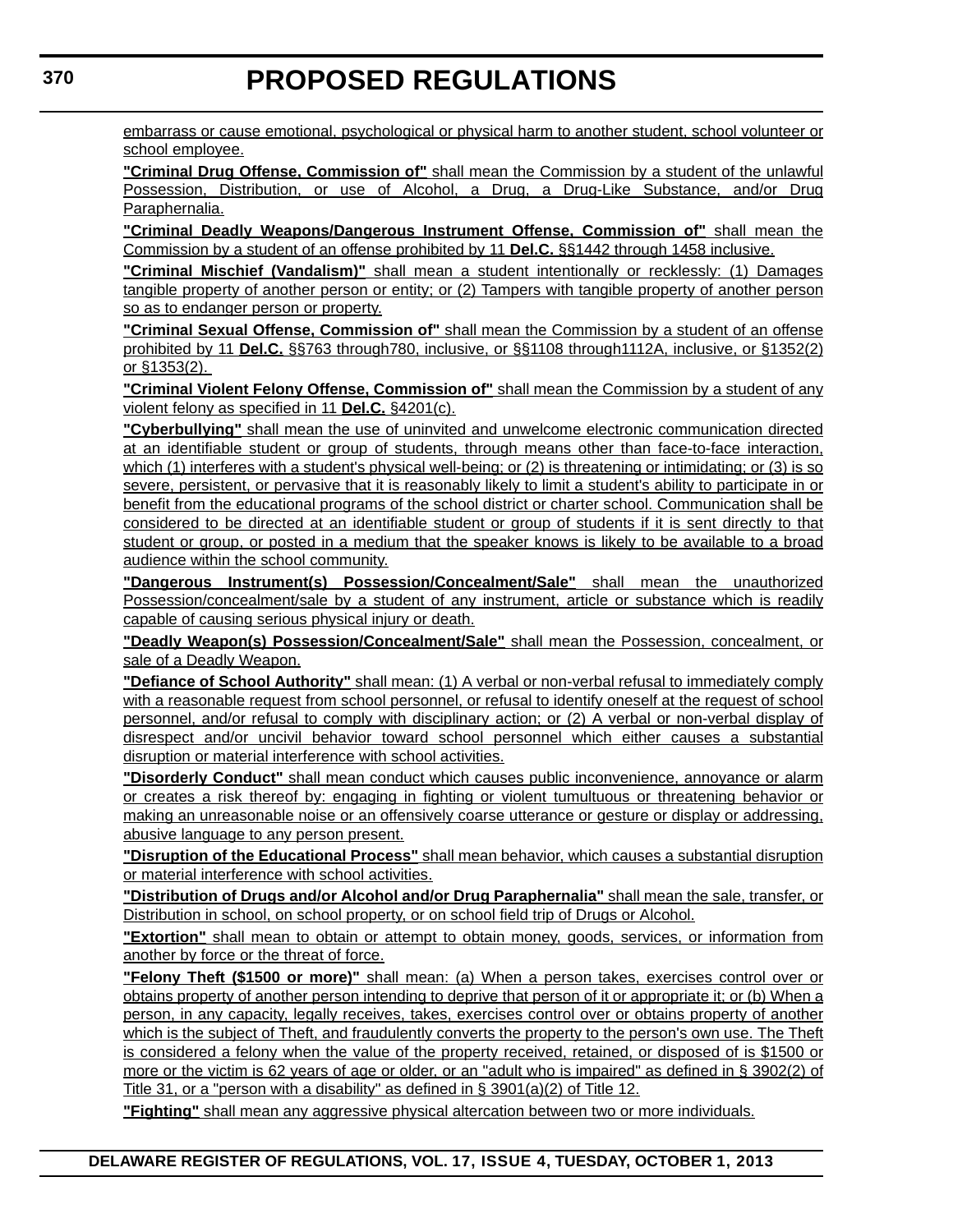**"Gambling"** shall mean participation in games of chance for money or other things of value.

**"Gun Free School's Violation"** shall mean the prohibited bringing to school, or Possession while in school of a Firearm by a student.

**"Harassment"** shall mean any actions or statements that intimidate, offend, or defame the dignity or self-esteem of individuals or groups. Harassment may include, but is not limited to verbal harassment or abuse, repeated remarks or jokes with demeaning implications or other offensive behavior. Harassment also includes intimidating, offensive or defaming behavior or materials directed at an individual because of that individual's race, national origin, disability, sexual orientation or religion.

**"Inhalant Abuse"** shall mean chemical vapors that are inhaled for their mind-altering effects.

**"Medications: Inappropriate Use or Possession"** shall mean Possessing or using Nonprescription Medication or Prescription Drugs of any type in the School Environment in violation of a charter school or school District's Drug and Alcohol policy.

**"Misuse of Technology"** shall mean:

The use of school technology equipment in:

Soliciting, using, receiving or sending pornographic or obscene material; or

Accessing unauthorized email; or

The unauthorized downloading and/or installing of files; or

Intentionally damaging technology equipment within the School Environment; or

A situation in which a student deliberately:

Tampers with, damages, alters, accesses, crashes, or corrupts the computer/ communications system within the School Environment resulting in the loss or corruption of information or the ability of the system to operate; or

In any way disrupts or degrades the school or District's technology infrastructure.

**"Offensive Touching"** shall mean intentionally touching another person either with a member of his or her body or with any instrument, knowing that the person is thereby likely to cause offense or alarm to such other person; or Intentionally striking another person with saliva, urine, feces or any other bodily fluid, knowing that the person is thereby likely to cause offense or alarm to such other person.

**"Pornography"** shall mean the Possession, sharing, or production of any known obscene material within the School Environment.

**"Rape or Attempted Rape"** shall respectively mean sexual intercourse and attempted Sexual Intercourse without consent of the victim in both cases.

**"Reckless Burning"** shall mean when a person intentionally or recklessly starts a fire or causes an explosion and recklessly places a building or property in danger of destruction or damage or places another person in danger of physical injury.

**"Repeated Violations of Student Code of Conduct"** shall mean: (1) Five or more violations of the school's Code of Conduct within a school year, excluding chronic infractions for tardiness or unexcused absences to school/class; or (2) Violation by a student of any behavior contract between the student, his/her legal guardian, and the school.

**"Sexual Assault"** shall mean any unwanted sexual behavior committed by a perpetrator who is a stranger to the victim or by a perpetrator who is known by the victim or related to the victim by blood, marriage or civil union. Behaviors that fall under this definition include but are not limited to: sexual harassment as defined in §763 of Title 11; sexual contact as defined in §761(f) of Title 11; Sexual Intercourse as defined in §761(g) of Title 11; sexual penetration as defined in §761(i) of Title 11; and child sexual abuse as defined in §901 of Title 10.

**"Sexual Misconduct"** shall mean a consensual sexual act(s) between two individuals within the School Environment.

**"Stealing"** means taking, exercising control over or obtaining property of another person intending to deprive that person of it or appropriate it.

**"Steroids Possession and/or Use"** shall mean the unlawful Use or Possession of steroids.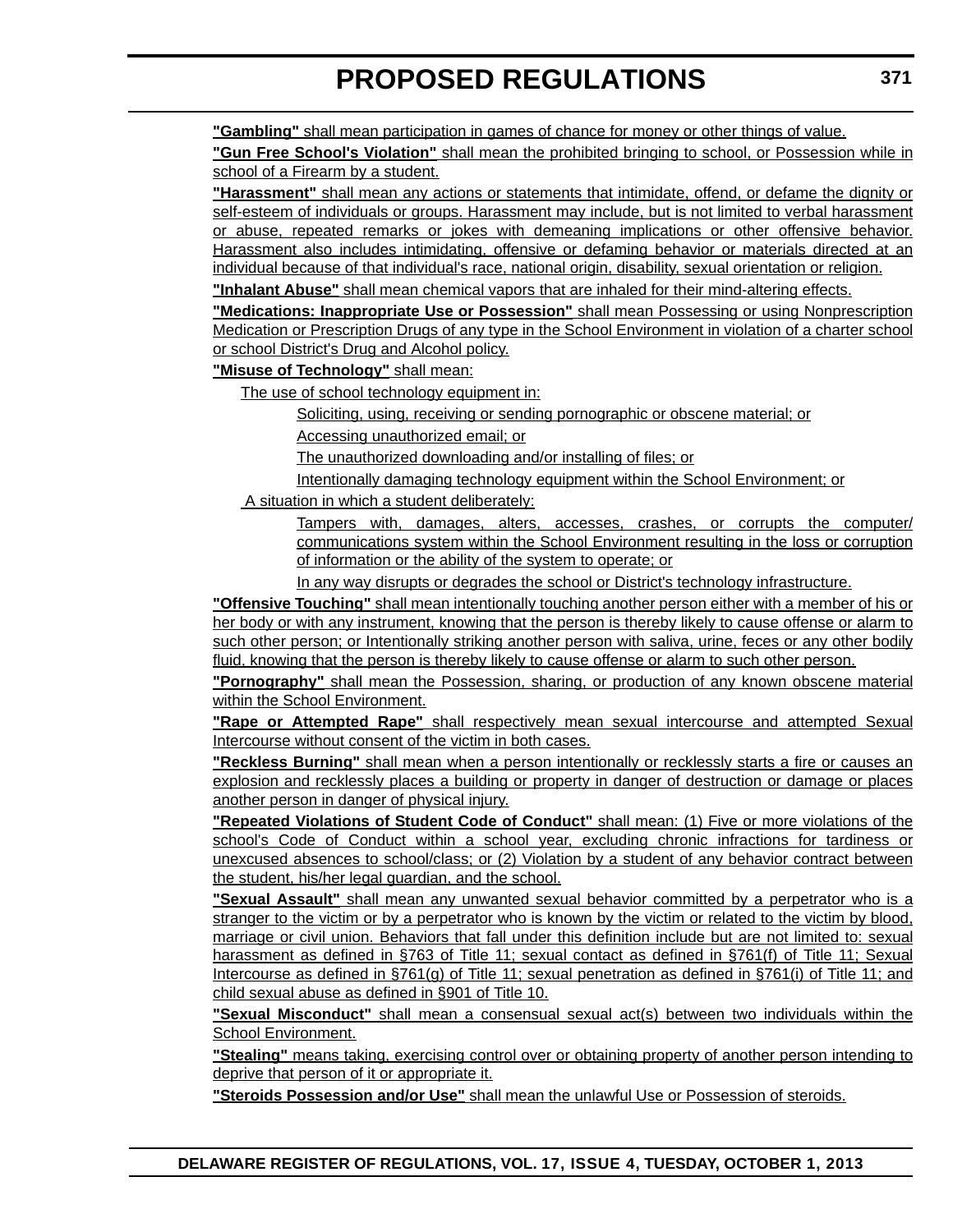<span id="page-20-0"></span>**"Tampering with Public Records"** shall mean a person knowingly without valid authorization removes, mutilates, destroys, conceals, makes a false entry in or falsely alters any original record or other written material filed with, deposited in or otherwise constituting a record of a public office or public servant.

**"Teen Dating Violence"** shall mean assaultive, threatening or controlling behavior, including stalking as defined in 11 **Del.C.** §1312, that one person uses against another person in order to gain or maintain power or control in a current or past relationship. The behavior can occur in both heterosexual and same sex relationships, and in serious or casual relationships.

**"Terroristic Threatening"** shall mean when: (1) A person threatens to commit any Crime likely to result in death or in serious injury to person or property; or (2) A person commits an act with intent of causing an individual to believe that the individual has been exposed to a substance that will cause the individual death or serious injury.

**"Terroristic Threatening - Security Threat"** shall mean when a person makes a false statement or statements: (1) Knowing that the statement or statements are likely to cause evacuation of a building, place of assembly, or facility of public transportation; (2) Knowing that the statement or statements are likely to cause serious inconvenience; or (3) In reckless disregard of the risk of causing terror or serious inconvenience.

**"Unlawful Sexual Contact III"** shall mean when a student has sexual contact with another person or causes the victim to have sexual contact with the student or a third person and the student knows that the contact is either offensive to the victim or occurs without the victim's consent.

**"Use and/or Possession of drugs and/or Alcohol and/or Drug Paraphernalia"** shall mean a student unlawfully Possesses, Uses or is under the influence of, in the School Environment, Alcohol, Drugs or any prohibited substance.

#### **4.0 Effective Date**

This regulation shall become effective for School Codes of Conduct in the 2014-15 school year.

#### **[PROFESSIONAL STANDARDS BOARD](http://www.doe.k12.de.us/csa/profstds/default.shtml)**

Statutory Authority: 14 Delaware Code, Section 1205(b) (14 **Del.C.** §1205(b)) 14 **DE Admin. Code** 1510

#### **Educational Impact Analysis Pursuant to 14 Del.C. Section 122(d)**

#### **[1510 Issuance of Initial License](#page-3-0)**

#### **A. TYPE OF REGULATORY ACTION REQUESTED**

Amendment to Existing Regulation

#### **B. SYNOPSIS OF SUBJECT MATTER OF REGULATION**

The Professional Standards Board, acting in cooperation and collaboration with the Department of Education, seeks the consent of the State Board of Education to amend regulation 14 **DE Admin. Code** 1510 Issuance of Initial License. The regulation applies to the issuance of an Initial License for educators, pursuant to 14 **Del.C.** §1210. It is necessary to amend this regulation in order to update and clarify some of the definitions, requirements and to adopt a new examination of general knowledge (CORE).

Persons wishing to present their views regarding this matter may do so in writing by the close of business on the 1st day of November, 2013 to Donna Lee Mitchell, Executive Director, Delaware Professional Standards Board, The Townsend Building, 401 Federal Street, Dover, Delaware 19901. Copies of this regulation are available from the above address or may be viewed at the Professional Standards Board Business Office.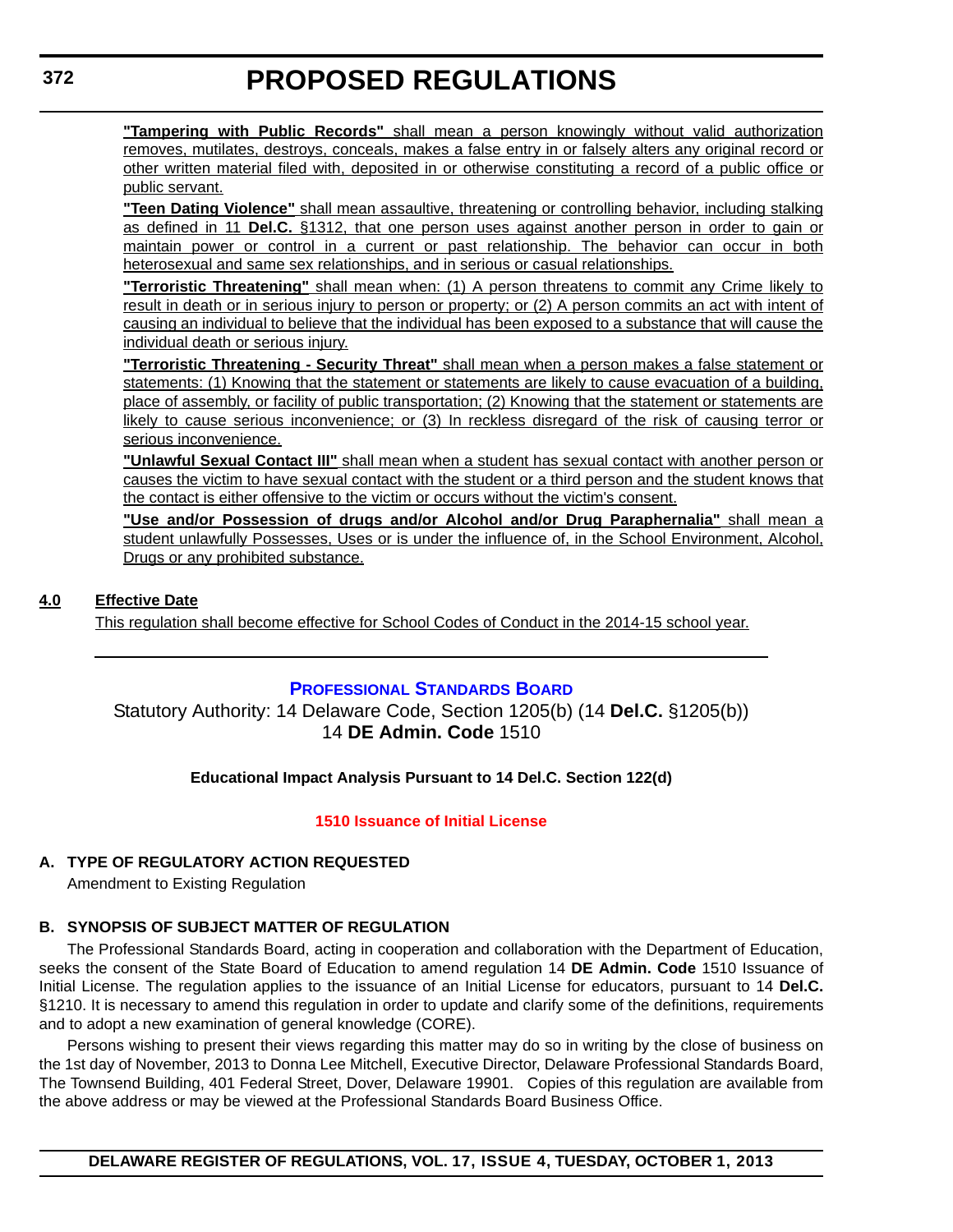#### **C. IMPACT CRITERIA**

1. Will the amended regulation help improve student achievement as measured against state achievement standards? The amended regulation addresses student achievement by establishing standards for the issuance of an initial license to educators who have acquired the prescribed general knowledge, skill and/or education to practice in a particular area, and have met the criteria to receive certification to teach a particular subject or to instruct a particular category of students, to help ensure that students are instructed by educators who are highly qualified.

2. Will the amended regulation help ensure that all students receive an equitable education? The amended regulation helps to ensure that all teachers employed to teach students meet high standards and have acquired the prescribed general knowledge, skill and/or education to practice in a particular area, to teach a particular subject or to instruct a particular category of students.

3. Will the amended regulation help to ensure that all students' health and safety are adequately protected? The amended regulation addresses educator licensure, not students' health and safety.

4. Will the amended regulation help to ensure that all students' legal rights are respected? The amended regulation addresses educator licensure, not students' legal rights.

5. Will the amended regulation preserve the necessary authority and flexibility of decision-makers at the local board and school level? The amended regulation will preserve the necessary authority and flexibility of decision makers at the local board and school level.

6. Will the amended regulation place unnecessary reporting or administrative requirements or mandates upon decision makers at the local board and school levels? The amended regulation will not place unnecessary reporting or administrative requirements or mandates upon decision makers at the local board and school levels.

7. Will decision making authority and accountability for addressing the subject to be regulated be placed in the same entity? The decision-making authority and accountability for addressing the subject to be regulated, rests with the Professional Standards Board, in collaboration with the Department of Education, and with the consent of the State Board of Education.

8. Will the amended regulation be consistent with and not an impediment to the implementation of other state educational policies, in particular to state educational policies addressing achievement in the core academic subjects of mathematics, science, language arts and social studies? The amended regulation will be consistent with, and not an impediment to, the implementation of other state educational policies, in particular to state educational policies addressing achievement in the core academic subjects of mathematics, science, language arts and social studies.

9. Is there a less burdensome method for addressing the purpose of the amended regulation 1510? Title 14 of the Delaware Code requires that we promulgate this regulation for educator licensure.

10. What is the cost to the state and to the local school boards of compliance with the adopted regulation? There is no additional cost to local school boards for compliance with the regulation.

#### **1510 Issuance of Initial License**

**\*Please Note: Due to the size of the proposed regulation, it is not being published here. A copy of the regulation is available at:**

**[1510 Issuance of Initial License](http://regulations.delaware.gov/register/october2013/proposed/17 DE Reg 372 10-01-13.htm)**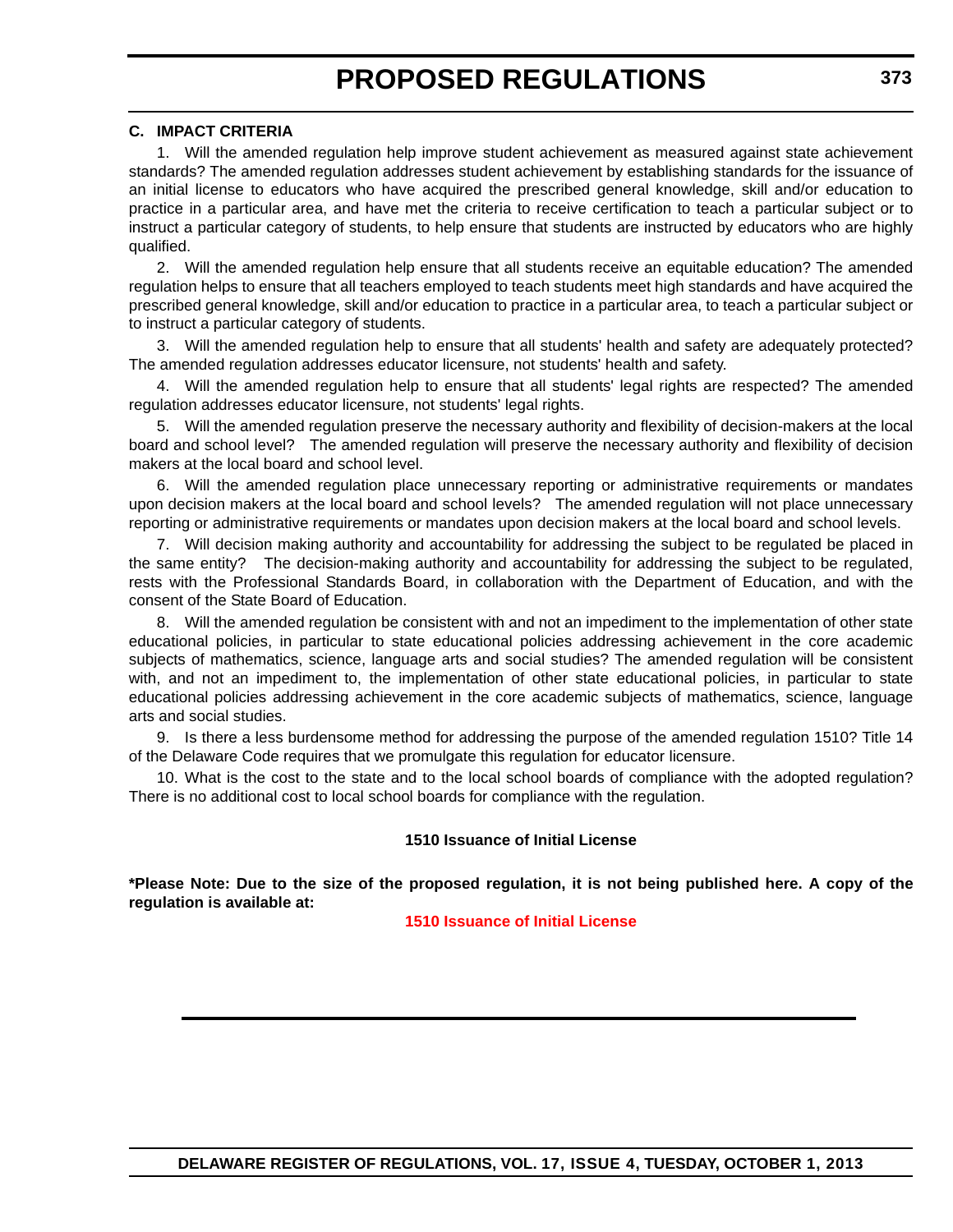### <span id="page-22-0"></span>**[DEPARTMENT OF HEALTH AND SOCIAL SERVICES](http://www.dhss.delaware.gov/dhss/dmma/) DIVISION OF MEDICAID AND MEDICAL ASSISTANCE**

Statutory Authority: 31 Delaware Code, Section 512 (31 **Del.C.** §512)

#### **PUBLIC NOTICE**

#### **[Delaware Medicaid Modified Adjusted Gross Income \(MAGI\) Eligibility and Benefits State Plan](#page-3-0)  Amendments MAGI-Based Eligibility Groups**

In compliance with the State's Administrative Procedures Act (APA - Title 29, Chapter 101 of the Delaware Code) and under the authority of Title 31 of the Delaware Code, Chapter 5, Section 512 and with 42 CFR §447.205, Delaware Health and Social Services (DHSS) / Division of Medicaid and Medical Assistance (DMMA) is proposing to amend the Title XIX Medicaid State Plan to modify eligibility standards and processes to conform to the requirements under the Affordable Care Act, and to exercise available related state options. This SPA regulatory action deals with *Modified Adjusted Gross Income (MAGI) Based Eligibility Groups*.

Any person who wishes to make written suggestions, compilations of data, testimony, briefs or other written materials concerning the proposed new regulations must submit same to Sharon L. Summers, Planning & Policy Development Unit, Division of Medicaid and Medical Assistance, 1901 North DuPont Highway, P.O. Box 906, New Castle, Delaware 19720-0906 or by fax to 302-255-4425 by October 31, 2013.

The action concerning the determination of whether to adopt the proposed regulation will be based upon the results of Department and Division staff analysis and the consideration of the comments and written materials filed by other interested persons.

#### **SUMMARY OF PROPOSAL**

The Division of Medicaid and Medical Assistance (DMMA) hereby affords the public notice of the filing of federally required state plan amendments (SPA) to modify eligibility standards and processes to conform to the requirements under the Affordable Care Act, and to exercise available related state options. This SPA regulatory action deals with *Modified Adjusted Gross Income (MAGI) Based Eligibility Groups*.

#### **Statutory Authority**

Patient Protection and Affordable Care Act (Pub. L. No. 111-148 as amended by the Health Care and Education Reconciliation Act of 2010 (Pub. L. No. 111-152)), together known as the *Affordable Care Act*

#### **Background**

The Affordable Care Act (ACA) was signed into law on March 23, 2010. Under the ACA, health reform will make health care more affordable, guarantee choices when purchasing health insurance, expands Medicaid coverage to millions of low-income Americans and makes numerous improvements to both Medicaid and the Children's Health Insurance Program (CHIP).

The Affordable Care Act (ACA) includes many provisions designed to expand and streamline Medicaid eligibility. The ACA offers the option to extend coverage to non-disabled, non-elderly citizens with income under 133 percent of the Federal Poverty Level (FPL); adopts new methodologies for determining and renewing eligibility; and requires establishment of a streamlined process to allow state Medicaid programs to coordinate seamlessly with other insurance affordability programs and affordable health insurance exchanges. These provisions are intended to change the Medicaid eligibility determination and renewal processes for most Medicaid applicants and beneficiaries from one based on a welfare model to one that utilizes information technology to provide the insurance coverage option that fits each individual's current circumstances and needs.

#### *State Plan Amendments*

In preparation for implementation of the Medicaid and CHIP changes related to the Affordable Care Act, states will be submitting a number of State Plan Amendments (SPAs). In particular, SPAs are needed to implement the MAGI-based eligibility levels and income counting methodologies for Medicaid and CHIP, to elect a state's single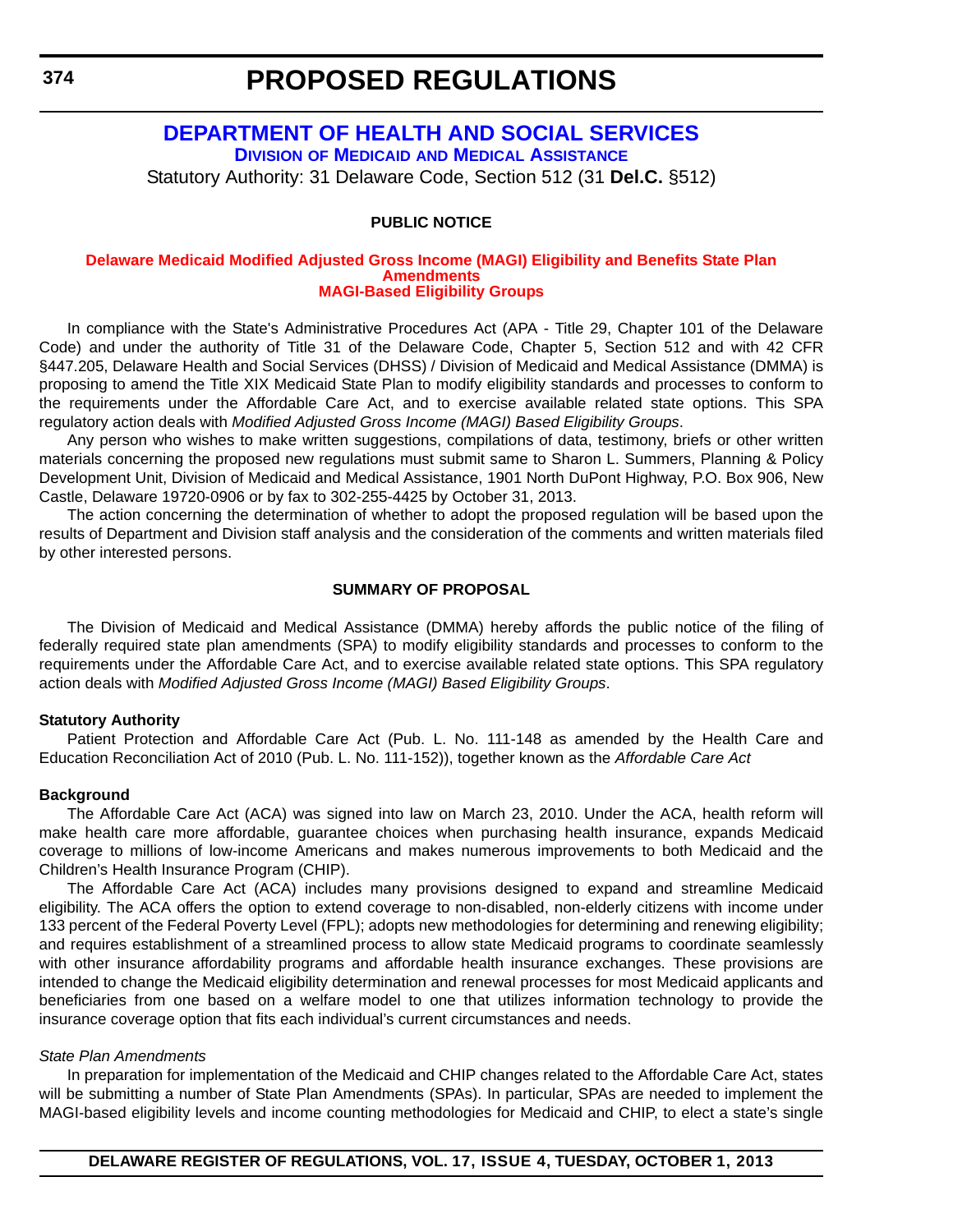streamlined application format, and to indicate the design of their Medicaid alternative benefit plans (ABPs) for the new adult group in 2014. The vehicle for submitting these 2014-related SPAs are a set of "fillable" preprint documents. The Centers for Medicare and Medicaid Services (CMS) has asked states to submit these plan amendments together in order to provide a more comprehensive picture of the state's proposed eligibility framework.

Please note that provisions and conditions that are required of all states are pre-checked and do not require any entry by the state. Also, by agreeing to any assurance the state is agreeing to comply with these requirements and conditions. The state provides this affirmative assurance by checking the box where indicated.

#### *Description of State Plan Amendments and Effective Date*

The MAGI and CHIP Eligibility and Benefit SPAs identify the groups that Delaware will cover in the Delaware Medicaid program. There are mandatory and optional coverage groups. These SPAs also identify the income limits for each group, if any, and criteria that the state has the option of selecting. The effective date of the following SPAs is October 1, 2013.

Delaware Medicaid MAGI SPAs include:

1. MAGI-Based Eligibility Group

This SPA identifies the mandatory and optional coverage groups that Delaware will cover.

2. Eligibility Process

This SPA identifies the use of Delaware's single, streamlined application and the methods by which an application is accepted. It also includes renewal processing.

3. MAGI Income Methodology

This SPA identifies certain MAGI options Delaware has chosen.

4. Single State Agency

This SPA identifies Delaware Health and Social Services (DHSS)/Division of Medicaid and Medical Assistance (DMMA) as the Medicaid agency.

5. Residency

This SPA identifies the state's residency requirements.

6. Citizenship and Immigration Status

This SPA identifies the immigrant statuses eligible for Medicaid services. It also provides for a 90 day reasonable opportunity period for individuals who declare they are citizens or qualified immigrants to provide documentation. During this reasonable opportunity period, Delaware Medicaid must approve benefits if otherwise eligible.

CHIP MAGI Eligibility SPAs include:

1. MAGI Eligibility & Methods

These SPAs identify the groups covered under Delaware's Title XXI CHIP program (Delaware Healthy Children Program).

2. Title XXI Medicaid Expansion

This SPA identifies ACA expansion coverage for children age 6-18 years with income between 100% FPL up to 133% FPL.

3. Eligibility Process

This SPA identifies the use of Delaware's single, streamlined application and the methods by which Delaware Medicaid can accept an application. It also includes renewal processing.

4. Non-Financial Eligibility

These SPAs identify the CHIP programs non-financial eligibility criteria such as state residency, citizenship and lawful presence, and verification/use of applicant social security number.

**REMINDER**: In 2014, the following groups will not have any changes in eligibility for Medicaid and will remain eligible for Medicaid and will qualify based on current income and resource standards used today:

• Aged, Blind or Disabled individuals;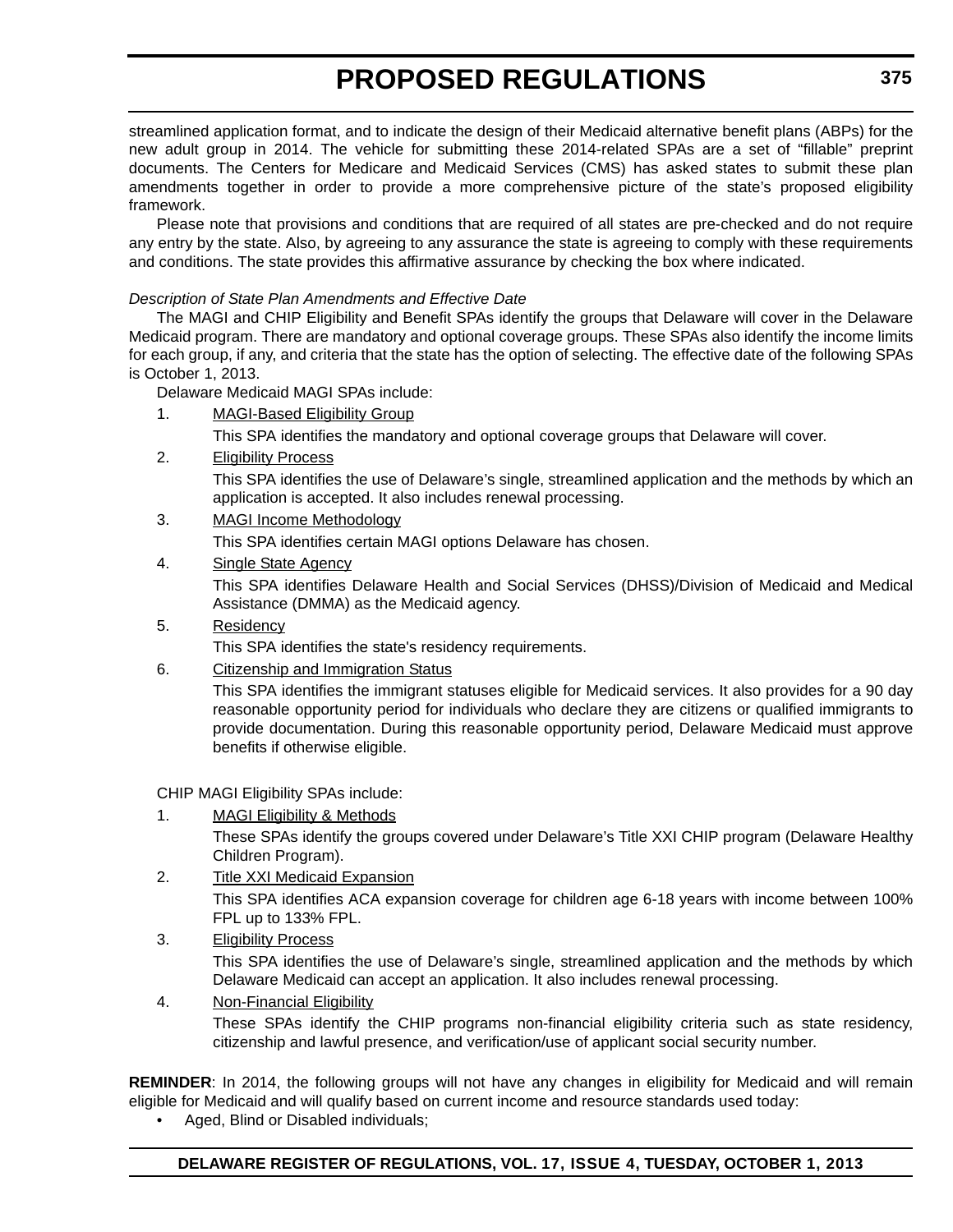- Foster Care children; and,
- SSI cash recipients.

#### **Summary of Proposal**

*Note: The statute and regulation cited are the Social Security Act and the Code of Federal Regulations.*

*MAGI-based Eligibility Groups*

*MAGI-based Eligibility Groups* is the first of seven (7) SPA actions. State plan pages S25, S28, S30, S32, S33, S50, S51, S52 and S53 describe the mandatory and optional Medicaid eligibility group that Delaware will cover. State plan page S14 describes the income eligibility standards for certain eligibility groups. The plan pages provide the criteria for coverage under this group, the MAG-based income standard to be used, and the choice related to presumptive eligibility. Effective October 1, 2013, DMMA will use modified adjusted gross income (MAGI) standards to determine income eligibility for some eligibility groups. Some of these groups must be covered and others are provided Medicaid coverage at the State's option.

The groups for which the State will be providing coverage are identified below:

| <b>State Plan Page</b><br><b>Number</b> | <b>Eligibility Group</b><br>and Citations                                                                                                                | <b>Description</b>                                                                                                                                                      |
|-----------------------------------------|----------------------------------------------------------------------------------------------------------------------------------------------------------|-------------------------------------------------------------------------------------------------------------------------------------------------------------------------|
| <b>Mandatory Groups</b>                 |                                                                                                                                                          |                                                                                                                                                                         |
| S <sub>25</sub>                         | Parents and Other Caretakers<br>1902(a)(10)(A)(i)(l) and 1931(b)(d) 42 CFR<br>435.110                                                                    | Parents and other caretaker relatives of<br>dependent children with household income<br>at or below a standard established by the<br>state.                             |
| S28                                     | Pregnant Women 1902(a)(10)(A)(i)(III) and<br>$(IV)$ , 1902(a)(10)(A)(ii)(I), (IV) and (IX),<br>1931(b) and (d), 1920 42 CFR 435.116                      | Women who are pregnant or post-partum,<br>with household income at or below a<br>standard established by the state.                                                     |
| S30                                     | Infants and Children Under Age 19<br>1902(a)(10)(A)(i)(III), (IV), (VI) and (VII);<br>1902(a)(10)(A)(ii)(IV) and (IX); 1931(b)<br>and (d) 42 CFR 435.118 | Infants and children under age 19 with<br>household income at or below standards<br>established by the state based on age<br>group.                                     |
| S32                                     | Individuals Below 133% of the Federal<br>Poverty Level (FPL) 1902(a)(10)(A)(i)(VIII)<br>42 CFR 435.119                                                   | Non-pregnant individuals aged 19 through<br>64, not otherwise mandatorily eligible, with<br>income at or below 133% FPL.                                                |
| S33                                     | Former Foster Children up to age 26<br>1902(a)(10)(A)(i)(IX) 42 CFR 435.150                                                                              | Individuals under the age of 26, not<br>otherwise mandatorily eligible, who were on<br>Medicaid when they turned age 18 or aged<br>out of foster care.                  |
| <b>Optional Groups</b>                  |                                                                                                                                                          |                                                                                                                                                                         |
| S50                                     | Individuals Above 133% of the FPL<br>1902(a)(10)(A)(ii)(XX), 1902 (hh) 42 CFR<br>435.218                                                                 | Individuals under 65, not otherwise<br>mandatorily or optionally eligible, with<br>income above 133% FPL and at or below a<br>standard established by the state.        |
| S51                                     | <b>Optional Parents and Caretakers</b><br>1902(a)(10)(A)(ii)(l) 42 CFR 435.220                                                                           | Individuals qualifying as parents or<br>caretaker relatives who are not mandatorily<br>eligible and who have income at or below a<br>standard established by the State. |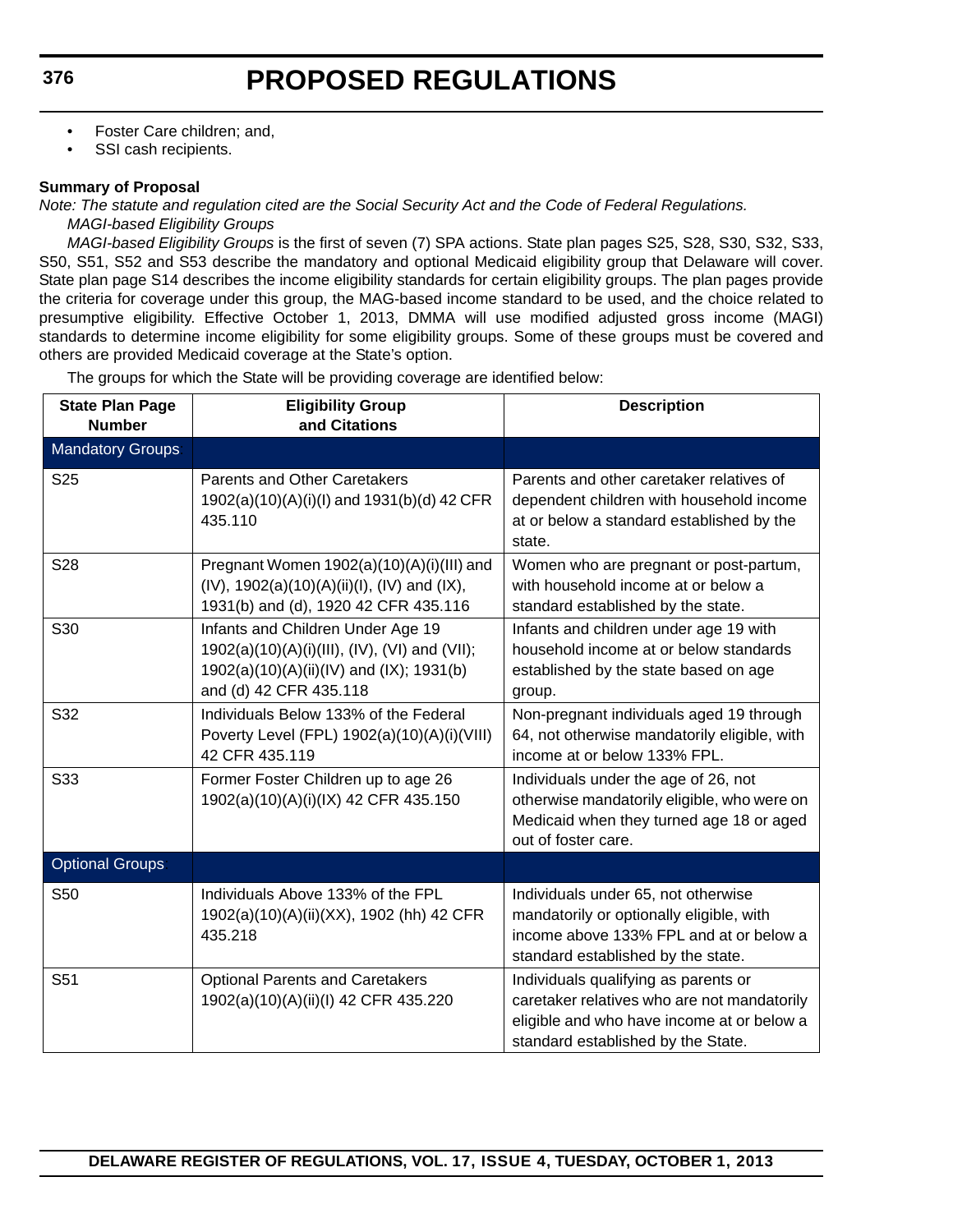<span id="page-25-0"></span>

| S52             | Reasonable Classifications of Individuals<br>1902(a)(10)(A)(ii)(l) 1902(a)(10)(A)(ii)(IV)<br>42 CFR 435.222 | One or more reasonable classifications of<br>individuals under age 21 who are not<br>mandatorily eligible and who have income<br>at or below a standard established by the<br>state.                                             |
|-----------------|-------------------------------------------------------------------------------------------------------------|----------------------------------------------------------------------------------------------------------------------------------------------------------------------------------------------------------------------------------|
| S <sub>53</sub> | Non IV-E Adoption Assistance<br>1902(a)(10)(A)(ii)(VIII) 42 CFR 435.227                                     | Children with special needs for whom there<br>is a non IV-E adoption assistance<br>agreement in effect with a state, who were<br>eligible for Medicaid, or who had income at<br>or below a standard established by the<br>state. |

| <b>State Plan Page</b><br><b>Number</b> | <b>Citation</b>                                                                                    | <b>Description</b>                  |
|-----------------------------------------|----------------------------------------------------------------------------------------------------|-------------------------------------|
| S <sub>14</sub>                         | AFDC Income Eligibility Standards 42 CFR   S14 is provided for states to enter various<br>Part 435 | income standards from their AFDC or |
|                                         |                                                                                                    | TANF programs.                      |

The provisions of this state plan amendment are subject to approval by the Centers for Medicare and Medicaid Services (CMS).

#### **Fiscal Impact Statement**

| <b>Change to Federal</b><br><b>Expenditures</b> | State Fiscal Year<br>2014 | <b>State Fiscal Year</b><br>2015 |
|-------------------------------------------------|---------------------------|----------------------------------|
| Former CHIP Kids                                | \$124,986                 | \$254,855                        |
| <b>ACA Expansion</b>                            | \$11,924,412              | \$26,689,670                     |
| Transitional                                    | \$187,657                 | \$566,356                        |
| Former Foster Children                          |                           |                                  |
| Total                                           | \$12,237,055              | \$27,510,882                     |

#### **A file containing all the PDFs associated with the MAGI-Based Eligibility Groups is available here: <http://regulations.delaware.gov/register/october2013/proposed/Benefits.pdf>**

### **DIVISION OF MEDICAID [AND MEDICAL ASSISTANCE](http://www.dhss.delaware.gov/dhss/dmma/)** Statutory Authority: 31 Delaware Code, Section 512 (31 **Del.C.** §512)

#### **PUBLIC NOTICE**

#### **[Delaware Medicaid Modified Adjusted Gross Income \(MAGI\) Eligibility and Benefits State Plan](#page-3-0)  Amendments Eligibility Process**

In compliance with the State's Administrative Procedures Act (APA - Title 29, Chapter 101 of the Delaware Code) and under the authority of Title 31 of the Delaware Code, Chapter 5, Section 512 and with 42 CFR §447.205, Delaware Health and Social Services (DHSS) / Division of Medicaid and Medical Assistance (DMMA) is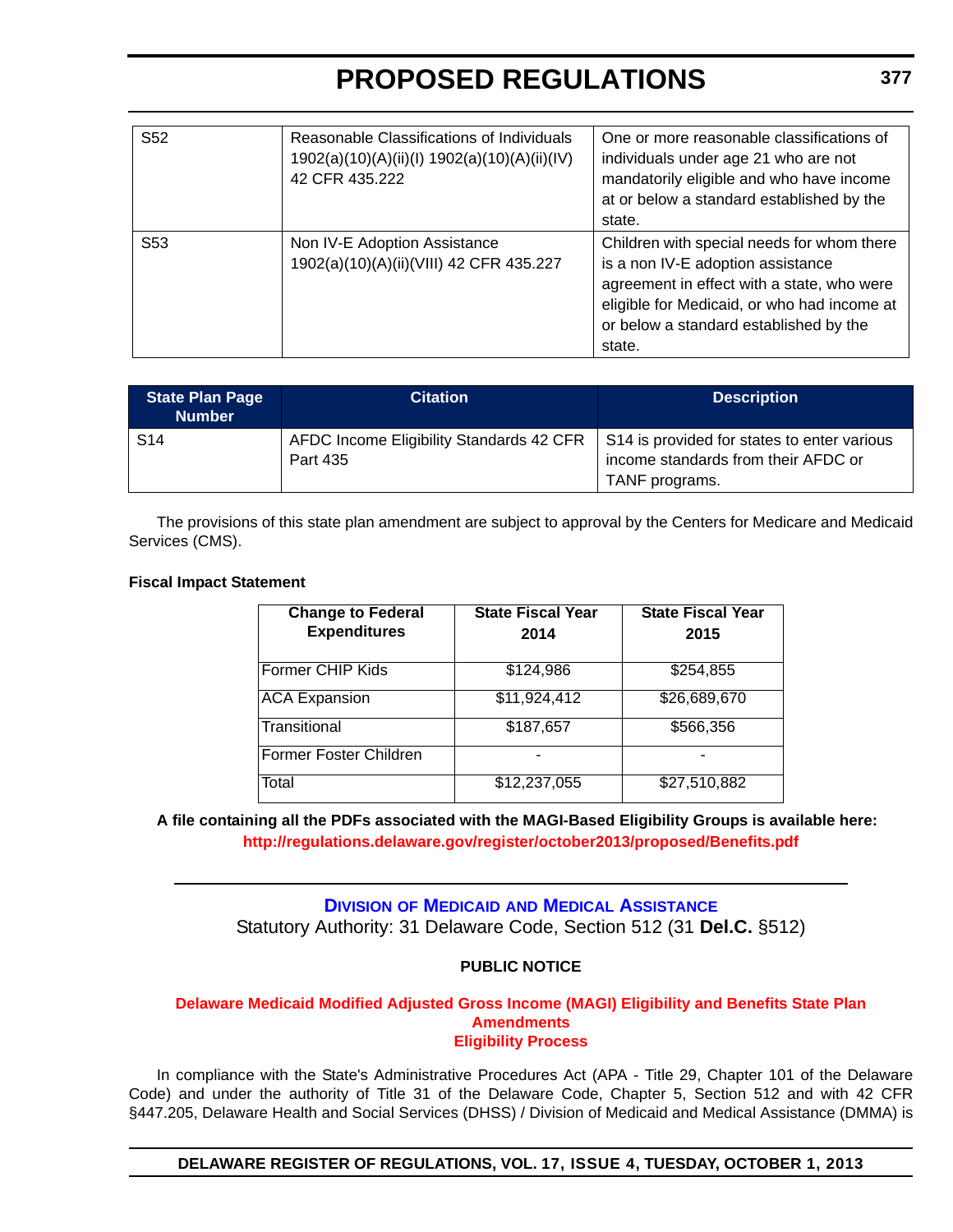proposing to amend the Title XIX Medicaid State Plan to modify eligibility standards and processes to conform to the requirements under the Affordable Care Act, and to exercise available related state options. This SPA regulatory action deals with the *Eligibility Process*.

Any person who wishes to make written suggestions, compilations of data, testimony, briefs or other written materials concerning the proposed new regulations must submit same to Sharon L. Summers, Planning & Policy Development Unit, Division of Medicaid and Medical Assistance, 1901 North DuPont Highway, P.O. Box 906, New Castle, Delaware 19720-0906 or by fax to 302-255-4425 by October 31, 2013.

The action concerning the determination of whether to adopt the proposed regulation will be based upon the results of Department and Division staff analysis and the consideration of the comments and written materials filed by other interested persons.

#### **SUMMARY OF PROPOSAL**

The Division of Medicaid and Medical Assistance (DMMA) hereby affords the public notice of the filing of federally required state plan amendments (SPA) to modify eligibility standards and processes to conform to the requirements under the Affordable Care Act, and to exercise available related state options. This SPA regulatory action deals with the *Eligibility Process.*

#### **Statutory Authority**

Patient Protection and Affordable Care Act (Pub. L. No. 111-148 as amended by the Health Care and Education Reconciliation Act of 2010 (Pub. L. No. 111-152)), together known as the *Affordable Care Act*

#### **Background**

The Affordable Care Act (ACA) was signed into law on March 23, 2010. Under the ACA, health reform will make health care more affordable, guarantee choices when purchasing health insurance, expands Medicaid coverage to millions of low-income Americans and makes numerous improvements to both Medicaid and the Children's Health Insurance Program (CHIP).

The Affordable Care Act (ACA) includes many provisions designed to expand and streamline Medicaid eligibility. The ACA offers the option to extend coverage to non-disabled, non-elderly citizens with income under 133 percent of the Federal Poverty Level (FPL); adopts new methodologies for determining and renewing eligibility; and requires establishment of a streamlined process to allow state Medicaid programs to coordinate seamlessly with other insurance affordability programs and affordable health insurance exchanges. These provisions are intended to change the Medicaid eligibility determination and renewal processes for most Medicaid applicants and beneficiaries from one based on a welfare model to one that utilizes information technology to provide the insurance coverage option that fits each individual's current circumstances and needs.

#### *State Plan Amendments*

In preparation for implementation of the Medicaid and CHIP changes related to the Affordable Care Act, states will be submitting a number of State Plan Amendments (SPAs). In particular, SPAs are needed to implement the MAGI-based eligibility levels and income counting methodologies for Medicaid and CHIP, to elect a state's single streamlined application format, and to indicate the design of their Medicaid alternative benefit plans (ABPs) for the new adult group in 2014. The vehicle for submitting these 2014-related SPAs are a set of "fillable" preprint documents. The Centers for Medicare and Medicaid Services (CMS) has asked states to submit these plan amendments together in order to provide a more comprehensive picture of the state's proposed eligibility framework.

Please note that provisions and conditions that are required of all states are pre-checked and do not require any entry by the state. Also, by agreeing to any assurance the state is agreeing to comply with these requirements and conditions. The state provides this affirmative assurance by checking the box where indicated.

#### *Description of State Plan Amendments and Effective Date*

The MAGI and CHIP Eligibility and Benefit SPAs identify the groups that Delaware will cover in the Delaware Medicaid program. There are mandatory and optional coverage groups. These SPAs also identify the income limits for each group, if any, and criteria that the state has the option of selecting. The effective date of the following SPAs is October 1, 2013.

**DELAWARE REGISTER OF REGULATIONS, VOL. 17, ISSUE 4, TUESDAY, OCTOBER 1, 2013**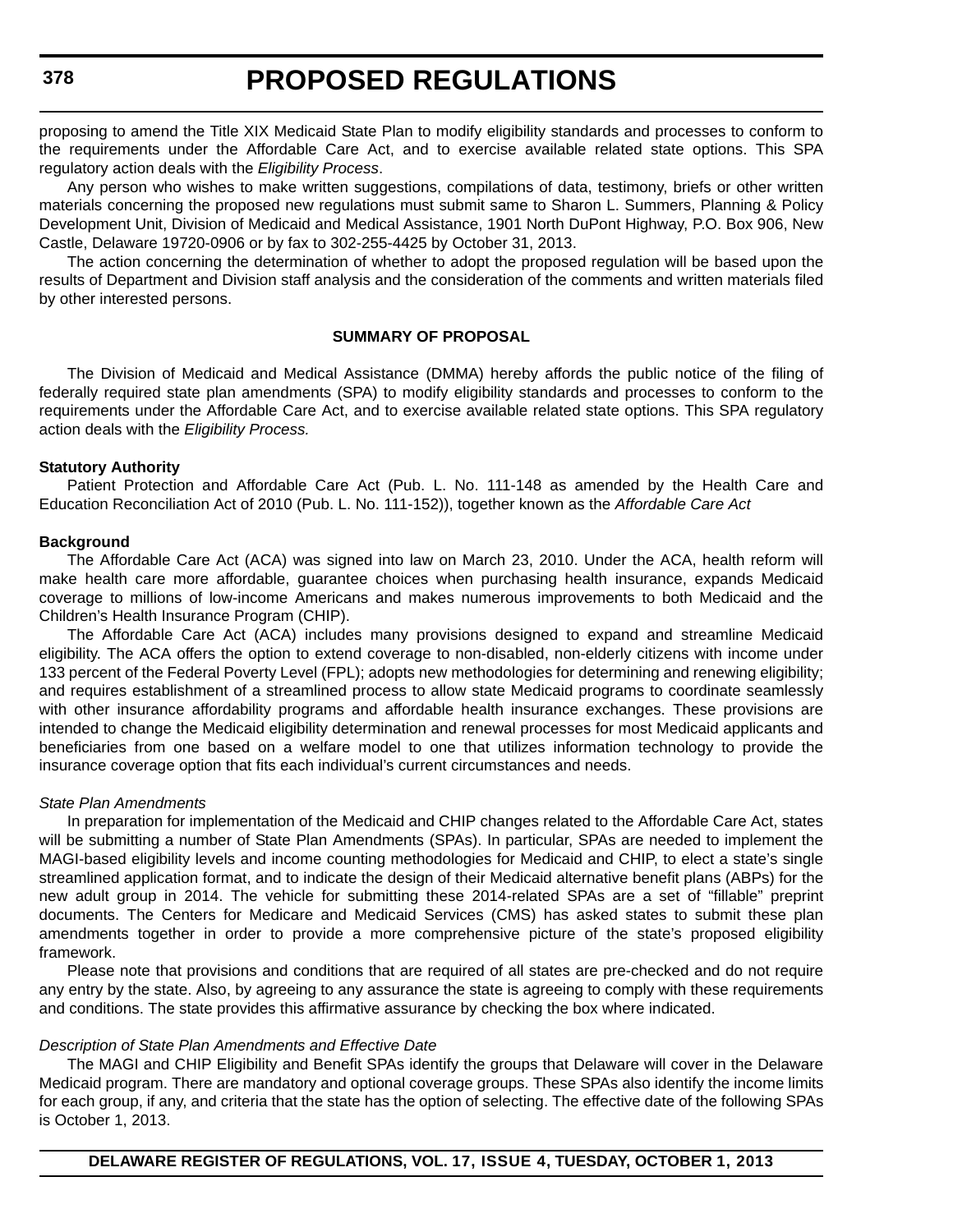Delaware Medicaid MAGI SPAs include:

1. MAGI-Based Eligibility Group

This SPA identifies the mandatory and optional coverage groups that Delaware will cover.

- 2. Eligibility Process This SPA identifies the use of Delaware's single, streamlined application and the methods by which an application is accepted. It also includes renewal processing.
- 3. MAGI Income Methodology

This SPA identifies certain MAGI options Delaware has chosen.

4. Single State Agency

This SPA identifies Delaware Health and Social Services (DHSS)/Division of Medicaid and Medical Assistance (DMMA) as the Medicaid agency.

#### 5. Residency

This SPA identifies the state's residency requirements.

6. Citizenship and Immigration Status

This SPA identifies the immigrant statuses eligible for Medicaid services. It also provides for a 90 day reasonable opportunity period for individuals who declare they are citizens or qualified immigrants to provide documentation. During this reasonable opportunity period, Delaware Medicaid must approve benefits if otherwise eligible.

CHIP MAGI Eligibility SPAs include:

1. MAGI Eligibility & Methods

These SPAs identify the groups covered under Delaware's Title XXI CHIP program (Delaware Healthy Children Program).

- 2. Title XXI Medicaid Expansion This SPA identifies ACA expansion coverage for children age 6-18 years with income between 100% FPL up to 133% FPL.
- 3. Eligibility Process

This SPA identifies the use of Delaware's single, streamlined application and the methods by which Delaware Medicaid can accept an application. It also includes renewal processing.

4. Non-Financial Eligibility

These SPAs identify the CHIP programs non-financial eligibility criteria such as state residency, citizenship and lawful presence, and verification/use of applicant social security number.

**REMINDER**: In 2014, the following groups will not have any changes in eligibility for Medicaid and will remain eligible for Medicaid and will qualify based on current income and resource standards used today:

- Aged, Blind or Disabled individuals;
- Foster Care children; and,
- SSI cash recipients.

#### **Summary of Proposal**

*Note: The regulation cited is Code of Federal Regulations.*

*Eligibility Process*

*42 CFR 435.10*

*42 CFR 435, Subpart J and Subpart M*

*Eligibility Process* is the second of seven (7) SPA actions. State plan page S94 is used to indicate the application forms and methods for individuals to apply for and renew Medicaid coverage. Section 1413 of the Affordable Care Act provides for a streamlined process by which individuals seeking health coverage can receive eligibility determinations and enroll in the coverage for which they are eligible. On this plan page, states also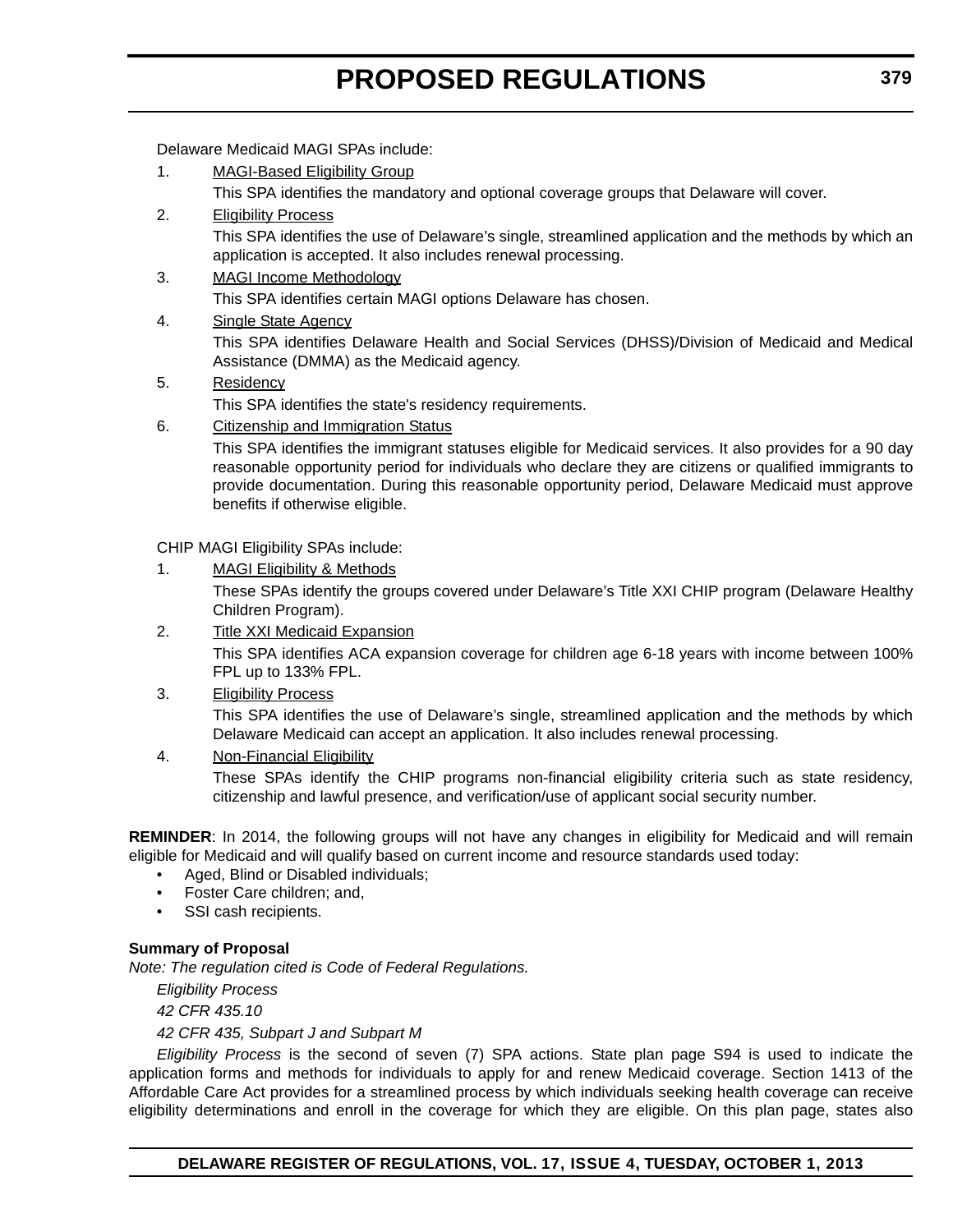<span id="page-28-0"></span>provide assurances relative to the eligibility process. The state plan page further captures the state's choice of the frequency of redeterminations of eligibility for individuals whose eligibility is not based on a MAGI income standard. The state plan page also includes an assurance related to redetermination requirements for individuals whose eligibility is based on a MAGI income standard.

The Affordable Care Act requires that the state agency enter into agreements with the Exchange and other agencies administering insurance affordability programs for the coordination of eligibility and enrollment. The state plan page captures information concerning such agreements.

#### *Hospital Presumptive Eligibility 42 CFR 435.1110*

The Affordable Care Act added section 1902(a)(47)(B) of the Social Security Act to give hospitals the option, as of January 1, 2014, to determine presumptive eligibility for Medicaid. Unlike other types of presumptive eligibility, the Act provides this option to Medicaid hospital providers whether or not the state has elected to permit qualified entities to make presumptive eligibility determinations under other sections of the statute. A qualified hospital may elect to make presumptive eligibility determinations on the basis of preliminary information and according to policies and procedures established by the state Medicaid agency.

State plan page S21 contains assurance that no qualified hospitals in Delaware have elected to make presumptive eligibility determinations under 42 CFR 435.1110 at this time.

The provisions of this state plan amendment are subject to approval by the Centers for Medicare and Medicaid Services (CMS).

#### **Fiscal Impact Statement**

| <b>Change to Federal</b><br><b>Expenditures</b> | <b>State Fiscal Year</b><br>2014 | <b>State Fiscal Year</b><br>2015 |
|-------------------------------------------------|----------------------------------|----------------------------------|
| Former CHIP Kids                                | \$124,986                        | \$254,855                        |
| <b>ACA Expansion</b>                            | \$11,924,412                     | \$26,689,670                     |
| Transitional                                    | \$187,657                        | \$566,356                        |
| <b>Former Foster Children</b>                   |                                  |                                  |
| Total                                           | \$12,237,055                     | \$27,510,882                     |

**A file containing the PDFs associated with the MAGI Eligibility Process is available here: <http://regulations.delaware.gov/register/october2013/proposed/S21-94.pdf>**

#### **DIVISION OF MEDICAID [AND MEDICAL ASSISTANCE](http://www.dhss.delaware.gov/dhss/dmma/)** Statutory Authority: 31 Delaware Code, Section 512 (31 **Del.C.** §512)

#### **PUBLIC NOTICE**

#### **[Delaware Medicaid Modified Adjusted Gross Income \(MAGI\) Eligibility and Benefits State Plan](#page-3-0)  Amendments MAGI Income Methodology**

In compliance with the State's Administrative Procedures Act (APA - Title 29, Chapter 101 of the Delaware Code) and under the authority of Title 31 of the Delaware Code, Chapter 5, Section 512 and with 42 CFR §447.205, Delaware Health and Social Services (DHSS) / Division of Medicaid and Medical Assistance (DMMA) is proposing to amend the Title XIX Medicaid State Plan to modify eligibility standards and processes to conform to the requirements under the Affordable Care Act, and to exercise available related state options. This SPA regulatory action deals with *MAGI Income Methodology*.

#### **DELAWARE REGISTER OF REGULATIONS, VOL. 17, ISSUE 4, TUESDAY, OCTOBER 1, 2013**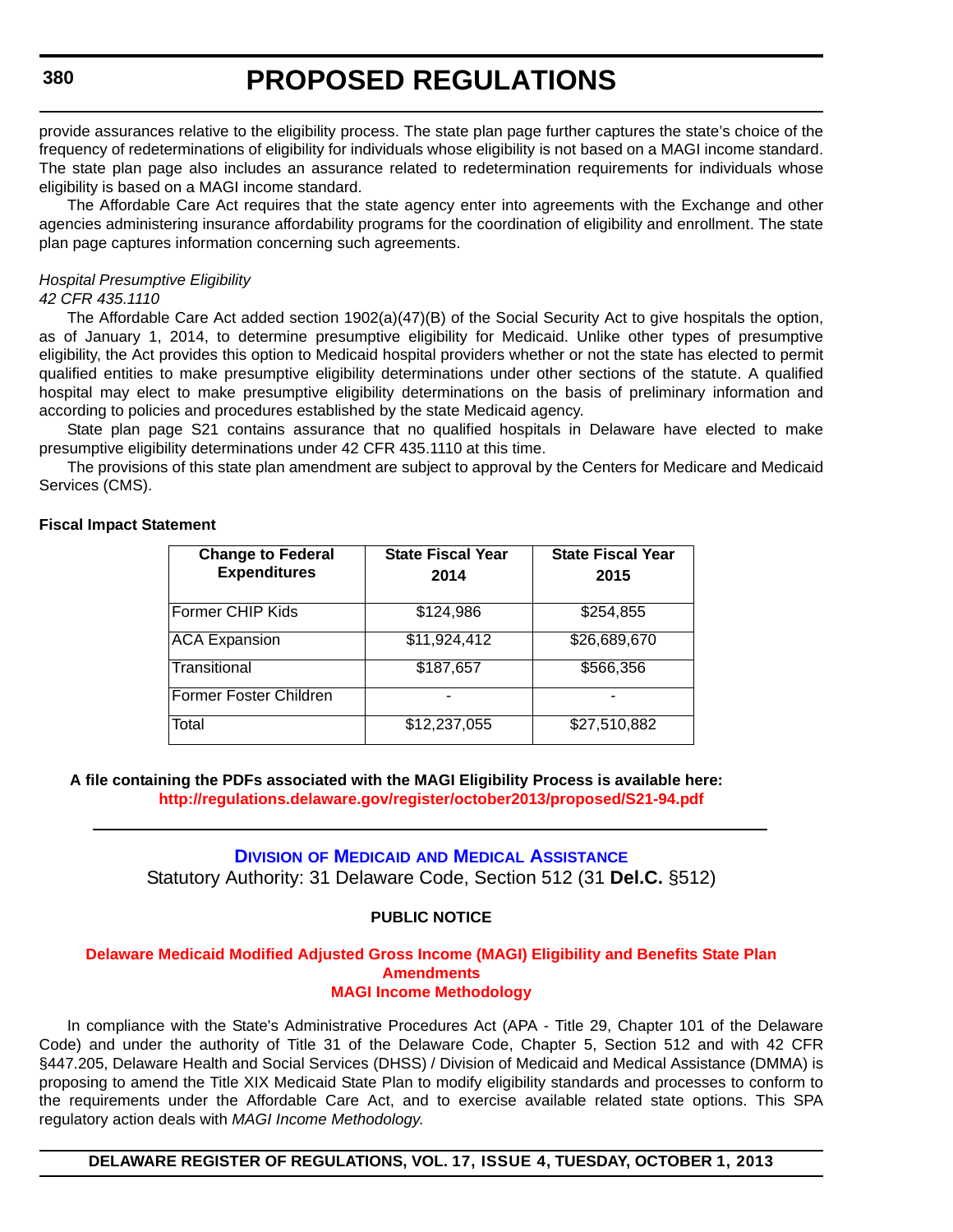Any person who wishes to make written suggestions, compilations of data, testimony, briefs or other written materials concerning the proposed new regulations must submit same to Sharon L. Summers, Planning & Policy Development Unit, Division of Medicaid and Medical Assistance, 1901 North DuPont Highway, P.O. Box 906, New Castle, Delaware 19720-0906 or by fax to 302-255-4425 by October 31, 2013.

The action concerning the determination of whether to adopt the proposed regulation will be based upon the results of Department and Division staff analysis and the consideration of the comments and written materials filed by other interested persons.

#### **SUMMARY OF PROPOSAL**

The Division of Medicaid and Medical Assistance (DMMA) hereby affords the public notice of the filing of federally required state plan amendments (SPA) to modify eligibility standards and processes to conform to the requirements under the Affordable Care Act, and to exercise available related state options. This SPA regulatory action deals with *MAGI Income Methodology*.

#### **Statutory Authority**

Patient Protection and Affordable Care Act (Pub. L. No. 111-148 as amended by the Health Care and Education Reconciliation Act of 2010 (Pub. L. No. 111-152)), together known as the *Affordable Care Act*

#### **Background**

The Affordable Care Act (ACA) was signed into law on March 23, 2010. Under the ACA, health reform will make health care more affordable, guarantee choices when purchasing health insurance, expands Medicaid coverage to millions of low-income Americans and makes numerous improvements to both Medicaid and the Children's Health Insurance Program (CHIP).

The Affordable Care Act (ACA) includes many provisions designed to expand and streamline Medicaid eligibility. The ACA offers the option to extend coverage to non-disabled, non-elderly citizens with income under 133 percent of the Federal Poverty Level (FPL); adopts new methodologies for determining and renewing eligibility; and requires establishment of a streamlined process to allow state Medicaid programs to coordinate seamlessly with other insurance affordability programs and affordable health insurance exchanges. These provisions are intended to change the Medicaid eligibility determination and renewal processes for most Medicaid applicants and beneficiaries from one based on a welfare model to one that utilizes information technology to provide the insurance coverage option that fits each individual's current circumstances and needs.

#### *State Plan Amendments*

In preparation for implementation of the Medicaid and CHIP changes related to the Affordable Care Act, states will be submitting a number of State Plan Amendments (SPAs). In particular, SPAs are needed to implement the MAGI-based eligibility levels and income counting methodologies for Medicaid and CHIP, to elect a state's single streamlined application format, and to indicate the design of their Medicaid alternative benefit plans (ABPs) for the new adult group in 2014. The vehicle for submitting these 2014-related SPAs are a set of "fillable" preprint documents. The Centers for Medicare and Medicaid Services (CMS) has asked states to submit these plan amendments together in order to provide a more comprehensive picture of the state's proposed eligibility framework.

Please note that provisions and conditions that are required of all states are pre-checked and do not require any entry by the state. Also, by agreeing to any assurance the state is agreeing to comply with these requirements and conditions. The state provides this affirmative assurance by checking the box where indicated.

#### *Description of State Plan Amendments and Effective Date*

The MAGI and CHIP Eligibility and Benefit SPAs identify the groups that Delaware will cover in the Delaware Medicaid program. There are mandatory and optional coverage groups. These SPAs also identify the income limits for each group, if any, and criteria that the state has the option of selecting. The effective date of the following SPAs is October 1, 2013.

#### *Delaware Medicaid MAGI SPAs include:*

1. MAGI-Based Eligibility Group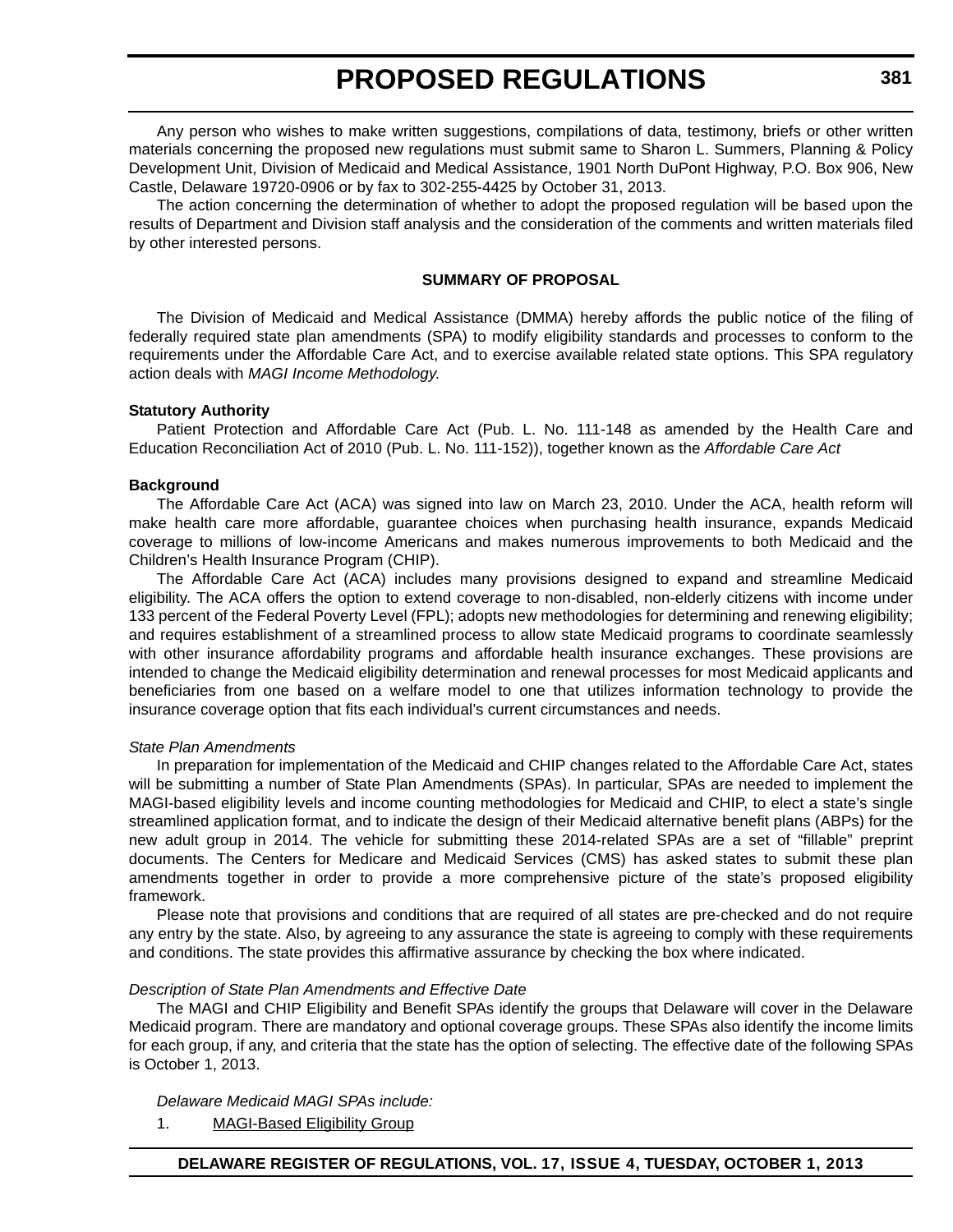This SPA identifies the mandatory and optional coverage groups that Delaware will cover.

2. Eligibility Process

This SPA identifies the use of Delaware's single, streamlined application and the methods by which an application is accepted. It also includes renewal processing.

- 3. MAGI Income Methodology This SPA identifies certain MAGI options Delaware has chosen.
- 4. Single State Agency This SPA identifies Delaware Health and Social Services (DHSS)/Division of Medicaid and Medical Assistance (DMMA) as the Medicaid agency.
- 5. Residency

This SPA identifies the state's residency requirements.

6. Citizenship and Immigration Status

This SPA identifies the immigrant statuses eligible for Medicaid services. It also provides for a 90 day reasonable opportunity period for individuals who declare they are citizens or qualified immigrants to provide documentation. During this reasonable opportunity period, Delaware Medicaid must approve benefits if otherwise eligible.

CHIP MAGI Eligibility SPAs include:

1. MAGI Eligibility & Methods

These SPAs identify the groups covered under Delaware's Title XXI CHIP program (Delaware Healthy Children Program).

- 2. Title XXI Medicaid Expansion This SPA identifies ACA expansion coverage for children age 6-18 years with income between 100% FPL up to 133% FPL.
- 3. Eligibility Process

This SPA identifies the use of Delaware's single, streamlined application and the methods by which Delaware Medicaid can accept an application. It also includes renewal processing.

4. Non-Financial Eligibility

These SPAs identify the CHIP programs non-financial eligibility criteria such as state residency, citizenship and lawful presence, and verification/use of applicant social security number.

**REMINDER**: In 2014, the following groups will not have any changes in eligibility for Medicaid and will remain eligible for Medicaid and will qualify based on current income and resource standards used today:

- Aged, Blind or Disabled individuals;
- Foster Care children; and,
- SSI cash recipients.

#### **Summary of Proposal**

*Note: The statute and regulation cited are the Social Security Act and the Code of Federal Regulations.*

*MAGI Income Methodology 1902(e)(14) 42 CFR 435.603*

*MAGI Income Methodology* is the third of seven (7) SPA actions. State plan page S10 is used to describe the options elected by the state with respect to MAGI-based income methodologies, which is the income methodology that will be used effective January 1, 2014 for determining eligibility for most children, pregnant women and parents and caretaker relatives and adults described in 42 CFR 435.119.

The ACA also eliminated the use of disregards or other less restrictive income methodologies under sections 1902(r)(2) and 1931(b)(2)(C) of the Act when determining the income of individuals whose income eligibility is

### **DELAWARE REGISTER OF REGULATIONS, VOL. 17, ISSUE 4, TUESDAY, OCTOBER 1, 2013**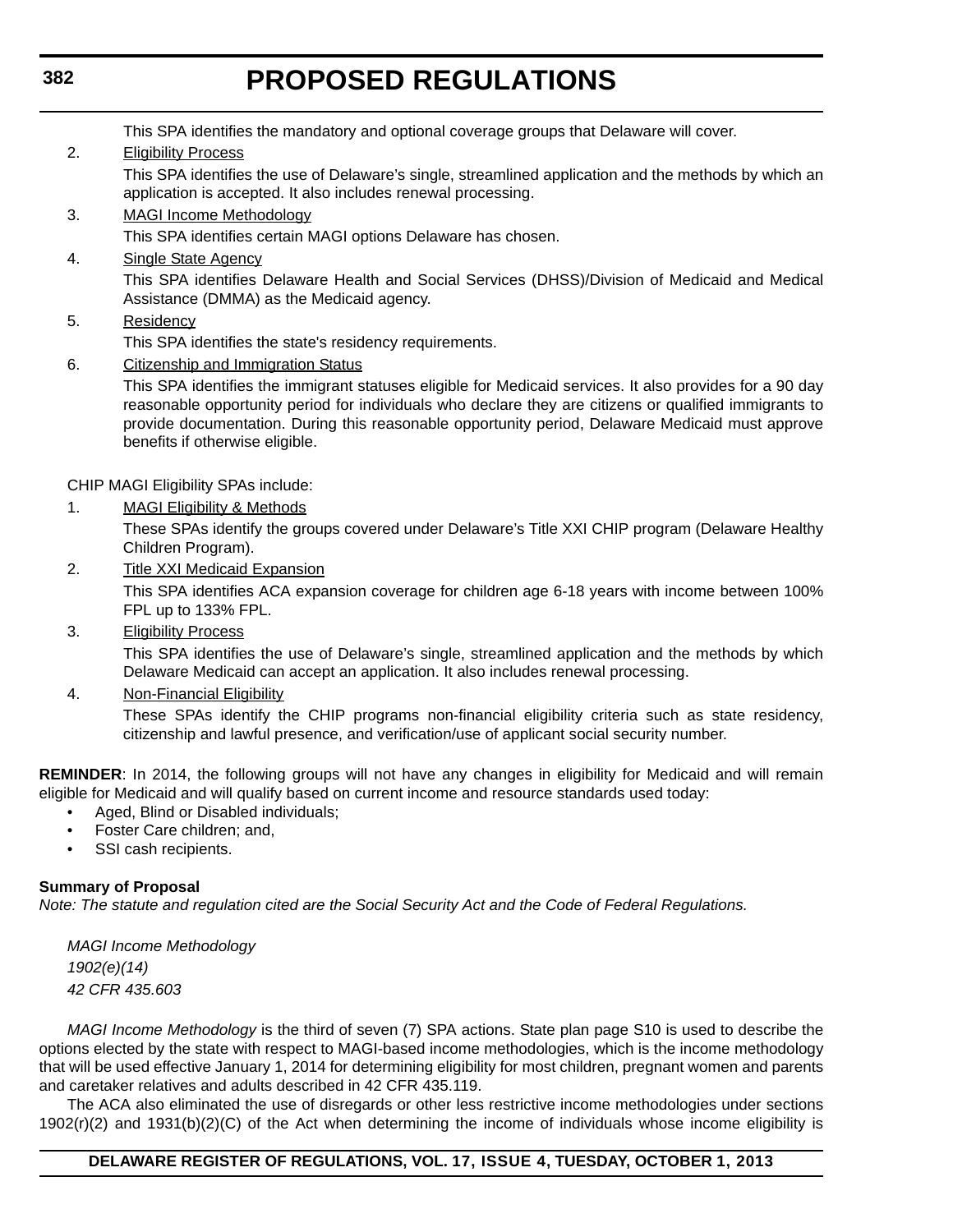<span id="page-31-0"></span>determined using MAGI- based methodologies.

#### *Effective Date of MAGI-Based Income Methodologies*

MAGI-based income methodologies become effective January 1, 2014. However, when determining continuing eligibility for beneficiaries who were determined eligible for Medicaid on or before December 31, 2013, MAGIbased income methodologies will not be applied until the later of:

• March 31, 2014, or

The next regularly scheduled re-determination of eligibility,

if application of MAGI-based methodologies results in a determination that the individual would be ineligible prior to such date.

The provisions of this state plan amendment are subject to approval by the Centers for Medicare and Medicaid Services (CMS).

#### **Fiscal Impact Statement:**

| <b>Change to Federal</b><br><b>Expenditures</b> | <b>State Fiscal Year</b><br>2014 | <b>State Fiscal Year</b><br>2015 |
|-------------------------------------------------|----------------------------------|----------------------------------|
| Former CHIP Kids                                | \$124,986                        | \$254,855                        |
| <b>ACA Expansion</b>                            | $\overline{$11,924,412}$         | \$26,689,670                     |
| Transitional                                    | \$187,657                        | \$566,356                        |
| Former Foster Children                          |                                  |                                  |
| Total                                           | \$12,237,055                     | \$27,510,882                     |

**A file containing the PDFs associated with the MAGI Income Methodology is available here: <http://regulations.delaware.gov/register/october2013/proposed/S10.pdf>**

#### **DIVISION OF MEDICAID [AND MEDICAL ASSISTANCE](http://www.dhss.delaware.gov/dhss/dmma/)**

Statutory Authority: 31 Delaware Code, Section 512 (31 **Del.C.** §512)

#### **PUBLIC NOTICE**

#### **[Delaware Medicaid Modified Adjusted Gross Income \(MAGI\) Eligibility and Benefits State Plan](#page-3-0)  Amendments Single State Agency**

In compliance with the State's Administrative Procedures Act (APA - Title 29, Chapter 101 of the Delaware Code) and under the authority of Title 31 of the Delaware Code, Chapter 5, Section 512 and with 42 CFR §447.205, Delaware Health and Social Services (DHSS) / Division of Medicaid and Medical Assistance (DMMA) is proposing to amend the Title XIX Medicaid State Plan to modify eligibility standards and processes to conform to the requirements under the Affordable Care Act, and to exercise available related state options. This SPA regulatory action deals with *Single State Agency*.

Any person who wishes to make written suggestions, compilations of data, testimony, briefs or other written materials concerning the proposed new regulations must submit same to Sharon L. Summers, Planning & Policy Development Unit, Division of Medicaid and Medical Assistance, 1901 North DuPont Highway, P.O. Box 906, New Castle, Delaware 19720-0906 or by fax to 302-255-4425 by October 31, 2013.

The action concerning the determination of whether to adopt the proposed regulation will be based upon the results of Department and Division staff analysis and the consideration of the comments and written materials filed by other interested persons.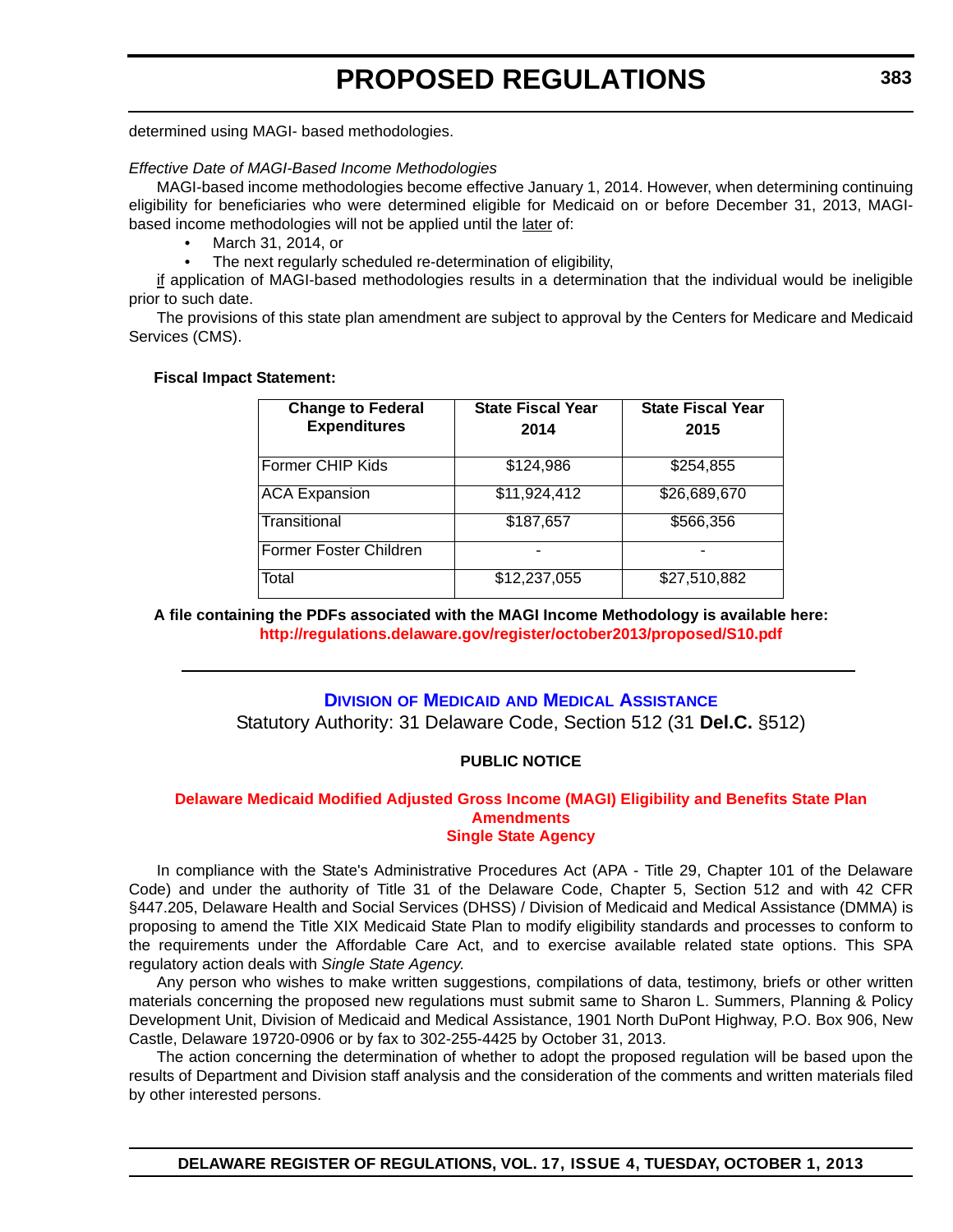#### **SUMMARY OF PROPOSAL**

The Division of Medicaid and Medical Assistance (DMMA) hereby affords the public notice of the filing of federally required state plan amendments (SPA) to modify eligibility standards and processes to conform to the requirements under the Affordable Care Act, and to exercise available related state options. This SPA regulatory action deals with the *Single State Agency.*

#### **Statutory Authority**

Patient Protection and Affordable Care Act (Pub. L. No. 111-148 as amended by the Health Care and Education Reconciliation Act of 2010 (Pub. L. No. 111-152)), together known as the *Affordable Care Act*

#### **Background**

The Affordable Care Act (ACA) was signed into law on March 23, 2010. Under the ACA, health reform will make health care more affordable, guarantee choices when purchasing health insurance, expands Medicaid coverage to millions of low-income Americans and makes numerous improvements to both Medicaid and the Children's Health Insurance Program (CHIP).

The Affordable Care Act (ACA) includes many provisions designed to expand and streamline Medicaid eligibility. The ACA offers the option to extend coverage to non-disabled, non-elderly citizens with income under 133 percent of the Federal Poverty Level (FPL); adopts new methodologies for determining and renewing eligibility; and requires establishment of a streamlined process to allow state Medicaid programs to coordinate seamlessly with other insurance affordability programs and affordable health insurance exchanges. These provisions are intended to change the Medicaid eligibility determination and renewal processes for most Medicaid applicants and beneficiaries from one based on a welfare model to one that utilizes information technology to provide the insurance coverage option that fits each individual's current circumstances and needs.

#### *State Plan Amendments*

In preparation for implementation of the Medicaid and CHIP changes related to the Affordable Care Act, states will be submitting a number of State Plan Amendments (SPAs). In particular, SPAs are needed to implement the MAGI-based eligibility levels and income counting methodologies for Medicaid and CHIP, to elect a state's single streamlined application format, and to indicate the design of their Medicaid alternative benefit plans (ABPs) for the new adult group in 2014. The vehicle for submitting these 2014-related SPAs are a set of "fillable" preprint documents. The Centers for Medicare and Medicaid Services (CMS) has asked states to submit these plan amendments together in order to provide a more comprehensive picture of the state's proposed eligibility framework.

Please note that provisions and conditions that are required of all states are pre-checked and do not require any entry by the state. Also, by agreeing to any assurance the state is agreeing to comply with these requirements and conditions. The state provides this affirmative assurance by checking the box where indicated.

#### *Description of State Plan Amendments and Effective Date*

The MAGI and CHIP Eligibility and Benefit SPAs identify the groups that Delaware will cover in the Delaware Medicaid program. There are mandatory and optional coverage groups. These SPAs also identify the income limits for each group, if any, and criteria that the state has the option of selecting. The effective date of the following SPAs is October 1, 2013.

Delaware Medicaid MAGI SPAs include:

- 1. MAGI-Based Eligibility Group
	- This SPA identifies the mandatory and optional coverage groups that Delaware will cover.
- 2. Eligibility Process

This SPA identifies the use of Delaware's single, streamlined application and the methods by which an application is accepted. It also includes renewal processing.

- 3. MAGI Income Methodology This SPA identifies certain MAGI options Delaware has chosen.
- 4. Single State Agency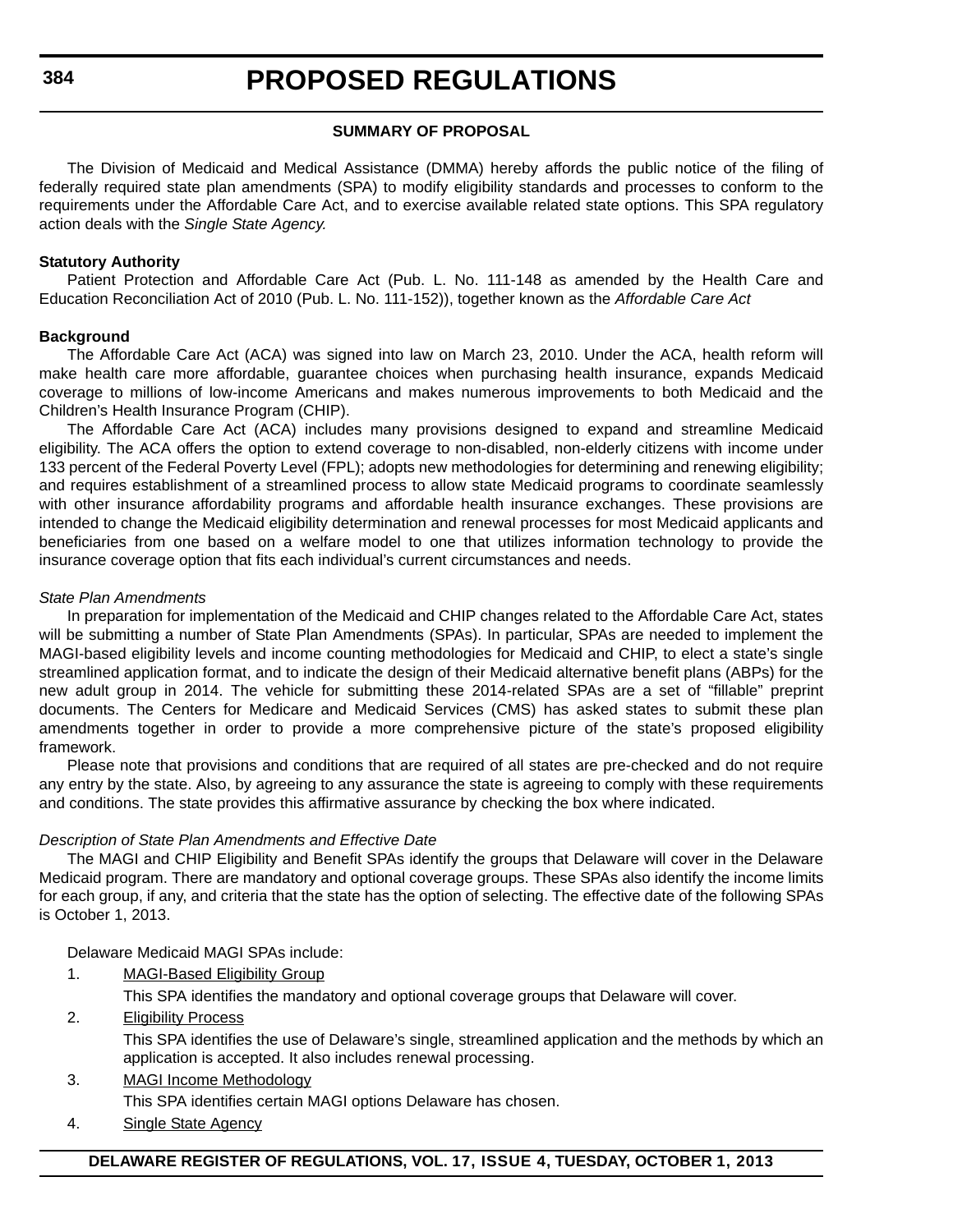This SPA identifies Delaware Health and Social Services (DHSS)/Division of Medicaid and Medical Assistance (DMMA) as the Medicaid agency.

- 5. Residency This SPA identifies the state's residency requirements.
- 6. Citizenship and Immigration Status

This SPA identifies the immigrant statuses eligible for Medicaid services. It also provides for a 90 day reasonable opportunity period for individuals who declare they are citizens or qualified immigrants to provide documentation. During this reasonable opportunity period, Delaware Medicaid must approve benefits if otherwise eligible.

CHIP MAGI Eligibility SPAs include:

1. MAGI Eligibility & Methods

These SPAs identify the groups covered under Delaware's Title XXI CHIP program (Delaware Healthy Children Program).

- 2. Title XXI Medicaid Expansion This SPA identifies ACA expansion coverage for children age 6-18 years with income between 100% FPL up to 133% FPL.
- 3. Eligibility Process

This SPA identifies the use of Delaware's single, streamlined application and the methods by which Delaware Medicaid can accept an application. It also includes renewal processing.

4. Non-Financial Eligibility

These SPAs identify the CHIP programs non-financial eligibility criteria such as state residency, citizenship and lawful presence, and verification/use of applicant social security number.

**REMINDER**: In 2014, the following groups will not have any changes in eligibility for Medicaid and will remain eligible for Medicaid and will qualify based on current income and resource standards used today:

- Aged, Blind or Disabled individuals;
- Foster Care children; and,
- SSI cash recipients.

#### **Summary of Proposal**

*Note: The statute and regulation cited are the Social Security Act and the Code of Federal Regulations.*

*Single State Agency*

1902(a)(5)

*42 CFR 431.10*

*Single State Agency* is the fourth of seven (7) SPA actions. State plan pages A1-Designation and Authority; A2- Organization and Administration; and, A3-Assurances are about the basic administration of the Medicaid program and the legal authority of the state to submit and administer the state plan: the name of the single state agency, appropriate state statutory authorities, any other agencies or organizations involved in the administration of the plan, and entities that have authority and responsibility to determine eligibility and to conduct fair hearings.

States must designate a single state agency to administer or supervise the administration of the state's Medicaid plan. They must also provide certification by the state Attorney General, citing the legal authority for the single state agency to administer or supervise the administration of the Medicaid plan and to make rules and regulations that it follows in administering the plan or that are binding upon local agencies that administer the plan, as appropriate.

The provisions of this state plan amendment are subject to approval by the Centers for Medicare and Medicaid Services (CMS).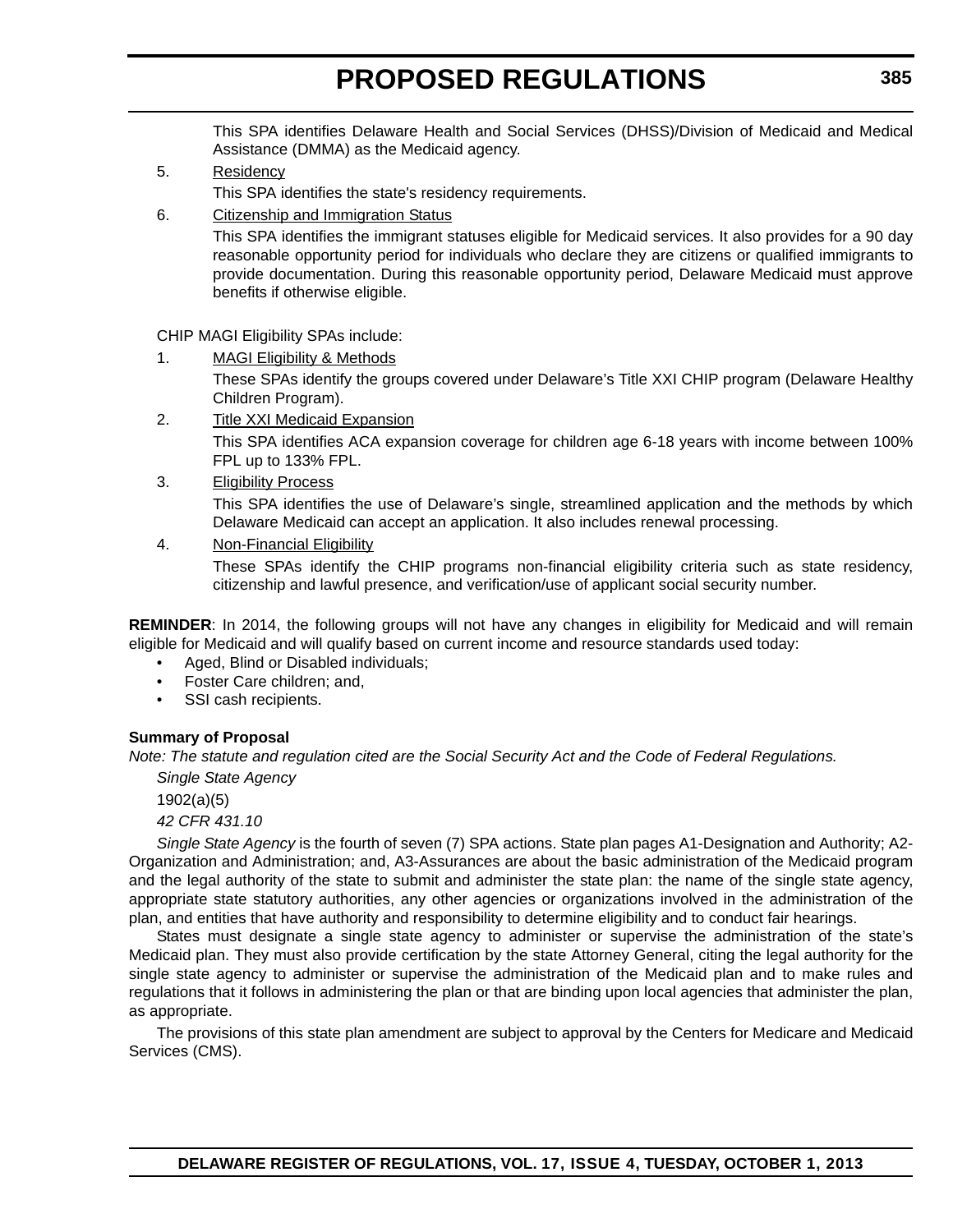#### <span id="page-34-0"></span>**Fiscal Impact Statement:**

| <b>Change to Federal</b><br><b>Expenditures</b> | State Fiscal Year<br>2014 | <b>State Fiscal Year</b><br>2015 |
|-------------------------------------------------|---------------------------|----------------------------------|
| <b>Former CHIP Kids</b>                         | \$124,986                 | \$254,855                        |
| <b>ACA Expansion</b>                            | \$11,924,412              | \$26,689,670                     |
| Transitional                                    | \$187,657                 | \$566,356                        |
| Former Foster Children                          |                           |                                  |
| Total                                           | \$12,237,055              | \$27,510,882                     |

#### **A file containing the PDFs associated with the MAGI Single State Agency is available here: <http://regulations.delaware.gov/register/october2013/proposed/A1-A3.pdf>**

# **DIVISION OF MEDICAID [AND MEDICAL ASSISTANCE](http://www.dhss.delaware.gov/dhss/dmma/)**

Statutory Authority: 31 Delaware Code, Section 512 (31 **Del.C.** §512)

#### **PUBLIC NOTICE**

#### **[Delaware Medicaid Modified Adjusted Gross Income \(MAGI\) Eligibility and Benefits State Plan](#page-3-0)  Amendments Residency**

In compliance with the State's Administrative Procedures Act (APA - Title 29, Chapter 101 of the Delaware Code) and under the authority of Title 31 of the Delaware Code, Chapter 5, Section 512 and with 42 CFR §447.205, Delaware Health and Social Services (DHSS) / Division of Medicaid and Medical Assistance (DMMA) is proposing to amend the Title XIX Medicaid State Plan to modify eligibility standards and processes to conform to the requirements under the Affordable Care Act, and to exercise available related state options. This SPA regulatory action deals with *Residency*.

Any person who wishes to make written suggestions, compilations of data, testimony, briefs or other written materials concerning the proposed new regulations must submit same to Sharon L. Summers, Planning & Policy Development Unit, Division of Medicaid and Medical Assistance, 1901 North DuPont Highway, P.O. Box 906, New Castle, Delaware 19720-0906 or by fax to 302-255-4425 by October 31, 2013.

The action concerning the determination of whether to adopt the proposed regulation will be based upon the results of Department and Division staff analysis and the consideration of the comments and written materials filed by other interested persons.

#### **SUMMARY OF PROPOSAL**

The Division of Medicaid and Medical Assistance (DMMA) hereby affords the public notice of the filing of federally required state plan amendments (SPA) to modify eligibility standards and processes to conform to the requirements under the Affordable Care Act, and to exercise available related state options. This SPA regulatory action deals with *Residency.*

#### **Statutory Authority**

Patient Protection and Affordable Care Act (Pub. L. No. 111-148 as amended by the Health Care and Education Reconciliation Act of 2010 (Pub. L. No. 111-152)), together known as the *Affordable Care Act*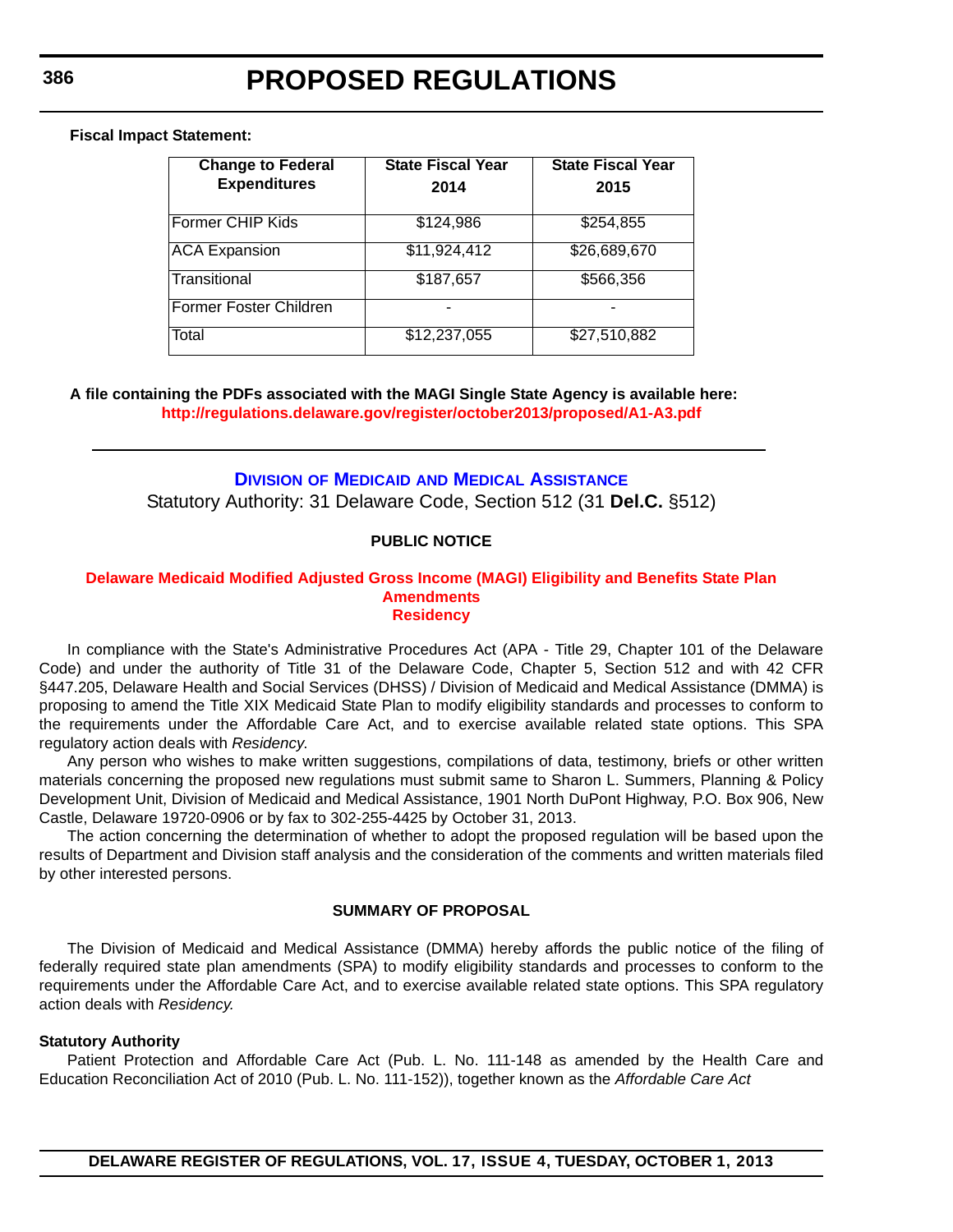#### **Background**

The Affordable Care Act (ACA) was signed into law on March 23, 2010. Under the ACA, health reform will make health care more affordable, guarantee choices when purchasing health insurance, expands Medicaid coverage to millions of low-income Americans and makes numerous improvements to both Medicaid and the Children's Health Insurance Program (CHIP).

The Affordable Care Act (ACA) includes many provisions designed to expand and streamline Medicaid eligibility. The ACA offers the option to extend coverage to non-disabled, non-elderly citizens with income under 133 percent of the Federal Poverty Level (FPL); adopts new methodologies for determining and renewing eligibility; and requires establishment of a streamlined process to allow state Medicaid programs to coordinate seamlessly with other insurance affordability programs and affordable health insurance exchanges. These provisions are intended to change the Medicaid eligibility determination and renewal processes for most Medicaid applicants and beneficiaries from one based on a welfare model to one that utilizes information technology to provide the insurance coverage option that fits each individual's current circumstances and needs.

#### *State Plan Amendments*

In preparation for implementation of the Medicaid and CHIP changes related to the Affordable Care Act, states will be submitting a number of State Plan Amendments (SPAs). In particular, SPAs are needed to implement the MAGI-based eligibility levels and income counting methodologies for Medicaid and CHIP, to elect a state's single streamlined application format, and to indicate the design of their Medicaid alternative benefit plans (ABPs) for the new adult group in 2014. The vehicle for submitting these 2014-related SPAs are a set of "fillable" preprint documents. The Centers for Medicare and Medicaid Services (CMS) has asked states to submit these plan amendments together in order to provide a more comprehensive picture of the state's proposed eligibility framework.

Please note that provisions and conditions that are required of all states are pre-checked and do not require any entry by the state. Also, by agreeing to any assurance the state is agreeing to comply with these requirements and conditions. The state provides this affirmative assurance by checking the box where indicated.

#### *Description of State Plan Amendments and Effective Date*

The MAGI and CHIP Eligibility and Benefit SPAs identify the groups that Delaware will cover in the Delaware Medicaid program. There are mandatory and optional coverage groups. These SPAs also identify the income limits for each group, if any, and criteria that the state has the option of selecting. The effective date of the following SPAs is October 1, 2013.

Delaware Medicaid MAGI SPAs include:

- 1. MAGI-Based Eligibility Group
	- This SPA identifies the mandatory and optional coverage groups that Delaware will cover.
- 2. Eligibility Process

This SPA identifies the use of Delaware's single, streamlined application and the methods by which an application is accepted. It also includes renewal processing.

### 3. MAGI Income Methodology

This SPA identifies certain MAGI options Delaware has chosen.

4. Single State Agency

This SPA identifies Delaware Health and Social Services (DHSS)/Division of Medicaid and Medical Assistance (DMMA) as the Medicaid agency.

5. Residency

This SPA identifies the state's residency requirements.

6. Citizenship and Immigration Status

This SPA identifies the immigrant statuses eligible for Medicaid services. It also provides for a 90 day reasonable opportunity period for individuals who declare they are citizens or qualified immigrants to provide documentation. During this reasonable opportunity period, Delaware Medicaid must approve benefits if otherwise eligible.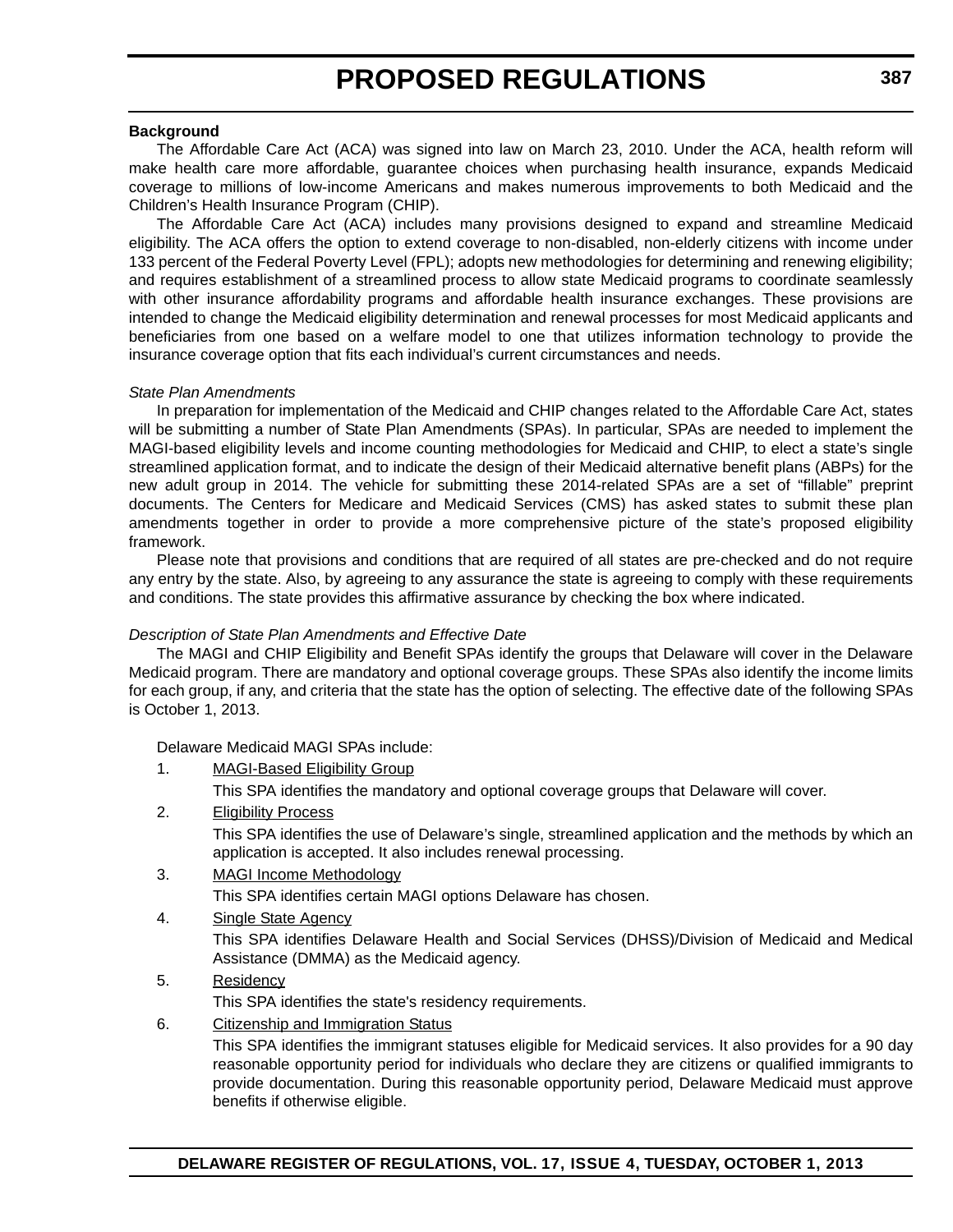CHIP MAGI Eligibility SPAs include:

1. MAGI Eligibility & Methods

These SPAs identify the groups covered under Delaware's Title XXI CHIP program (Delaware Healthy Children Program).

- 2. Title XXI Medicaid Expansion This SPA identifies ACA expansion coverage for children age 6-18 years with income between 100% FPL up to 133% FPL.
- 3. Eligibility Process

This SPA identifies the use of Delaware's single, streamlined application and the methods by which Delaware Medicaid can accept an application. It also includes renewal processing.

4. Non-Financial Eligibility

These SPAs identify the CHIP programs non-financial eligibility criteria such as state residency, citizenship and lawful presence, and verification/use of applicant social security number.

**REMINDER**: In 2014, the following groups will not have any changes in eligibility for Medicaid and will remain eligible for Medicaid and will qualify based on current income and resource standards used today:

- Aged, Blind or Disabled individuals;
- Foster Care children; and,
- SSI cash recipients.

## **Summary of Proposal**

*Note: The statute and regulation cited are the Social Security Act and the Code of Federal Regulations.*

*Residency 1902(b)(2) 42 CFR 435.403*

*Residency* is the fourth of seven (7) SPA actions. State plan page S88 includes specific requirements for what constitutes state residency and solicits information from the state regarding its interstate agreements (if any), policies for individuals who are temporarily out of the state or temporarily living in the state.

States are required to provide Medicaid to eligible residents of the state, including residents who are absent from the state in certain circumstances, who are otherwise Medicaid eligible in the state. The definition of who is considered a resident of the state includes criteria to be used to determine the residency of individuals who are not capable of indicating intent, who are institutionalized, or who may be absent from the state.

Regulatory changes simplify and clarify residency rules and align those rules with those that apply under the other insurance affordability programs.

This state plan page begins with the state providing assurance that it meets the requirement of providing Medicaid to otherwise eligible residents of the state, including individuals who are absent from the state under certain conditions. The state plan page provides a list of the individuals that must be considered to be residents of the state under certain specified conditions, as required by 42 CFR 435.403.

The provisions of this state plan amendment are subject to approval by the Centers for Medicare and Medicaid Services (CMS).

#### **Change to Federal Expenditures State Fiscal Year 2014 State Fiscal Year 2015** Former CHIP Kids **\$124,986** \$254,855 ACA Expansion  $$11,924,412$   $$26,689,670$ Transitional \$187,657 \$566,356

## **Fiscal Impact Statement:**

**DELAWARE REGISTER OF REGULATIONS, VOL. 17, ISSUE 4, TUESDAY, OCTOBER 1, 2013**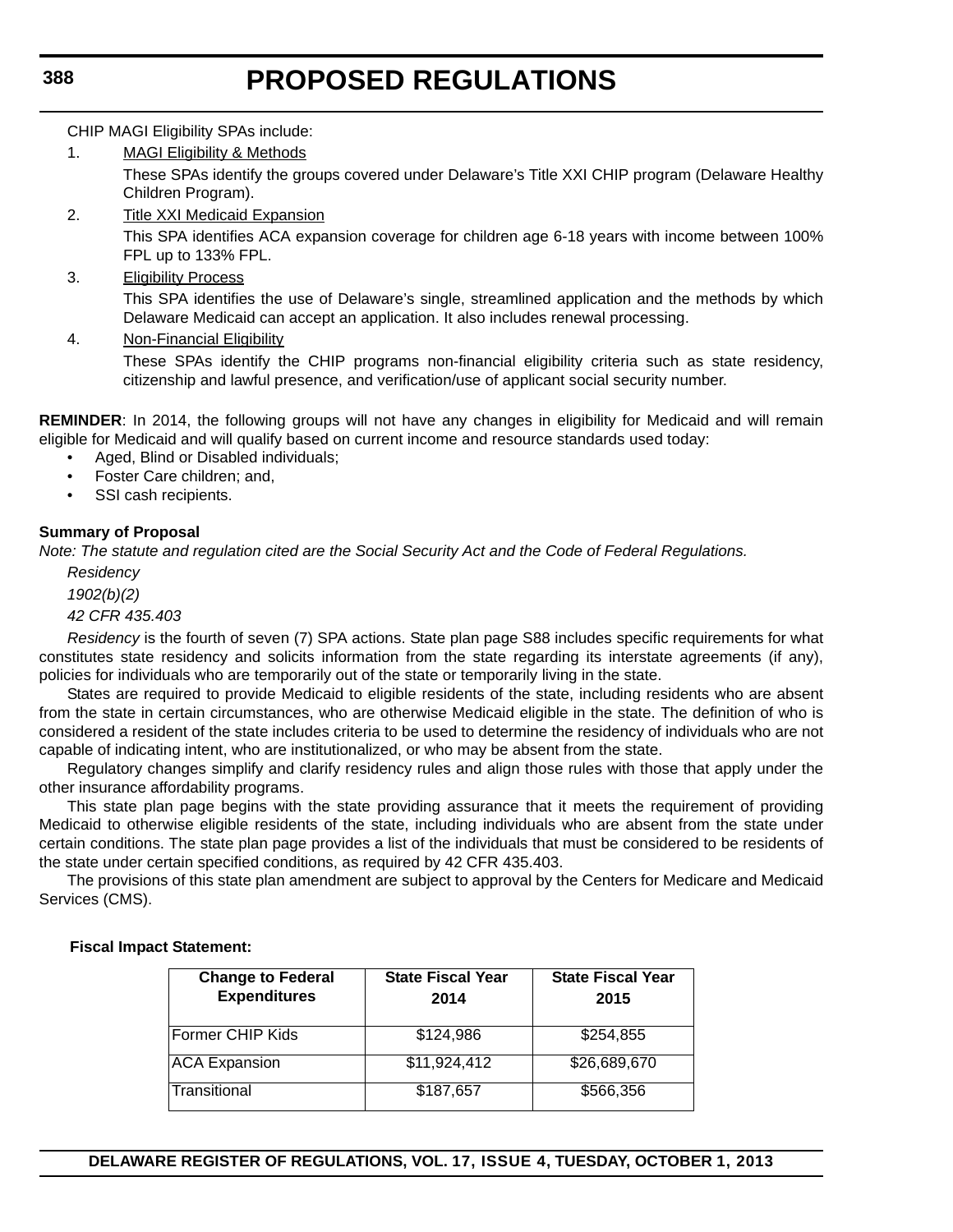Former Foster Children Total \$12,237,055 \$27,510,882

**A file containing the PDFs associated with the MAGI Residency is available here: <http://regulations.delaware.gov/register/october2013/proposed/S88.pdf>**

## **DIVISION OF MEDICAID [AND MEDICAL ASSISTANCE](http://www.dhss.delaware.gov/dhss/dmma/)**

Statutory Authority: 31 Delaware Code, Section 512 (31 **Del.C.** §512)

### **PUBLIC NOTICE**

#### **[Delaware Medicaid Modified Adjusted Gross Income \(MAGI\) Eligibility and Benefits State Plan](#page-3-0)  Amendments Citizenship and Immigration Status**

In compliance with the State's Administrative Procedures Act (APA - Title 29, Chapter 101 of the Delaware Code) and under the authority of Title 31 of the Delaware Code, Chapter 5, Section 512 and with 42 CFR §447.205, Delaware Health and Social Services (DHSS) / Division of Medicaid and Medical Assistance (DMMA) is proposing to amend the Title XIX Medicaid State Plan to modify eligibility standards and processes to conform to the requirements under the Affordable Care Act, and to exercise available related state options. This SPA regulatory action deals with *Citizenship and Immigration Status*.

 Any person who wishes to make written suggestions, compilations of data, testimony, briefs or other written materials concerning the proposed new regulations must submit same to Sharon L. Summers, Planning & Policy Development Unit, Division of Medicaid and Medical Assistance, 1901 North DuPont Highway, P.O. Box 906, New Castle, Delaware 19720-0906 or by fax to 302-255-4425 by October 31, 2013.

The action concerning the determination of whether to adopt the proposed regulation will be based upon the results of Department and Division staff analysis and the consideration of the comments and written materials filed by other interested persons.

### **SUMMARY OF PROPOSAL**

The Division of Medicaid and Medical Assistance (DMMA) hereby affords the public notice of the filing of federally required state plan amendments (SPA) to modify eligibility standards and processes to conform to the requirements under the Affordable Care Act, and to exercise available related state options. This SPA regulatory action deals with *Citizenship and Immigration Status.*

#### **Statutory Authority**

Patient Protection and Affordable Care Act (Pub. L. No. 111-148 as amended by the Health Care and Education Reconciliation Act of 2010 (Pub. L. No. 111-152)), together known as the *Affordable Care Act*

#### **Background**

The Affordable Care Act (ACA) was signed into law on March 23, 2010. Under the ACA, health reform will make health care more affordable, guarantee choices when purchasing health insurance, expands Medicaid coverage to millions of low-income Americans and makes numerous improvements to both Medicaid and the Children's Health Insurance Program (CHIP).

The Affordable Care Act (ACA) includes many provisions designed to expand and streamline Medicaid eligibility. The ACA offers the option to extend coverage to non-disabled, non-elderly citizens with income under 133 percent of the Federal Poverty Level (FPL); adopts new methodologies for determining and renewing eligibility; and requires establishment of a streamlined process to allow state Medicaid programs to coordinate seamlessly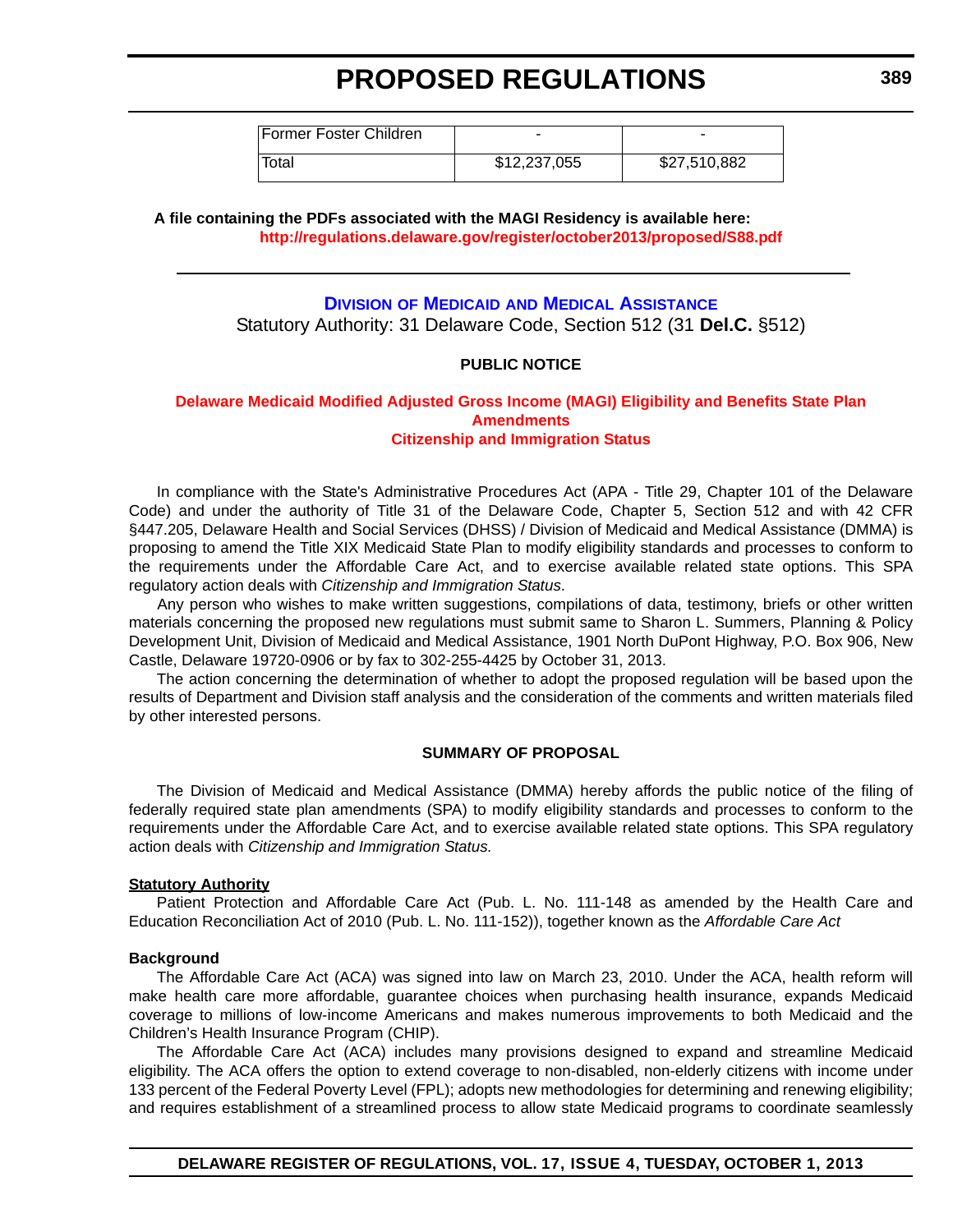## **390**

# **PROPOSED REGULATIONS**

with other insurance affordability programs and affordable health insurance exchanges. These provisions are intended to change the Medicaid eligibility determination and renewal processes for most Medicaid applicants and beneficiaries from one based on a welfare model to one that utilizes information technology to provide the insurance coverage option that fits each individual's current circumstances and needs.

## *State Plan Amendments*

In preparation for implementation of the Medicaid and CHIP changes related to the Affordable Care Act, states will be submitting a number of State Plan Amendments (SPAs). In particular, SPAs are needed to implement the MAGI-based eligibility levels and income counting methodologies for Medicaid and CHIP, to elect a state's single streamlined application format, and to indicate the design of their Medicaid alternative benefit plans (ABPs) for the new adult group in 2014. The vehicle for submitting these 2014-related SPAs are a set of "fillable" preprint documents. The Centers for Medicare and Medicaid Services (CMS) has asked states to submit these plan amendments together in order to provide a more comprehensive picture of the state's proposed eligibility framework.

Please note that provisions and conditions that are required of all states are pre-checked and do not require any entry by the state. Also, by agreeing to any assurance the state is agreeing to comply with these requirements and conditions. The state provides this affirmative assurance by checking the box where indicated.

## *Description of State Plan Amendments and Effective Date*

The MAGI and CHIP Eligibility and Benefit SPAs identify the groups that Delaware will cover in the Delaware Medicaid program. There are mandatory and optional coverage groups. These SPAs also identify the income limits for each group, if any, and criteria that the state has the option of selecting. The effective date of the following SPAs is October 1, 2013.

Delaware Medicaid MAGI SPAs include:

1. MAGI-Based Eligibility Group

This SPA identifies the mandatory and optional coverage groups that Delaware will cover.

2. Eligibility Process

This SPA identifies the use of Delaware's single, streamlined application and the methods by which an application is accepted. It also includes renewal processing.

3. MAGI Income Methodology

This SPA identifies certain MAGI options Delaware has chosen.

4. Single State Agency

This SPA identifies Delaware Health and Social Services (DHSS)/Division of Medicaid and Medical Assistance (DMMA) as the Medicaid agency.

## 5. Residency

This SPA identifies the state's residency requirements.

6. Citizenship and Immigration Status

This SPA identifies the immigrant statuses eligible for Medicaid services. It also provides for a 90 day reasonable opportunity period for individuals who declare they are citizens or qualified immigrants to provide documentation. During this reasonable opportunity period, Delaware Medicaid must approve benefits if otherwise eligible.

## CHIP MAGI Eligibility SPAs include:

- 1. MAGI Eligibility & Methods These SPAs identify the groups covered under Delaware's Title XXI CHIP program (Delaware Healthy Children Program).
- 2. Title XXI Medicaid Expansion This SPA identifies ACA expansion coverage for children age 6-18 years with income between 100% FPL up to 133% FPL.
- 3. Eligibility Process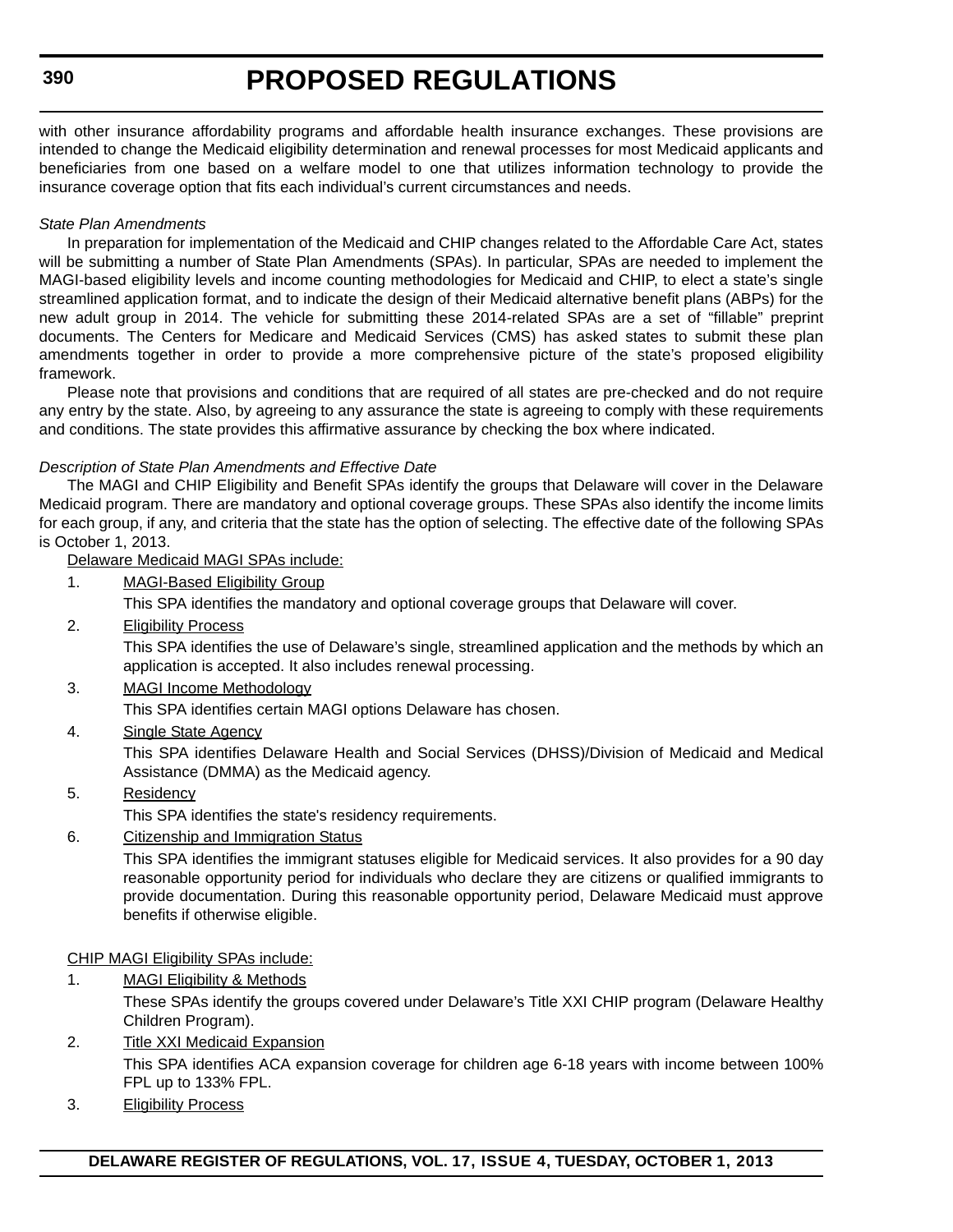This SPA identifies the use of Delaware's single, streamlined application and the methods by which Delaware Medicaid can accept an application. It also includes renewal processing.

#### 4. Non-Financial Eligibility

These SPAs identify the CHIP programs non-financial eligibility criteria such as state residency, citizenship and lawful presence, and verification/use of applicant social security number.

**REMINDER**: In 2014, the following groups will not have any changes in eligibility for Medicaid and will remain eligible for Medicaid and will qualify based on current income and resource standards used today:

- Aged, Blind or Disabled individuals;
- Foster Care children; and,
- SSI cash recipients.

### **Summary of Proposal**

*Note: The statute and regulation cited are the Social Security Act and the Code of Federal Regulations.*

*Citizenship and Immigration Status 1902(a)(46)(B); 1903(v)(2), (3) and (4) Proposed 42 CFR 435.4; 435.406; 435.956,* 

*78 FR 4594 (issued on January 22, 2013)*

State plan page S89 describes the rules concerning Medicaid requirements related to U.S. citizenship and non-citizen eligibility.

Regulations at 42 CFR 435.406 require states to provide Medicaid to otherwise eligible individuals who are citizens or nationals of the United States, or qualified non-citizens as described in section 431 of the Personal Responsibility and Work Opportunity Reconciliation Act of 1996 (PRWORA) (8 U.S.C. 1641) and whose eligibility is not prohibited during the five year waiting period, required at 8 U.S.C. 1613 for certain qualified non-citizens.

Section 1137(d)(4) of the Social Security Act requires states to provide Medicaid to individuals having satisfactory immigration status during a reasonable period of time (known as a reasonable opportunity period) while their immigration status is being verified, if they are otherwise eligible for Medicaid.

Section 211 of the Children's Health Insurance Program Reauthorization Act (CHIPRA) added the requirement to provide a reasonable opportunity period for an individual verifying their citizenship, if otherwise Medicaid eligible. Section 211 of CHIPRA amended section 1903(x) of the Act (requirement to provide documentary evidence of citizenship or nationality), and built upon existing regulation at §435.407(k) to require states to provide individuals who have declared themselves to be U. S. citizens, and who must have their citizenship or nationality status verified, the same reasonable opportunity to provide evidence of citizenship and to provide Medicaid coverage during this reasonable opportunity period, if the individual is otherwise Medicaid eligible, as is afforded to individuals who are verifying their immigration status.

The provisions of this state plan amendment are subject to approval by the Centers for Medicare and Medicaid Services (CMS).

| <b>Change to Federal</b><br><b>Expenditures</b> | <b>State Fiscal Year</b> | <b>State Fiscal Year</b> |
|-------------------------------------------------|--------------------------|--------------------------|
|                                                 | 2014                     | 2015                     |
| Former CHIP Kids                                | \$124,986                | \$254,855                |
| <b>ACA Expansion</b>                            | \$11,924,412             | \$26,689,670             |
| Transitional                                    | \$187,657                | \$566,356                |
| Former Foster Children                          |                          |                          |
| Total                                           | \$12,237,055             | \$27,510,882             |

#### **Fiscal Impact Statement:**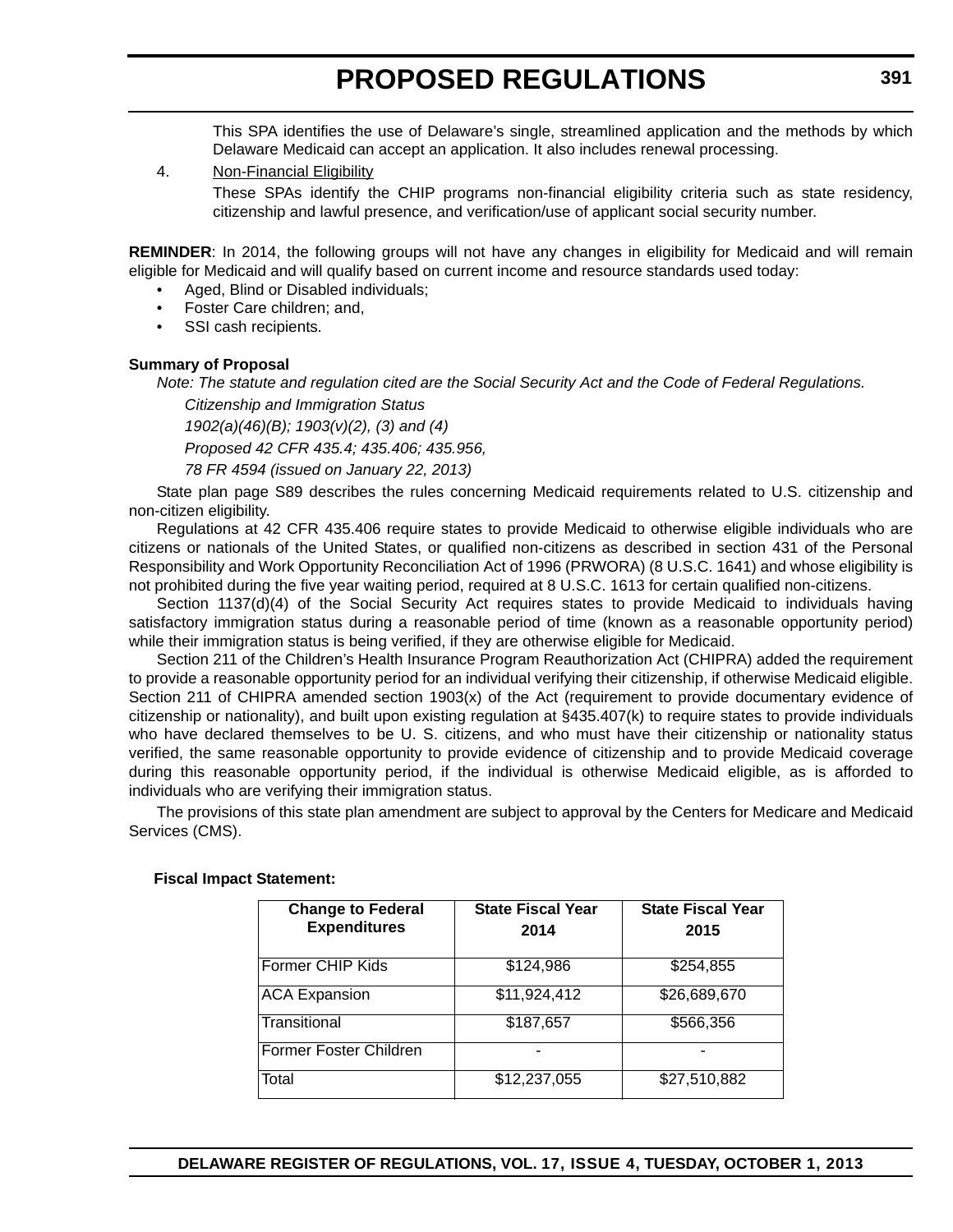**392**

# **PROPOSED REGULATIONS**

**A file containing the PDFs associated with the MAGI Citizenship and Immigration Status is available here:** 

**<http://regulations.delaware.gov/register/october2013/proposed/S89.pdf>**

### **DIVISION OF MEDICAID [AND MEDICAL ASSISTANCE](http://www.dhss.delaware.gov/dhss/dmma/)**

Statutory Authority: 31 Delaware Code, Section 512 (31 **Del.C.** §512)

### **PUBLIC NOTICE**

#### **[Delaware Medicaid Modified Adjusted Gross Income \(MAGI\) Eligibility and Benefits State Plan](#page-3-0)  Amendments Children's Health Insurance Program (CHIP) MAGI Eligibility**

In compliance with the State's Administrative Procedures Act (APA - Title 29, Chapter 101 of the Delaware Code) and under the authority of Title 31 of the Delaware Code, Chapter 5, Section 512 and with 42 CFR §447.205, Delaware Health and Social Services (DHSS) / Division of Medicaid and Medical Assistance (DMMA) is proposing to amend the Title XXI Medicaid State Plan (Delaware Healthy Children Program) to modify eligibility standards and processes to conform to the requirements under the Affordable Care Act, and to exercise available related state options. This SPA regulatory action deals with *Children's Health Insurance Program (CHIP) MAGI Eligibility*.

Any person who wishes to make written suggestions, compilations of data, testimony, briefs or other written materials concerning the proposed new regulations must submit same to Sharon L. Summers, Planning & Policy Development Unit, Division of Medicaid and Medical Assistance, 1901 North DuPont Highway, P.O. Box 906, New Castle, Delaware 19720-0906 or by fax to 302-255-4425 by October 31, 2013.

The action concerning the determination of whether to adopt the proposed regulation will be based upon the results of Department and Division staff analysis and the consideration of the comments and written materials filed by other interested persons.

#### **SUMMARY OF PROPOSAL**

The Division of Medicaid and Medical Assistance (DMMA) hereby affords the public notice of the filing of federally required state plan amendments (SPA) to modify eligibility standards and processes to conform to the requirements under the Affordable Care Act, and to exercise available related state options. This SPA regulatory action deals with the *Children's Health Insurance Program (CHIP) MAGI Eligibility.*

#### **Statutory Authority**

Patient Protection and Affordable Care Act (Pub. L. No. 111-148 as amended by the Health Care and Education Reconciliation Act of 2010 (Pub. L. No. 111-152)), together known as the *Affordable Care Act*

#### **Background**

The Affordable Care Act (ACA) was signed into law on March 23, 2010. Under the ACA, health reform will make health care more affordable, guarantee choices when purchasing health insurance, expands Medicaid coverage to millions of low-income Americans and makes numerous improvements to both Medicaid and the Children's Health Insurance Program (CHIP).

The Affordable Care Act (ACA) includes many provisions designed to expand and streamline Medicaid eligibility. The ACA offers the option to extend coverage to non-disabled, non-elderly citizens with income under 133 percent of the Federal Poverty Level (FPL); adopts new methodologies for determining and renewing eligibility; and requires establishment of a streamlined process to allow state Medicaid programs to coordinate seamlessly with other insurance affordability programs and affordable health insurance exchanges. These provisions are intended to change the Medicaid eligibility determination and renewal processes for most Medicaid applicants and beneficiaries from one based on a welfare model to one that utilizes information technology to provide the insurance coverage option that fits each individual's current circumstances and needs.

**DELAWARE REGISTER OF REGULATIONS, VOL. 17, ISSUE 4, TUESDAY, OCTOBER 1, 2013**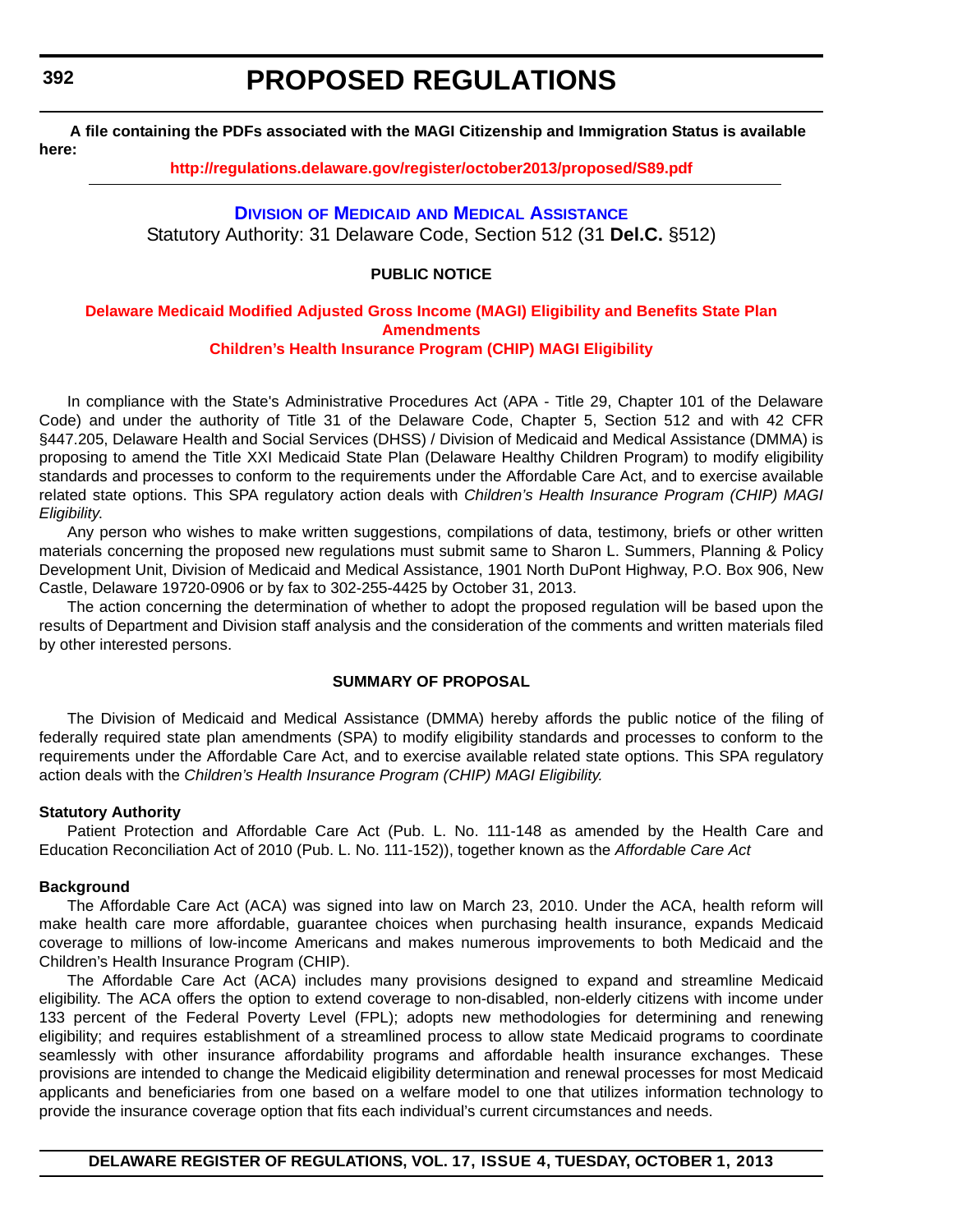#### *State Plan Amendments*

In preparation for implementation of the Medicaid and CHIP changes related to the Affordable Care Act, states will be submitting a number of State Plan Amendments (SPAs). In particular, SPAs are needed to implement the MAGI-based eligibility levels and income counting methodologies for Medicaid and CHIP, to elect a state's single streamlined application format, and to indicate the design of their Medicaid alternative benefit plans (ABPs) for the new adult group in 2014. The vehicle for submitting these 2014-related SPAs are a set of "fillable" preprint documents. The Centers for Medicare and Medicaid Services (CMS) has asked states to submit these plan amendments together in order to provide a more comprehensive picture of the state's proposed eligibility framework.

Please note that provisions and conditions that are required of all states are pre-checked and do not require any entry by the state. Also, by agreeing to any assurance the state is agreeing to comply with these requirements and conditions. The state provides this affirmative assurance by checking the box where indicated.

## **Summary of Proposal**

*Note: The statute and regulation cited are the Social Security Act and the Code of Federal Regulations.*

*CHIP Modified Adjusted Gross Income (MAGI) Eligibility 2102(a)(2) 2102(b)(1)(B)(v) 2102(b)(3)(C) 2102(b)(3) and 2107(E)(1)(O) 42 CFR Part 457*

To implement several provisions of the Affordable Care Act, Delaware intends to make changes to its Delaware Healthy Children Program State Plan concerning the methodology used to determine eligibility for Targeted Low Income Children. We have summarized the CHIP State plan amendments below.

It is important to note that many of the required pages simply replace pages in the current CHIP State Plan and do not include substantive change to present eligibility and enrollment policy or practice.

Proposed CHIP MAGI Eligibility State Plan Amendments (SPAs) include:

1. MAGI Eligibility & Methods

These SPA pages designate the eligibility and income methodology for Targeted Low-Income Children. The plan pages assure that Delaware will provide coverage not to exceed twelve (12) months for children ineligible for Medicaid as a result of the elimination of income disregards as required by the Affordable Care Act (ACA). The SPA page also assures that Delaware does not apply a spenddown process for households that have income that exceeds the CHIP limit.

State Plan Page Number: CS 7-Targeted Low-Income Children

State Plan Page Number: CS 15-MAGI-Based Income Methodology

State Plan Page Number: CS 16-Spenddowns

## 2. Title XXI Medicaid Expansion

This SPA sets MAGI-based income standards for CHIP Medicaid Expansions coverage for children age 6-18 year olds with incomes between 100% -133% of the Federal Poverty Level (FPL).

State Plan Page Number: CS3-MAGI Income Standards for CHIP Medicaid Expansion

3. Eligibility Process

These SPA pages detail Delaware's eligibility and enrollment process, including the single, streamline application, the methods by which Delaware Medicaid can accept an application, the renewal process, and assurance that the state will coordinate eligibility and enrollment with federally facilitated marketplaces.

State Plan Page Number: CS 24-General Eligibility

4. Non-Financial Eligibility

These SPAs identify the CHIP program's non-financial eligibility criteria such as state residency, citizenship and lawful presence, and verification/use of applicant social security number.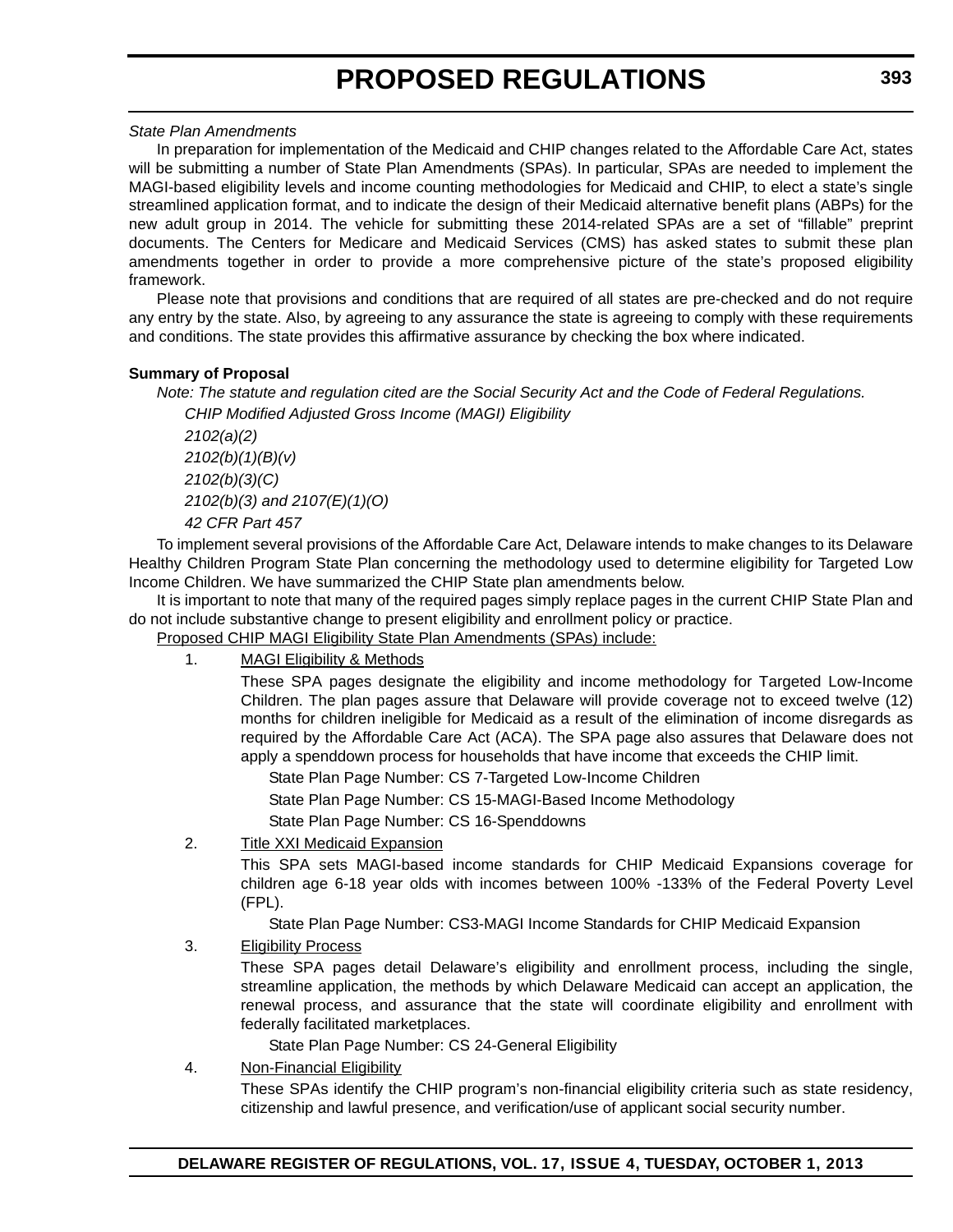### **Residency**

These SPA pages assure that Delaware provides medical assistance to eligible residents of the State of Delaware.

State Plan Page Number: CS 17-Residency

## **Citizenship**

- These SPA pages assure that Delaware provides medical assistance to eligible citizens of the United States and lawfully residing immigrants.
- State Plan Page Number: CS 18-Citizenship/Lawfully Residing Immigrants

### Social Security Number

These SPA pages assure that Delaware Medicaid requires individuals to furnish their Social Security number as a condition of eligibility unless they meet the requirements for an exception.

State Plan Page Number: CS 19-Social Security Number

The following SPA pages contain additional assurances relating to eligibility, including a mechanism to assure that CHIP is not used as a substitution of coverage, an assurance the state does not have a premium lock out period; an assurance the state does provide continuous coverage regardless of the family's changing circumstances, and, clarifies that the state does not allow presumptive eligibility for children or pregnant women.

State Plan Page Number: CS 20-Substitution of Coverage

State Plan Page Number: CS 21-Premium Lock-Outs

State Plan Page Number: CS 27-Continuous Eligibility

State Plan Page Number: CS 28-Presumptive Eligibility – Children

State Plan Page Number: CS 29-Presumptive Eligibility – Pregnant Women

These SPAs will be effective October 1, 2013 as required by federal law.

The provisions of this state plan amendment are subject to approval by the Centers for Medicare and Medicaid Services (CMS).

#### **Fiscal Impact Statement:**

| <b>Change to Federal</b> | <b>State Fiscal Year</b> | <b>State Fiscal Year</b> |  |
|--------------------------|--------------------------|--------------------------|--|
| <b>Expenditures</b>      | 2014                     | 2015                     |  |
| Former CHIP Kids         | \$124,986                | \$254,855                |  |
|                          |                          |                          |  |
| <b>ACA Expansion</b>     | $\overline{311,924,412}$ | \$26,689,670             |  |
| Transitional             | \$187,657                | \$566,356                |  |
| Former Foster Children   |                          |                          |  |
| Total                    | \$12,237,055             | \$27,510,882             |  |

### **A file containing the PDFs associated with CHIP MAGI Eligibility is available here: <http://regulations.delaware.gov/register/october2013/proposed/Chip.pdf>**

## **DELAWARE REGISTER OF REGULATIONS, VOL. 17, ISSUE 4, TUESDAY, OCTOBER 1, 2013**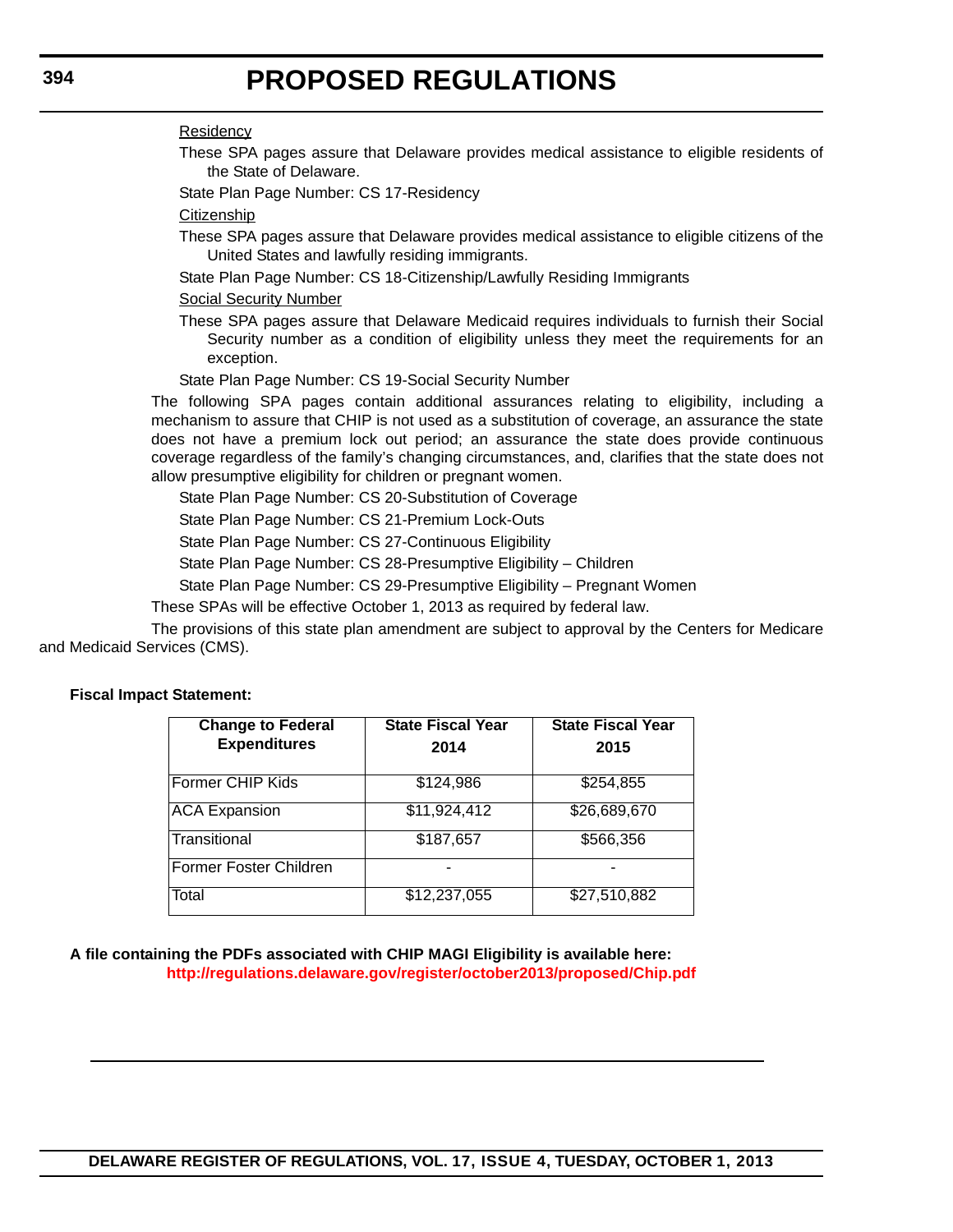**DIVISION OF MEDICAID [AND MEDICAL ASSISTANCE](http://www.dhss.delaware.gov/dhss/dmma/)** Statutory Authority: 31 Delaware Code, Section 512 (31 **Del.C.** §512)

#### **PUBLIC NOTICE**

#### **[Title XIX Medicaid State Plan Medicaid Rehabilitative Services](#page-3-0)**

In compliance with the State's Administrative Procedures Act (APA - Title 29, Chapter 101 of the Delaware Code) and under the authority of Title 31 of the Delaware Code, Chapter 5, Section 512, Delaware Health and Social Services (DHSS) / Division of Medicaid and Medical Assistance (DMMA) is proposing to amend the Delaware Title XIX Medicaid State Plan regarding *Medicaid Rehabilitative Services*.

Any person who wishes to make written suggestions, compilations of data, testimony, briefs or other written materials concerning the proposed new regulations must submit same to Sharon L. Summers, Planning & Policy Development Unit, Division of Medicaid and Medical Assistance, 1901 North DuPont Highway, P.O. Box 906, New Castle, Delaware 19720-0906 or by fax to 302-255-4425 by October 31, 2013.

The action concerning the determination of whether to adopt the proposed regulation will be based upon the results of Department and Division staff analysis and the consideration of the comments and written materials filed by other interested persons.

#### **SUMMARY OF PROPOSAL**

The Division of Medicaid and Medical Assistance (DMMA) hereby affords the public notice of its intention to amend the Title XIX Medicaid State Plan regarding its methods and standards for coverage and reimbursement of *Medicaid Rehabilitative Services*.

#### **Statutory Authority**

- §1905 of the Social Security Act (a)(13), *Other diagnostic, screening, preventive, and rehabilitative services*
- 42 CFR §440.130(d), *Rehabilitative services*
- 42 CFR §440.60, *Medical or other remedial care provided by licensed practitioners*
- 42 CFR §440.225, *Optional services*
- 42 CFR §440.20, *Outpatient hospital services and rural health clinic services*
- 42 CFR §447.205*, Public notice of changes in statewide methods and standards for setting payment rates*

#### **Background**

Section 1905(a)(13) of the Social Security Act (the Act) includes rehabilitative services as an optional Medicaid State plan benefit. Current Medicaid regulations at 42 CFR §440.130(d) provides a definition of rehabilitative services. Rehabilitative services are defined as "any medical or remedial services recommended by a physician or other licensed practitioner of the healing arts, within the scope of his or her practice under State law, for maximum reduction of physical or mental disability and restoration of a recipient to his best possible functional level." The broad general language in this regulatory definition has afforded States considerable flexibility under their State plans to meet the needs of their State's Medicaid population.

Rehabilitative services are specialized services of a medical or remedial nature delivered by uniquely qualified practitioners designed to treat or rehabilitate persons with mental illness or substance use disorder diagnoses. These services will be provided to recipients on the basis of medical necessity.

The Delaware Medical Assistance Program (DMAP) covers rehabilitative services provided to eligible Medicaid recipients by eligible providers. Rehabilitative services are medically related treatment, rehabilitative, and support services for persons with disabilities caused by mental illness and substance use disorder.

#### **Summary of Proposal**

#### *Purpose and Rationale*

This proposed State plan amendment (SPA) targets service delivery, specifically, substance use disorder treatment services, crisis intervention services, and other licensed behavioral health practitioners. This plan amendment makes the changes and clarifications necessary for Delaware to be responsive to the United States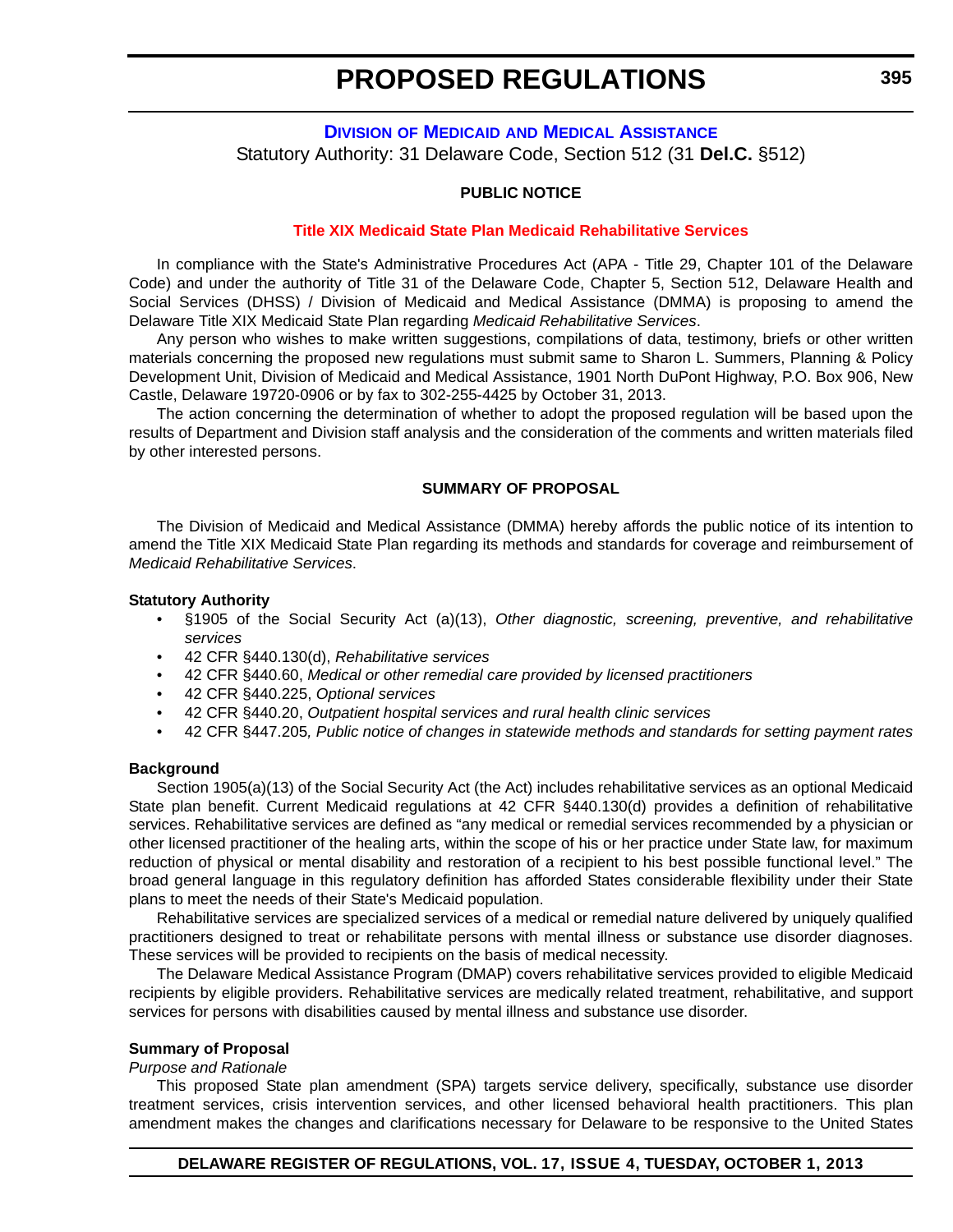Department of Justice (DOJ) Settlement through the addition of new services and modifications to existing services.

The proposed SPA is designed to ensure that quality rehabilitative services are provided in a coordinated manner that is in the best interest of the individuals, are limited to rehabilitative purposes and, are furnished by qualified providers.

This proposed SPA would also provide guidance to ensure that services claimed under the optional Medicaid rehabilitative benefit are rehabilitative out-patient services, are furnished by qualified providers, and are provided to Medicaid eligible individuals according to a goal-oriented rehabilitation plan.

### *Proposed Amendment*

Pursuant to the notice requirements of 42 CFR §447.205, Delaware Health and Social Services (DHSS)/ Division of Medicaid and Medical Assistance (DMMA) hereby affords the public notice of its intention to file a state plan amendment regarding the rehabilitative services option. If implemented as proposed, the coverage and reimbursement methodology plan amendments will accomplish the following, effective October 2, 2013:

- 1. Remove mental health clinics from the Medicaid Clinic Option and cover the services provided by those facilities in the Other Licensed Practitioner Section of the State Plan. This will allow Medicaid to reimburse Psychologists, Licensed Clinical Social Workers, Licensed Professional Counselors of Mental Health, and Licensed Marriage and Family Therapists (LMFTs) services when provided in a clinic or community setting when permitted under State practice laws.
- 2. Include Crisis Intervention and Outpatient and Residential Substance Use Disorder Treatment in the Rehabilitation State Plan. This will allow the State to provide Medicaid eligible individuals with mobile and site-based crisis intervention for individuals experiencing a behavioral health crisis. In addition, the State will be able to provide recovery-oriented treatment for individuals with substance use disorders.
- 3. Remove the Community Support Service Program from the State Plan effective July 1, 2014. On that date, a new 1915(i)-like service under the 1115 demonstration waiver will begin operating for individuals under the DOJ settlement agreement to ensure that individuals with serious Mental illness (SMI) receive the supports necessary to remain in the community.

**IMPORTANT NOTE:** Federal law and regulations use the term "intermediate care facilities for the mentally retarded". DHSS/DMMA prefers to use the accepted term "individuals with intellectual disability" (ID) instead of "mental retardation." However, as "intermediate care facilities for the mentally retarded (ICF/MR)" is the term/ acronym currently used in all Federal requirements, that term/acronym will be used on applicable amended State plan pages.

The provisions of this state plan amendment are subject to approval by the Centers for Medicare and Medicaid Services (CMS).

#### **Fiscal Impact Statement**

- There is no increase in cost on the General Fund.
- The proposed services in this State plan amendment will be budget neutral.
- Federal budget impact for federal fiscal years 2014 and 2015 are projected as follows:

| <b>Federal Fiscal Year 2014</b> | <b>Federal Fiscal Year 2015</b> |  |
|---------------------------------|---------------------------------|--|
| \$13,685,958.92                 | \$17,469,215.07                 |  |

**\*Please Note: Due to the size of the proposed regulation, it is not being published here. A copy of the regulation is available at:**

**[Title XIX Medicaid State Plan Medicaid Rehabilitative Services](http://regulations.delaware.gov/register/october2013/proposed/17 DE Reg 395 10-01-13.htm)**

```
396
```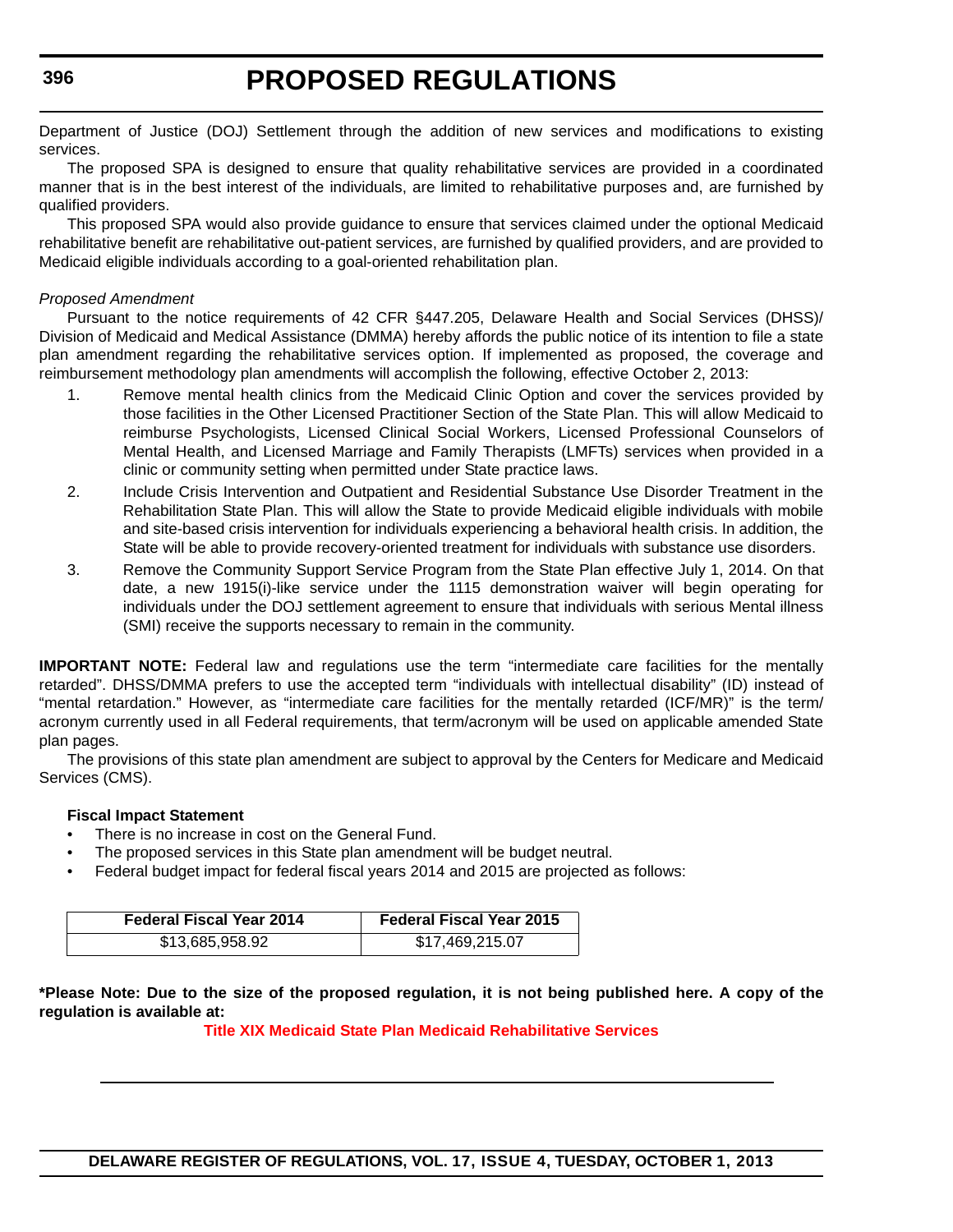## **DIVISION [OF PUBLIC HEALTH](http://www.dhss.delaware.gov/dhss/dph/index.html)**

Statutory Authority: 16 Delaware Code, Section 122(3)y and z (16 **Del.C.** §122(3)y and z)

#### **PUBLIC NOTICE**

#### **[4408 Facilities that Perform Invasive Medical Procedures](#page-3-0)**

On April 1, 2013 (Volume 16, Issue 10), the Department of Health and Social Services (DHSS) published in the *Delaware Register of Regulations* its notice of proposed regulations governing medical facilities and held them out for public comment per Delaware law. The public comments resulted in significant changes, which necessitated the submission of a new set of regulations for public review and comment.

On October 1, 2013, the Office of Health Facilities Licensing and Certification, Health Systems Protection Section, Division of Public Health, Department of Health and Social Services, is again proposing regulations for facilities that perform invasive medical procedures using anesthesia. These regulations establish standards with respect to the safe and sanitary conditions, and require the accreditation of any facility that performs invasive medical procedures in which the accepted standard of care requires anesthesia, major conduction anesthesia, or sedation. These regulations also provide for the investigation of any patient, patient legal representative or current facility employee complaints involving the unsafe and/or unsanitary conditions in such facilities.

Copies of the proposed regulations are available for review in the October 1, 2013 edition of the *Delaware Register of Regulations*, accessible online at: <http://regulations.delaware.gov>or by calling the Office of Health Facilities Licensing and Certification at (302) 283-7220.

Any person who wishes to make written suggestions, testimony, briefs or other written materials concerning the proposed regulations must submit same to Deborah Harvey by Thursday, October 31, 2013 at:

Deborah Harvey Division of Public Health 417 Federal Street Dover, DE 19901 Email: [Deborah.Harvey@state.de.us](mailto:Deborah.Harvey@state.de.us) Phone: (302) 744-4913

#### **4408 Facilities that Perform Invasive Medical Procedures**

#### **1.0 Purpose**

Delaware Department of Health and Social Services adopts these regulations pursuant to the authority vested by 16 **Del.C.** §122(3)(y and z). These regulations establish standards with respect to the safe and sanitary conditions, and require the accreditation of any facility that performs invasive medical procedures in which the accepted standard of care requires anesthesia, major conduction anesthesia, or sedation. These regulations also provide for the investigation of any patient or current facility employee complaints involving the unsafe and/or unsanitary conditions in such facilities.

## **2.0 Definitions**

The following words and terms, when used in this regulation, should have the following meaning unless the context clearly indicates otherwise:

> **"Accredited Facility"** means a facility that is accredited by an accrediting organization approved by the Department. Approval requires an accrediting organization to be independent from facility.

> **"Accrediting Organization"** means an organization able to measure the quality of facility's services and performance against nationally-recognized and evidenced-based standards that focus on (1) ensuring quality health care and provider competence, (2) reducing risks, (3) monitoring standards of practice (4) promoting continuous quality improvement, and (5) demonstrating accountability. The organization requires facilities complete self-assessments and expert surveyors conduct thorough reviews.

**DELAWARE REGISTER OF REGULATIONS, VOL. 17, ISSUE 4, TUESDAY, OCTOBER 1, 2013**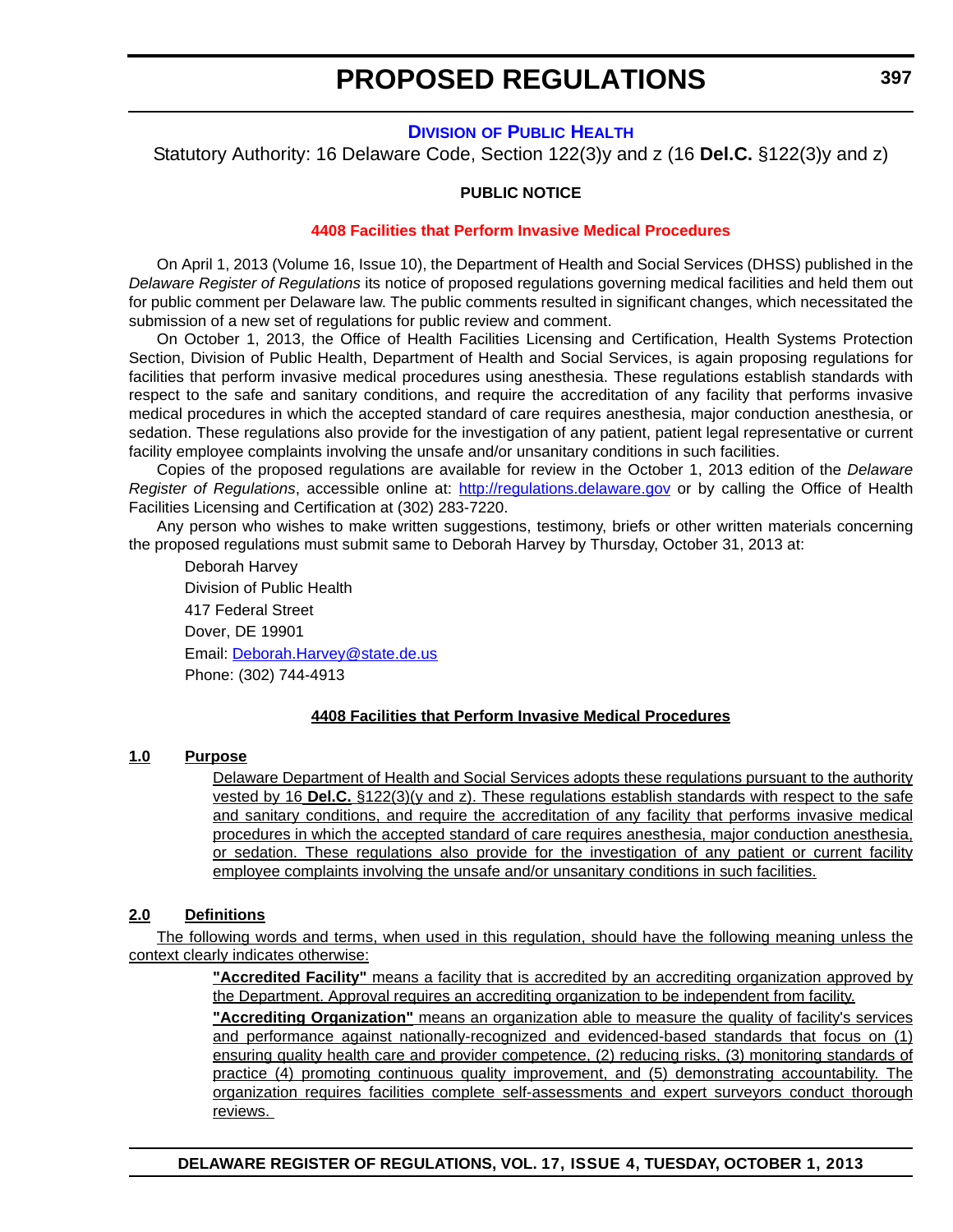**"Adverse Event"** means the death or serious injury of any patient at a facility; a reasonable determination by the Department that death or serious injury may result from any unsafe or unsanitary condition at a facility; or the initiation of any criminal investigation arising out of or relating to any diagnosis, treatment or other medical care at a facility.

**"Anesthesia"** means anxiolysis, conscious sedation, deep sedation, major conduction anesthesia, minimal sedation, moderate sedation or general anesthesia. Local anesthesia is not included in this definition.

**"Anxiolysis"** means minimal sedation.

**"ASA Classification"** means the American Society of Anesthesiologists's physical status classification of preoperative patients for anesthetic risk assessment.

**"Certified Registered Nurse Anesthetist"** means an individual currently licensed under 24 **Del.C.** Ch.19.

**"Complaint"** means a complaint filed by a patient or current facility employee in writing, in such format as the Department requires.

**"Conscious Sedation"** means moderate sedation

**"Deep Sedation"** means a drug-induced depression of consciousness during which: (1) patients cannot be easily aroused but respond purposefully following repeated or painful stimulation, (2) the ability to independently maintain ventilatory function may be impaired, (3) patients may require assistance in maintaining a patent airway, and spontaneous ventilation may be inadequate, and (4) cardiovascular function is usually maintained.

**"Dentist"** means an individual currently licensed under 24 **Del.C.** Ch. 11.

**"Department"** means the Delaware Department of Health and Social Services or its designee.

**"Facility"** means a location at which any invasive medical procedure is performed, but shall not include any hospital, as defined in 16 **Del.C.** §1001(2), or any freestanding birthing center, freestanding surgical center or freestanding emergency center as such terms are defined in defined in 16 **Del.C.** §122 (3)p.

**"General Anesthesia"** means a drug-induced loss of consciousness during which: (1) patients are not arousable, even by painful stimulation, (2) The ability to independently maintain ventilatory function is often impaired, (3) patients often require assistance in maintaining a patent airway, and positive pressure ventilation may be required because of depressed spontaneous ventilation or drug-induced depression of neuromuscular function, (4) cardiovascular function may be impaired.

**"Invasive Medical Procedure"** means any medical procedure, including dental and podiatric procedures, in which the accepted standard of care requires anesthesia, major conduction anesthesia or sedation.

**"Local Anesthesia"** means the injection of the skin or muscle, or application of an anesthetic drug to a specific area of the body, to prevent patients from feeling pain directly where the pain will occur during a medical, surgical or dental procedure. Local anesthesia can be divided into four groups: injectable, topical, dental (non-injectable) and ophthalmic. Local anesthesia does include infiltration block anesthesia but would not include procedures in which local anesthesia is injected into areas of the body other than skin or muscle (i.e. systemic sedation such as spinal, epidural, axillary, stellate ganglion block, regional blocks, supraclavicular, intraclavicular and intravenous regional anesthesia) where significant cardiovascular or respiratory complications may result.

**"Major Conduction Anesthesia"** means the administration of a drug, or a combination of drugs, to interrupt nerve impulses without loss of consciousness, e.g. epidural, caudal, or spinal anesthesia, lumbar or brachial plexus blocks, and intravenous regional anesthesia. However, isolated blockade of small peripheral nerves, such as digital nerves are not included.

**"Minimal Sedation"** means a drug-induced state during which: (1) patients respond normally to verbal commands, (2) cognitive and physical coordination may be impaired but airway reflexes and ventilatory and cardiovascular functions are unaffected.

**"Moderate Sedation"** means a drug-induced depression of consciousness during which: (1) patients respond purposefully to verbal commands, either alone or accompanied by light tactile stimulation, (2)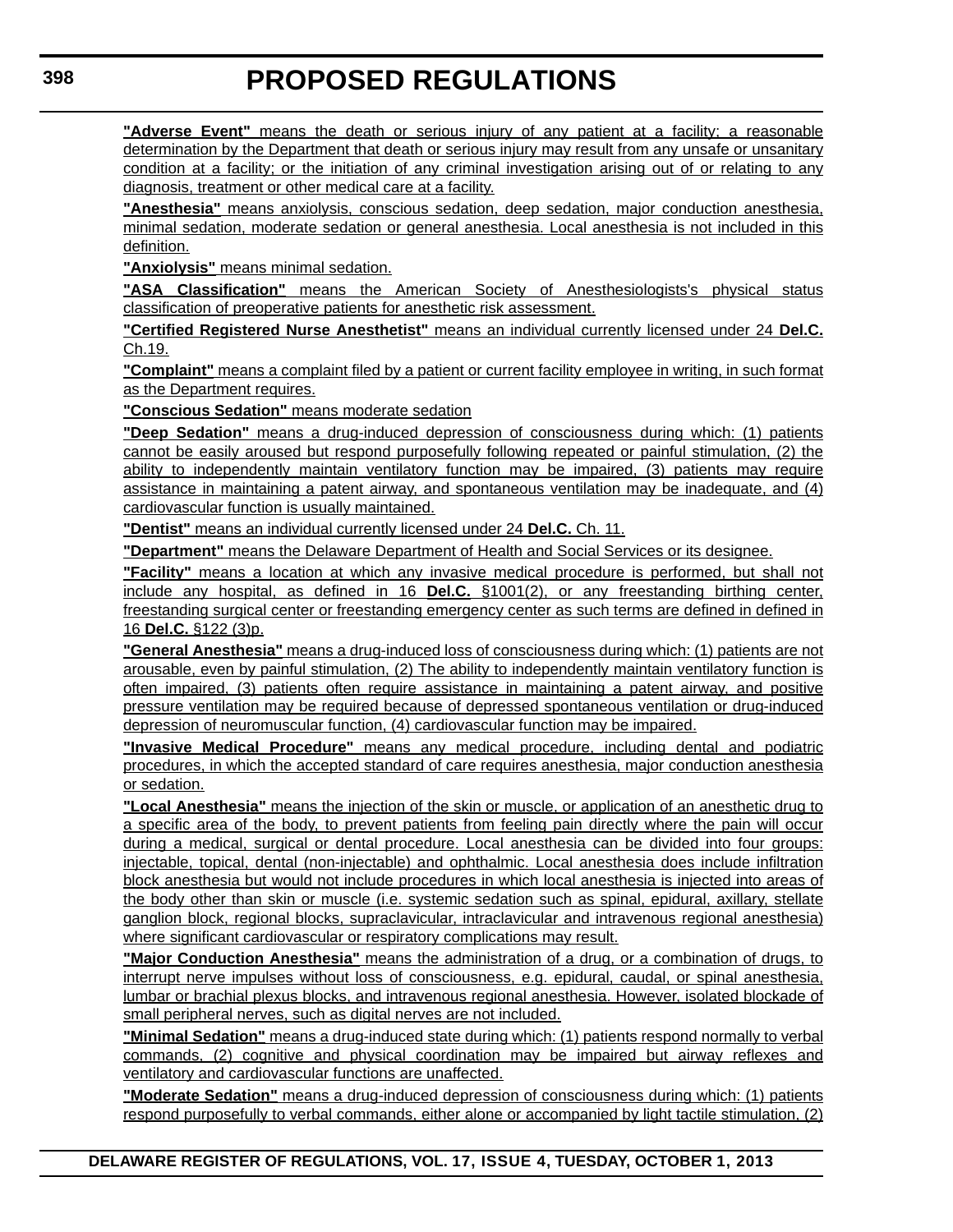no interventions are required to maintain a patent airway, (3) spontaneous ventilation is adequate, and (4) cardiovascular function is usually maintained.

**"Patient"** means a person, person's spouse, parent, legal guardian, or legal custodian of a person under 18 or any legal guardian or legal custodian of a person who is an adult, who has received diagnosis, treatment or other medical care at a facility.

**"Physician"** means an individual currently licensed under 24 **Del.C.** Ch. 17.

**"Physician Assistant"** means an individual currently licensed under 24 **Del.C.** Ch. 17.

**"Plan of Correction"** means a facility's written response to findings of regulatory non-compliance. Plans must adhere to the format specified by the Department, include acceptable timeframes in which deficiencies will be corrected and must be approved by the Department.

**"Podiatrist"** means an individual currently licensed under 24 **Del.C.** Ch. 5.

**"Procedure"** means invasive medical procedure.

**"Registered Nurse"** means an individual currently licensed under 24 **Del.C.** Ch.19.

**"Serious Injury"** means physical injury that creates a substantial risk of death, or that causes serious disfigurement, prolonged impairment of health or prolonged loss or impairment of the function of any bodily organ or which causes the termination of a pregnancy without the consent of the pregnant female.

**"Time-out"** means a pause in action conducted in the procedure room immediately before the procedure is to begin. The time-out (1) involves the entire operative team, including the patient, (2) uses active communication and (3) includes correctly identifying: the patient, the procedure, and the site.

## **3.0 Patient Care**

- 3.1 The physician/dentist/podiatrist must determine that the facility is an appropriate forum for the particular procedure(s) to be performed on the particular patient.
- 3.2 The physician/dentist/podiatrist and/or when involved, the certified registered nurse anesthetist must determine whether the patient is an appropriate candidate for the anesthesia to be provided in the facility using the ASA classification system.
	- 3.2.1 The physician/dentist/podiatrist or certified registered nurse anesthetist must examine the patient immediately before the procedure to evaluate the risk of anesthesia and of the procedure to be performed.
- 3.3 The facility must maintain written protocols for the timely and safe transfer of a patient to a hospital for emergency care or hospitalization if necessary.
- 3.4 At least one attending clinical team member must be certified in Advanced Cardiac Life Support.
- 3.5 The facility must maintain equipment and supplies, unless precluded or invalidated by the nature of the patient, procedure, or equipment, including but not limited to:
	- 3.5.1 Age-appropriate and size-appropriate monitors, resuscitative equipment, supplies and medication in accordance with the scope of the procedures and the anesthesia services provided, including, but not limited to:
		- 3.5.1.1 Electrocardiographic monitor;
		- 3.5.1.2 Blood pressure monitor;
		- 3.5.1.3 Pulse oximeter;
		- 3.5.1.4 Continuous suction device;
		- 3.5.1.5 Positive pressure ventilation device;
		- 3.5.1.6 Oxygen;
		- 3.5.1.7 Emergency intubation equipment;
		- 3.5.1.8 IV solutions and IV tubing;
		- 3.5.1.9 Sufficient ampoules of dantrolene sodium or similar FDA approved drug, if the facility utilizes anesthetic agents that trigger malignant hyperthermia;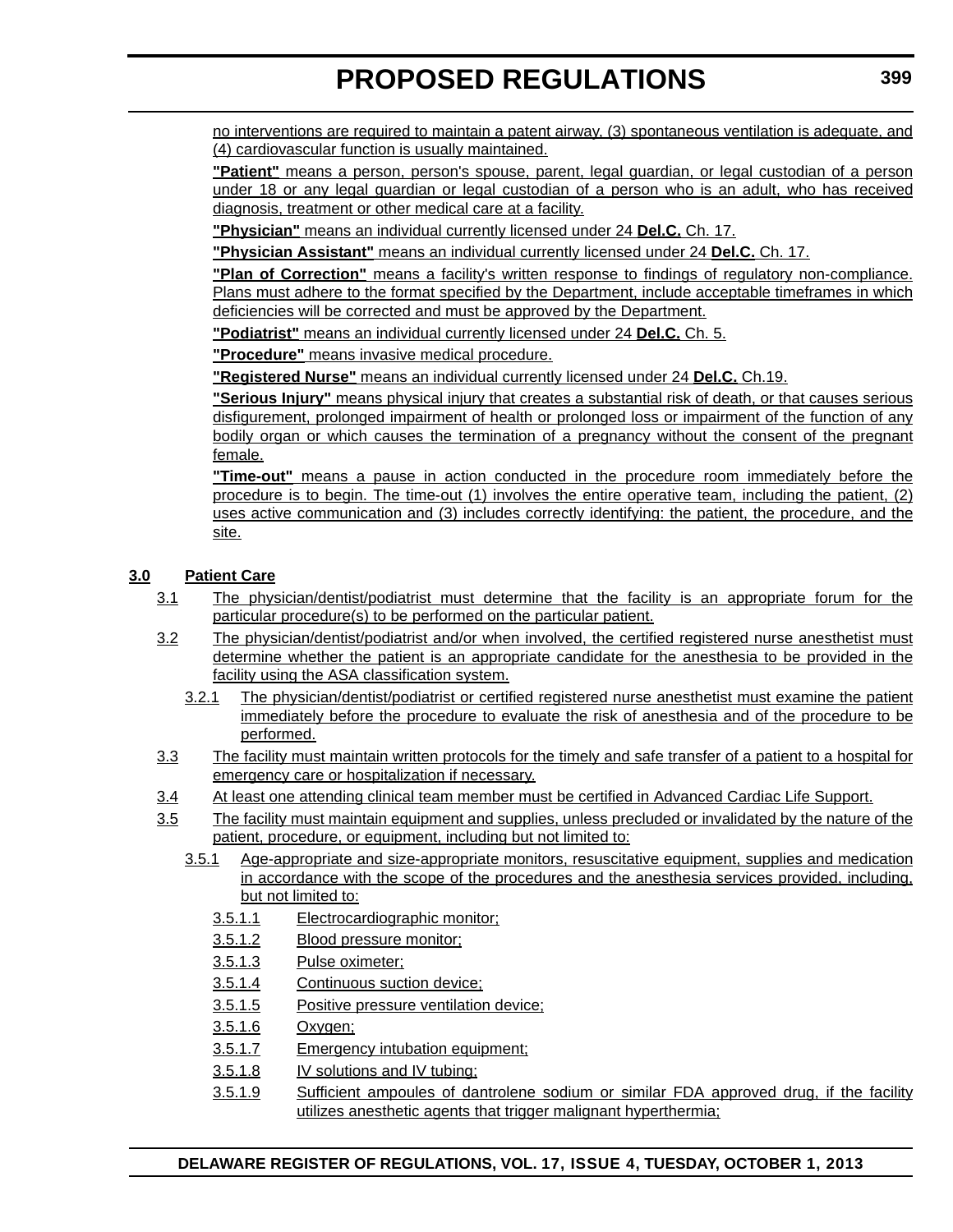- 3.5.1.10 Esophageal or precordial stethoscope;
- 3.5.1.11 Temperature monitoring device; and
- 3.5.1.12 End tidal CO2 monitor.
- 3.5.1.13 Crash cart shall include:
	- 3.5.1.13.1 Appropriate resuscitative equipment; and
	- 3.5.1.13.2 Medications for surgical, procedural or anesthetic complications.
- 3.5.2 Appropriate sterilization equipment.
- 3.5.3 Adequate procedure room lighting.
- 3.6 Written informed consent is required prior to the procedure reflecting:
	- 3.6.1 The patient's knowledge of the identified risks of the procedure (including anesthesia);
	- 3.6.2 The consent to the procedure;
	- 3.6.3 The licensed individual performing the procedure;
	- 3.6.4 The type of anesthesia to be administered; and
	- 3.6.5 The anesthesia provider.
- 3.7 The facility must maintain a policy/procedure for a time-out to ensure the risk of medical error is minimized.
- 3.8 A physician/dentist/podiatrist/physician assistant/certified registered nurse anesthetist or registered nurse with post-anesthesia care experience and certification in Advanced Cardiac Life Support must monitor the patient until the patient has met the facility's criteria for discharge.
- 3.9 A physician/dentist/podiatrist must be available onsite during patient treatment and until the patients are medically discharged.

## **4.0 General Requirements**

- 4.1 All records maintained by the facility shall be open to inspection by the authorized representatives of the Department.
- 4.2 The facility must permit photocopying of any records or other information by, or on behalf of authorized representatives of the Department, as necessary to determine or verify compliance with these regulations or accepted standards of practice. The Department shall keep patient information confidential in accordance with state and federal laws.
- 4.3 Report of adverse events:
	- 4.3.1 The facility must report all adverse events to the Department within forty-eight (48) business hours of the occurrence.
	- 4.3.2 The facility must conduct an investigation of all adverse events.
	- 4.3.3 The facility must forward a complete investigative report to the Department within 30 calendar days of the event.
- 4.4 The facility must keep reports of adverse events, accidents and medical emergencies on file at the facility for a minimum of five years.
- 4.5 Facility procedures shall not:
	- 4.5.1 Generally result in blood loss of more than ten percent of estimated blood volume in a patient with a normal hemoglobin;
	- 4.5.2 Include major or prolonged intracranial, intrathoracic, abdominal or major joint replacement procedures;
	- 4.5.3 Directly involve major blood vessels; or
	- 4.5.4 Be generally emergent or life-threatening in nature.
- 4.6 All personnel who provide clinical care in a facility must be qualified to perform services commensurate with appropriate levels of education, training and experience and in keeping with practice standards. Nothing in these regulations shall prohibit a licensed individual from performing procedures within their scope of practice.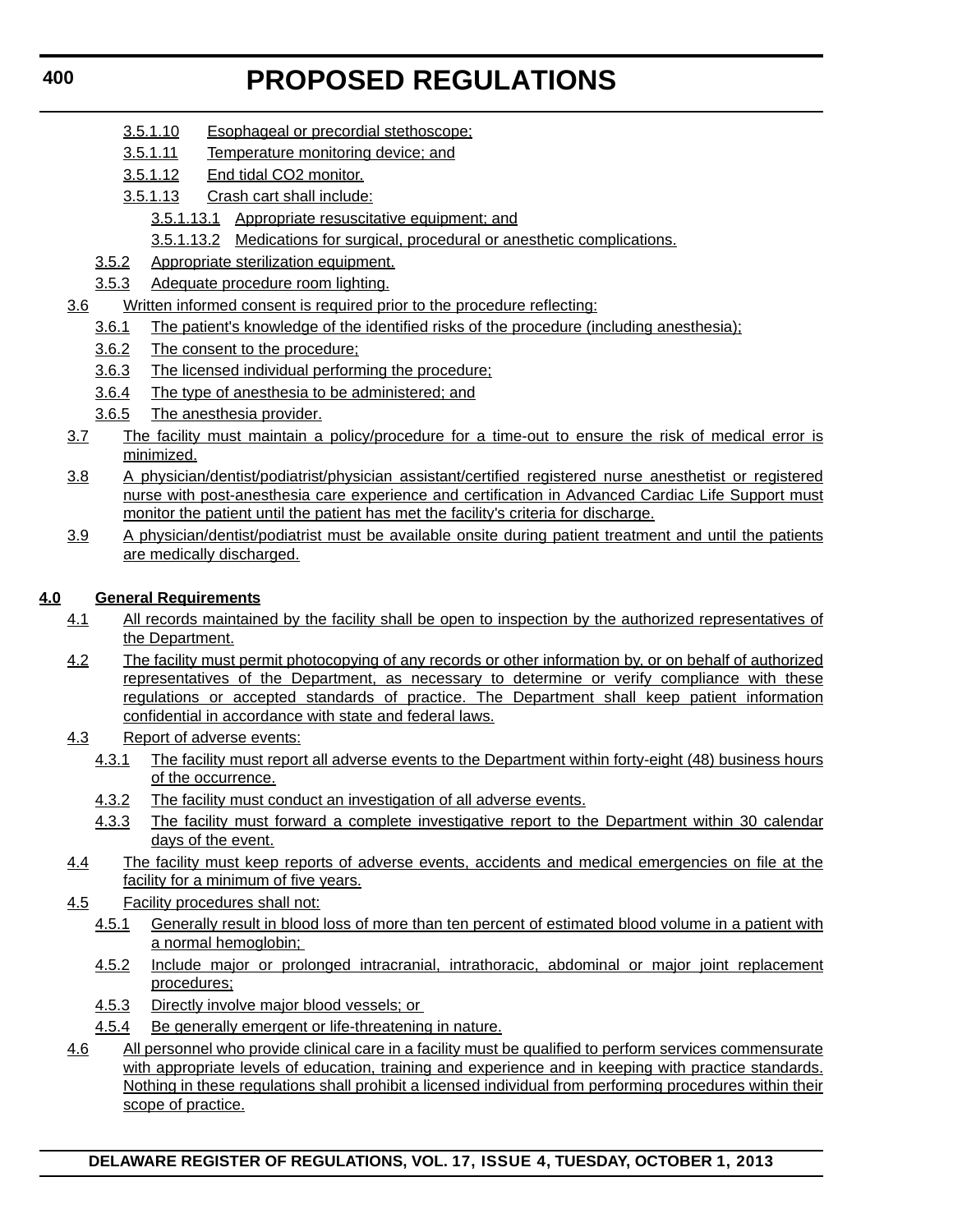- 4.7 All services shall be provided in a safe and effective manner in accordance with accepted standards of practice.
	- 4.7.1 The facility shall develop and maintain policies and procedures based upon accepted standards of practice.
- 4.8 Back-up power sufficient to ensure patient protection in the event of an emergency shall be immediately available.
- 4.9 There must be sufficient space in the room in which the procedure is being performed.
	- 4.9.1 The room shall accommodate all necessary equipment and personnel allowing for expeditious access to the patient and all resuscitation and monitoring equipment.
- 4.10 All equipment shall be maintained and functional to ensure patient safety.
- 4.11 A facility that chooses to stop performing invasive medical procedures and voluntarily surrenders accreditation, must notify the Department in writing, 30 days prior to the voluntary surrender of accreditation or cessation of invasive medical procedures.

## **5.0 Infection Control**

- 5.1 The facility must provide and maintain a functional and sanitary environment, to avoid sources and transmission of infections and communicable diseases.
- 5.2 The facility shall establish and implement an ongoing infection prevention and control program which shall be based upon nationally-recognized infection control guidelines/standards (i.e. CDC, AORN, etc.) to prevent, control and investigate infections and communicable diseases.
	- 5.2.1. The ongoing infection prevention and control program must:
		- 5.2.1.1 Include an active surveillance component that covers both patients and personnel working in the facility.
			- 5.2.1.1.1 Surveillance includes infection detection through ongoing data collection and analysis.
		- 5.2.1.2 Include mechanisms that result in immediate action to take preventive or corrective measures that improve the facility's infection control outcomes.
		- 5.2.1.3 Target its plan to be specific to each particular area of the facility, including, but not limited to, the waiting room(s), the recovery room(s) and the procedure areas.

## **6.0 Medical Record**

- 6.1 A legible, comprehensive and accurate medical record must be maintained for each patient evaluated or treated.
- 6.2 The medical record must include:
	- 6.2.1 Patient identifying information;
	- 6.2.2 Patient's medical history and a physical examination:
		- 6.2.2.1 Inclusive of the cardiorespiratory system and other systems related to the diagnosis;
		- 6.2.2.2 Completed within 30 days prior to the procedure;
	- 6.2.3 Diagnosis and plan of care;
	- 6.2.4 Appropriate diagnostic reports;
	- 6.2.5 Informed consent;
	- 6.2.6 Documentation of the time-out;
	- 6.2.7 Operative/procedure report
	- 6.2.8 Pathology reports, if applicable; and
	- 6.2.9 Outcome and follow-up plans
	- 6.2.10 Documentation of anesthesia used:
		- 6.2.10.1 A separate anesthesia record must be kept for all anesthesia/sedation;
		- 6.2.10.2 Documentation must include:

6.2.10.2.1 Type of anesthesia;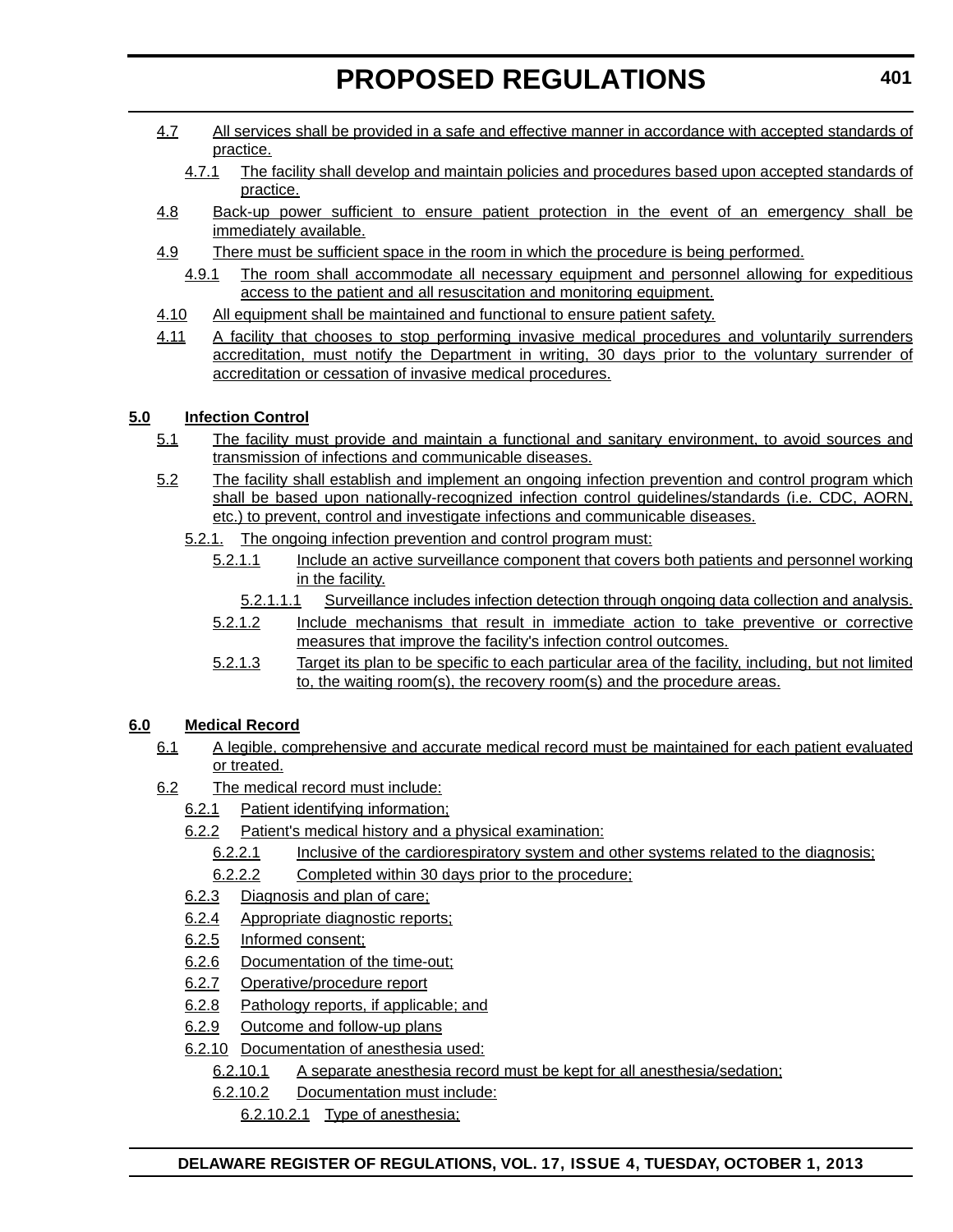- 6.2.10.2.2 Drug type, dose and route;
- 6.2.10.2.3 Time of administration;
- 6.2.10.2.4 Fluids administered;
- 6.2.10.2.5 Patient weight;
- 6.2.10.2.6 Vital signs monitoring;
- 6.2.10.2.7 Estimated blood loss;
- 6.2.10.2.8 Duration of procedure; and
- 6.2.10.2.9 Any complication or unusual event related to the procedure or anesthesia.
- 6.2.11 Intra-procedure and post-procedure monitoring.
- 6.3 The facility must ensure the security and confidentiality of the medical record in accordance with state and federal laws.

## **7.0 Patient Rights**

- 7.1 The facility must post written notice of patient rights in a conspicuous place, at or near, the entrance in a manner which is plainly visible and easily read by the patients (or their representatives, if applicable) waiting for treatment.
	- 7.1.1 The facility's notice of rights must include the names, addresses, and telephone numbers of the State agencies and accrediting organization to whom patients can report complaints.
		- 7.1.1.1 Complaints received by the Department will be investigated as appropriate.
		- 7.1.1.2 Complainants (unless anonymous) will be notified of the outcome of any investigation.

## 7.2 The patient has the right to:

- 7.2.1 High-quality care delivered in a safe, timely, efficient and cost-effective manner and assurance the expected results can be reasonably anticipated.
- 7.2.2 Dignity, respect and consideration of legitimate concerns.
- 7.2.3 Privacy and confidentiality.
- 7.2.4 Be involved in all aspects of care:
	- 7.2.4.1 Informed consent must be obtained after discussion of the risks, benefits and alternatives for the procedure.
	- 7.2.4.2 The patient must be given information about the current diagnosis, treatment and prognosis.
- 7.2.5 Refuse any procedure or treatment and to be advised of the likely medical consequences of such refusal.
- 7.2.6 Know who will be delivering the care and the qualifications of such individuals.
- 7.2.7 Exercise her/his rights without being subjected to discrimination or reprisal.
- 7.2.8 Voice grievances regarding treatment or care that is (or fails to be) furnished.
- 7.2.9 Be free from all forms of abuse, mistreatment, neglect or harassment.
- 7.2.10 Receive care from individuals who are properly trained and competent to perform their duties.
- 7.2.11 Request and receive a copy of the posted written notice of the patient rights.

## **8.0 Disciplinary Actions**

- 8.1 The Department may impose sanctions singly or in combination when it finds a facility has:
	- 8.1.1 Violated any of these regulations;
	- 8.1.2 Violated standards for safe and sanitary care in a facility;
	- 8.1.3 Failed to correct deficiencies in accordance with a timetable submitted by the facility and agreed upon by the Department;
	- 8.1.4 Engaged in any conduct or practices detrimental to the welfare of the patients; or

## **DELAWARE REGISTER OF REGULATIONS, VOL. 17, ISSUE 4, TUESDAY, OCTOBER 1, 2013**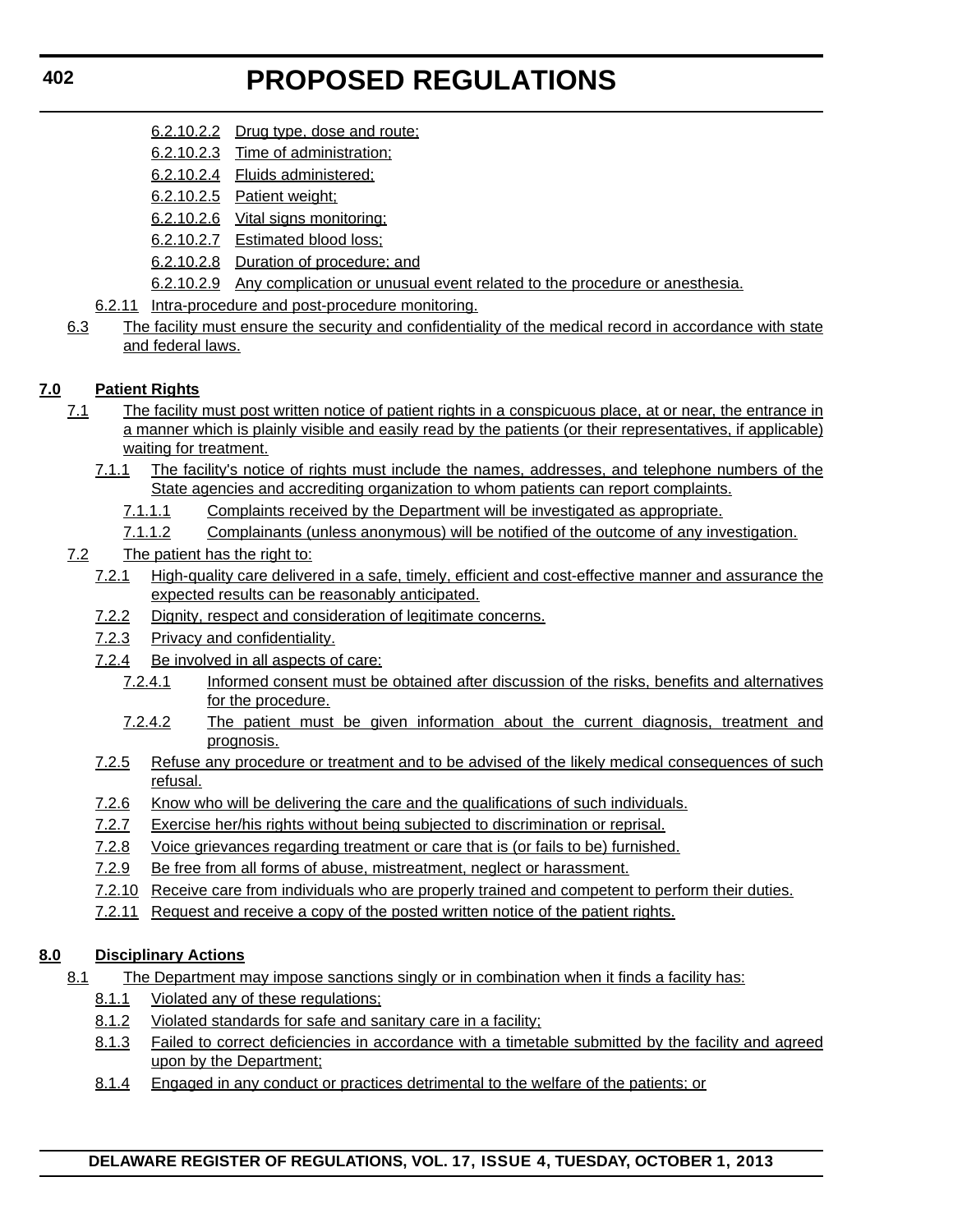- 8.1.5 Refused to allow the Department access to the facility or records for the purpose of conducting inspections/surveys/investigations as deemed necessary by the Department based on the receipt of a complaint or report of an adverse event.
- 8.2 Disciplinary sanctions:
	- 8.2.1 The Department may make and enforce such emergency orders as it deems necessary to protect the health and safety of the public.
		- 8.2.1.1 If the Department determines during the course of any investigation or inspection that any facility poses an immediate and substantial risk to the health or safety of any person, the Department may order that such facility be closed until such time as it no longer poses a substantial risk.
			- 8.2.1.1.1 An order of closure under this section shall remain in effect for a period not longer than 90 calendar days from the date of the issuance of said order, unless the facility requests a continuance of the date for the final hearing before the Department.
		- 8.2.1.2 If the Department determines during the course of any investigation or inspection that any facility poses a possible risk to the health or safety of any person, the Department may:
			- 8.2.1.2.1 Issue of a letter of reprimand and/or
			- 8.2.1.2.2 Require the facility to complete a plan of correction.
- 8.3 Imposition of Disciplinary Action
	- 8.3.1 The Department may issue an order to close the facility immediately.
		- 8.3.1.1 An order to close may apply to the performance of invasive medical procedures.
		- 8.3.1.2 An order to close may apply to the facility as a whole.
	- 8.3.2 The facility shall be notified forthwith in writing. The order to close shall be personally served upon the facility or sent by mail, return receipt requested, to the facility's last address of record.
		- 8.3.2.1 A statement of deficiencies (identified during the investigation/inspection) will be forwarded to the facility within 48 hours of completion of the investigation/inspection.
	- 8.3.3 In response to the order to close, the facility may:
		- 8.3.3.1 Take no action, in which case the order to close shall remain in effect.
		- 8.3.3.2 Take action to correct the unsafe and unsanitary practices identified during the survey.
			- 8.3.3.2.1 The facility may submit evidence through a written plan of correction showing that the deficient practices, identified during the investigation, have been addressed and corrected.
				- 8.3.3.2.1.1 A change of location for the facility does not nullify an order to close and an acceptable plan of correction must still be submitted.
			- 8.3.3.2.2 The Department shall determine if the plan of correction is acceptable.
			- 8.3.3.2.3 Once accepted, the Department shall schedule a revisit as soon as possible.
		- 8.3.3.3 Request, in writing, an administrative hearing with the Secretary of the Department to contest the order to close.
			- 8.3.3.3.1 Such request must be received within 20 calendar days from the date on which the order to close was issued.
				- 8.3.3.3.1.1 As soon as possible, but in no event later than 60 calendar days after the issuance of the closure order, the Department shall convene a hearing on the reasons for closure.
				- 8.3.3.3.1.2 The Department shall make a determination based upon the evidence presented.
				- 8.3.3.3.1.3 A written copy of the determination and the reasons upon which it is based shall be sent to the facility within 30 calendar days.
			- 8.3.3.3.2 A facility may request an expedited hearing.
				- 8.3.3.3.2.1 The Department shall schedule the hearing on an expedited basis provided that the Department receives the facility's written request for an expedited hearing within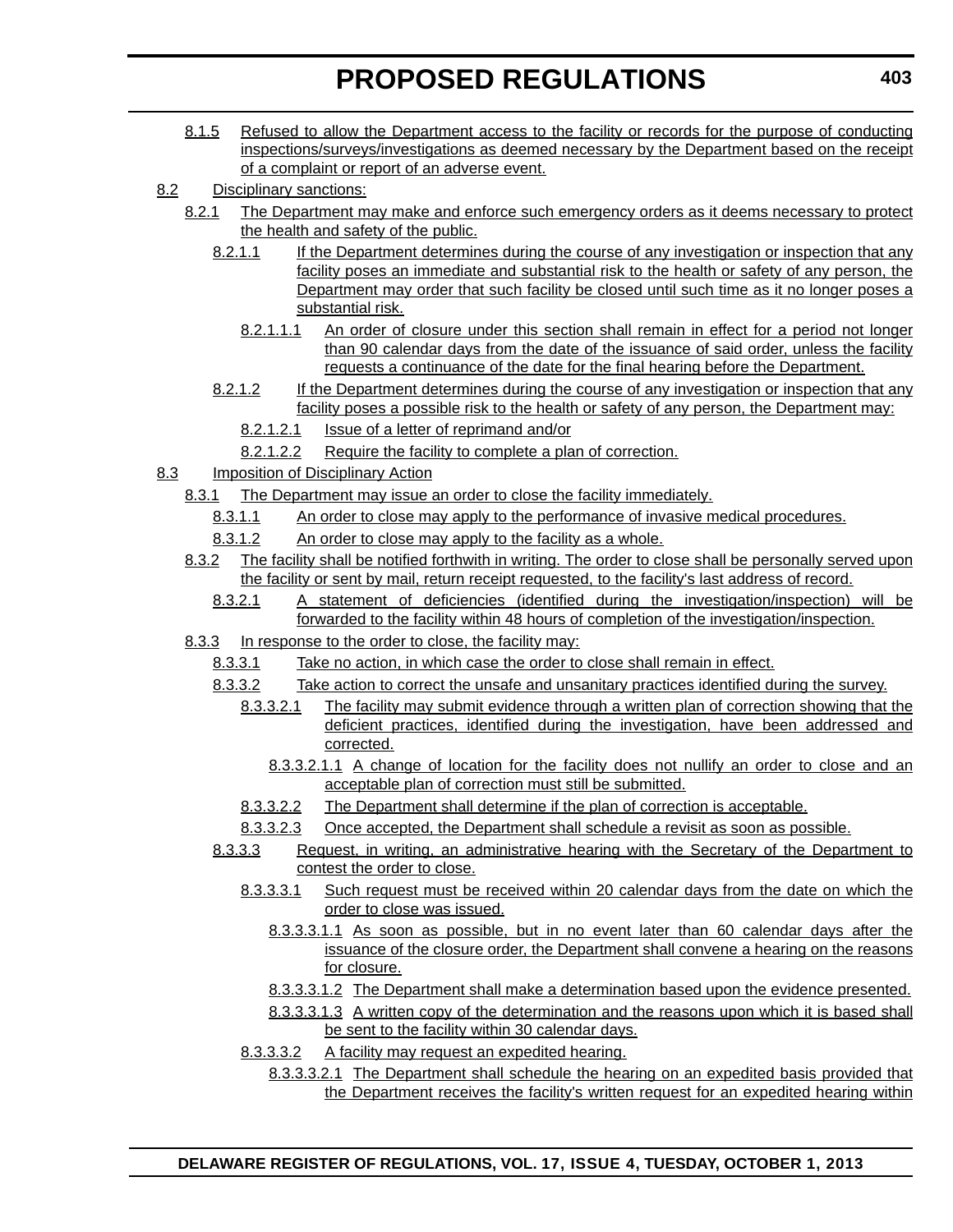five (5) calendar days from the date on which the facility received notification of the Department's decision to close the facility.

- 8.3.3.3.2.2 The Department shall convene an expedited hearing within 15 calendar days of the receipt by the Department of such a request.
- 8.3.3.3.2.3 The Department shall make a determination based upon the evidence presented.
- 8.3.3.3.2.4 A written copy of the determination and the reasons upon which it is based shall be sent to the facility within 30 calendar days.
- 8.3.4 During an administrative hearing:
	- 8.3.4.1 The facility has the right to be represented by counsel.
	- 8.3.4.2 All statements made shall be under oath.
	- 8.3.4.3 The facility has the right to examine and cross-examine witnesses.
	- 8.3.4.4 A stenographic recording will be made by a qualified court reporter. At the request and expense of any party, such record shall be transcribed with a copy to the other party.
	- 8.3.4.5 The decision of the Department shall be based upon sufficient legal evidence. If the charges are supported by such evidence, the Department may continue, modify or revoke the closure order.
- 8.3.5 Upon reaching its conclusion of law and determining an appropriate disciplinary action, the Department shall issue a written decision and order in accordance with § 10128 of Title 29.
- 8.3.6 All decisions of the Department shall be final and conclusive. Where the facility is in disagreement with the action of the Department, the facility may appeal the Department's decision to the Superior Court within 30 days of service or of the postmarked date of the copy of the decision mailed to the facility. The appeal shall be on the record to the Superior Court and shall be as provided in §§ 10142 - 10145 of Title 29.

## **9.0 Accreditation Requirements and Procedures**

- 9.1 General requirements
	- 9.1.1 All facilities must register with the Department using a form created by the Department. It will include:
		- 9.1.1.1 The facility name;
		- 9.1.1.2 Facility address;
		- 9.1.1.3 Facility phone number;
		- 9.1.1.4 A contact person; and
		- 9.1.1.5 Acknowledgment that invasive medical procedures are performed in the facility.
	- 9.1.2 No person shall establish, conduct or maintain in this State any facility without obtaining accreditation from an accrediting organization that is approved by the Department.
		- 9.1.2.1 The Department shall maintain a list of approved accrediting organizations.
	- 9.1.3 All facilities must provide proof of accreditation to the Department within 12 months of the first day of operation of such facility.
	- 9.1.4 The accreditation certificate shall be posted in a conspicuous place on the facility premises, at or near the entrance, in a manner which is plainly visible and easily read by the public.
	- 9.1.5 The facility must submit an accreditation certificate to the Department within 30 days of each accrediting organization survey.
		- 9.1.5.1 The Department may request and the facility must submit a copy of the entire accreditation report.
		- 9.1.5.2 Facilities required to submit a plan of correction to an accrediting organization will also be required to submit a copy of the plan of correction to the Department.
- 9.2 Accreditation termination
	- 9.2.1 Termination of accreditation may occur secondary to:
		- 9.2.1.1 Voluntary surrender of accreditation by the facility.

## **DELAWARE REGISTER OF REGULATIONS, VOL. 17, ISSUE 4, TUESDAY, OCTOBER 1, 2013**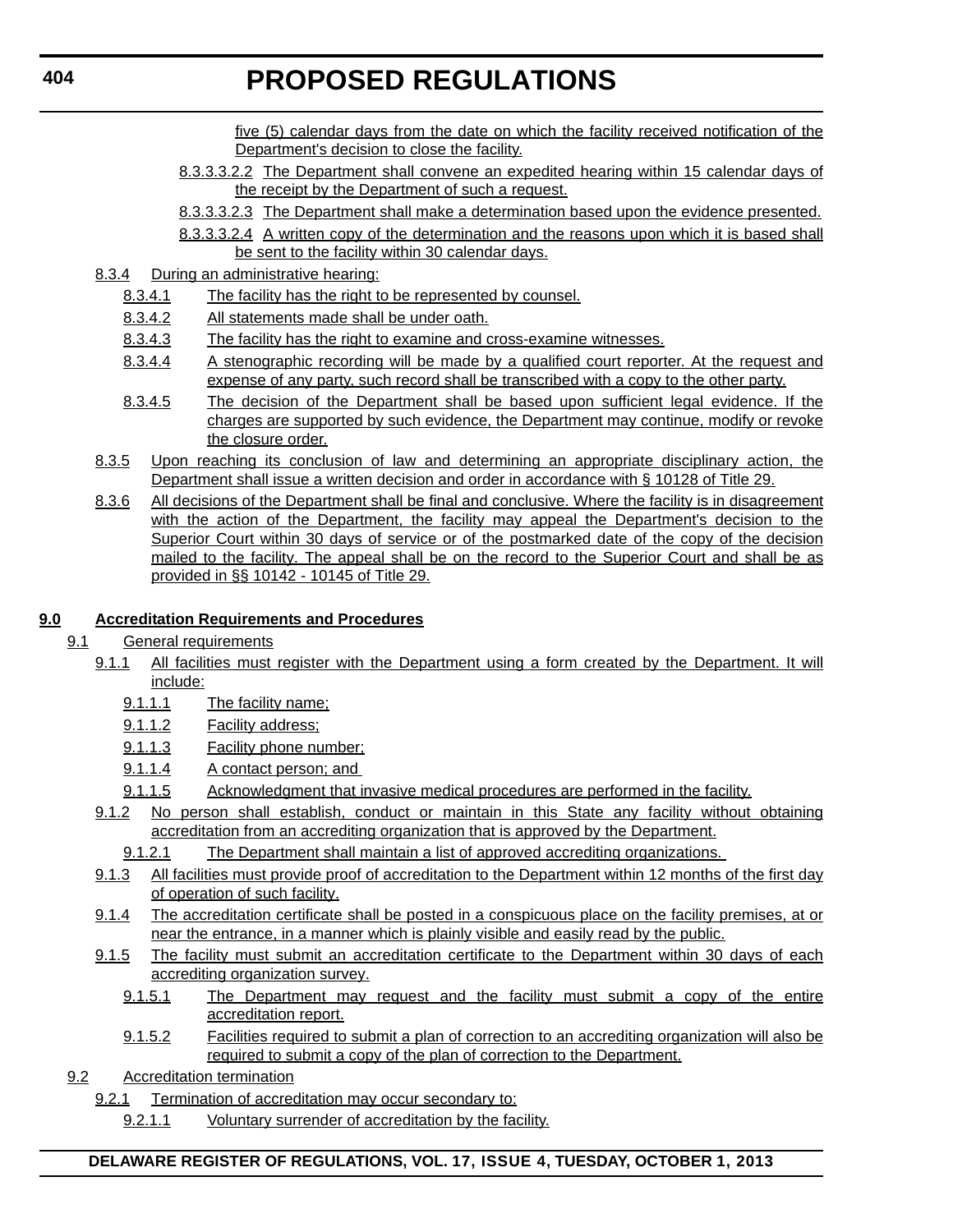- 9.2.1.2 Revocation of accreditation by the accrediting organization.
- 9.2.2 Any facility that fails to maintain accreditation shall immediately cease to operate.
	- 9.2.2.1 The facility may be required to remain open for administrative purposes for a period of time to be determined by the Department.

## 9.3 Inspection

- 9.3.1 Unannounced inspections of any facility by authorized representatives of the Department may occur:
	- 9.3.1.1 Anytime upon receipt of a complaint by a current facility employee or patient or upon the occurrence of any adverse event.
	- 9.3.1.2 Anytime upon receipt of a referral from the Division of Professional Regulation.
- 9.3.2 Facilities certified by the Centers for Medicare and Medicaid Services (CMS) will be inspected pursuant to the process required by CMS rather than otherwise stated in these regulations.
- 9.4 Notice to patients
	- 9.4.1 The facility shall notify each patient (or the patient's authorized representative) scheduled for an upcoming invasive medical procedure of an accreditation termination, or as directed under an order issued by the Department.
- 9.4.2 The facility shall include in the notification information regarding alternative healthcare providers.
- 9.5 Exclusions from accreditation
	- 9.5.1 The following persons, associations or organizations are not required to obtain accreditation as facilities:
		- 9.5.1.1 Those facilities required to be licensed under Title16 of the **Delaware Code**.

## **10.0 Severability**

In the event any particular clause or section of these regulations should be declared invalid or unconstitutional by any court of competent jurisdiction, the remaining portions shall remain in full force and effect.

## **DIVISION [OF PUBLIC HEALTH](http://www.dhss.delaware.gov/dhss/dph/index.html)**

Statutory Authority: 16 Delaware Code, Chapter 49A (16 **Del.C.**, Ch. 49A) 16 **DE Admin. Code** 4470

## **PUBLIC NOTICE**

#### **[4470 State of Delaware Medical Marijuana Code](#page-3-0)**

On October 1, 2013, the Health Systems Protection Section, under the Division of Public Health, Department of Health and Social Services, plans to publish as proposed regulations governing the State of Delaware Medical Marijuana Act and hold them out for public comment per Delaware law.

The Delaware Medical Marijuana Act was signed by Governor Jack Markell on May 13, 2011 and took effect on July 1 of that year. In February 2012, the portion of the law that allowed for the establishment of compassion centers was suspended by the Governor's Office following new guidance from the US Department of Justice. The Governor has provisionally lifted the suspension of compassion centers, reducing the number of compassion centers from three (one in each county) to one pilot program compassion center. These regulations establish standards and address the new scope of the program operating with one compassion center and without an independent testing center.

Copies of the proposed regulations are available for review in the October 1, 2013 edition of the Delaware *Register of Regulations*, accessible online at: <http://regulations.delaware.gov> or by calling the Health Systems Protection Section at 302-744-4705.

Any person who wishes to make written suggestions, testimony, briefs or other written materials concerning

## **DELAWARE REGISTER OF REGULATIONS, VOL. 17, ISSUE 4, TUESDAY, OCTOBER 1, 2013**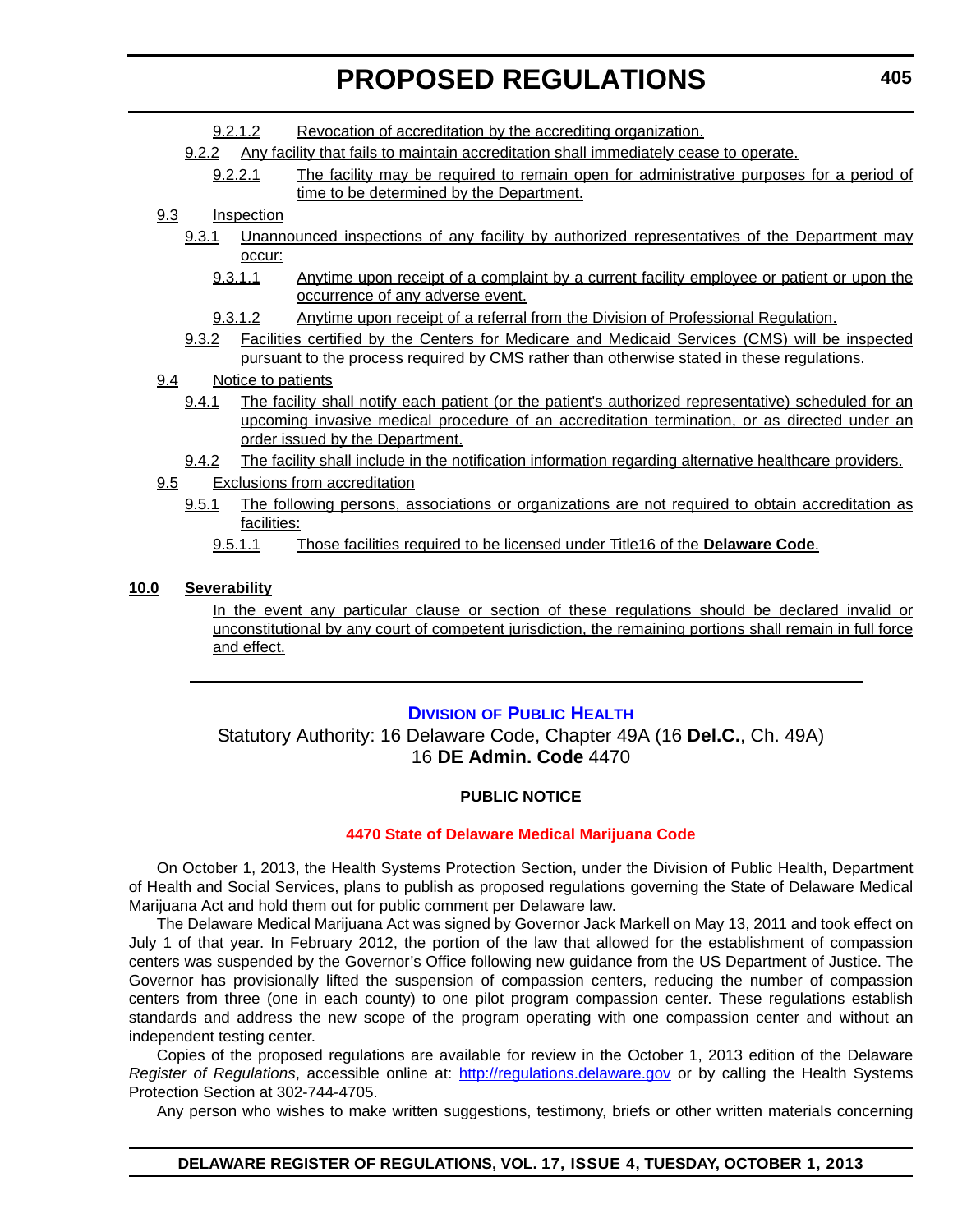## **406**

# **PROPOSED REGULATIONS**

the proposed regulations must submit same to Deborah Harvey by Thursday, October 31, 2013 at:

Deborah Harvey Division of Public Health 417 Federal Street Dover, DE 19901 Email: [Deborah.Harvey@state.de.us](mailto:Deborah.Harvey@state.de.us) Phone: (302) 744-4700

## **4470 State of Delaware Medical Marijuana Code**

**\*Please Note: Due to the size of the proposed regulation, it is not being published here. A copy of the regulation is available at:**

## **[4470 State of Delaware Medical Marijuana Code](http://regulations.delaware.gov/register/october2013/proposed/17 DE Reg 405 10-01-13.htm)**

## **DIVISION [OF SOCIAL SERVICES](http://www.dhss.delaware.gov/dhss/dss/)** Statutory Authority: 31 Delaware Code, Section 512 (31 **Del.C.** 512)

## **PUBLIC NOTICE**

## **[Delaware's Temporary Assistance for Needy Families \(TANF\) State Plan Amendment](#page-3-0)**

In compliance with the State's Administrative Procedures Act (APA - Title 29, Chapter 101 of the Delaware Code) and under the authority of Title 31 of the Delaware Code, Chapter 5, Section 512, Delaware Health and Social Services (DHSS) / Division of Social Services (DSS) is proposing to amend the Delaware Temporary Assistance for Needy Families (TANF) State Plan.

Any person who wishes to make written suggestions, compilations of data, testimony, briefs or other written materials concerning the proposed new regulations must submit same to Sharon L. Summers, Policy & Program Development Unit, Division of Social Services, 1901 North DuPont Highway, P.O. Box 906, New Castle, Delaware 19720-0906 or by fax to (302) 255-4425 by October 31, 2013.

The action concerning the determination of whether to adopt the proposed regulation will be based upon the results of Department and Division staff analysis and the consideration of the comments and written materials filed by other interested persons.

## **Summary of Proposal**

The Division of Social Services (DSS) hereby affords the public notice of its intention to amend the Delaware Temporary Assistance for Needy Families (TANF) State Plan regarding program implementation.

#### **Statutory Authority**

- Title IV-A of the Social Security Act, Section 402, *Eligible States; State Plan*
- Section 402(a)(1)(A) of the Social Security Act, *General Provisions*
- Section 402(b) of the Social Security Act, *Plan Amendments*
- Section 4004 of the Middle Class Tax Relief and Job Creation Act of 2012 (Public Law 112-96), *Spending Policies for Assistance Under State TANF Programs*
- 147th Delaware General Assembly, House Bill #75, *Civil Marriage Equality and Religious Freedom Act of 2013*

## **Background**

The Personal Responsibility and Work Opportunity Reconciliation Act (PRWORA) of 1996 (Public Law 104- 193) provides funding to states through the Temporary Assistance for Needy Families (TANF) block grant. The

## **DELAWARE REGISTER OF REGULATIONS, VOL. 17, ISSUE 4, TUESDAY, OCTOBER 1, 2013**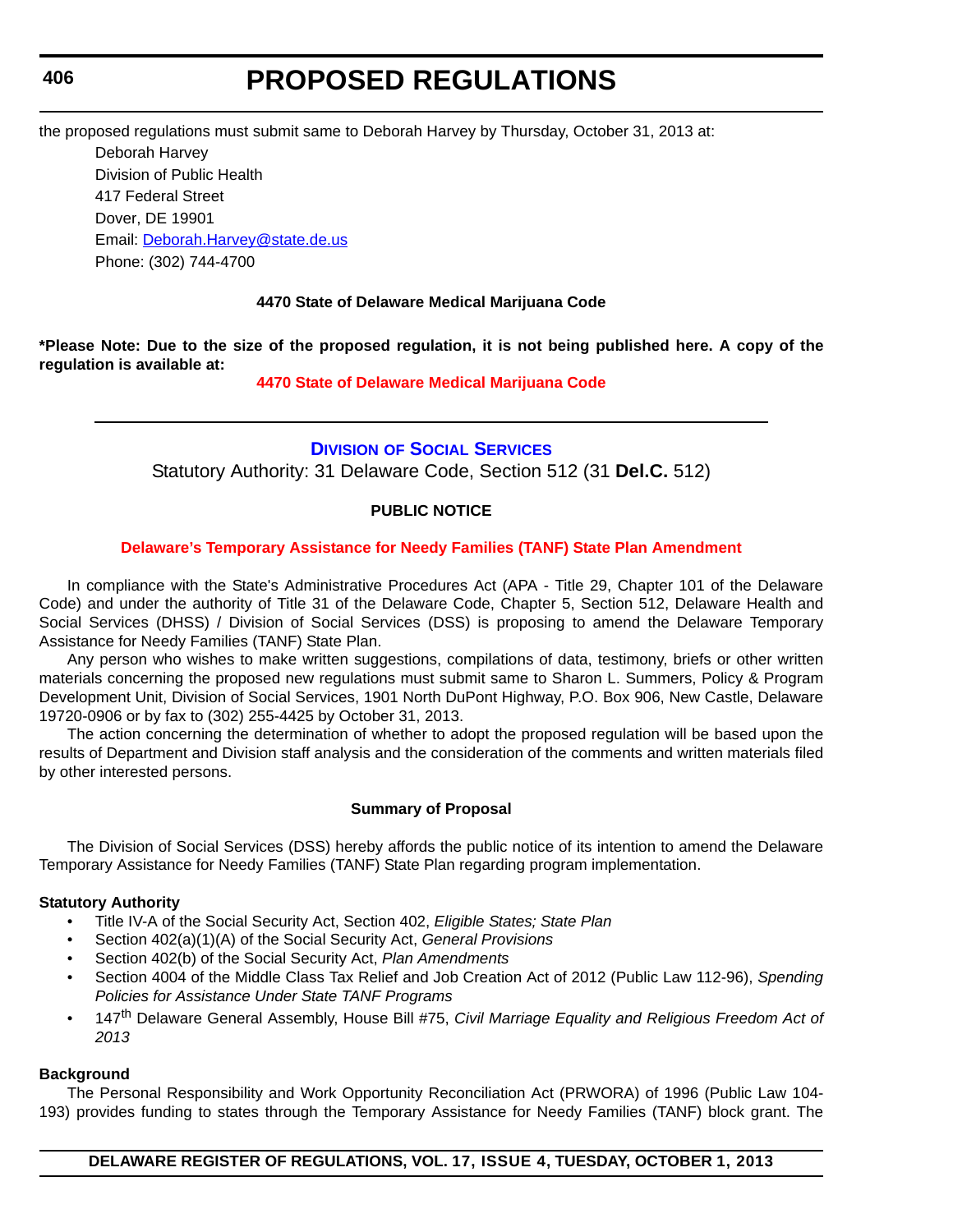TANF block grant is used to provide cash assistance, services and work programs for needy families, utilizing federal TANF funds along with state funds to develop and deliver services to needy families.

Delaware's TANF program is administered by Delaware Health and Social Services (DHSS)/ Division of Social Services (DSS) and is delivered through a collaborative partnership among Delaware's Department of Health and Social Services, Department of Labor (DOL), the Delaware Economic Development Office (DEDO) and, the Delaware Transit Corporation (DTC).

Delaware operates its TANF program in accordance with a State Plan which describes how DHSS/DSS will administer the State's TANF-funded cash assistance program. Section 402 of the Social Security Act requires that States periodically submit to the Secretary of the United States Department Health and Human Services a TANF state plan to maintain or renew their status as a eligible State". In general, the State plan describes the eligibility rules, the populations served, the programs offered, and the State maintenance of effort spending.

#### *TANF State Plan Amendments*

In accordance with section 402(b) of the Social Security Act, Delaware will amend its TANF State Plan whenever the DHSS/DSS determines there is a significant change in program policy or rule.

#### **Summary of Proposal**

The following plan amendments modify Delaware's currently approved state plan that is effective from October 1, 2011 through September 30, 2014.

To maintain compliance with the Social Security Act, Division of Social Services (DSS) proposes to amend the following TANF State plan sections and policy to reflect two (2) policy changes and to meet one (1) federally mandated State plan inclusion, effective October 1, 2013.

The two (2) policy changes are:

- 1. In the section titled *"Needy Families"* on page 4: The Delaware TANF State plan is updated to specify that the TANF program affords partners in a same gender marriage the same program rights, benefits, responsibilities, obligations, and duties as afforded different gendered married partners. This revision reflects a change in Delaware law that resulted from the Civil Marriage Equality and Religious Freedom Act of 2013. This Act became effective on July 1, 2013.
- 2. In the section titled "*Efforts to Reduce Out-of-Wedlock Births"* on page 30: The Delaware TANF State plan is updated to include the Jobs for Delaware Graduates program as a means to reduce out of wedlock/teen pregnancies.

The plan also notes that Delaware may use Maintenance of Effort (MOE) spending to fund the programming. States are required to include in their State plan efforts to reduce out of wedlock pregnancies.

The one (1) federally mandated TANF State plan component is:

In the section titled *"TANF Benefits Issued Via Electronic Benefit Transfer (EBT)"* on page 37 and on page 38: Section 4004 of the Middle Class Tax Relief and Job Creation Act of 2012 (Public Law 112- 96) requires States to include in their TANF State plans, policies and procedures instituted to ensure TANF recipients do not access TANF benefits via Electronic Benefit Transfer (EBT) at gambling institutions, liquor stores, or adult oriented entertainment establishments.

Delaware does not issue TANF benefits via EBT, and therefore has not developed policies or procedures to limit access to EBT for TANF recipients.

DSS will receive public comment for these amendments to the State plan and will file the amendments with the federal Department of Health and Human Services, Administration for Children and Families (ACF). All comments received during the comment period will receive consideration for the proposed amendment of the Delaware TANF State plan.

**\*Please Note: Due to the size of the proposed regulation, it is not being published here. A copy of the regulation is available at:**

**[Delaware's Temporary Assistance for Needy Families \(TANF\) State Plan Amendment](http://regulations.delaware.gov/register/october2013/proposed/17 DE Reg 406 10-01-13.htm)**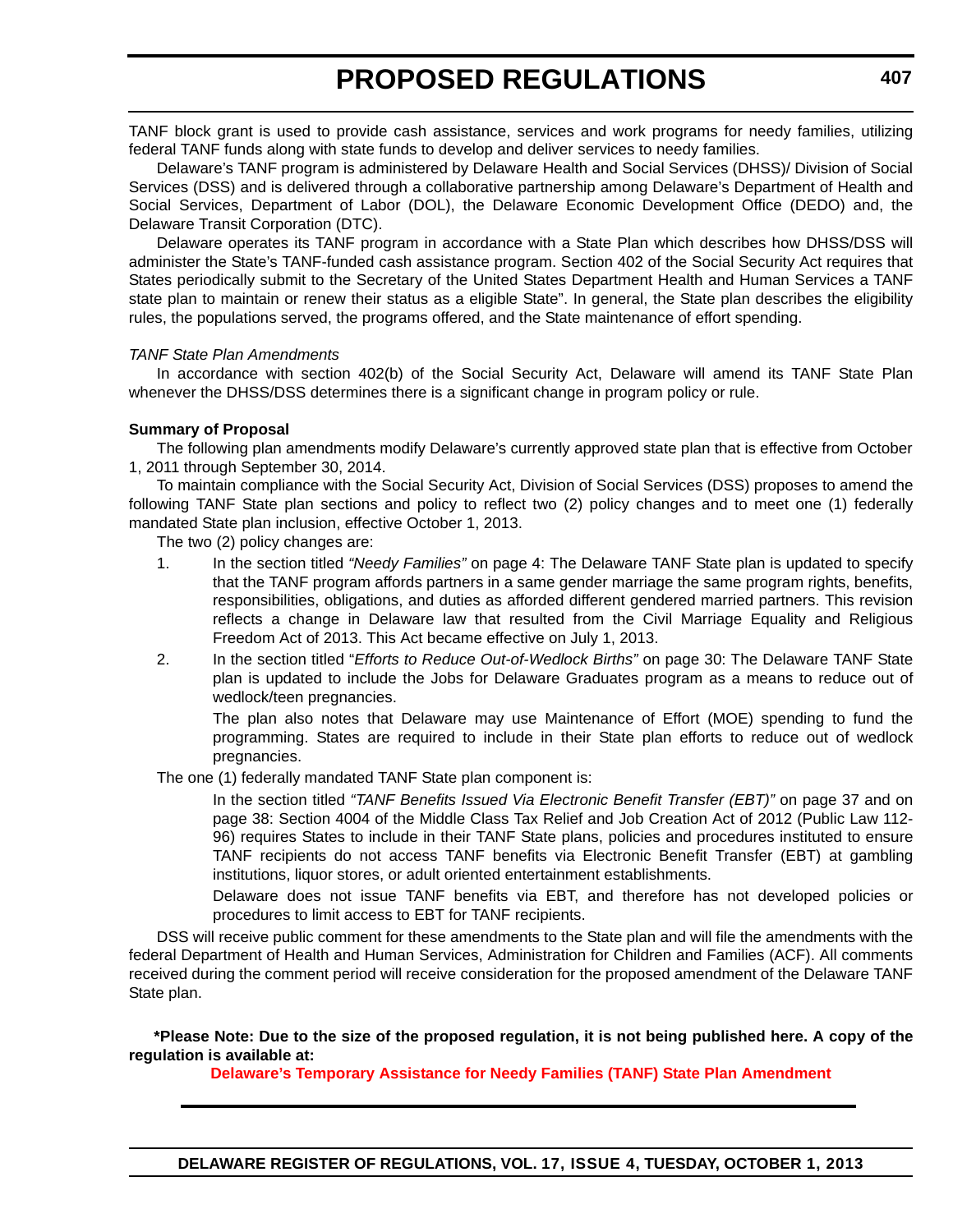## **[DEPARTMENT OF NATURAL RESOURCES AND ENVIRONMENTAL](http://www.dnrec.delaware.gov/air/Pages/Default.aspx)  CONTROL**

**DIVISION OF AIR QUALITY**

Statutory Authority: 7 **Delaware Code**, Chapter 60; (7 **Del.C.**, Ch. 60) 7 **DE Admin. Code** 1125

> **REGISTER NOTICE; SAN 2013-24 [1125 Requirements for Preconstruction Review](#page-3-0)**

## **1. TITLE OF THE REGULATION:**

Amend 7 **DE Admin. Code** 1125, Requirements for Preconstruction Review.

## **2. BRIEF SYNOPSIS OF THE SUBJECT, SUBSTANCE AND ISSUES:**

The Department proposes to revise 7 **DE Admin. Code** 1125, in Section 1.9, Definitions, under the definition of "Significance", in the table under (a), to restore the significance level of nitrogen oxides (NOx) of 40 tons per year that was inadvertently removed. This action will bring 7 **DE Admin. Code** 1125 back into agreement with the federal new source review regulation in this regard. The Department will submit this change to the Environmental Protection Agency as a revision to the State Implementation Plan (SIP).

- **3. POSSIBLE TERMS OF THE AGENCY ACTION:** None.
- **4. STATUTORY BASIS OR LEGAL AUTHORITY TO ACT:** 7 **Delaware Code**, Chapter 60.
- **5. OTHER REGULATIONS THAT MAY BE AFFECTED BY THE PROPOSAL:**  None.

## **6. NOTICE OF PUBLIC COMMENT:**

The Department will hold a public hearing on this proposed amendment on Monday, October 28, 2013, starting at 6:00 pm in the Richardson and Robbins Building auditorium, located at 89 King's Highway in Dover. Interested persons may submit comments in writing to Gene Pettingill, Division of Air Quality, 715 Grantham Lane, New Castle DE 19720 and/or statements and testimony may be presented either orally or in writing at the public hearing.

## **7. PREPARED BY:**

Gene Pettingill (302-323-4542) September 9, 2013

#### **1125 Requirements for Preconstruction Review**

06/11/13 xx/xx/xx

#### **1.0 General Provisions**

*(Break in Continuity Within Section)*

1.9 Definitions - For the purposes of this regulation

*(Break in Continuity Within Section)*

## "**Significant"**

(a) "Significant" means, in reference to a net emissions increase or the potential of a source to emit any of the following pollutants, a rate of emissions that would equal or exceed any of the following rates:

Pollutant and Emissions Rate

Carbon monoxide: 100 tons per year (TPY)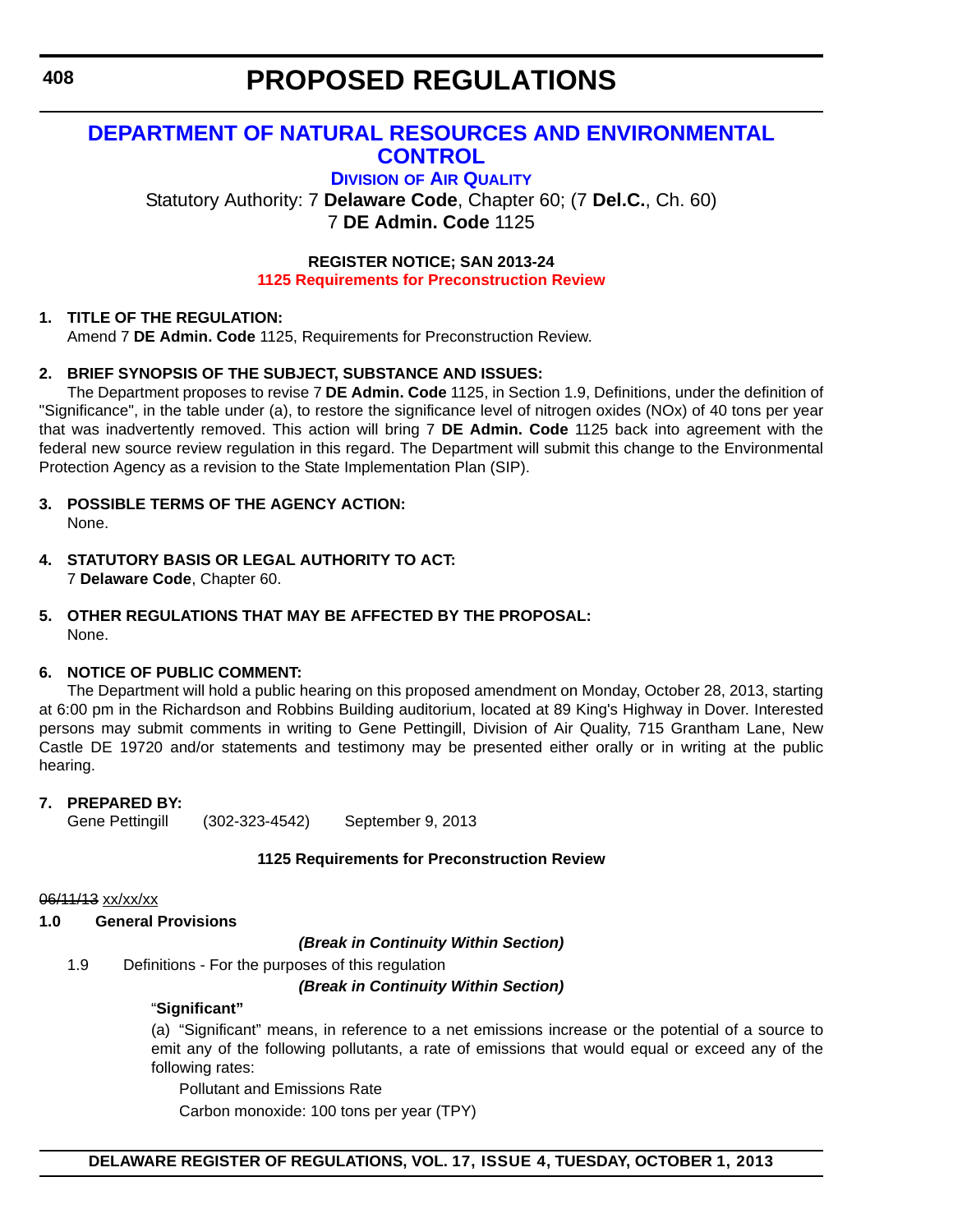Nitrogen oxides: 40 TPY Sulfur dioxide: 40 TPY Particulate matter: 25 TPY Ozone: New Castle and Kent Counties - 25 TPY of either volatile organic compounds or nitrogen oxides \* Sussex County - 40 TPY of either volatile organic compounds or nitrogen oxides \* Lead: 0.6 TPY Asbestos: 0.007 TPY Beryllium: 0.0004 TPY Mercury: 0.1 TPY Vinyl chloride: 1 TPY Fluorides: 3 TPY Sulfuric acid mist: 7 TPY Hydrogen sulfide  $(H_2S)$ : 10 TPY Total reduced sulfur (including  $H_2S$ ): 10 TPY Reduced sulfur compounds (including  $H_2S$ ): 10 TPY PM<sub>10</sub> particulate: 15 TPY  $PM_{2.5}$ : 10 TPY of direct PM<sub>2.5</sub> emissions; 40 TPY of sulfur dioxide emissions; 40 TPY nitrogen oxide emissions. \*Note: Increases in net emissions shall not exceed 25 tons per year in New Castle and Kent

Counties, or 40 tons per year in Sussex, when aggregated with all other net increases in emissions from the source over any period of five consecutive calendar years which includes the calendar year in which such increases occur. No part of the five consecutive years shall extend before January 1, 1991.

(b) "Significant" means, in reference to a net emissions increase or the potential of a source to emit a pollutant subject to regulation under the CAA that (a) does not list, any emissions rate.

(c) Notwithstanding (a), "significant" means any emissions rate or any net emissions increase associated with a major stationary source or major modification, which would construct within ten

kilometers of a Class I area, and have an impact on such area equal to or greater than one  $\mu g/m^3$ , (24-hour average).

*(Break in Continuity Within Section)*

**\*Please Note: As the rest of the sections were not amended they are not being published. A copy of the regulation is available at:**

**[1125 Requirements for Preconstruction Review](http://regulations.delaware.gov/register/october2013/proposed/17 DE Reg 408 10-01-13.pdf)**

## **[DEPARTMENT OF SAFETY AND HOMELAND SECURITY](http://dsp.delaware.gov/) DIVISION OF STATE POLICE**

**5500 Bail Enforcement Agents**

Statutory Authority: 24 Delaware Code, Section 5504(a) (24 **Del.C.** §5504(a))

## **[PUBLIC NOTICE](#page-3-0)**

Notice is hereby given that the Board of Examiners of Bail Enforcement Agents, in accordance with Del. Code Title 24 Chapter 55 proposes to amend the Rules & Regulations. These amendments will improve the safety of the public and the bail enforcement agents and professionalize the industry. If you wish to view the complete Rules &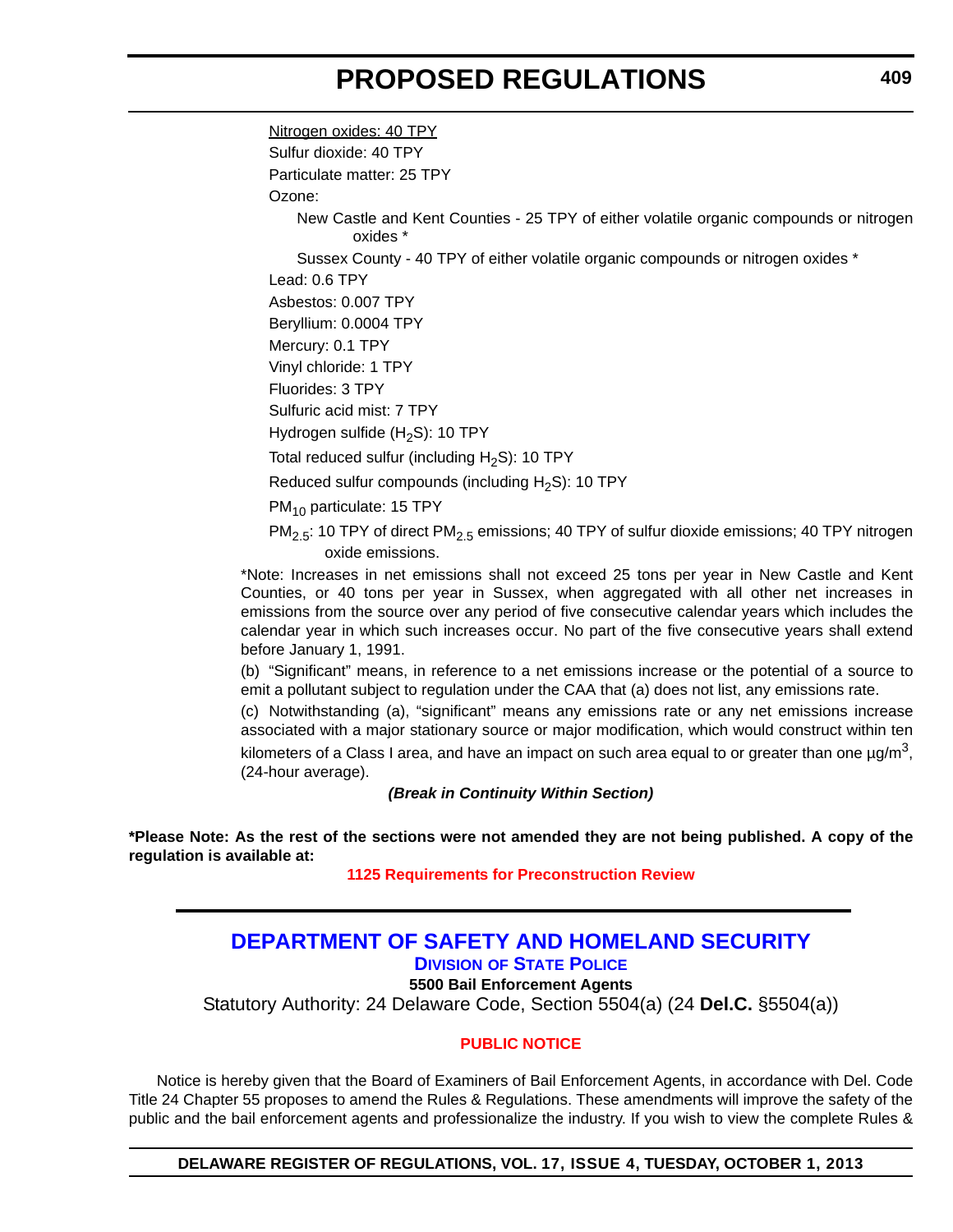**410**

# **PROPOSED REGULATIONS**

Regulations, contact Ms. Peggy Anderson at (302) 672-5304. Any persons wishing to present views may submit them in writing, by October 31, 2013, to Delaware State Police, Professional Licensing Section, P.O. Box 430, Dover, DE 19903. The Board will hold its quarterly meeting Tuesday, November 26, 2013, 10:00am, at the DGE Conference Room, 655 South Bay Road, Suite 1A, Dover, Delaware.

## **5500 Bail Enforcement Agents**

## *(Break in Continuity of Sections)*

## **7.0 Continuing Education And Training**

Continuing education/training shall be 32 hours every four (4) years with the breakdown being eight (8) hours per year, which must include at least two  $(2)$  hours  $\frac{a}{b}$  (per) each year in training on the use of deadly force. Failure to have the eight hours of training every year shall be grounds for suspension or revocation of a current license or rejection of a renewal application. Any licensed Bail Enforcement Agent (BEA) not obtaining the continuing education for a given year by the last class offered shall be placed on emergency suspension immediately. Once the continuing education class has been taken for the following year, Professional Licensing may administratively re-instate the BEA.

*(Break in Continuity of Sections)*

**\*Please Note: As the rest of the sections were not amended they are not being published. A copy of the regulation is available at:**

**[5500 Bail Enforcement Agents](http://regulations.delaware.gov/register/october2013/proposed/17 DE Reg 409 10-01-13.pdf )**

## **[DEPARTMENT OF STATE](http://dpr.delaware.gov/)**

**DIVISION OF PROFESSIONAL REGULATION**

Statutory Authority: 24 Delaware Code, Section 3006(1) (24 **Del.C.** §3006(1)) 24 **DE. Admin. Code** 3000

## **[PUBLIC NOTICE](#page-4-0)**

The Delaware Board of Mental Health and Chemical Dependency Professionals proposes to amend its regulations. These changes remove references to paper licensure renewal forms, clarify that license renewal is conducted on-line, alter the permitted time period for inactive status, modify and clarify the requirements for supervised counseling experience and modify and clarify the requirements for continuing education so that the continuing education requirements for all professions are consistent with one another.

The Board will hold a public hearing on the proposed rule change on October 23, 2013 at 12:00 PM, Second Floor Conference Room A, Cannon Building, 861 Silver Lake Blvd., Dover, DE 19904. Written comments should be sent to Jessica Williams, Administrator of the Delaware Board of Mental Health and Chemical Dependency Professionals, Cannon Building, 861 Silver Lake Blvd., Dover, DE 19904. Written comments will be accepted until November 7, 2013.

## **3000 Board of Professional Counselors of Mental Health and Chemical Dependency Professionals**

*(Break in Continuity of Sections)*

## **2.0 Licensure for Professional Counselors of Mental Health (LPCMH)**

2.1 Licensure by Certification Requirements

*(Break in Continuity Within Section)*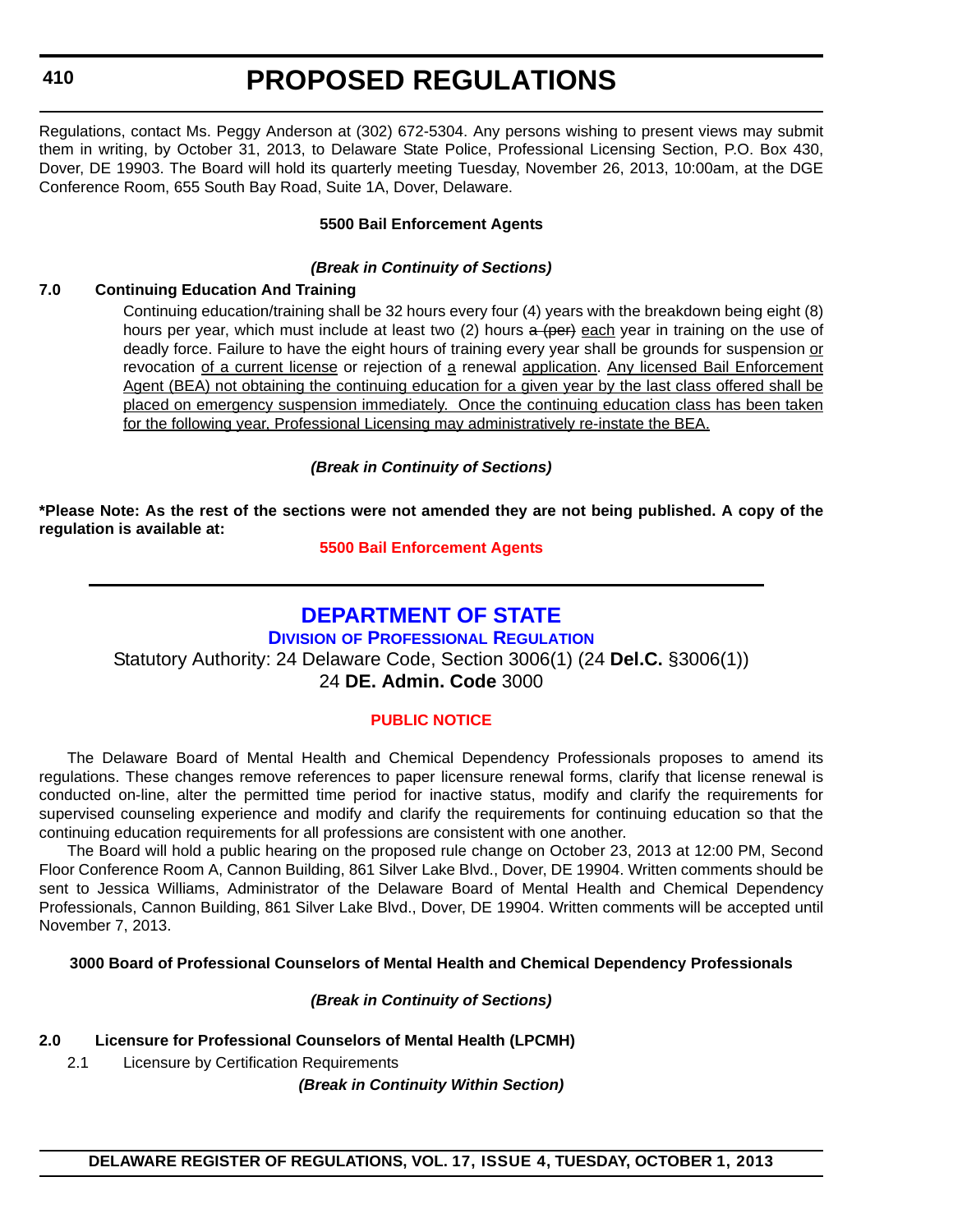- 2.1.3 Professional Counseling Experience means the accumulation of hours spent providing face to face professional mental health clinical counseling services with clients and other matters directly related to the treatment of clients, in an setting that is clearly designated to provide professional mental health clinical counseling services and is subject to the Health Insurance Portability and Accountability Act of 1996 (HIPPA HIPAA). Educational or guidance counseling is not considered clinical mental health counseling. However, professional counseling experience done under the auspicious auspices of a mental health organization providing contracting services to a school or school system may be acceptable to the Board.
	- 2.1.3.1 30 graduate semester hours or more attained beyond the master's degree, may be substituted for up to 1,600 hours of the required clinical experience, provided that hours are clearly related to the field of counseling and are acceptable to the Board. Graduate credit hours shall be verified by an official transcript submitted directly to the Board by the accredited educational institution at which the course work was done.
	- 2.1.3.2 Supervised clinical experience or post-master's degree alternative shall be verified by the "Professional Experience Reference Form" or the "Verification of Self Employment" form.

## *(Break in Continuity Within Section)*

- 2.3 License Renewal
	- 2.3.1 Renewal Date The LPCMH license shall be renewable biennially on September 30<sup>th</sup> of evennumbered years. License renewal may be is accomplished online at the Division of Professional Regulation's (Division) website. Alternatively, licensees may submit paper renewal documents. Requests for paper renewal forms must be directed to the Division.
	- 2.3.2 Requirements for Renewal are as follows:
		- 2.3.2.1 Certification The candidate for renewal shall hold current certification in good standing as of the date of licensure renewal in NBCC, ACMHC or other certifying organization acceptable to the Board. This certification shall be verified by attestation. Attestation shall be completed electronically if the renewal is accomplished online. Alternatively, the attestation of certification may be submitted by paper renewal forms. Requests for paper renewal forms must be directed to the Division.
		- 2.3.2.2 Continuing Education (CE) Requirements
			- 2.3.2.2.1 Requirement The candidate for renewal shall have completed no less than 40 clock hours of acceptable CE per two (2) year licensure renewal period. CE requirements for initial licensure periods of less than two (2) years shall be prorated. Purpose – The CE requirement is intended to maintain licensees' professional competence in the practice of professional mental health counseling, marriage and family therapy, and chemical dependency counseling.
			- 2.3.2.2.2 Licensees must complete at least 40 acceptable CE hours during the previous licensure period in order to renew their license. CE requirements for initial licensure periods of less than two (2) years shall be prorated as follows:
				- 2.3.2.2.2.1 If the license was granted between April 1 and September 30 of an evennumbered year, the licensee must complete 0 hours of CE during his or her initial licensing period.
				- 2.3.2.2.2.2 If the license was granted between October 1 of an odd-numbered year and March 31 of an even-numbered year, the licensee must complete 10 hours of CE during his or her initial licensing period.
				- 2.3.2.2.2.3 If the license was granted between April 1 and September 30 of an odd-numbered year, the licensee must complete 20 hours of CE during his or her initial licensing period.
				- 2.3.2.2.2.4 If the license was granted between October 1 of an even-numbered year and March 31 of an odd-numbered year, the licensee must complete 30 hours of CE during his or her initial licensing period.
			- 2.3.2.2.23 Acceptable CE shall include the following: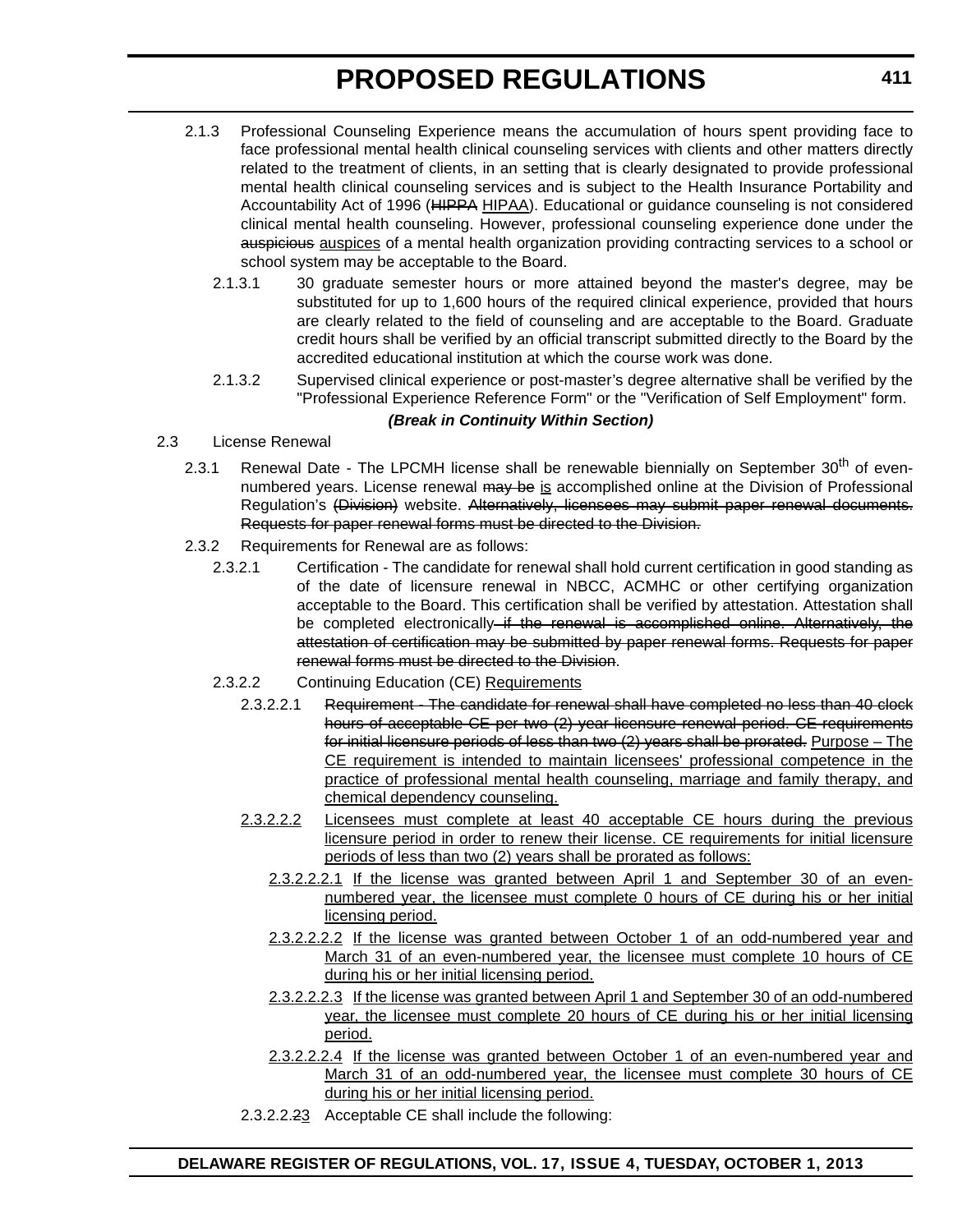- 2.3.2.2.23.1 CE hours approved by a national mental health organization (such as NBCC, ACMHC, or APA), shall be acceptable. Other training programs may apply for Board approval. CE should be oriented towards enhancement of the knowledge and practice of counseling. Hours are to be documented by a certificate signed by the presenter or by a designated official of the sponsoring organization. or substance abuse treatment organization or their local affiliates, such as the National Board for Certified Counselors, Inc. (NBCC), the Academy of Clinical Mental Health Counselors (ACMHC), American Association for Marriage and Family Therapy (AAMFT), the International Family Therapy Association (IFTA), NAADAC, The Delaware Certification Board, Inc. or National Association for Social Work (NASW), or the American Psychological Association (APA) are acceptable, regardless of course content, and do not need to be approved by the Board.
- 2.3.2.2.23.2Academic course work, presentation of original papers providing training and clinical supervision may be applied for up to 20 clock hours of the continuing education requirement. These hours are to be documented by an official transcript, syllabus, or a copy of the published paper presented. Under no circumstances may there be less than 20 hours of face-to-face participation in CE as outlined above. Any activity that would achieve the purpose of the CE requirement, explained in section 2.3.2.2.1 above, is acceptable and does not require Board review and approval. Examples include, but are not limited to, interactive courses, workshops, seminars and webinars.
	- 2.3.2.2.3.2.1 Courses that do not clearly achieve the purpose of CE require Board approval. Licensees should request Board approval in advance of attendance. Requests for approval may be submitted afterward, but there is no guarantee of approval. These hours must be documented by a course agenda, syllabus, or other brief documentation that would allow the Board to assess the appropriateness of the course content. Only licensees may request course approvals. Sponsoring organizations may not request course approvals.
- 2.3.2.2.3.3 Teaching academic or CE courses, presentation of original papers, or the writing of a peer-reviewed article may account for up to 20 CE hours. These hours are to be documented by an official transcript, syllabus, or a copy of the published paper presented.
- 2.3.2.2.3.4 Any education or training that is not interactive/does not occur in real time with an instructor and students, trainees, or participants, may only account for a maximum of 50% of the CE requirement. Examples include, but are not limited to, reading of professional education materials, correspondence courses and static online courses.
- 2.3.2.2.34 Make-Up of Disallowed Hours In the event that the board disallows certain CE continuing education clock hours, the candidate for renewal licensee shall have three (3) months after the licensure renewal date the date of the Board's notice that the hours have been disallowed to complete the balance of acceptable CE hours required.
- 2.3.2.3 Hardship The Board shall have the authority to make exceptions to the CE requirements, in its discretion, upon a showing of good cause. "Good Cause" may include, but is not necessarily limited to: disability, illness, military service, extended absence from the jurisdiction, or exceptional family responsibilities. Request for hardship consideration must be submitted to the Board in writing prior to the end of the licensing period, along with payment of the appropriate renewal fee. A license shall be renewed upon approval of the hardship extension by the Board, but the license shall be subject to revocation if the licensee does not comply with the terms of the hardship exception established by the Board.
- 2.3.2.4 Verification of CE hours shall be by attestation. Attestation shall be completed electronically if the renewal is accomplished online. Alternatively, the attestation of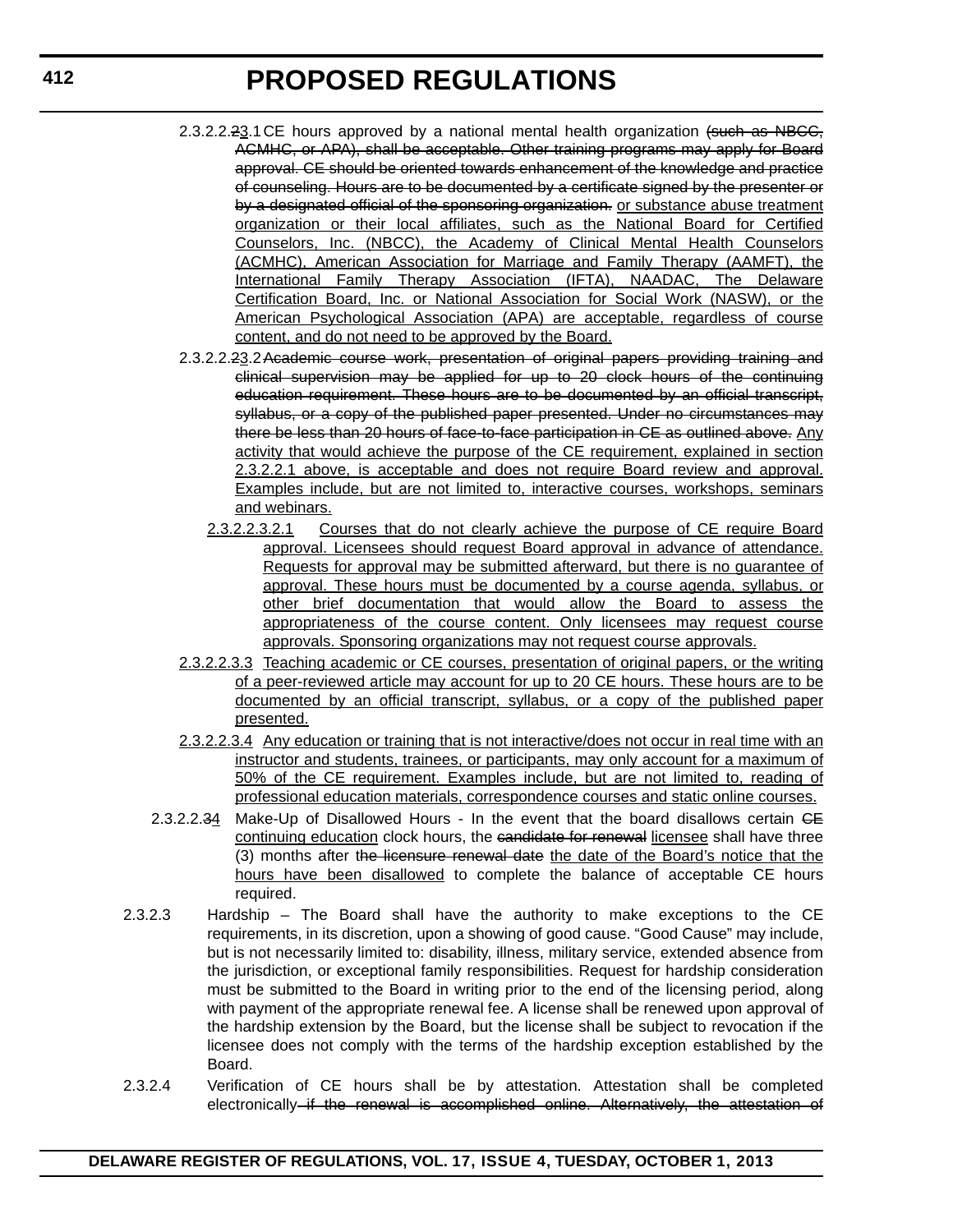completion may be submitted by paper renewal forms. Requests for paper renewal forms must be directed to the Division.

2.3.3 Post-Renewal Audit – The Board will conduct random audits of renewal applications to ensure the veracity of attestations and compliance with the CE requirements. Licensees selected for the random audit shall submit CE course attendance verification in the form of a certificate signed by the course presenter or by a designated official of the sponsoring organization. Licensees shall retain their CE course attendance documentation for each licensure period. Licensees shall retain their CE course attendance documentation for at least one (1) year after renewal. Licensees found to be deficient or found to have falsely attested may be subject to disciplinary proceedings and may have their license suspended or revoked. Licensees renewing during the late renewal period shall be audited.

## 2.4 Inactive Status

2.4.1 A written request must be submitted to have a license placed on inactive status. Inactive status is effective immediately upon Board approval. The inactive status may continue through the then current licensure period and the following two-year licensure period for five years from the date of Board approval. An inactive license shall expire terminate at the end of the two-year licensure fiveyear period unless either (1) the Board grants an extension before the end of the licensure period  $\Theta$  ( $\Omega$ ) the license is returned to active status before the end of the licensure five-year period.

## *(Break in Continuity of Sections)*

## **4.0 Licensure for Chemical Dependency Professionals (LCDP)**

- 4.1 Licensure by Certification Requirements
	- 4.1.1 Education. The applicant's master's degree shall be documented by an official transcript submitted directly to the Board by the degree-granting institution.
	- 4.1.2 Experience. Counseling experience shall be defined as the accumulation of 3,200 hours spent in no less than two years, providing chemical dependency services in a professional clinical setting, including face-to-face interaction with clients and other matters directly related to the treatment of clients. Supervision shall be verified by the "Supervision Reference Form," which shall be submitted directly to the Board by the approved clinical supervisor.
		- 4.1.2.1 At least 1500 of the 1600 hours required to be supervised must be in the actual provision of face to face direct chemical dependency counseling services.
			- 4.1.2.1.1 At least 750 of these 1500 hours must be individual face to face client sessions and must include the actual provision of direct chemical dependency counseling services.
			- 4.1.2.1.2 The remaining 750 hours may be individual, group, couple, family counseling services, or some combination thereof.
		- 4.1.2.2 If a proposed supervisor is not a professional licensed by the Delaware Board of Professional Counselors of Mental Health and Chemical Dependency Counselors, the proposed supervisor must attest, on a form provided by the Board for this purpose:
			- 4.1.2.2.1 That s/he has read and is familiar with the requirements for licensure as a Chemical Dependency Professional in Delaware, including the applicable statute and these regulations;
			- 4.1.2.2.2 That s/he has read and is familiar with either the DCB or NADAAC Code of Ethics;
			- 4.1.2.2.3 That s/he has been a licensed professional in good standing for at least five years; and
			- 4.1.2.2.4 That s/he has been appropriately trained to provide clinical supervision.
	- 4.1.3 Certification. To be licensed by certification an applicant must be certified by the National Association for Addictions Professionals (NAADAC) as a National Certified Addictions Counselor (NCAC) or Master Addictions Counselor (MAC), by the Delaware Certification Board (DCB Inc.) as a Certified Alcohol and Drug Counselor (CADC), or by another certifying organization acceptable to the Board.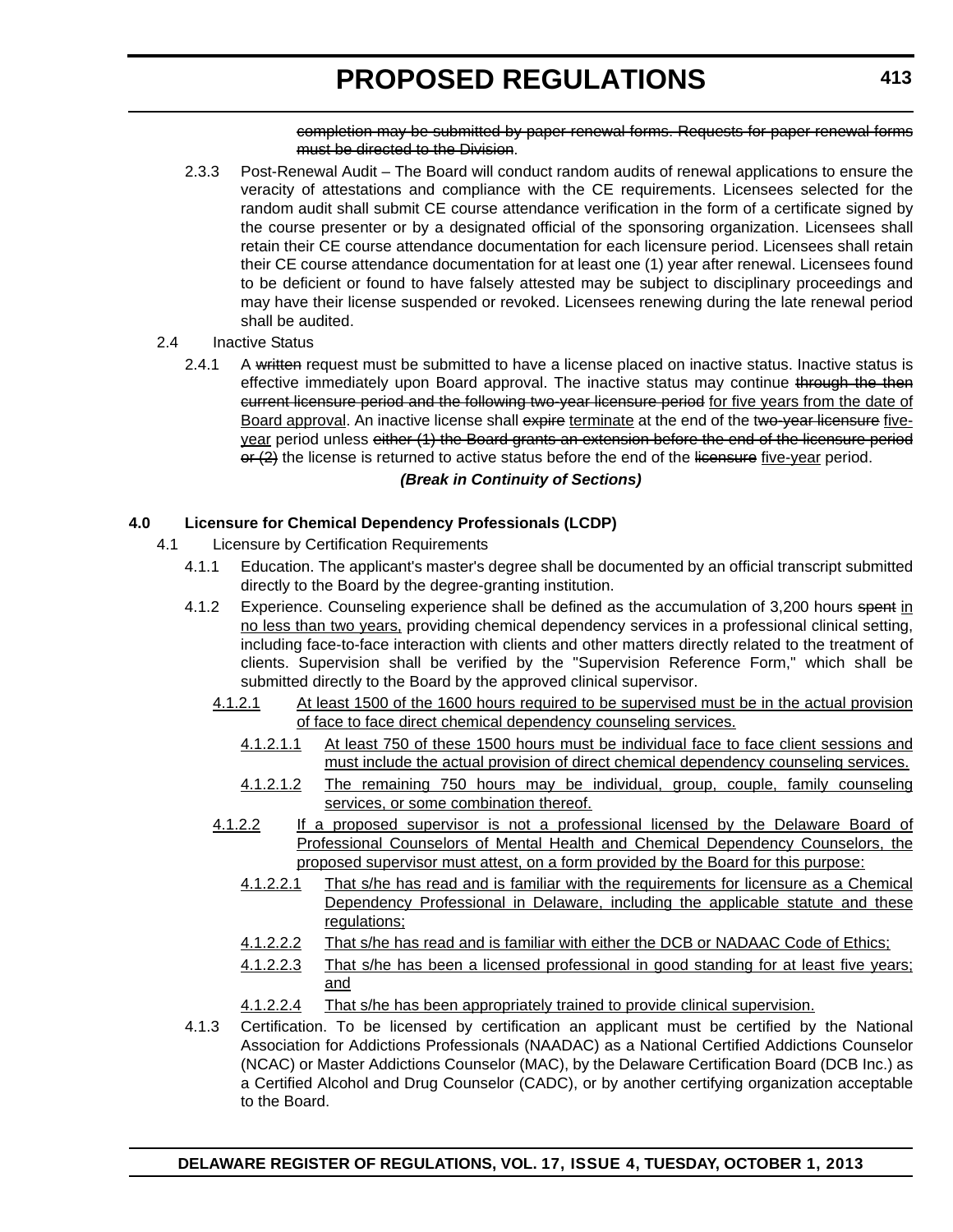- 4.1.3.1 Another certifying organization must meet all of the following criteria to be acceptable to the Board:
	- 4.1.1.3.1.1 The organization shall be a national professional chemical dependency organization recognized as setting national standards of clinical competency;
	- 4.1.1.3.1.2 The organization shall require the applicant to take and pass a standardized examination designed to test his understanding of the principles involved in the chemical dependency specialty for which he is being certified; and
	- 4.1.1.3.1.3 The organization shall prescribe a code of ethics substantially equivalent to NAADAC's.

#### *(Break in Continuity Within Section)*

### 4.3 License Renewal

- 4.3.1 Renewal Date. The LCDP shall be renewable biennially on or before September 30<sup>th</sup> of evennumbered years. License renewal may be is accomplished online at the Division of Professional Regulation's (Division) website. Alternatively, licensees may submit paper renewal documents. Requests for paper renewal forms must be directed to the Division.
- 4.3.2 Requirements for Renewal are as follows:
	- 4.3.2.1 Certification. As of the renewal date, licensees must be certified by and in good standing with DCB Inc., NAADAC, or by another certifying organization acceptable to the Board pursuant to regulation 4.1.3. Certification shall be verified by attestation. Attestation shall be completed electronically if the renewal is accomplished online. Alternatively, the attestation of certification may be submitted by paper renewal forms. Requests for paper renewal forms must be directed to the Division.
	- 4.3.2.2 Continuing Education (CE) Requirements. Licensees must complete at least 40 acceptable CE hours during the previous licensure period in order to renew their license. LCDP CE hours approved by a chemical dependency organization, including but not limited to DCB Inc. and NAADAC, shall be acceptable. Other training programs may apply for Board approval. Acceptable CE's are oriented towards enhancement, knowledge, and practice of chemical dependency counseling. CE requirements for initial licensure periods of less than two (2) years shall be prorated.
		- 4.3.2.2.1 Purpose. The CE requirement is intended to maintain licensees' professional competence in the practice of mental health counseling, marriage and family therapy and chemical dependency counseling.
		- 4.3.2.2.2 Licensees must complete at least 40 acceptable CE hours during the previous licensure period in order to renew their license. CE requirements for initial licensure periods of less than two (2) years shall be prorated, as follows:
			- 4.3.2.2.2.1 If the license was granted between April 1 and September 30 of an evennumbered year, the licensee must complete 0 hours of CE during his or her initial licensing period.
			- 4.3.2.2.2.2 If the license was granted between October 1 of an odd-numbered year and March 31 of an even-numbered year, the licensee must complete 10 hours of CE during his or her initial licensing period.
			- 4.3.2.2.2.3 If the license was granted between April 1 and September 30 of an odd-numbered year, the licensee must complete 20 hours of CE during his or her initial licensing period.
			- 4.3.2.2.2.4 If the license was granted between October 1 of an even-numbered year and March 31 of an odd-numbered year, the licensee must complete 30 hours of CE during his or her initial licensing period.
		- 4.3.2.2.3 Acceptable CE includes:
			- 4.3.2.2.3.1 CE courses approved by a national mental health or substance abuse treatment organization or their local affiliates, such as the National Board for Certified Counselors, Inc. (NBCC), the Academy of Clinical Mental Health Counselors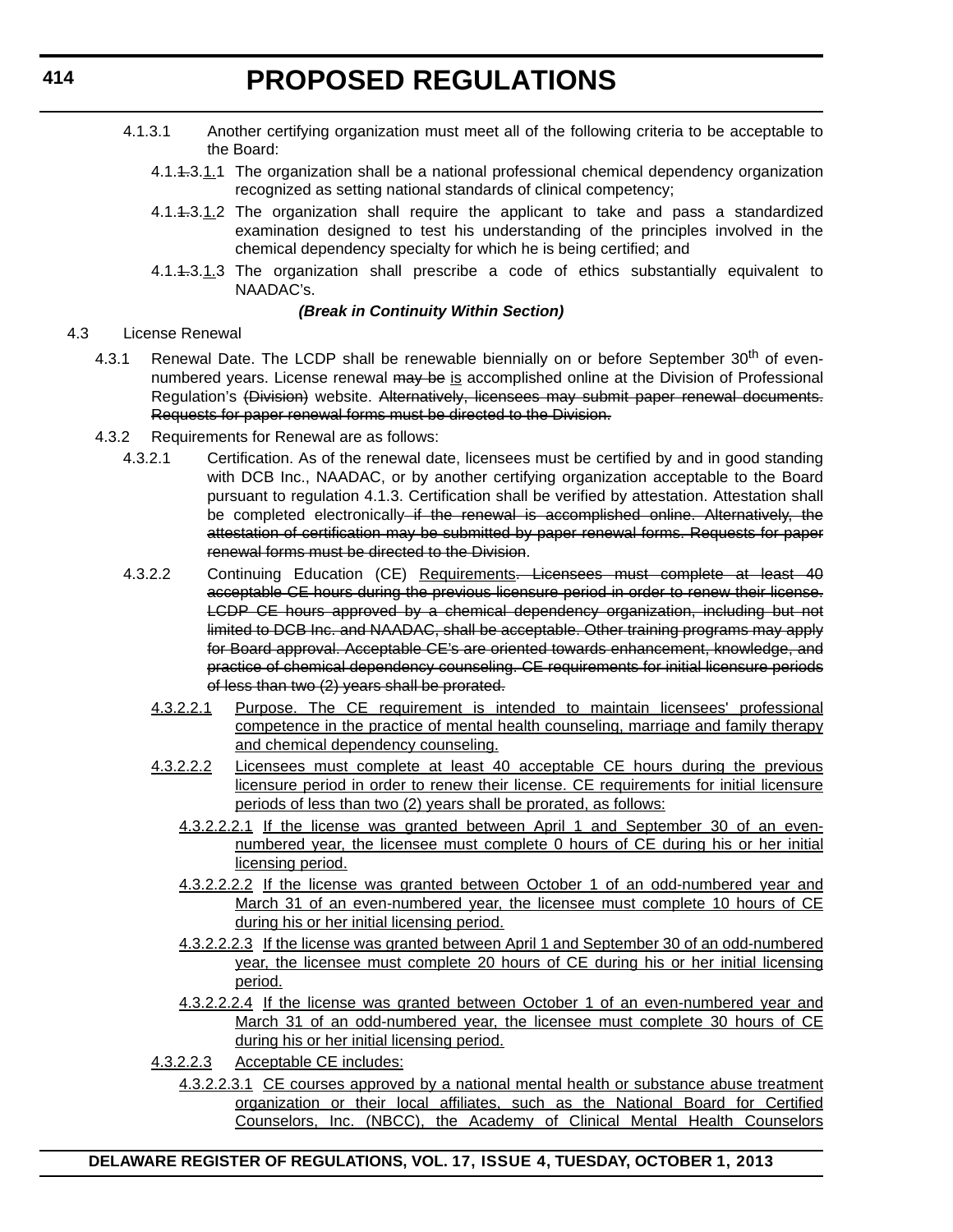(ACMHC), American Association for Marriage and Family Therapy (AAMFT), the International Family Therapy Association (IFTA), NAADAC, The Delaware Certification Board, Inc. or National Association for Social Work (NASW), or the American Psychological Association (APA) are acceptable, regardless of course content, and do not need to be approved by the Board.

- 4.3.2.2.3.2 Any activity that would achieve the purpose of the CE requirement, explained in section 4.3.2.2.1 above, is acceptable and does not require Board review and approval. Examples include, but are not limited to, interactive courses, workshops, seminars and webinars.
	- 4.3.2.2.3.2.1 Courses that do not clearly achieve the purpose of CE require Board approval. Licensees should request Board approval in advance of attendance. Requests for approval may be submitted afterward, but there is no guarantee of approval. These hours must be documented by a course agenda, syllabus, or other brief documentation that would allow the Board to assess the appropriateness of the course content. Only licensees may request course approvals. Sponsoring organizations may not request course approvals.
- 4.3.2.2.3.3 Teaching academic or CE courses, presentation of original papers, or the writing of a peer-reviewed article may account for up to 20 CE hours. An official transcript, agenda, or syllabus must be provided to document course hours and content. A copy of the published paper presented must be provided to document hours and content. Only the hours worked in preparation and delivery of the items contained in 4.3.2.2.3.2 will be counted.
- 4.3.2.2.3.4 Any education or training that is not interactive/does not occur in real time with an instructor and students, trainees, or participants, may only account for a maximum of 50% of the CE requirement. Examples include, but are not limited to, reading of professional education materials, correspondence courses and static online courses.
- 4.3.2.2.14 Verification. Verification of CE hours shall be by attestation. Attestation shall be completed electronically if the renewal is accomplished online. Alternatively, the attestation of completion may be submitted by paper renewal forms. Requests for paper renewal forms must be directed to the Division.
- 4.3.2.2.25 Hardship. The Board shall have the authority to make exceptions to the CE requirements, in its discretion, upon a showing of good cause. "Good Cause" may include, but is not limited to: disability, illness, military service, extended absence from the jurisdiction, or exceptional family responsibilities. Requests for hardship consideration must be submitted to the Board in writing prior to the end of the licensing period, along with payment of the appropriate renewal fee. A license shall be renewed upon approval of the hardship extension by the Board, but the license shall be subject to revocation if the licensee does not comply with the Board's terms for the hardship exception.
- 4.3.3 Post-Renewal Audit. The Board will conduct random audits of renewal applications to ensure the veracity of attestations and compliance with the renewal requirements. Licensees selected for the random audit shall submit CE course attendance verification in the form of a certificate signed by the course presenter or by a designated official of the sponsoring organization. Licensees shall retain their CE course attendance documentation for each licensure period and for at least one (1) year after renewal. Licensees found to be deficient or found to have falsely attested may be subject to disciplinary proceedings and may have their license suspended or revoked. Licensees renewing during the late renewal period shall be audited.
	- 4.3.3.1 Make-Up of Disallowed Hours In the event that the Board disallows certain continuing education clock hours, the licensee shall have three months after the date of the Board's notice that the hours have been disallowed to complete the balance of acceptable continuing education hours required.
- 4.4 Inactive Status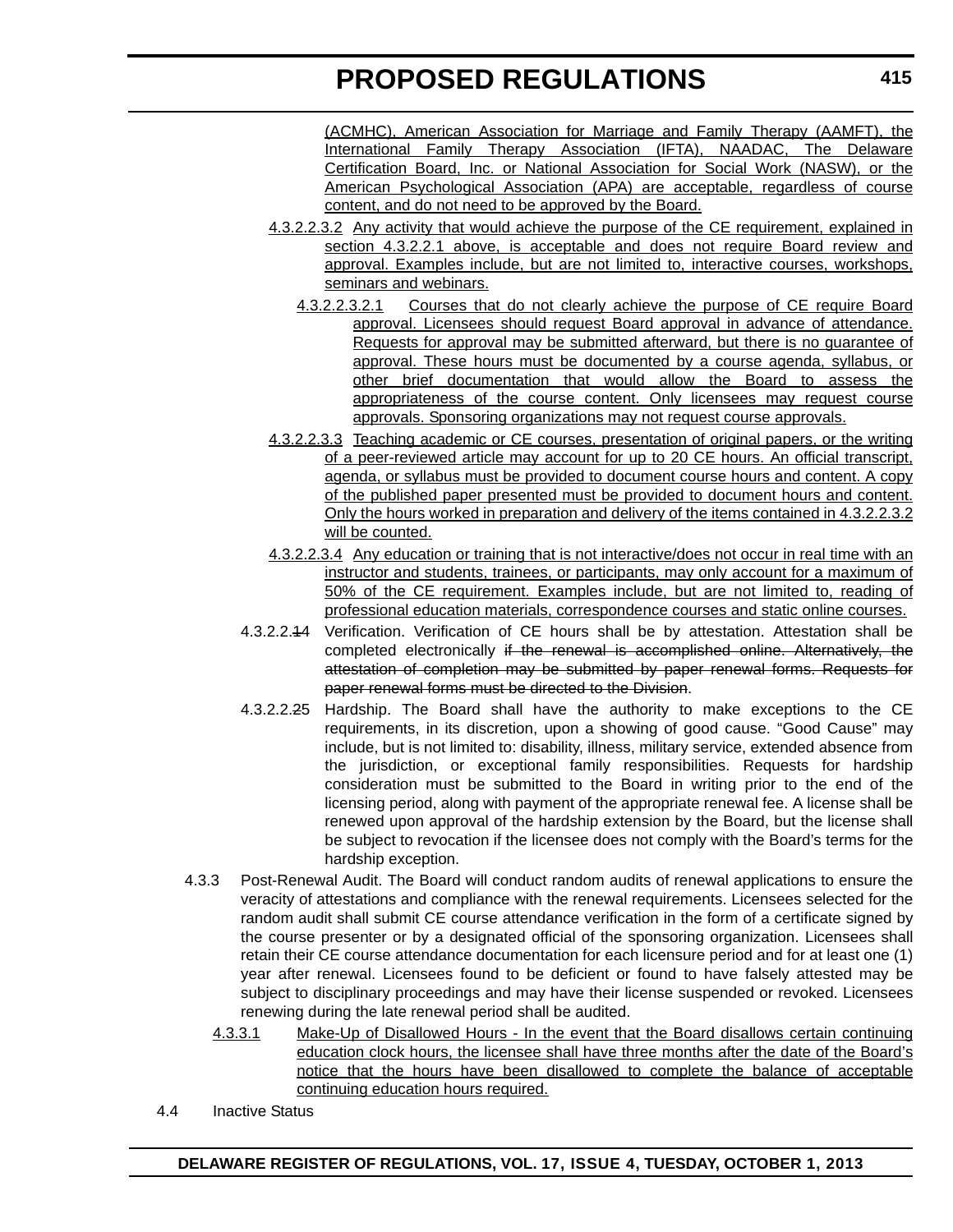- 4.4.1 A written request must be submitted to have a license placed on inactive status. Inactive status is effective immediately upon Board approval. The inactive status may continue through the then current licensure period and the following two-year licensure period for five years from the date of Board approval. An inactive license shall expire terminate at the end of the two-year licensure fiveyear period unless either (1) the Board grants an extension before the end of the licensure period  $\Theta$  ( $\Omega$ ) the license is returned to active status before the end of the licensure five-year period.
- 4.4.2 Extension. The Board shall extend the inactive status for an additional two-year licensure period upon timely written request. Inactive licenses expire at the end of the licensure period, so written requests for extension must be received well in advance of the end of the licensure period to avoid expiration.
- 4.4.3 Return to Active Status. Before the end of the then current two-year licensure period, a license shall be returned to active status upon fulfillment of the following requirements by the licensee:
	- 4.4.3.1 Written Request. Submit a written request to have the license returned to active status.
	- 4.4.3.2 Certification. Provide proof of certification in good standing by DCB Inc., NAADAC, or another certifying organization acceptable to the Board pursuant to regulation 4.1.3.
	- 4.4.3.3 Continuing Education. Provide proof of completion of 40 hours of acceptable CE, obtained within the two (2) year period immediately preceding the request for return to active status.
	- 4.4.3.4 Fee. Pay the licensure renewal fee. No late fee shall be assessed for return to active status.
- 4.6 Ethics. The Board hereby adopts the current version of the National Association for Addictions Professionals (NAADAC) Code of Ethics (Code). The practice of all persons possessing an LCDP shall conform to the principles of the Code. Violation of the Code shall constitute grounds for discipline.

## **5.0 License for Marriage and Family Therapists (LMFT)**

### *(Break in Continuity Within Section)*

- 5.3 License Renewal
	- 5.3.1 Renewal Date. The LMFT shall be renewable biennially on or before September 30<sup>th</sup> of evennumbered years. License renewal may be is accomplished online at the Division of Professional Regulation's (Division) website. Alternatively, licensees may submit paper renewal documents. Requests for paper renewal forms must be directed to the Division.
	- 5.3.2 Continuing Education (CE) Requirements
		- 5.3.2.1 Purpose. The CE requirement is intended to maintain licensees' professional competence in the practice of mental health counseling, marriage and family therapy and chemical dependency counseling.
		- 5.3.2.2 Licensees must complete at least 40 acceptable CE hours during the previous licensure period in order to renew their license. CE requirements for initial licensure periods of less than two (2) years shall be prorated, as follows:
			- 5.3.2.2.1 If the license was granted between April 1 and September 30 of an even-numbered year, the licensee must complete 0 hours of CE during his or her initial licensing period.
			- 5.3.2.2.2 If the license was granted between October 1 of an odd-numbered year and March 31 of an even-numbered year, the licensee must complete 10 hours of CE during his or her initial licensing period.
			- 5.3.2.2.3 If the license was granted between April 1 and September 30 of an odd-numbered year, the licensee must complete 20 hours of CE during his or her initial licensing period.
			- 5.3.2.2.4 If the license was granted between October 1 of an even-numbered year and March 31 of an odd-numbered year, the licensee must complete 30 hours of CE during his or her initial licensing period.
		- 5.3.2.3 Acceptable CE includes: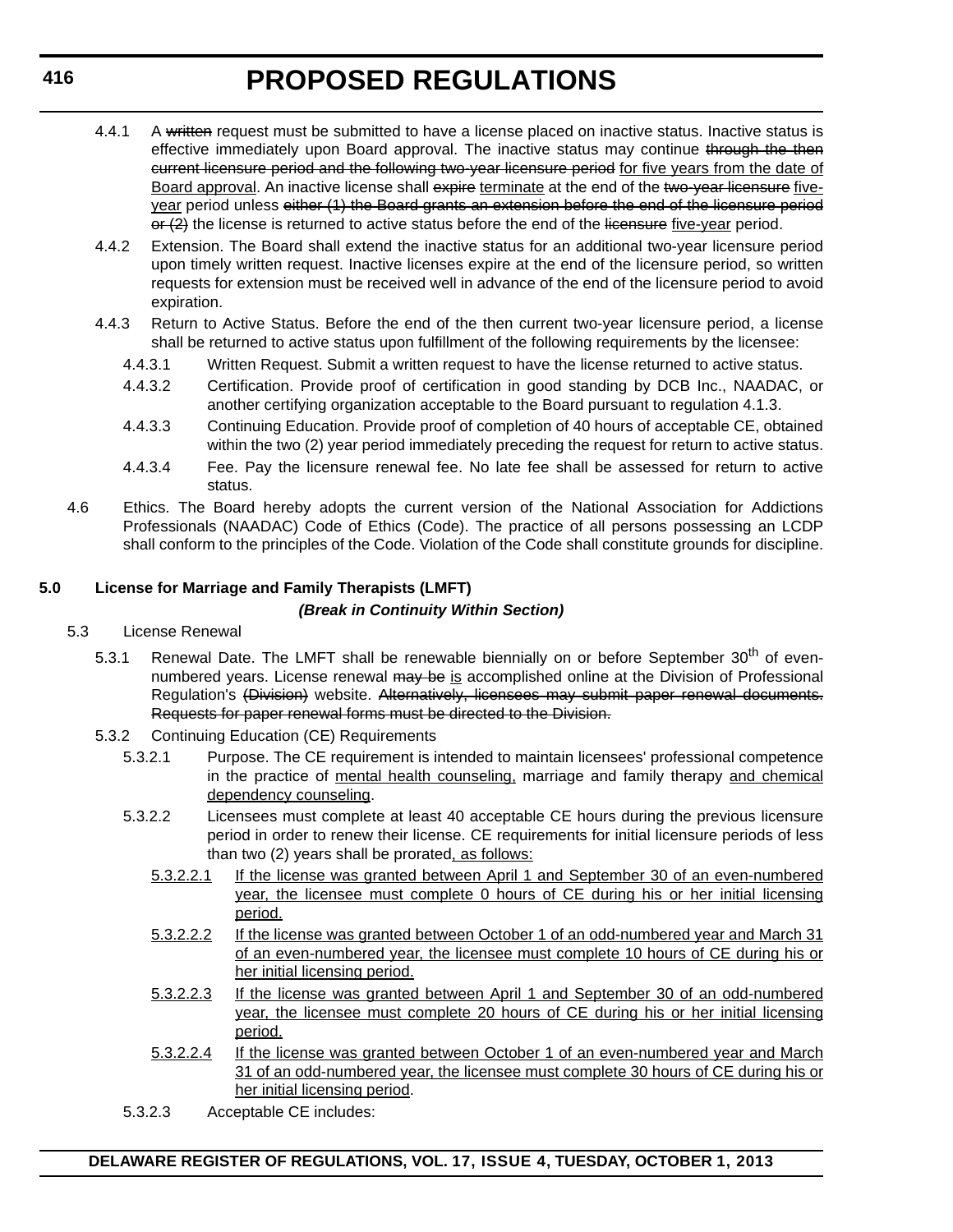- 5.3.2.3.1 CE courses approved by a national mental health or substance abuse treatment organization or their local affiliates, such as the American Association for Marriage and Family Therapy (AAMFT), the International Family Therapy Association (IFTA), the National Board for Certified Counselors, Inc. (NBCC), Academy of Clinical Mental Health Counselors (ACMHC), NAADAC, The Delaware Certification Board, Inc., the National Association for Social Work (NASW), or the American Psychological Association (APA) are acceptable, regardless of course content, and do not need to be approved by the Board.
- 5.3.2.3.2 Any course activity that would achieve the purpose of the CE requirement, explained in regulation section 5.3.2.1 above, is acceptable and does not require Board review and approval. Examples include, but are not limited to, interactive courses, workshops, seminars and webinars.
	- 5.3.2.3.2.1 Courses that do not clearly achieve the purpose of CE require Board approval. Licensees should request Board approval in advance of attendance. Requests for approval may be submitted afterward, but there is no guarantee of approval. These hours must be documented by a course agenda, syllabus, or other brief documentation that would allow the Board to assess the appropriateness of the course content. Only licensees may request course approvals. Sponsoring organizations may not request course approvals.
- 5.3.2.3.3 Teaching academic or CE courses, presentation of original papers, or the writing of a peer-reviewed article may account for up to 20 CE hours. An official transcript, agenda, or syllabus must be provided to document course hours and content. A copy of the published paper presented must be provided to document hours and content. Only the hours worked in preparation and delivery of the items contained in 5.3.2.3.2 will be counted.
- 5.3.2.3.4 GE obtained through independent or home study, including online CE, Any education or training that is not interactive/does not occur in real time with an instructor and students, trainees, or participants may only account for a maximum of 50% of the CE requirement. Examples include, but are not limited to, reading of professional education materials, correspondence courses and static online courses.

#### *(Break in Continuity Within Section)*

5.3.6 Make-Up of Disallowed Hours - In the event that the Board disallows certain continuing education clock hours, the licensee shall have three months after the date of the Board's notice that the hours have been disallowed to complete the balance of acceptable continuing education hours required.

**\*Please Note: As the rest of the sections were not amended they are not being published. A copy of the regulation is available at:**

**[3000 Board of Professional Counselors of Mental Health and Chemical Dependency Professionals](http://regulations.delaware.gov/register/october2013/proposed/17 DE Reg 410 10-01-13.pdf)**

**DIVISION OF PROFESSIONAL REGULATION [3500 Board of Examiners of Psychologists](http://dpr.delaware.gov/)** Statutory Authority: 24 Delaware Code, Section 3506 (24 **Del.C.** §3506) 24 **DE Admin. Code** 3500

## **PUBLIC NOTICE**

#### **[3500 Board of Examiners of Psychologists](#page-4-0)**

The Delaware Board of Examiners of Psychologists, pursuant to 24 **Del.C.** §3506(a)(1), proposes to revise its regulations. The proposed additions to the regulations seek to add rules regarding inactive status of a psychology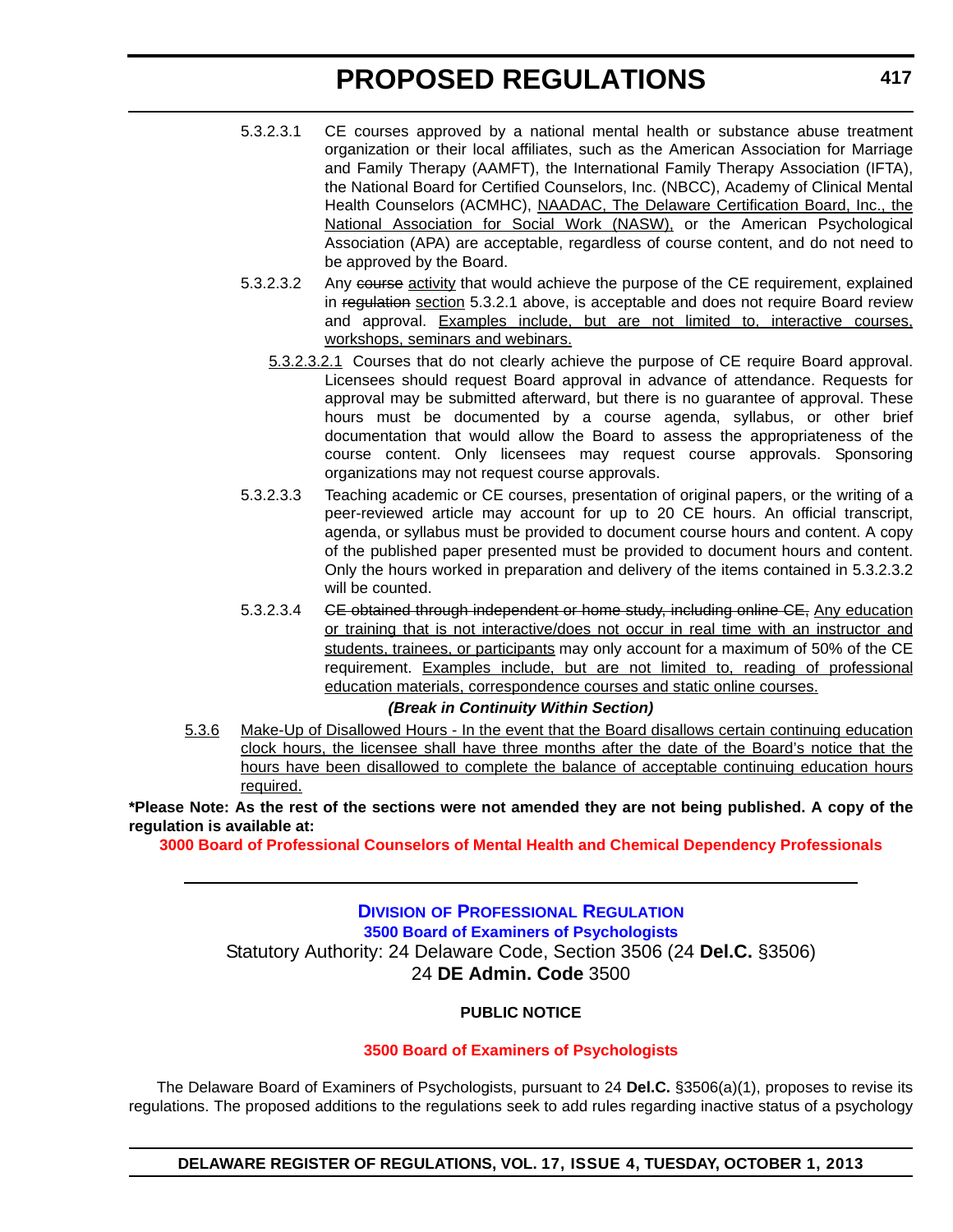license and the requirements to reactive a license from inactive status.

The Board will hold a public hearing on the proposed rule change on November 4, 2013 at 9:00 a.m., in the Second Floor Conference Room A, Cannon Building, 861 Silver Lake Blvd., Dover, DE 19904. Written comments should be sent to Jennifer Witte, Administrator of the Delaware Board of Examiners of Psychologists, Cannon Building, 861 Silver Lake Blvd, Suite 203, Dover, DE 19904.

## **3500 Board of Examiners of Psychologists**

## *(Break in Continuity of Sections)*

## **5.0 Procedures for Licensure**

## *(Break in Continuity Within Section)*

- 5.4 Inactive Status: A licensee may be placed on inactive status by the Board for a period of no more than five years. Requests for inactive status shall be made, in writing, to the Board and requests which exceed one year shall be renewed biennially at the time of regular license renewals.
	- 5.4.1 To apply for reactivation of an inactive license, a licensee shall:
		- 5.4.1.1 Submit a letter requesting reactivation;
		- 5.4.1.2 Submit a prorated reactivation fee;
		- 5.4.1.3 Be required to be fingerprinted by the State Bureau of Identification and provide all other necessary information in order to obtain a criminal background check; and
		- 5.4.1.4 Submit proof of completion of the continuing education requirements below:
			- 5.4.1.4.1 Inactive status for one year or less: 20 CE hours, including three hours of continuing education in ethics;
				- 5.4.1.4.2 Inactive status for more than one year: 40 CE hours, including six hours of continuing education in ethics, completed within 24 months prior to reapplication.

**\*Please Note: As the rest of the sections were not amended they are not being published. A copy of the regulation is available at:**

## **[3500 Board of Examiners of Psychologists](http://regulations.delaware.gov/register/october2013/proposed/17 DE Reg 417 10-01-13.pdf)**

## **OFFICE OF [THE STATE BANKING COMMISSIONER](http://banking.delaware.gov/)**

Statutory Authority: 5 Delaware Code, Sections 121(b) and 977 (5 **Del.C.** §121(b) & 977) 5 **DE Admin. Code** 905

## **PUBLIC NOTICE**

## **[905 Loan Limitations: Credit Exposure to Derivative Transactions](#page-4-0)**

## **Summary**

The State Bank Commissioner proposes to amend existing Regulation 905, "Loan Limitations: Credit Exposure to Derivative Transactions", which sets forth the rules for calculating the credit exposure arising from a derivative transaction entered into by a bank for purposes of determining the bank's loan limitations pursuant to Section 909 of Title 5 of the **Delaware Code**.

Section 611 of the Dodd-Frank Wall Street Reform and Consumer Protection Act, Public Law 111-203, 124 Stat. 1376 (Dodd-Frank Act), required state law lending limits to take into consideration credit exposure to derivative transactions in order for FDIC-insured state banks to be permitted to engage in derivative transactions. Dodd-Frank Act Section 610 imposed a similar requirement on national banks, and on June 20, 2012, the Office of the Comptroller of the Currency (OCC) issued an interim final rule implementing these requirements. Existing Regulation 905 is based on the OCC's interim final rule so that the requirements for state banks would be the same as those for national banks.

On June 25, 2013, the OCC released a final rule, which made certain adjustments to its interim rule. The

## **DELAWARE REGISTER OF REGULATIONS, VOL. 17, ISSUE 4, TUESDAY, OCTOBER 1, 2013**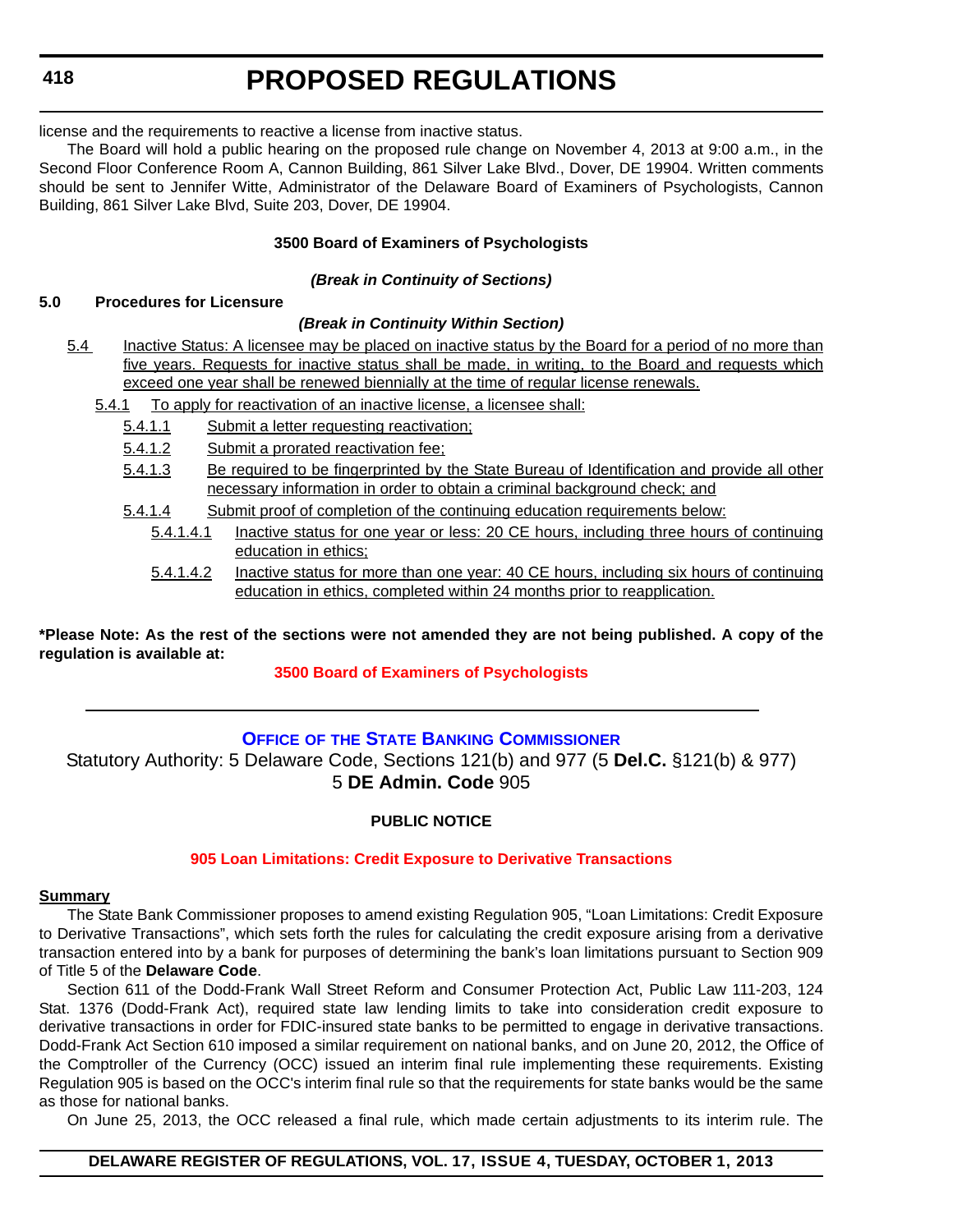proposed amendment reflects these adjustments in order to retain parity between state and national banks with respect to credit exposure arising from derivative transactions.

Other regulations issued by the State Bank Commissioner are not affected by this proposal. The State Bank Commissioner is issuing this proposed amendment in accordance with Title 5 of the **Delaware Code**. This notice is issued pursuant to the requirements of Subchapter III of Chapter 11 and Chapter 101 of Title 29 of the **Delaware Code**.

### **Comments**

A copy of the proposed amendment to existing Regulation 905 is being published in the October 1, 2013 edition of the Delaware *Register of Regulations*. A copy is also on file in the Office of the State Bank Commissioner, 555 E. Loockerman Street, Suite 210, Dover, DE 19901 and is available for inspection during regular office hours. Copies are available upon request.

Interested parties may submit written comments, suggestions, data, briefs or other materials to the Office of the State Bank Commissioner at the above address as to whether the proposed amendment should be adopted, rejected or modified. Pursuant to 29 **Del.C.** §10118(a). Public comments must be received on or before October 31, 2013. Written materials submitted will be available for inspection at the above address.

## **Adoption of Proposed Regulation**

On or after October 31, 2013, following review of the public comment, the State Bank Commissioner will determine whether to adopt the proposed amendment to existing Regulation 905 or make additional changes because of the public comments received.

## **905 Loan Limitations: Credit Exposure to Derivative Transactions**

## *(Break in Continuity of Sections)*

## **2.0 Definitions**

## *(Break in Continuity Within Section)*

**"Effective margining arrangement"** means a master legal agreement governing derivative transactions between a bank and a counterparty that requires the counterparty to post, on a daily basis, variation margin to fully collateralize that amount of the bank's net credit exposure to the counterparty that exceeds  $$4 \, 25$  million created by the derivative transactions covered by the agreement.

## *(Break in Continuity Within Section)*

## **"Loans and extensions of credit"**

## *(Break in Continuity Within Section)*

b. The following items do not constitute loans or extensions of credit for purposes of Section 909 of Title 5 of the **Delaware Code** and this regulation:

## *(Break in Continuity Within Section)*

6. A. That portion of a loan or extension of credit sold as a participation by a bank on a nonrecourse basis, provided that the participation results in a pro rata sharing of credit risk proportionate to the respective interests of the originating and participating lenders. Where a participation agreement provides that repayment must be applied first to the portions sold, a pro rata sharing will be deemed to exist only if the agreement also provides that, in the event of a default or comparable event defined in the agreement, participants must share in all subsequent repayments and collections in proportion to their percentage participation at the time of the occurrence of the event.

## *(Break in Continuity Within Section)*

C. That portion of one or more loans or extensions of credit, not to exceed 10 percent of capital and surplus, with respect to which the bank has purchased protection in the form of a single-name credit derivative that meets the requirements of this regulation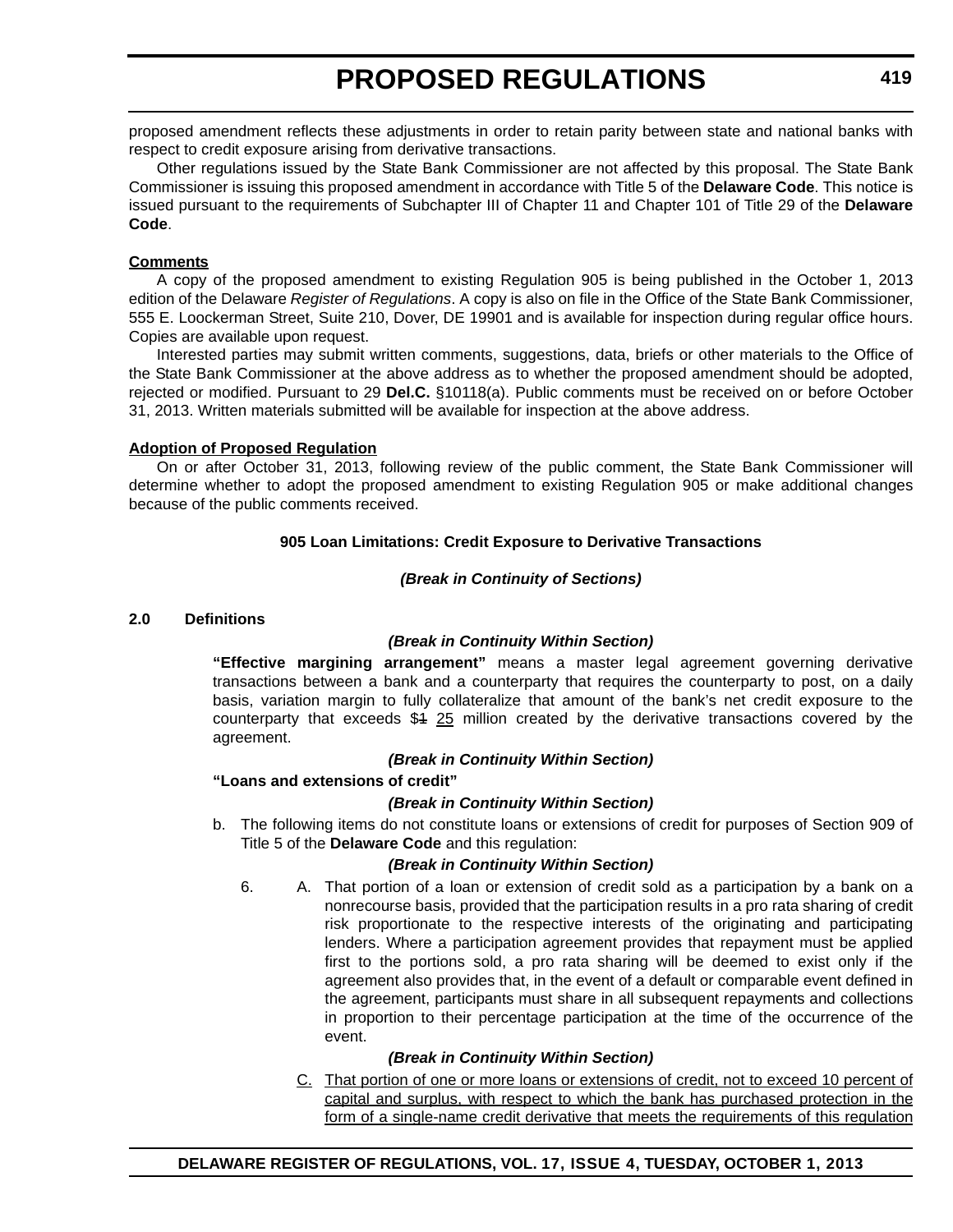from an eligible protection provider if the reference obligor is the same legal entity as the borrower in the loan or extension of credit and the maturity of the protection purchased equals or exceeds the maturity of the loan or extension of credit.

#### *(Break in Continuity Within Section)*

### **3.0 Credit Exposure to Derivative Transactions.**

- 3.1 *Derivative transactions*. For purposes of Section 909 of Title 5 of the **Delaware Code**, derivative transactions entered into by a bank shall be included for purposes of determining the bank's loan limitations.
- 3.2 *Non-credit derivatives*. Subject to Subsections 3.3 and 3.4 of this section, a A bank shall calculate the credit exposure to a counterparty arising from a derivative transaction by one of the following methods. Subject to Subsection 3.4 of this section, a  $\underline{A}$  bank shall use the same method for calculating counterparty credit exposure arising from all of its derivative transactions.
	- 3.2.1 *Internal Model Method*.
		- 3.2.1.1 *Credit exposure*. The credit exposure of a derivative transaction under the Internal Model Method shall equal the sum of the current credit exposure of the derivative transaction and the potential future credit exposure of the derivative transaction.
		- 3.2.1.2 *Calculation of current credit exposure*. A bank shall determine its current credit exposure by the mark-to-market value of the derivative contract. If the mark-to-market value is positive, then the current credit exposure equals that mark-to-market value. If the mark to market value is zero or negative, than the current credit exposure is zero.
		- 3.2.1.3 *Calculation of potential future credit exposure*. A bank shall calculate its potential future credit exposure by using an internal model that has been approved by the Commissioner and the appropriate Federal banking agency for purposes of Section 909 of Title 5 of the Delaware Code, or any other appropriate model approved by the Commissioner and the appropriate Federal banking agency either:
			- 3.2.1.3.1 An internal model the use of which has been approved in writing for purposes of 12 CFR part 3, Appendix C, Section 32(d), 12 CFR part 167, Appendix C, Section 32(d), or 12 CFR part 390, subpart Z, Appendix A, Section 32(d), as appropriate, provided that the bank provides prior written notice to the Commissioner and the appropriate Federal banking agency of its use for purposes of this section; or
			- 3.2.1.3.2 Any other appropriate model the use of which has been approved in writing for purposes of this section by the Commissioner and the appropriate Federal banking agency.

Any substantive revisions to a model made after the bank or savings association has provided notice of the use of the model to its regulator or after the regulator has approved the use of the model must be approved by the [state and the] appropriate Federal banking agency before the bank may use the revised model.

- 3.2.1.4 *Net credit exposure*. A bank that calculates its credit exposure by using the Internal Model Method pursuant to this paragraph may net credit exposures of derivative transactions arising under the same qualifying master netting agreement.
- 3.2.2 *Conversion Factor Matrix Method*. The credit exposure arising from a derivative transaction under the Conversion Factor Matrix Method shall equal and remain fixed at the potential future credit exposure of the derivative transaction which shall equal the product of the notional amount of the derivative transaction and a fixed multiplicative factor as determined at the execution of the transaction by reference to Table 1 below.

Table 1—Conversion Factor Matrix for Calculating Potential Future Credit Exposure. $^1$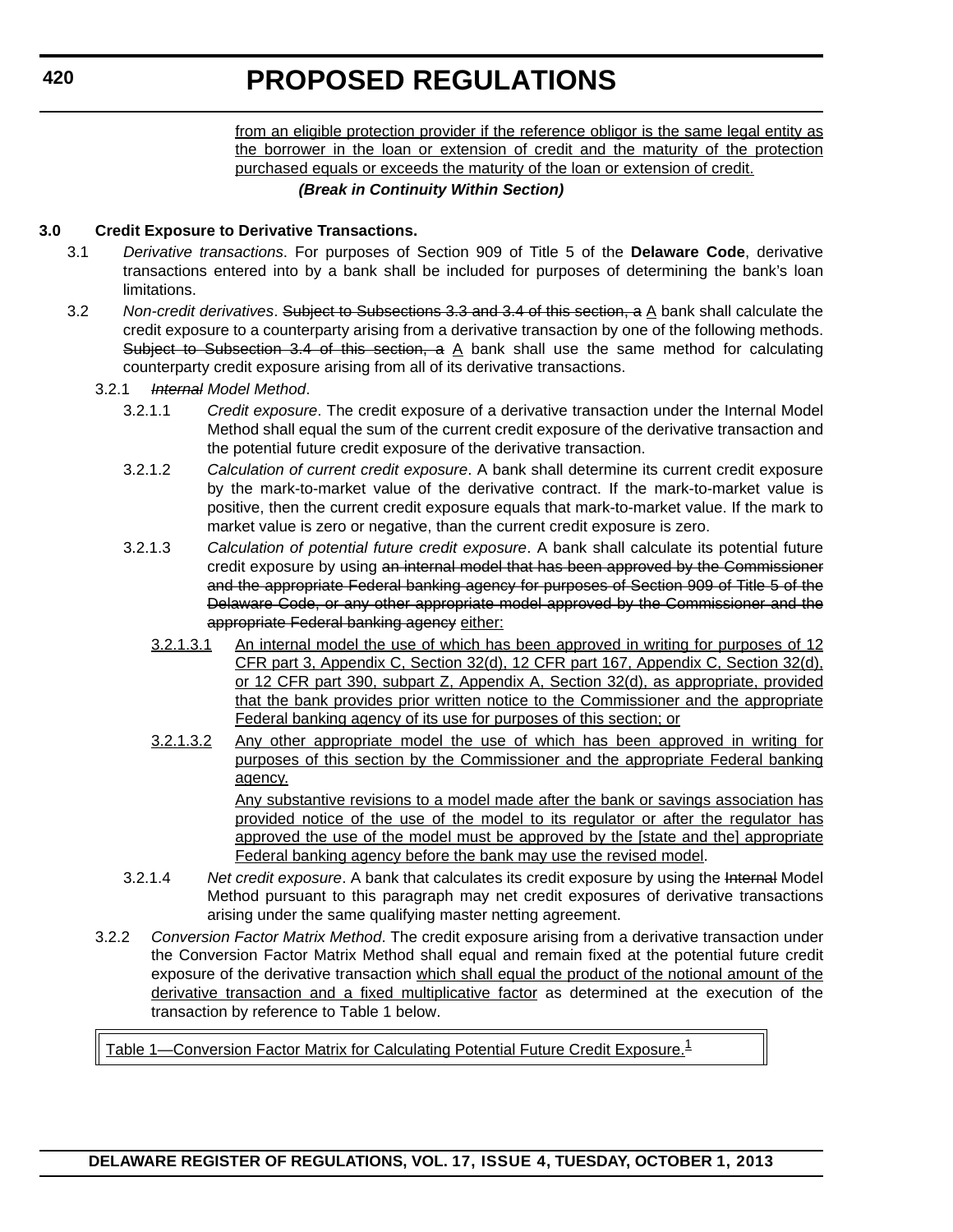| Original maturity <sup>2</sup> | <b>Interest</b><br>Rate | Foreign<br>exchange<br>rate and<br>gold | <b>Equity</b> | Other <sup>3</sup> (includes<br>commodities and<br>precious metals<br>except gold) |
|--------------------------------|-------------------------|-----------------------------------------|---------------|------------------------------------------------------------------------------------|
| 1 year or less                 | 0.015                   | 0.015                                   | 0.20          | 0.06                                                                               |
| Over 1 to 3 years              | 0.03                    | 0.03                                    | 0.20          | 0.18                                                                               |
| Over 3 to 5 years              | 0.06                    | 0.06                                    | 0.20          | 0.30                                                                               |
| Over 5 to 10 years             | 0.12                    | 0.12                                    | 0.20          | 0.60                                                                               |
| Over 10 years                  | 0.30                    | 0.30                                    | 0.20          | 1.00                                                                               |

<sup>1</sup> For an OTC derivative contract with multiple exchanges of principal, the conversion factor is multiplied by the number of remaining payments in the derivative contract.

 $2$  For an OTC derivative contract that is structured such that on specified dates any outstanding exposure is settled and the terms are reset so that the market value of the contract is zero, the remaining maturity equals the time until the next reset date. For an interest rate derivative contract with a remaining maturity of greater than one year that meets these criteria, the minimum conversion factor is 0.005.

- $3$  Transactions not explicitly covered by any other column in the Table are to be treated as "Other."
	- 3.2.3 *Remaining Maturity Method*. The credit exposure arising from a derivative transaction under the Remaining Maturity Method shall equal the greater of zero or the sum of the current mark-tomarket value of the derivative transaction added to the product of the notional amount of the transaction, the remaining maturity in years of the transaction, and a fixed multiplicative factor determined by reference to Table 2, below.

| <b>Remaining Maturity Factor for Calculating Credit Exposure</b><br>ے ملطم <b>T</b><br><del>Table 2</del> |                      |                                                        |               |                                                                                    |
|-----------------------------------------------------------------------------------------------------------|----------------------|--------------------------------------------------------|---------------|------------------------------------------------------------------------------------|
|                                                                                                           | <b>Interest Rate</b> | <u>Foreign</u><br><del>exchange rate</del><br>and gold | <b>Equity</b> | Other <sup>#</sup> fincludes<br>commodities and<br>precious metals<br>except gold) |
| Multiplicative<br>Factor<br><del>autur</del>                                                              | <del>1.5%</del>      | <del>1.5%</del>                                        | 6%            | 6%                                                                                 |

<sup>4</sup> Transactions not explicitly covered by any other column in the Table are to be treated as "Other."

- 3.2.3 *Current Exposure Method.* The credit exposure arising from a derivative transaction (other than a credit derivative transaction) under the Current Exposure Method shall be calculated pursuant to 12 CFR part 3, Appendix C, Sections 32(c)(5), (6) and (7); 12 CFR part 167, Appendix C, Sections 32(c)(5), (6) and (7); or 12 CFR part 390, subpart Z, Appendix A, Sections 32(c)(5), (6) and (7), as appropriate.
- 3.3 *Credit Derivatives*.
	- 3.3.1 *Counterparty Exposure.*
		- 3.3.1.1 Notwithstanding Subsection 3.2 of this section, a bank that uses the Conversion Factor Matrix Method or Remaining Maturity Method, Current Exposure Method, or that uses the Internal Model Method without entering an effective margining arrangement, as defined in Section 2.0 of this regulation, shall calculate the counterparty credit exposure arising from credit derivatives entered by the bank by adding the net notional value of all protection purchased from the counterparty on each reference entity.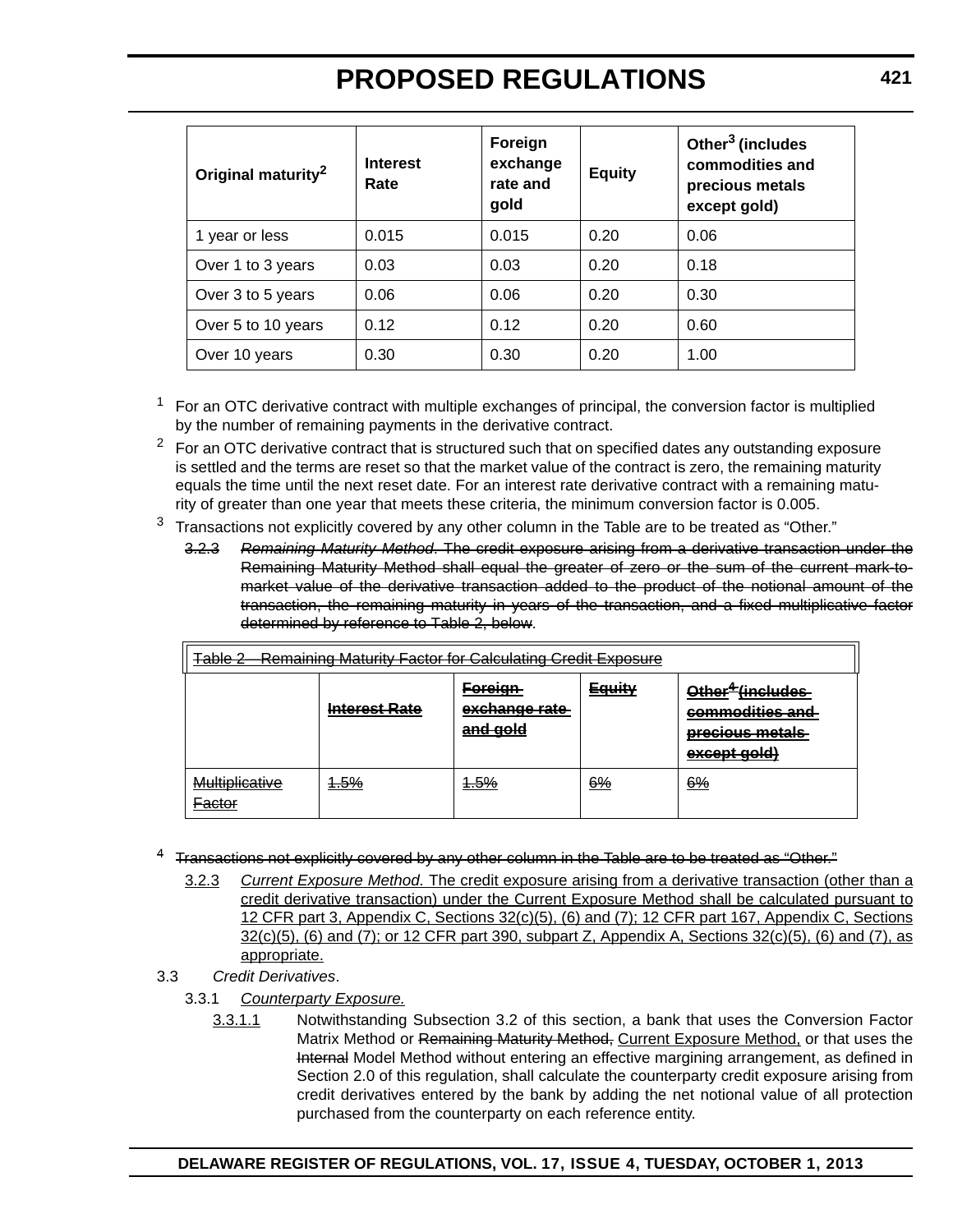- 3.3.1.2 *Special rule for certain effective margining arrangements*. A bank must add the EMA threshold amount to the counterparty credit exposure arising from credit derivatives calculated under the Model Method. The EMA threshold is the amount under an effective margining arrangement with respect to which the counterparty is not required to post variation margin to fully collateralize the amount of the bank's net credit exposure to the counterparty.
- 3.3.2 *Reference Entity Exposure* A bank shall calculate the credit exposure to a reference entity arising from credit derivatives entered by the bank by adding the net notional value of all protection sold on the reference entity. However, the bank may reduce its exposure to a reference entity by the amount of any eligible credit derivative purchased on that reference entity from an eligible protection provider.
- *3.4 Special Rule for Central Counterparties*. In addition to amounts calculated under previous sections of this rule, the measure of counterparty exposure to a central counterparty shall also include the sum of the initial margin posted by the bank, plus any contributions made by it to a guaranty fund at the time such contribution is made. However, this does not apply to a bank or saving association that uses an internal model pursuant to this regulation if such model reflects the initial margin and any contributions to a guaranty fund.
- 3.45 *Mandatory use of a certain method*. The Commissioner or the appropriate Federal banking agency may, in their discretion, require or permit a bank to use the Internal Model Method set forth in Subsection 3.2.1, the Conversion Factor Matrix Method set forth in Subsection 3.2.2, or the Remaining Maturity Method set forth in Subsection 3.2.3 a specific method or methods set forth in this Section 3.0 to calculate the credit exposure of arising from all derivative transactions or any specific, or category of, derivative transactions, upon finding, in their discretion, that such method is necessary to promote consistent with the safety and soundness of the bank.

## *(Break in Continuity Within Section)*

**\*Please Note: As the rest of the sections were not amended they are not being published. A copy of the regulation is available at:**

**[905 Loan Limitations: Credit Exposure to Derivative Transactions](http://regulations.delaware.gov/register/october2013/proposed/17 DE Reg 418 10-01-13.pdf )**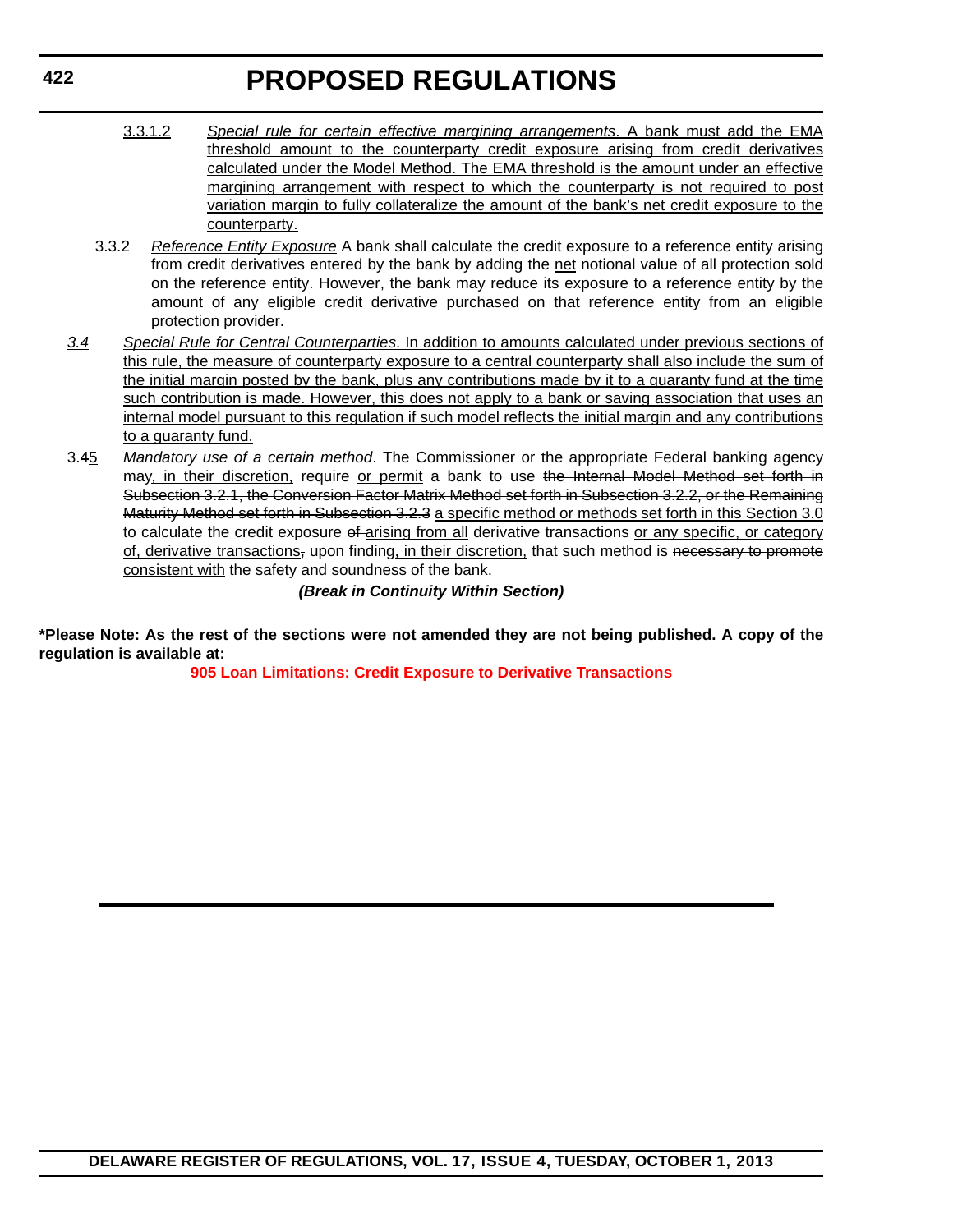# **FINAL REGULATIONS**

## **Symbol Key**

Arial type indicates the text existing prior to the regulation being promulgated. Underlined text indicates new text added at the time of the proposed action. Language which is stricken through indicates text being deleted. **[Bracketed Bold language]** indicates text added at the time the final order was issued. **[Bracketed bold stricken through]** indicates language deleted at the time the final order was issued.

## **Final Regulations**

The opportunity for public comment shall be held open for a minimum of 30 days after the proposal is published in the *Register of Regulations*. At the conclusion of all hearings and after receipt within the time allowed of all written materials, upon all the testimonial and written evidence and information submitted, together with summaries of the evidence and information by subordinates, the agency shall determine whether a regulation should be adopted, amended or repealed and shall issue its conclusion in an order which shall include: (1) A brief summary of the evidence and information submitted; (2) A brief summary of its findings of fact with respect to the evidence and information, except where a rule of procedure is being adopted or amended; (3) A decision to adopt, amend or repeal a regulation or to take no action and the decision shall be supported by its findings on the evidence and information received; (4) The exact text and citation of such regulation adopted, amended or repealed; (5) The effective date of the order; (6) Any other findings or conclusions required by the law under which the agency has authority to act; and (7) The signature of at least a quorum of the agency members.

The effective date of an order which adopts, amends or repeals a regulation shall be not less than 10 days from the date the order adopting, amending or repealing a regulation has been published in its final form in the *Register of Regulations*, unless such adoption, amendment or repeal qualifies as an emergency under §10119.

## **[DEPARTMENT OF EDUCATION](http://www.doe.k12.de.us/)**

**OFFICE OF THE SECRETARY** Statutory Authority: 14 Delaware Code, Section 122(b) (14 **Del.C.** §122(b)) 14 **DE Admin. Code** 501

## **REGULATORY IMPLEMENTING ORDER**

## **[501 State Content Standards](#page-4-0)**

## **I. SUMMARY OF THE EVIDENCE AND INFORMATION SUBMITTED**

The Secretary of Education seeks the consent of the State Board of Education to amend 14 **DE Admin. Code** 501 Content Standards to adopt the Next Generation Science Standards (NGSS) as the content standards for science. The NGSS were developed in partnership with 26 states, including Delaware.

Notice of the proposed regulation was published in the *News Journal* and the *Delaware State News* on August 3, 2013, in the form hereto attached as Exhibit "A". In addition, five public informational hearings were held at the dates listed below. At the time of the public informational hearing, a powerpoint presentation and handouts were provided http://www.doe.k12.de.us/infosuites/staff/ci/content\_areas/science.shtml.

- Aug. 6 Carvel Building, Wilmington
- Aug. 7 UD Cavell Building, Georgetown
- Aug. 8 Dept. of Agriculture, Dover
- Aug. 12 DNREC Field Office, Lewes
- Aug. 13 Middletown High School, Middletown

The Department received comments from the Governor's Advisory Council for Exceptional Citizens and the State Council for Persons with Disabilities endorsing the adoption of the amendments. There were 6 additional comments received and considered by the Department. Some of the concerns raised included, but were not limited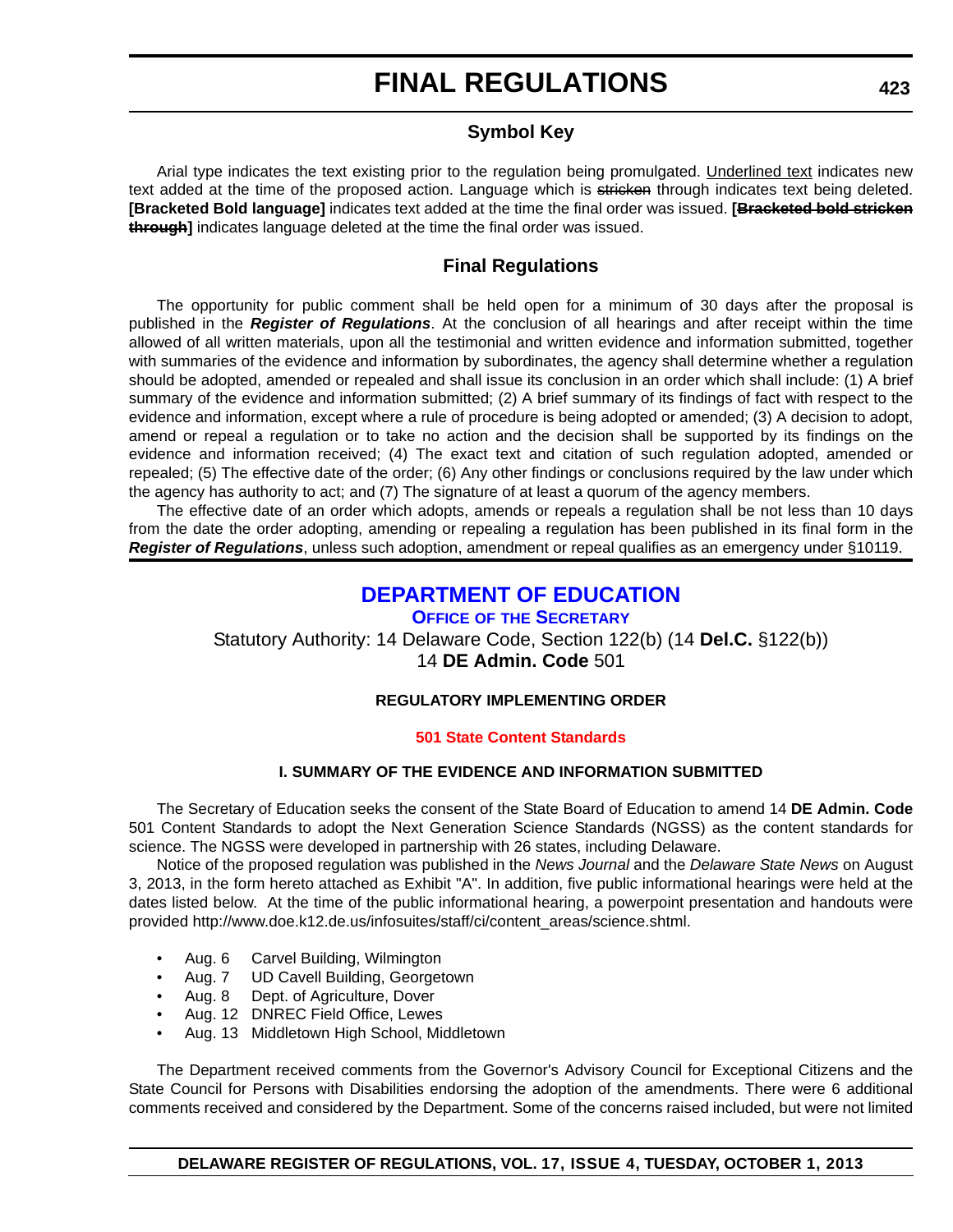to, implementation costs and timeline, loss of local control for instruction, professional development for teachers, "rigor" within the NGSS, and "ownership" of the standards. A comment was also received related to student privacy and data.

The Department believes the powerpoint and handouts address many of the issues raised, but is also aware that all implementation questions cannot be answered at this time. The Department is committed to partnering with the districts and charter schools to maximize efficiencies in implementation. In addition, the state is a lead state in the NGSS Consortium. This partnership provides the opportunity for sharing of resources. The adoption of these standards does not preclude a district or charter school from providing advanced coursework, such as Advanced Placement. The Department values and encourages continued engagement from the community on the implementation process.

#### **II. FINDINGS OF FACTS**

The Secretary finds that it is appropriate to amend 14 **DE Admin. Code** 501 Content Standards in order to adopt the Next Generation Science Standards (NGSS) as the content standards for science.

### **III. DECISION TO AMEND THE REGULATION**

For the foregoing reasons, the Secretary concludes that it is appropriate to amend 14 **DE Admin. Code** 501 Content Standards. Therefore, pursuant to 14 **Del.C.** §122, 14 **DE Admin. Code** 501 Content Standards attached hereto as Exhibit "B" is hereby amended. Pursuant to the provision of 14 **Del.C.** §122(e), 14 **DE Admin. Code** 501 Content Standards hereby amended shall be in effect for a period of five years from the effective date of this order as set forth in Section V. below.

#### **IV. TEXT AND CITATION**

The text of 14 **DE Admin. Code** 501 Content Standards amended hereby shall be in the form attached hereto as Exhibit "B", and said regulation shall be cited as 14 **DE Admin. Code** 501 Content Standards in the *Administrative Code of Regulations* for the Department of Education.

#### **V. EFFECTIVE DATE OF ORDER**

The actions hereinabove referred to were taken by the Secretary pursuant to 14 **Del.C.** §122 on September 19, 2013. The effective date of this Order shall be ten (10) days from the date this Order is published in the *Delaware Register of Regulations*.

**IT IS SO ORDERED** the 19th day of September 2013.

**Department of Education** Mark T. Murphy, Secretary of Education

Approved this 19th day of September 2013

#### **State Board of Education**

Teri Quinn Gray, Ph.D., President Gregory B. Coverdale, Jr. Jorge L. Melendez, Vice President Terry M. Whittaker, Ed.D. G. Patrick Heffernan **Randall L. Hughes II** Barbara B. Rutt

#### **501 State Content Standards**

#### **1.0 Instructional Programs**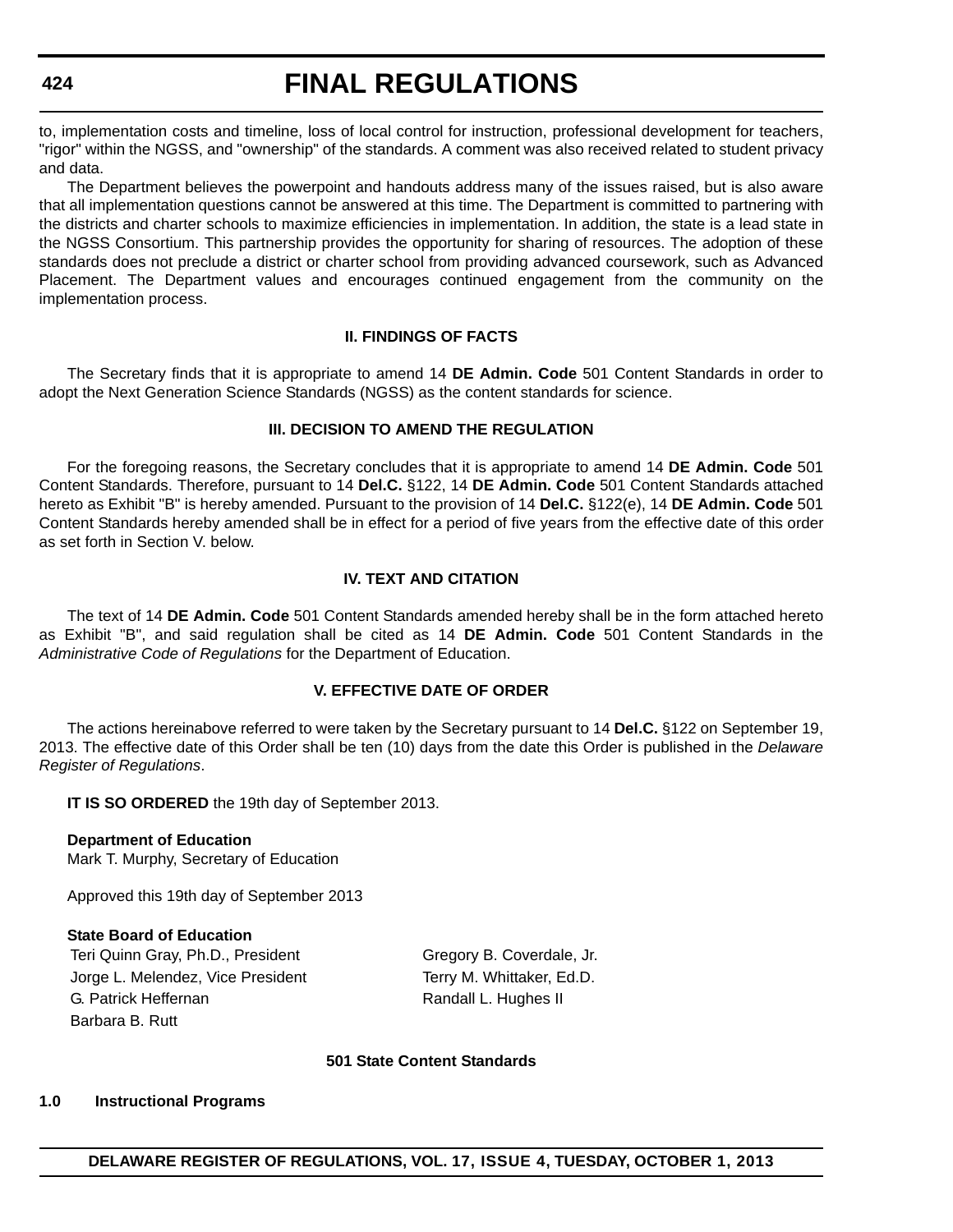- 1.1 Instructional programs offered in the public schools of Delaware shall be in alignment with the appropriate content standards documents. These documents are: English Language Arts Curriculum Framework, Mathematics Curriculum Framework, Science Curriculum Framework, Social Studies Curriculum Framework, Health Education Curriculum Framework and Assessment, Physical Education Content Standards, Visual and Performing Arts Content Standards, Agriscience Curriculum Framework Content Standards, Business Finance and Marketing Education Curriculum Framework Content Standards, World Language Curriculum Framework Content Standards, Technology Education Curriculum Framework Content Standards, Skilled and Technical Sciences Content Standards and the Family and Consumer Sciences Content Standards.
	- 1.1.1 The content standards documents may from time to time hereafter be amended with the approval of the Secretary and the State Board of Education.
		- 1.1.1.1 Effective with the 2010-2011 school year, Delaware Content Standards in English language arts and mathematics shall be comprised of the Common Core Standards developed in partnership with the National Governors Association and the Council of Chief State School Officers.
		- 1.1.1.2 Effective with the 2013-2014 school year, the Next Generation Science Standards (NGSS) developed in partnership with twenty-six (26) states, including Delaware, shall be adopted as the Delaware Content Standards in science. For purposes of this subsection, "adopted" shall mean to accept a set of standards as the basis for curriculum and assessment alignment across the state according to a timeline established and disseminated by the Department of Education.
	- 1.1.2 Integration of the content standards shall be provided for within and across the curricula.
	- 1.1.3 Instructional materials and curricula content shall be kept current and consistent with provisions of 14 **DE Admin. Code** 502 Alignment of Local School District Curricula to the State Content Standards and 14 **DE Admin. Code** 503 Instructional Program Requirements.

#### **OFFICE OF [THE SECRETARY](http://www.doe.k12.de.us/)**

Statutory Authority: 14 Delaware Code, Section 122(b) (14 **Del.C.** §122(b)) 14 **DE Admin. Code** 851

### **REGULATORY IMPLEMENTING ORDER**

#### **[851 K to 12 Comprehensive Health Education Program](#page-4-0)**

### **I. SUMMARY OF THE EVIDENCE AND INFORMATION SUBMITTED**

The Secretary of Education seeks the consent of the State Board of Education to amend 14 **DE Admin. Code** 851 K to 12 Comprehensive Health Education Program to require cardiopulmonary resuscitation (CPR) awareness and use of an automated external defibrillator (AED) and awareness of organ/tissue donating in the high school. The addition of these curricular areas would commence in schools no later than the 2014-2015 school year.

Notice of the proposed regulation was published in the *News Journal* and the *Delaware State News* on August 3, 2013, in the form hereto attached as Exhibit "A". The Department received 57 comments of support and/or endorsement from various organizations as well as from the public at large. While all were supportive, several of the comments requested "psychomotor learning" or "hands on" instruction for CPR. The Department has modified the regulation to clarify that certain standards should be utilized when complying with this section of the regulation. Districts and charter schools can locally decide to increase any requirements or additional components.

### **II. FINDINGS OF FACTS**

The Secretary finds that it is appropriate to amend 14 **DE Admin. Code** 851 K to 12 Comprehensive Health Education Program to require cardiopulmonary resuscitation (CPR) awareness and use of an automated external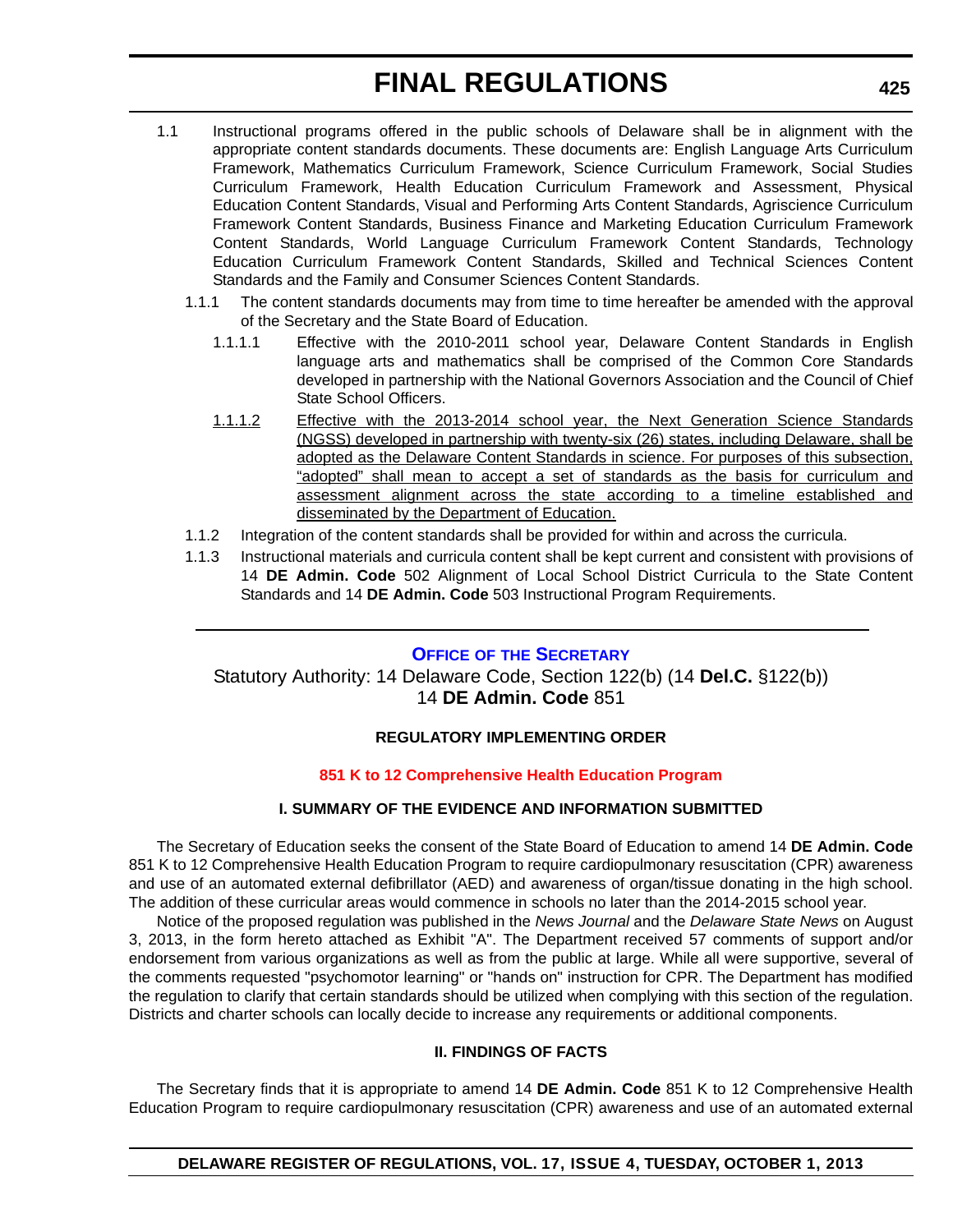# **FINAL REGULATIONS**

defibrillator (AED) and awareness of organ/tissue donating in the high school.

### **III. DECISION TO AMEND THE REGULATION**

For the foregoing reasons, the Secretary concludes that it is appropriate to amend 14 **DE Admin. Code** 851 K to 12 Comprehensive Health Education Program. Therefore, pursuant to 14 **Del.C.** §122, 14 **DE Admin. Code** 851 K to 12 Comprehensive Health Education Program attached hereto as Exhibit "B" is hereby amended. Pursuant to the provision of 14 **Del.C.** §122(e), 14 **DE Admin. Code** 851 K to 12 Comprehensive Health Education Program hereby amended shall be in effect for a period of five years from the effective date of this order as set forth in Section V. below.

#### **IV. TEXT AND CITATION**

The text of 14 **DE Admin. Code** 851 K to 12 Comprehensive Health Education Program amended hereby shall be in the form attached hereto as Exhibit "B", and said regulation shall be cited as 14 **DE Admin. Code** 851 K to 12 Comprehensive Health Education Program in the *Administrative Code of Regulations* for the Department of Education.

### **V. EFFECTIVE DATE OF ORDER**

The actions hereinabove referred to were taken by the Secretary pursuant to 14 **Del.C.** §122 on September 19, 2013. The effective date of this Order shall be ten (10) days from the date this Order is published in the *Delaware Register of Regulations*.

**IT IS SO ORDERED** the 19th day of September 2013.

#### **Department of Education**

Mark T. Murphy, Secretary of Education

Approved this 19th day of September 2013

#### **State Board of Education**

Teri Quinn Gray, Ph.D., President Gregory B. Coverdale, Jr. Jorge L. Melendez, Vice President Terry M. Whittaker, Ed.D. G. Patrick Heffernan **Randall L. Hughes II** Randall L. Hughes II Barbara B. Rutt

#### **851 K to 12 Comprehensive Health Education Program**

#### **1.0 Program Requirements**

- 1.1 Each school district and charter school shall have a sequential, skill-based K to 12 Comprehensive Health Education Program based on the Delaware Health Education Standards that establishes a foundation of understanding the relationship between personal behavior and health and shall include at a minimum the following:
	- 1.1.1 Identification of a district level person to coordinate the district program and a coordinator in each building to assure compliance at the building level. Each charter school shall identify a person to coordinate the program for the charter school.
	- 1.1.2 Appointment of persons such as teachers, parents, school nurses, community leaders, guidance counselors, law enforcement officers and others with expertise in the areas of health, family life and safe and drug free schools and communities to serve as members of the Consolidated Application Planning Committee.

**DELAWARE REGISTER OF REGULATIONS, VOL. 17, ISSUE 4, TUESDAY, OCTOBER 1, 2013**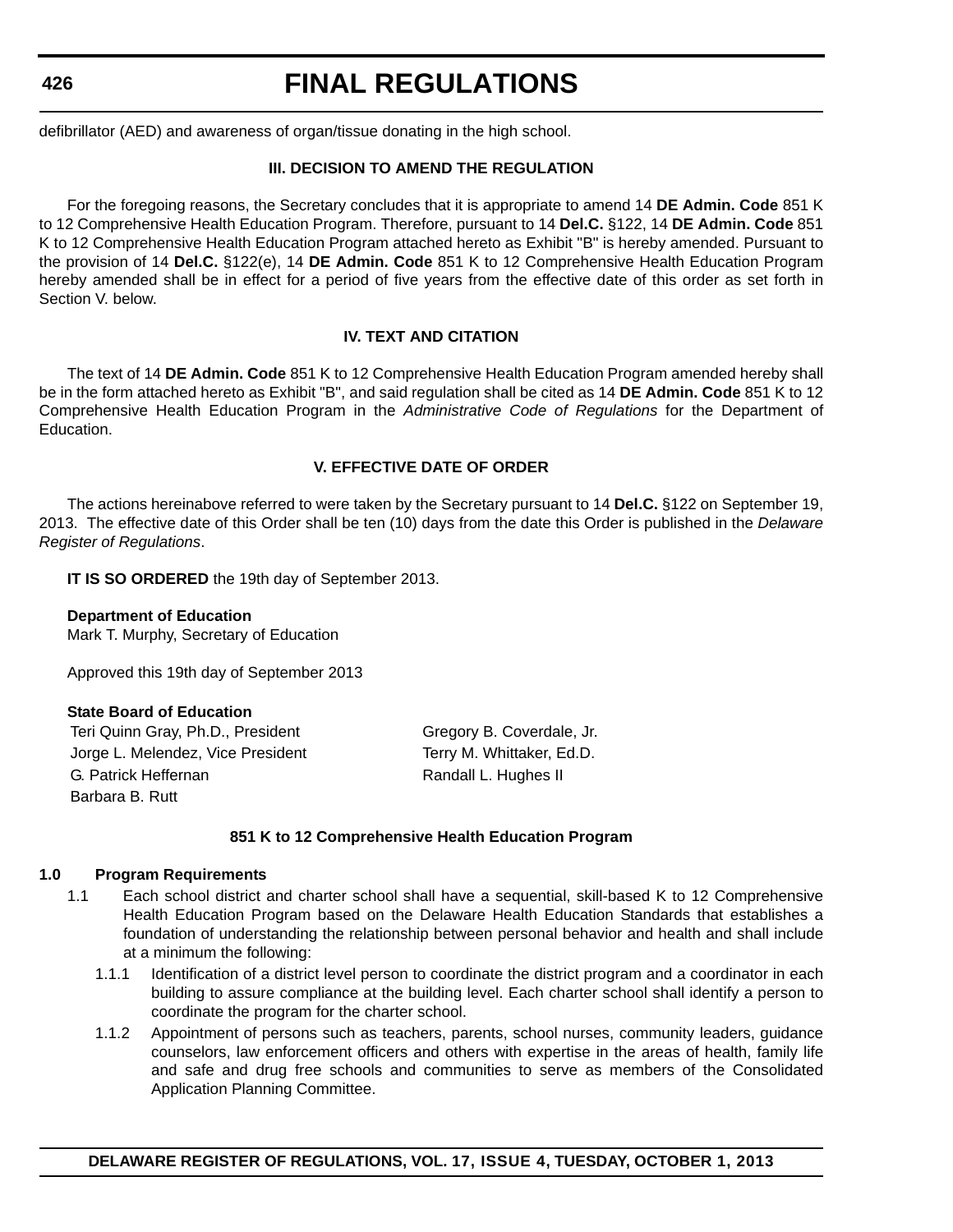- 1.1.3 The use of the state content standards for health education for grades K to 12 to address the core concepts: tobacco, alcohol and other drugs, injury prevention and safety, nutrition and, physical activity, family life and sexuality, personal health and wellness, mental health and community and environmental health with minimum hours of instruction as follows:
	- 1.1.3.1 In grades K to 4, a minimum of thirty (30) hours in each grade of comprehensive health education and family life education of which ten (10) hours, in each grade, must address drug and alcohol education.
	- 1.1.3.2 In grades 5 and 6, a minimum of thirty five (35) hours in each grade of comprehensive health education and family life education of which fifteen (15) hours, in each grade, must address drug and alcohol education.
	- 1.1.3.3 In grades 7 and 8, separate from other subject areas, a minimum of sixty (60) hours of comprehensive health education and family life education of which fifteen (15) hours, in each grade, must address drug and alcohol education. If all of the 60 hours are provided in one year at grade 7 or 8, an additional fifteen hours of drug and alcohol education must be provided in the other grade.
	- 1.1.3.4 In grades 9 to 12, one half (1/2) credit of comprehensive health education is required for graduation of which fifteen (15) hours of this 1/2 credit course must address drug and alcohol education. In addition, no less than two (2) hours of this 1/2 credit course shall cover cardiopulmonary resuscitation (CPR) awareness **[based on current evidencebased emergency cardiovascular guidelines]**, use of an Automated External Defibrillator (AED) as well as a component on the life saving and life enhancing effects of organ and tissue donation. This 1/2 credit course may be provided in the 9th, 10th, 11th or 12th grade. In each of the remaining three grades, fifteen (15) hours of drug and alcohol education must be provided for all students. CPR awareness, use of an AED and organ/ tissue donation awareness shall be integrated into each high school Health Education Program no later than the 2014-2015 school year.
- 1.1.4 Inclusion of a comprehensive sexuality education and an HIV prevention program that stresses the benefits of abstinence from high risk behaviors.
- 1.1.5 Inclusion of the core concepts of nutrition and family life and sexuality implemented through Family and Consumer Science courses.
- 1.1.6 Inclusion of research-based fire safety education in grades kindergarten through grade 6.
- 1.1.7 Inclusion of an evidence-based tobacco, alcohol, drug and interpersonal violence prevention program.
- 1.1.8 The use of effective instructional methods as demonstrated in sound research in the core concepts and skills inclusive of accessing information, self management, analyzing internal and external influences, interpersonal communication, decision making and goal setting and advocacy.
- 1.1.9 A description of the method(s) used to implement and evaluate the effectiveness of the program which shall be reported in the District/School Success Plan upon request of the Department.

### **OFFICE OF [THE SECRETARY](http://www.doe.k12.de.us/)**

Statutory Authority: 14 Delaware Code, Section 122(b) (14 **Del.C.** §122(b))

### **REGULATORY IMPLEMENTING ORDER**

#### **[917 Accelerated Academic Programs](#page-4-0)**

### **I. SUMMARY OF THE EVIDENCE AND INFORMATION SUBMITTED**

The Secretary of Education seeks the consent of the State Board of Education to amend 14 **DE Admin. Code** 917 Accelerated Academic Programs. Senate Bill 27 of the 147th General Assembly created a new program of start-up grants to public schools for the purpose of initiating new programs to offer specialized educational services

#### **DELAWARE REGISTER OF REGULATIONS, VOL. 17, ISSUE 4, TUESDAY, OCTOBER 1, 2013**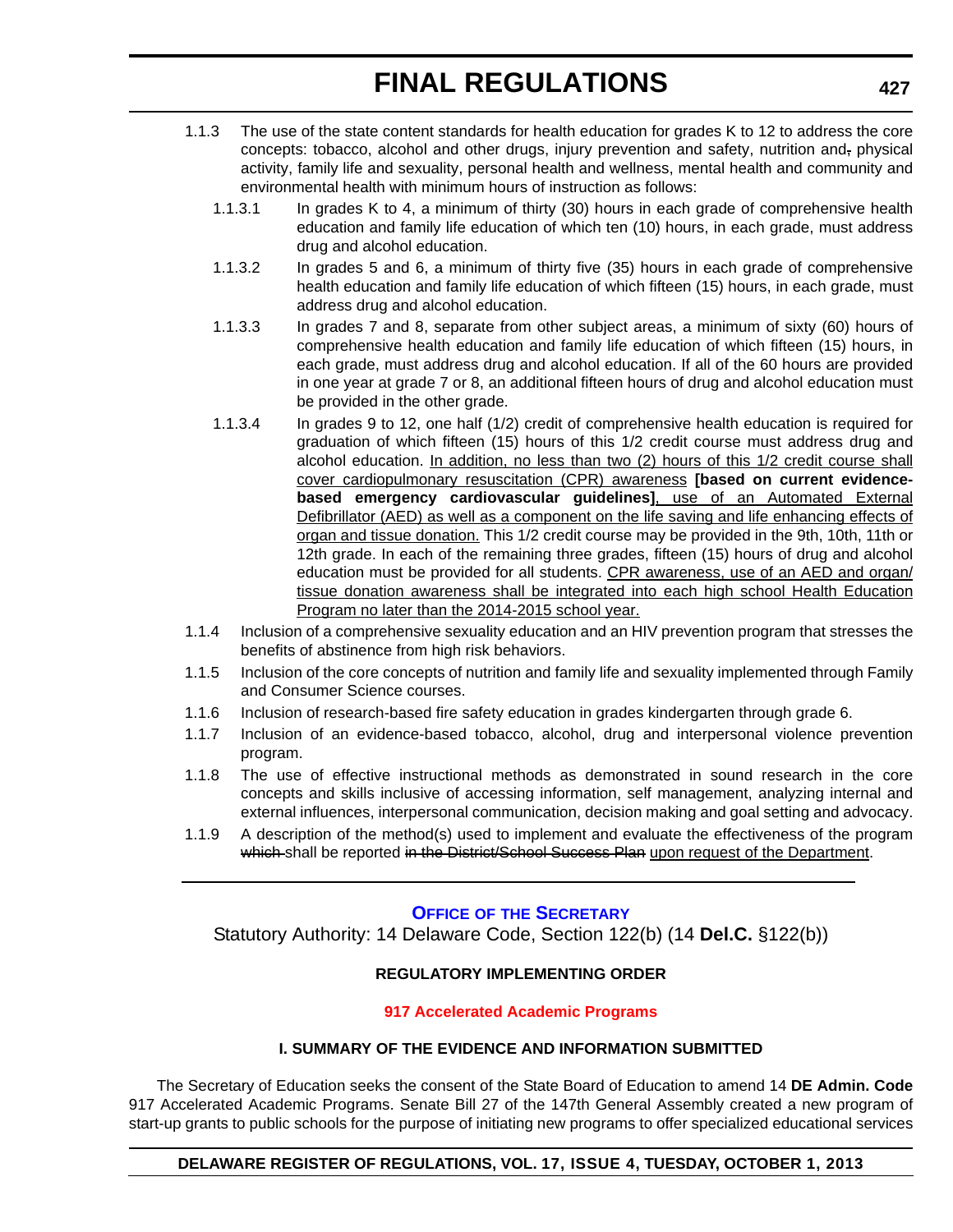to students who are capable of performing accelerated academic work, or renewing existing programs of the same description whose funding sources are expiring. Senate Bill 27 expressly requires the Department of Education to promulgate regulations creating an explicit formula for evaluating proposals for these grants, and this proposed regulation is promulgated to comply with that statutory requirement. The criteria outlined in this proposed regulation are those required by Senate Bill 27.

Notice of the proposed regulation was published in the *News Journal* and the *Delaware State News* on August 3, 2013, in the form hereto attached as Exhibit "A". Comments were received from Governor's Advisory Council for Exceptional Citizens, the State Council for Persons with Disabilities and the Delaware Arts Alliance. Based on the comments received, the Department has amended section 2.5 for clarification purposes. In addition, the Department considered the comment related to the professional development and how this directly impacts students. The Department supports the current language as there is a need to ensure general education teachers are provided professional development on how to engage, react and to teach academically accelerated students.

In view of the timing of the legislation and the publication requirements for the regulation, for the 2013-14 academic year only, the Department will accept applications for these programs through October 25, 2013. Decisions will be made by November 1, 2013.

#### **II. FINDINGS OF FACTS**

The Secretary finds that it is appropriate to amend 14 **DE Admin. Code** 917 Accelerated Academic Programs in order to meet the requirements of the new statute.

#### **III. DECISION TO AMEND THE REGULATION**

For the foregoing reasons, the Secretary concludes that it is appropriate to amend 14 **DE Admin. Code** 917 Accelerated Academic Programs. Therefore, pursuant to 14 **Del.C.** §122, 14 **DE Admin. Code** 917 Accelerated Academic Programs attached hereto as Exhibit "B" is hereby amended. Pursuant to the provision of 14 **Del.C.** §122(e), 14 **DE Admin. Code** 917 Accelerated Academic Programs hereby amended shall be in effect for a period of five years from the effective date of this order as set forth in Section V. below.

### **IV. TEXT AND CITATION**

The text of 14 **DE Admin. Code** 917 Accelerated Academic Programs amended hereby shall be in the form attached hereto as Exhibit "B", and said regulation shall be cited as 14 **DE Admin. Code** 917 Accelerated Academic Programs in the *Administrative Code of Regulations* for the Department of Education.

#### **V. EFFECTIVE DATE OF ORDER**

The actions hereinabove referred to were taken by the Secretary pursuant to 14 **Del.C.** §122 on September 19, 2013. The effective date of this Order shall be ten (10) days from the date this Order is published in the *Delaware Register of Regulations*.

**IT IS SO ORDERED** the 19th day of September 2013.

**Department of Education** Mark T. Murphy, Secretary of Education

Approved this 19th day of September 2013

#### **State Board of Education**

Teri Quinn Gray, Ph.D., President Gregory B. Coverdale, Jr. Jorge L. Melendez, Vice President Terry M. Whittaker, Ed.D. G. Patrick Heffernan **Randall L. Hughes II** Randall L. Hughes II Barbara B. Rutt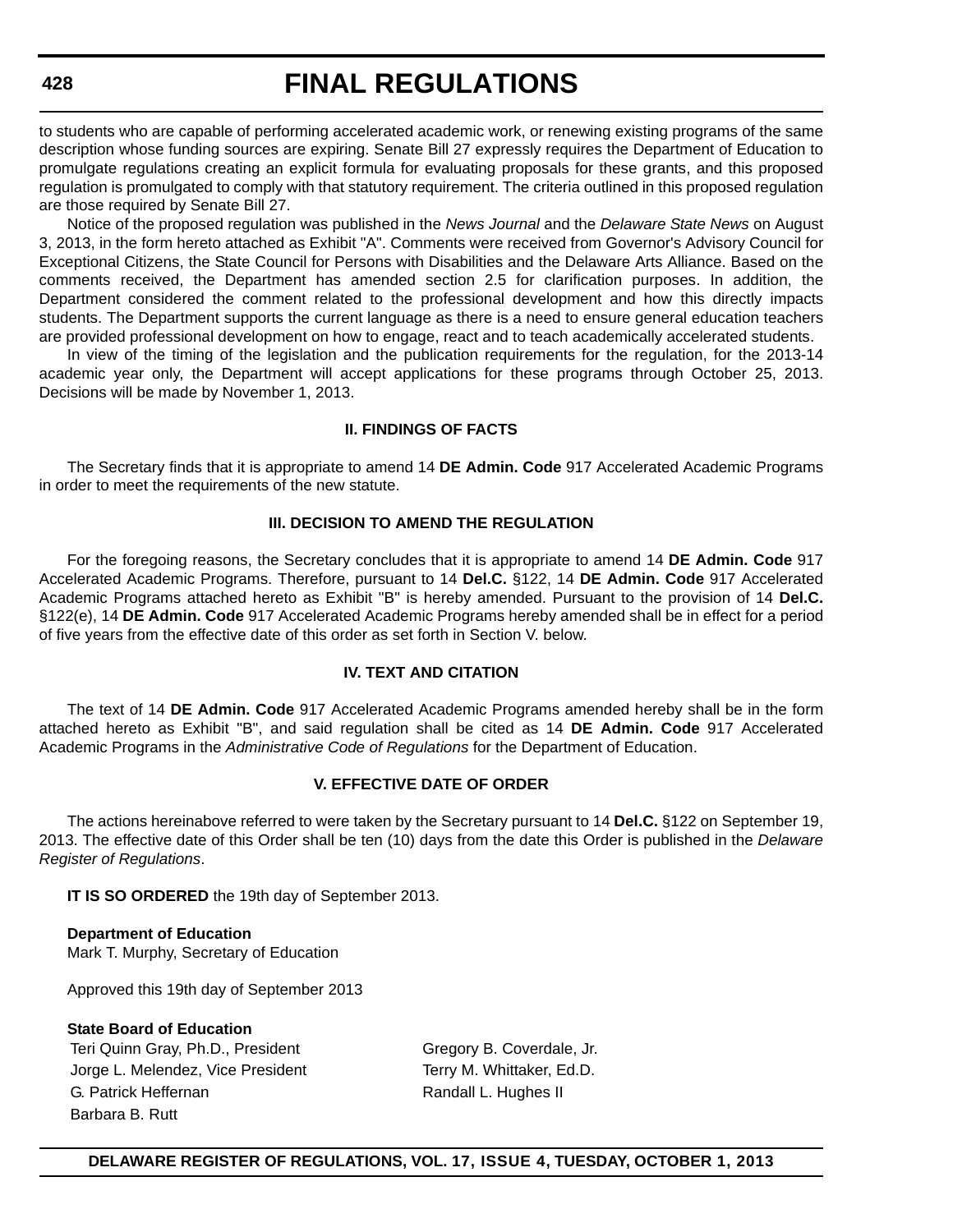### **917 Accelerated Academic Programs**

#### **1.0 Definitions**

The following words and terms, when used in this regulation, have the following meaning unless the context clearly indicates otherwise:

**"Academic work"** means work in the areas of writing, reading, science, math, or engineering, or work in other areas (including history, social studies and visual and/or performing arts) that specifically incorporates one of those academic areas.

**"Accelerated academic work"** shall have the same meaning as "advanced academic work."

**"Advanced academic work"** means academic work that would meet the content standard dictated by 14 **DE Admin. Code** 501 or its successor at least one semester earlier than anticipated by the standard. For example, a course targeted at having students meet content standards in academic work by the middle of their school year which they otherwise would not be expected to meet until the end of their school year would consist of advanced academic work.

### **2.0 Applications for Accelerated Academic Program Grants**

- 2.1 By August 1 of each calendar year, the Department of Education shall determine if the state has allocated funds for grants under this regulation and 14 **Del.C.** §3113. If such grants have been allocated, the Department shall ensure that applications for such grants are delivered by September 1 of the same calendar year to each public school in the state.
- 2.2 Applications for grants under this regulation shall be due by October 1 of each calendar year, and decisions regarding grants shall be made by November 1 of each calendar year.
- 2.3 All decisions regarding the awarding of grants shall be made according the numeric scoring rubric outlined in Section 3.0 of this regulation, and the scoring sheets used to determine grantees shall be preserved and considered public information.
- 2.4 Grants under this regulation and 14 **Del.C.** §3113 shall be for a one-year period. Absent some affirmative showing by the Department as to why a grant awarded under this regulation should not be renewed, it will be renewed for a second year to a recipient that complies with the conditions of the grant. Grants under this regulation shall not be awarded for more than two years.
- 2.5 Only programs that offer educational services specifically targeted at students who are capable of performing advanced academic work may receive grants under this regulation and 14 **Del.C.** §3113. Proposed programs may include programming in areas that are not academic work as defined by this regulation**[, including visual and performing arts,]** provided that the stated purpose of the program and effect of its curriculum is improved student performance in academic work.
- 2.6 Only programs that propose a method for assessing the impact of the proposed program on participating students' academic growth may receive grants under this regulation and 14 **Del.C.** §3113.
- 2.7 Proposed programs that do not meet the requirements of subsection 2.5 and 2.6 cannot receive grant funds and will not be scored under the rubric established by Section 3.0.
- 2.8 Grants under this regulation and 14 **Del.C.** §3113 are limited to new programs and existing programs whose funding sources are expiring. Grants shall not be awarded to supplant existing funds for current programs. Any proposal for an existing program to receive funds must specify the existing funding source for the program, specify the reason that the existing funding source is expiring, and explain why the proposed grant would not be supplanting existing funds.

### **3.0 Scoring of Applications**

All applications for grants under this regulation shall receive a specific numerical score from the panel of persons assigned by the Department to rate the applications. Those programs receiving the top possible scores shall receive grants to the extent that funds are available. Scoring shall be done on formal score sheets.

3.1 Quality of proposed curriculum (zero to 20 points). What is the proposed curriculum for the program, from what sources is the curriculum derived, and how likely is it to enable students to learn the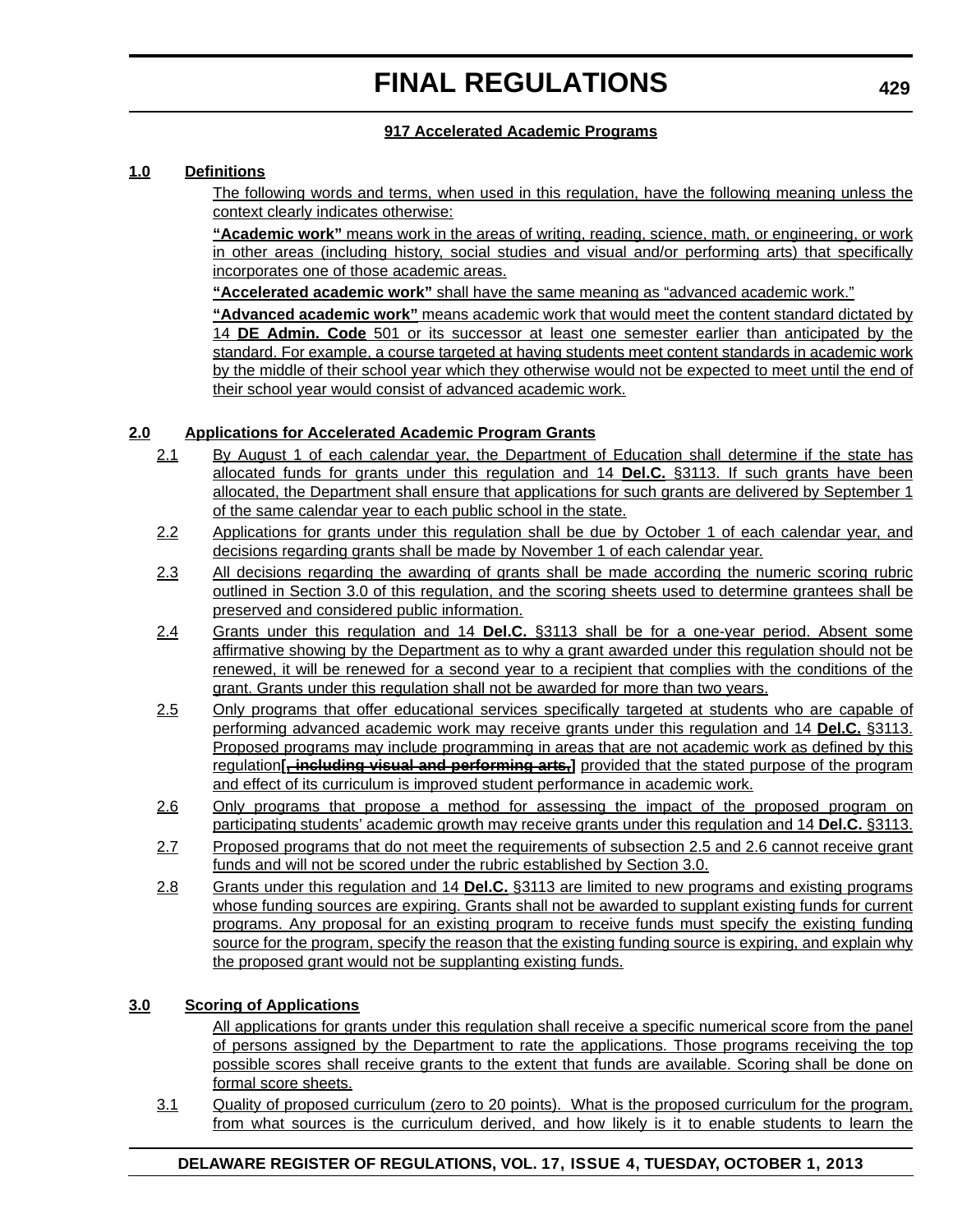advanced academic work that is the subject of the proposed program? A proposed program that is not based upon a reliable source and is not likely to enable students to learn the advanced academic work that is the subject of the proposed program should receive zero points under this measure. A proposed program that is based upon a reliable source but does not adequately explain how that curriculum will enable students to learn the advanced academic work that is the subject of the proposed program should receive five points under this measure. A proposed program that is based upon a reliable source and adequately explains how that curriculum will enable students to learn the advanced academic work that is the subject of the proposed program should receive fifteen points under this measure. The Department shall have the discretion to award up to five additional points for proposed curriculums that have exceptional features which the Department can articulate.

- 3.2 Qualifications of instructors (zero to 20 points). Who are the persons who will teach the proposed curriculum, what is their experience generally and specifically with respect to teaching material similar to the proposed curriculum, are there any objective criteria that qualify them as outstanding instructors? A proposed program that offers no specific information regarding the instructors who will teach students in the proposed program should receive zero points under this measure. A proposed program that demonstrates subject matter expertise among the teachers for the proposed program that is directly aligned with the subject matter of the program should receive ten points under this measure. A proposed program that demonstrates both subject matter expertise and additional indicia of high teacher quality, which may include licensures, certifications, recommendations, accreditations, or other equivalent criteria, should receive fifteen points under this measure. The Department shall have the discretion to award up to five additional points for proposed programs that will use instructors who demonstrate extraordinary credentials or qualifications which the Department can articulate.
- 3.3 Integration with existing school programs (zero to 8 points). How will this new program be integrated with the existing programming at the school, both to ensure that the program is logistically feasible and to ensure that participating students are able to participate in other school activities outside the program? A proposed program that does not demonstrate how it will be integrated with existing school programming should receive zero points under this measure. A proposed program that demonstrates that it is logistically coordinated with other activities occurring within the school where the program is sited should receive four points under this measure. A proposed program that demonstrates that its curriculum is integrated in a substantive way with other school activities which are available to participating students should receive eight points under this measure.
- 3.4 Sustainability (zero to 8 points). Has the applicant described how it will sustain the proposed program after the requested grant expires in one to two years, either by showing how the program can be sustained with existing state and local funds or by identifying the funding sources that will be used to sustain the program? A program that does not identify how it will be sustained should receive zero points under this measure. A program that provides information and/or commitments making it likely that the program can be sustained after expiration of the requested grant should receive four points under this measure. A program that provides information and/or commitments providing a high level of certainty that the program can be sustained after expiration of the requested grant should receive eight points under this measure.
- 3.5 Transportation issues (zero to 8 points). Is the program offered during the normal school day where bus transportation is available, and if not, how does the program propose to provide transportation to participating students? If the program is not offered during the normal school day and does not propose to provide transportation to participating students, the program should receive zero points under this measure. If the program is either (a) offered during the normal school day or (b) specifies how it will provide transportation for participating students, the program should receive eight points under this measure.
- 3.6 Incorporation of successful program designs (zero to 8 points). Does the proposed program incorporate elements of existing programs targeted at students capable of doing advanced academic work, or adequately explain why it has considered existing models and decided to use a different model? If the proposed program does not incorporate elements of any existing programs and fails to indicate why it has examined existing programs targeted at students capable of doing advanced academic work and elected to choose a different design, the proposed program should receive zero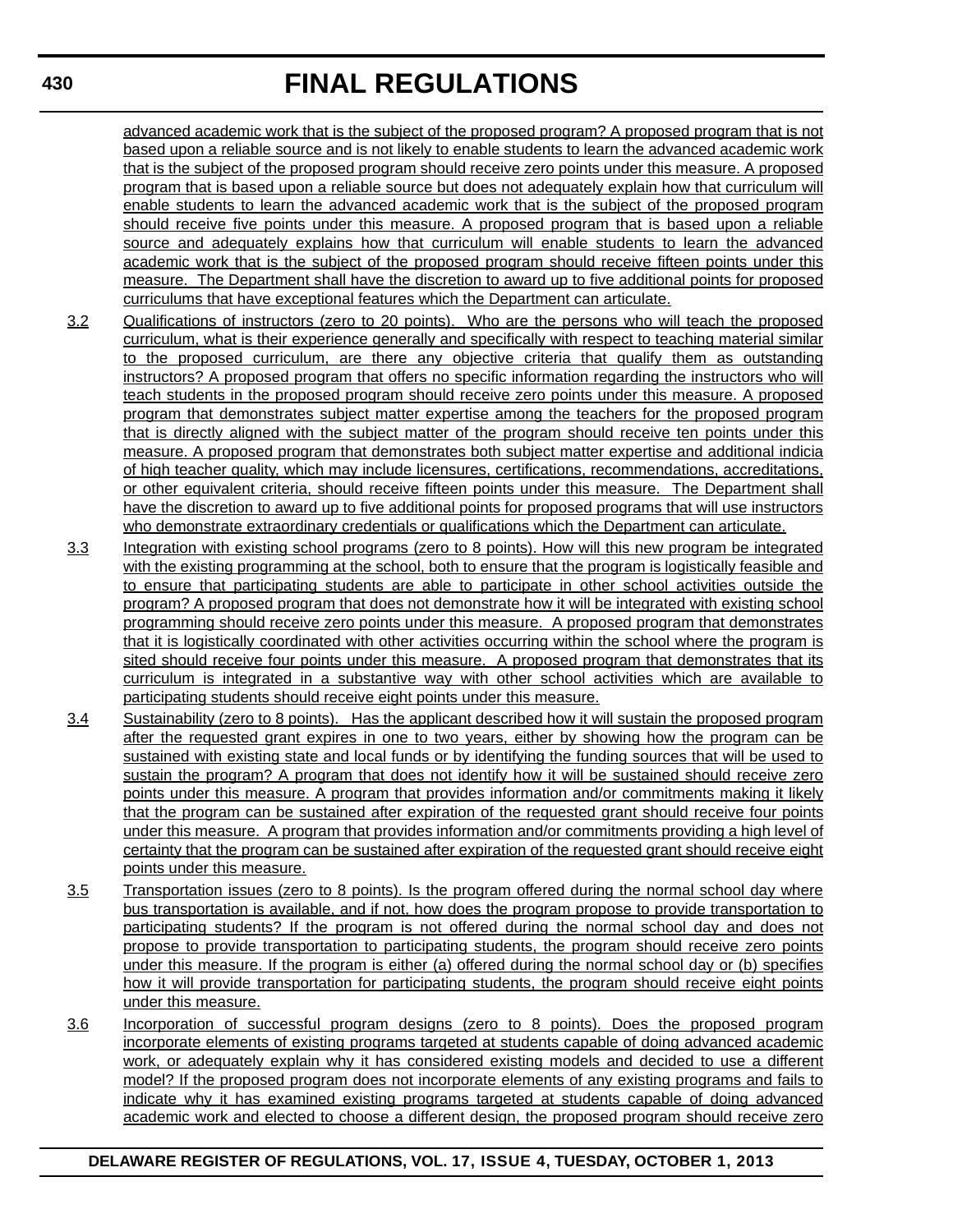points under this measure. If the proposed program does not incorporate elements of any existing programs but satisfactorily explains its decision, after examining existing programs, to not incorporate elements of those programs, the proposed program should receive four points under this measure. If the proposed program specifically incorporates elements of existing programs, it should receive eight points under this measure.

- 3.7 Efficiency of spending (zero to 6 points). Does the proposed program target the maximum possible percentage of its funds on activities that will directly impact students? Professional development and program assessment are considered activities that will directly impact students. If the proposed program does not address the degree to which the funds it requests will be dedicated to activities that directly impact students, the program should receive zero points under this measure. If the proposed program demonstrates that more than 85% of the requested funds will be dedicated to activities that directly impact students (which include professional development, purchase of books and supplies, and program assessment), the proposed program should receive three points under this measure. If the proposed program demonstrates that more than 95% of the requested funds will be dedicated to activities that directly impact students (which include professional development, purchase of books and supplies, and program assessment), the proposed program should receive six points under this measure.
- 3.8 Encouragement of participation by students from diverse backgrounds (zero to 8 points). Does the proposed program encourage students from diverse backgrounds, including students with disabilities, low-income students, African-American students, and ESL students, to participate in the program provided that they are capable of doing advanced academic work? To the extent that accommodations are needed for students with disabilities who are otherwise capable of doing advanced academic work, does the proposed program provide for such accommodations? A proposed program that does not specifically describe any efforts that will be made to encourage participation by students from diverse backgrounds should receive zero points under this measure. A proposed program that proposes credible steps that will be taken to encourage participation by students from diverse backgrounds should receive four points under this measure. A proposed program that proposes credible steps that will be taken to encourage participation by students from diverse backgrounds and demonstrates advance consideration of accommodating otherwise-qualified students with disabilities should receive eight points under this measure.
- 3.9 Identification of eligible students (zero to 8 points). Does the proposed program have a transparent, reliable, fair, and robust method to determine which students are eligible to participate? A proposed program that does not specify the means by which students will be determined to be eligible for the program should receive zero points under this measure. A proposed program that specifies a single, reliable method for determining eligibility for the proposed program, tied specifically to the proposed curriculum, should receive four points under this measure. A proposed program that demonstrates multiple reliable methods for determining eligibility for the proposed program, tied specifically to the proposed curriculum, should receive eight points under this measure.
- 3.10 Program evaluation (zero to 6 points). How reliable and accurate is the program evaluation component of the applicant's proposal? A program that proposes a single, reliable method for evaluating the success of the proposed program after students have completed the program should receive three points under this measure. A proposed program that proposes multiple reliable methods for evaluating the success of the proposed program after students have completed the program should receive six points under this measure.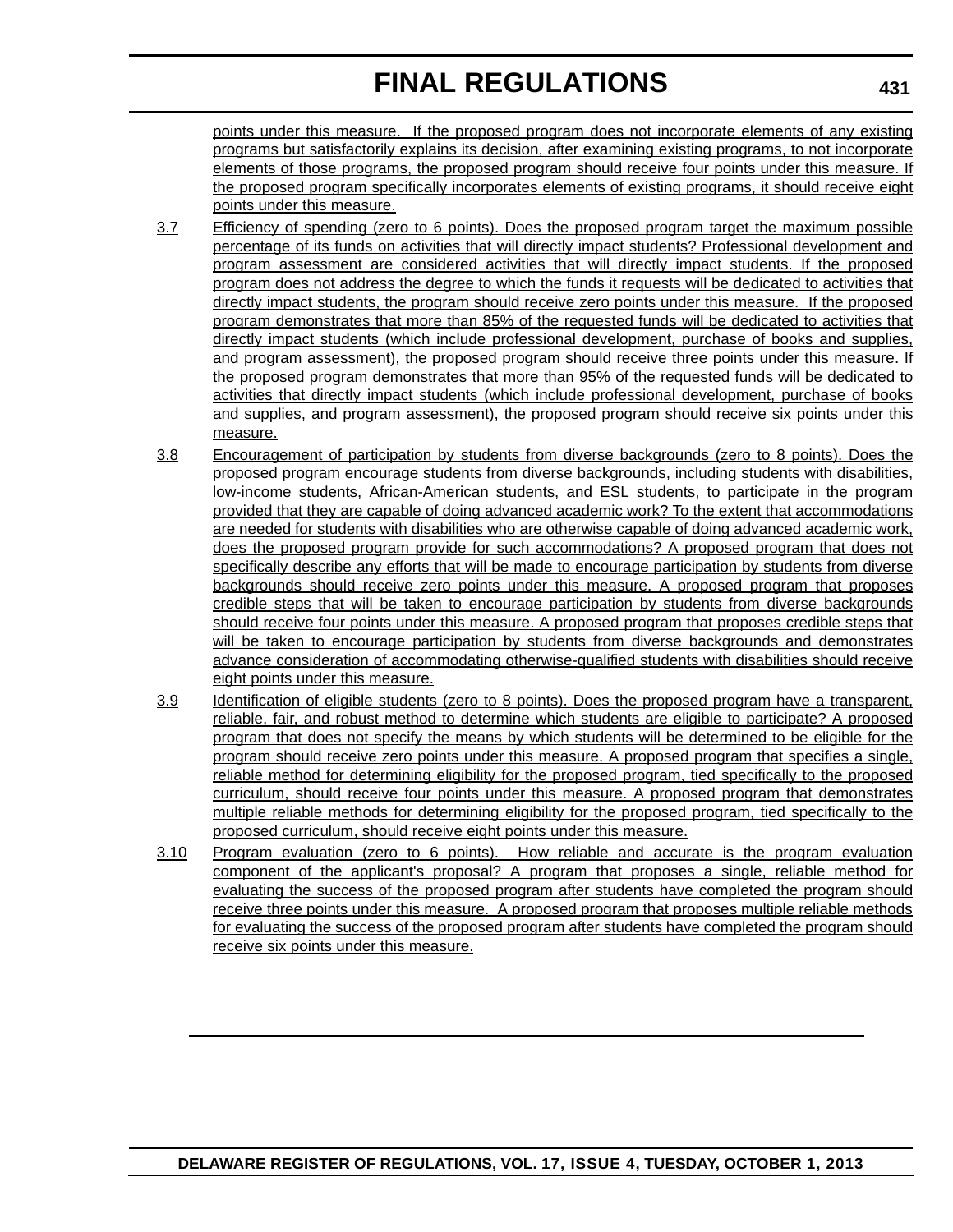## **[DEPARTMENT OF HEALTH AND SOCIAL SERVICES](http://www.dhss.delaware.gov/dhss/dmma/)**

**DIVISION OF MEDICAID AND MEDICAL ASSISTANCE/DIVISION OF DEVELOPMENTAL DISABILITIES**

**SERVICES**

Statutory Authority: 31 Delaware Code, Section 512 (31 **Del.C.** §512) **ORDER**

**[1915\(c\) Home and Community-Based Services Waiver](#page-4-0)**

#### **NATURE OF THE PROCEEDINGS:**

Delaware Health and Social Services ("Department") / Division of Medicaid and Medical Assistance (DMMA) / Division of Developmental Disabilities Services (DDDS) initiated proceedings to notify the public that a 1915(c) Home and Community-Based Services Waiver (HCBS) waiver amendment has been submitted to the Centers for Medicare and Medicaid Services (CMS) to add a new core service, *Group Supported Employment*. The Department's proceedings to amend its regulations were initiated pursuant to 29 **Delaware Code** Section 10114 and its authority as prescribed by 31 **Delaware Code** Section 512.

The Department published its notice of proposed regulation changes pursuant to 29 **Delaware Code** Section 10115 in the August 2013 Delaware *Register of Regulations*, requiring written materials and suggestions from the public concerning the proposed regulations to be produced by August 31, 2013 at which time the Department would receive information, factual evidence and public comment to the said proposed changes to the regulations.

#### **SUMMARY OF PROPOSAL**

The proposed provides notice to the public that Delaware Health and Social Services (DHSS)/Division of Medicaid and Medical Services (DMMA)/Division of Developmental Disabilities Services (DDDS) has submitted a 1915(c) Home and Community-Based Services (HCBS) Waiver amendment to the Centers for Medicare and Medicaid Services (CMS) to add a new core service, *Group Supported Employment*.

#### **Statutory Authority**

- Social Security Act §1915(c), *Provisions Respecting Inapplicability and Waiver of Certain Requirements of this Title*
- 42 CFR §441, Subpart G, *Home and Community-Based Services Waiver Requirements*
- 42 CFR §447.205, *Public Notice of Changes in Statewide Methods and Standards for Setting Payment Rates*

#### **Background**

The Medicaid Home and Community-Based Services (HCBS) waiver program is authorized in §1915(c) of the Social Security Act. The program permits a State to furnish an array of home and community-based services that assist Medicaid beneficiaries to live in the community and avoid institutionalization. The State has broad discretion to design its waiver program to address the needs of the waiver's target population. Waiver services complement and/or supplement the services that are available to participants through the Medicaid State plan and other federal, state and local public programs as well as the supports that families and communities provide.

The waiver to provide home and community-based services to developmentally disabled adults was developed by the Division of Developmental Disabilities Services (DDDS) and the Division of Social Services (DSS) in 1982, received approval from the Center for Medicare and Medicaid Services (CMS), and became effective on July 1, 1983. The waiver includes support services necessary to maintain individuals in the community as an alternative to institutionalization. The cost of the Home and Community-Based Services Waiver for the Developmentally Disabled (HCBS/DD) shall not exceed the cost of care of the Intermediate Care Facility for the Developmentally Disabled (ICF/DD).

DDDS is the agency that has primary responsibility for administering the HCBS/DD waiver as well as providing, or contracting for the provision of, most of the services. Providers of Pre-Vocational Training, Supported Employment and Residential Habilitation services are certified by DDDS and contract directly with the Delaware Medical Assistance Program (DMAP).

**DELAWARE REGISTER OF REGULATIONS, VOL. 17, ISSUE 4, TUESDAY, OCTOBER 1, 2013**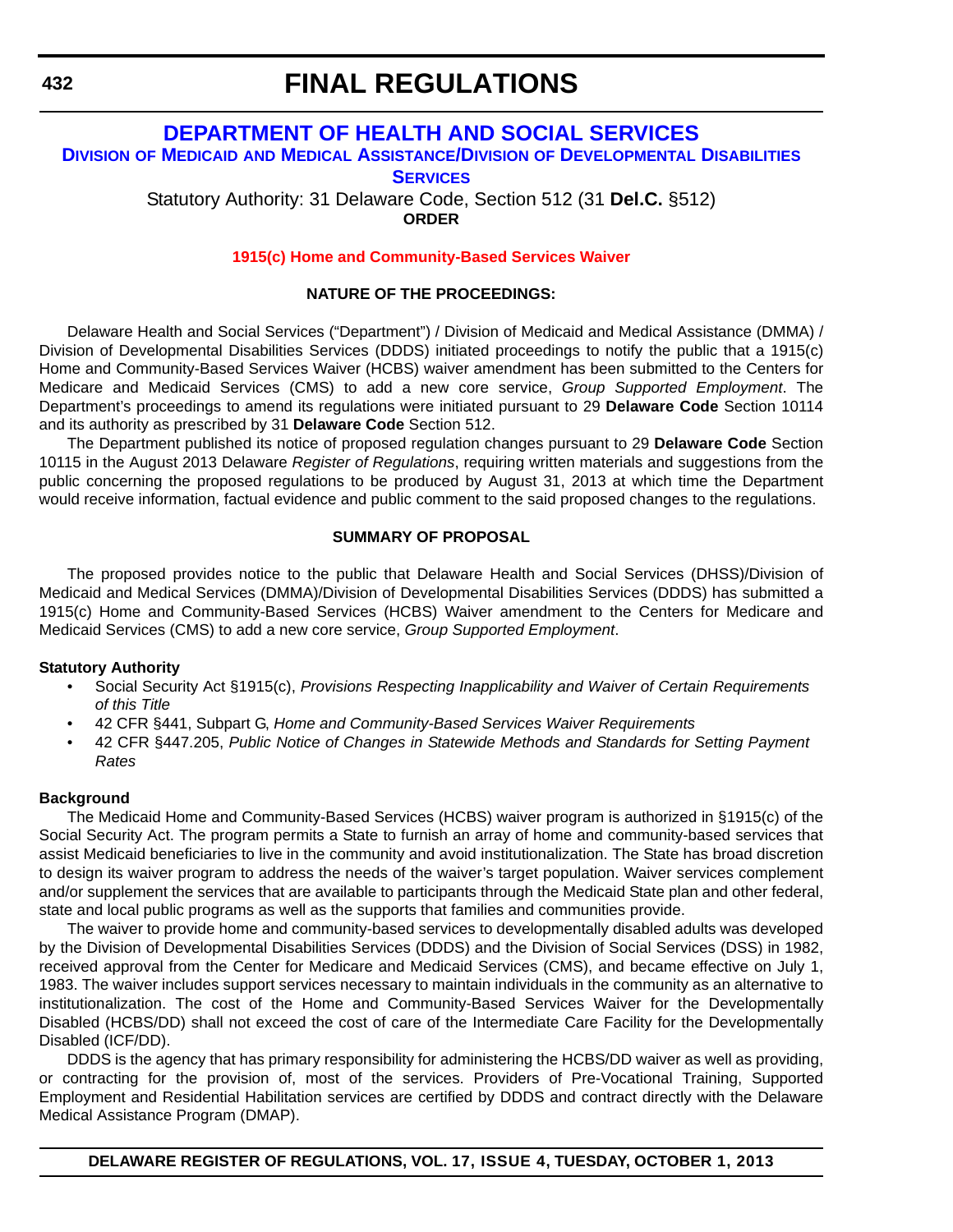#### **Summary of Proposal**

Currently, the Division of Developmental Disabilities Services (DDDS) 1915(c) Home and Community Based Services (HCBS) Medicaid waiver allows consumers to receive Supported Employment with a one-to-one staffing ratio. Many states also allow Supported Employment to be provided in a group to individuals who work as a team, generally at a single worksite of a host community business or industry, with initial training, supervision, and ongoing support provided by on-site staff.

DDDS proposes to amend its 1915(c) HCBS waiver to offer consumers the opportunity to choose a group setting as opposed to receiving a one-on-one service. What was formerly called "Supported Employment" under the waiver will now be called "Individual Supported Employment" and the service definition will be amended so that the language is consistent with the new definition for Group Supported Employment. A new reimbursement methodology for Group Supported Employment is proposed herein for which public notice of the change must be made in accordance with 42 CFR 447.205.

Furthermore, DDDS proposes to change the unit of reimbursement for Day Habilitation, Pre-vocational Service and Supported Employment under the waiver from an hourly billable unit to a fifteen (15) minute billable unit. This change is necessary in order to align the billing units with the increments in which services are actually delivered.

Finally, DDDS proposes to change the frequency of the case manager contact schedule to review the plan of care with the consumer from a monthly face to face visit with the consumer and their family or guardian to review the plan to a monthly "paper" review of the plan by the case manager without the consumer and four face to face visits per year to review the plan with the consumer/family/guardian, of which two must be in the consumer's home.

Pursuant to the notice requirements of 42 CFR 447.205, Delaware Health and Social Services/Division of Medicaid and Medical Assistance/Division of Developmental Disabilities Services (DHSS/DMMA/DDDS), hereby affords the public notice of its intention to solicit public comment on the Department's intent to request a 1915(c) Home and Community-Based Services (HCBS) (HCBS) Waiver amendment to add a new core service, Group Supported Employment. If implemented as proposed, the waiver amendment will have the following effect on October 1, 2013:

- 1) Defining and adding "Group Supported Employment" as a waiver service in accordance with Waiver Technical Guide Version 3.5;
- 2) Adding reimbursement methodology for Group Supported Employment;
- 3) Adding provider qualifications for Group Supported Employment (the qualifications will be the same as for Individual Supported Employment);
- 4) Revising and renaming the service definition of "Supported Employment" to "Individual Supported Employment" in accordance with Waiver Technical Guide Version 3.5;
- 5) Clarifying that staff to consumer ratio must be one to one;
- 6) Changing the currently hourly billable unit for Day Habilitation, Supported Employment and Prevocational service to fifteen (15) minutes; and,
- 7) Revising the frequency of the case manager review of the plan of care from a monthly face-to-face visit with the consumer and their family or guardian to review the plan to a monthly "paper" review of the plan with documentation and four (4) face-to-face visits per year to review the plan with the consumer / family/guardian.

#### *Draft of Proposed Waiver Amendment Application*

A draft of Delaware's waiver amendment application is currently available for review on the Division of Developmental Disabilities Services website at http://www.dhss.delaware.gov/ddds/

The provisions of this waiver are subject to approval by the Centers for Medicare and Medicaid Services (CMS).

#### **Fiscal Impact Statement**

There is no increase in cost on the General Fund. Demonstrations must be "budget neutral" over the life of the project, meaning they cannot be expected to cost the Federal government more than it would cost without the waiver.

Supported Employment in a group setting is being offered as an alternative for individuals who are most likely already receiving Supported Employment Services or Pre-Vocational Services, so there is no expected additional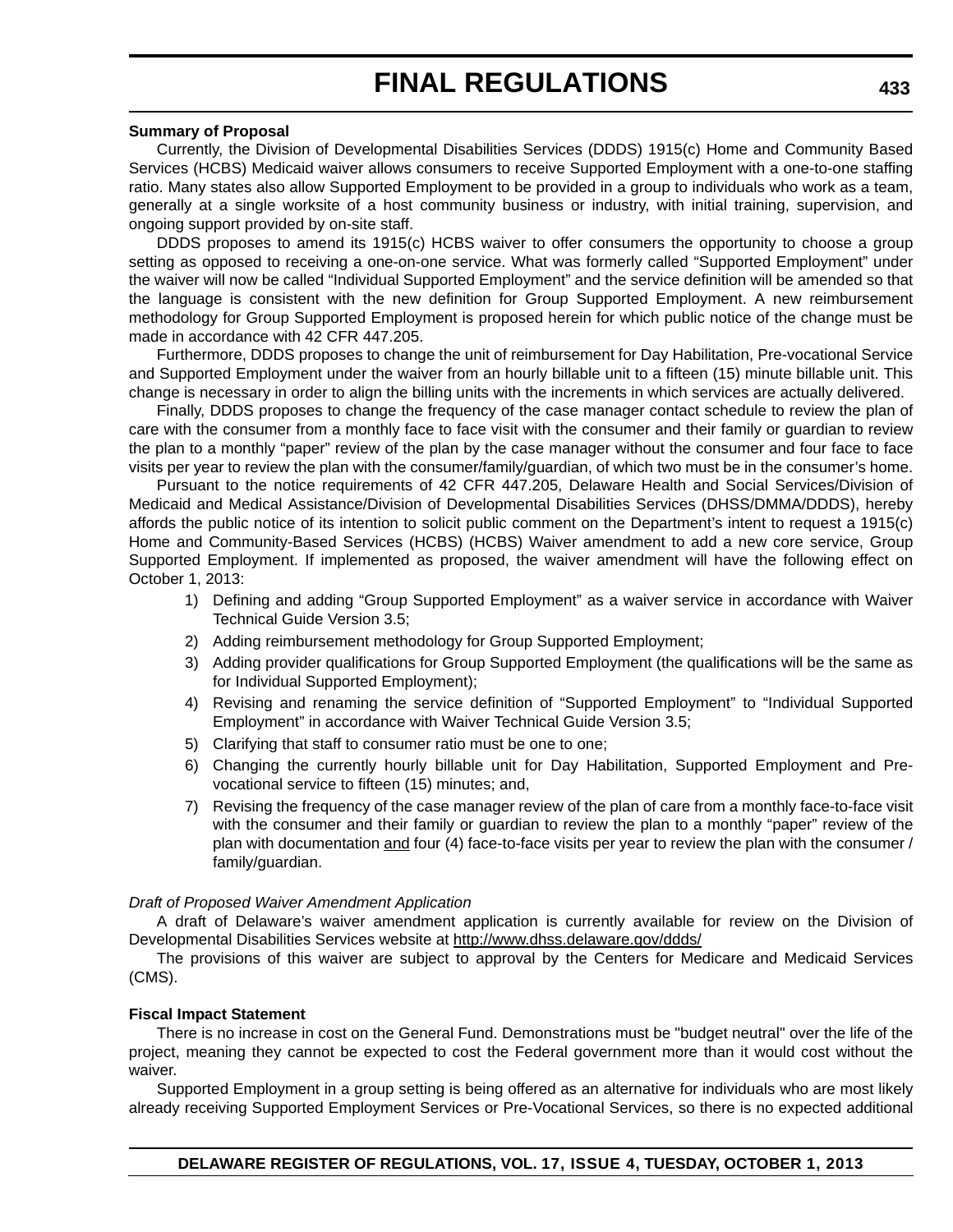# **FINAL REGULATIONS**

cost.

### **SUMMARY OF COMMENTS RECEIVED WITH AGENCY RESPONSE AND EXPLANATION OF CHANGES**

The Governor's Advisory Council for Exceptional Citizens (GACEC) and the State Council for Persons with Disabilities (SCPD) offered the following observations and recommendations summarized below. The Division of Medicaid and Medical Assistance (DMMA) has considered each comment and responds as follows.

#### **GACEC and SCPD**

First, the current "supported employment" definition contains an exclusion for transportation: "Transportation is not included in supported employment services." At page 158. In contrast, the proposed definitions of individual and group supported employment include transportation as an included expense.<sup>1</sup> At pages 158-159. GACEC advises that this change merits the endorsement of the Council; and, SCPD strongly endorses this revision.

Second, the State proposes to revamp its standards for case manager monitoring of progress on plans of care. The current standard requires a direct interview with the client every month. The proposed standard requires monthly "paper' monitoring supplemented by a face-to-face direct interview 4 times/year, 2 of which must be in the client's home. At page 159. See also attached page 91 from Waiver. The Councils identified the following concerns in this context.

- A. The "Waiver" still contains references to the old standard. See, e.g., attached page 92: "The DDDS Case Manager reviews and monitors the implementation of services at least monthly through a direct, person to person meeting and discussion with the participant."
- B. The new standards do not literally permit any flexibility. For example, other sections in the Waiver contemplate updating a plan when the participant's needs change (Waiver, attached pages 85 and 99) and the ELP can require "other progress reports" (Waiver, attached page 91). Literally, a case manager could view the schedule as a rigid "cap" which cannot be exceeded. Thus, there may be circumstances in which more than four (4) face-to-face interviews are needed annually to address a participant's needs. It would be preferable to clarify that the monthly review protocol is a "minimum" which case managers may exceed.
- C. It's unclear what documentation would be analyzed by the case manager conducting a monthly "paper" review. Attendance reports may be available on a monthly basis but would not be informative in the context of progress on ELP vocational goals. See attached page 156 from Waiver. The Waiver only contemplates submission of vocational work reports on a quarterly, not a monthly basis. See attached page 91. DHSS could consider either making submission of vocational work reports a monthly requirement or requiring submission of other documentation to allow for meaningful monthly review. For example, Chimes prepares a detailed monthly vocational report. See attached form.

Third, one of the principal rationales for adopting a 15-minute billable unit for day program, pre-vocational services, and supported employment services is flexibility. DDDS wishes to ensure that participants can engage in combinations of supported employment and pre-vocational services. Authorizing billing in small increments facilitates this approach. However, there is some "tension" between this intended flexibility and language in the Waiver itself. Consider the following recitals:

> Day Habilitation services can be provided as a full day or hourly. ...Day habilitation may not be provided to a participant during the same hours that Supported Employment, Work Services or Community Inclusion is provided.

> Pre-Vocational services can be provided as a full day or hourly. ... Pre-vocational services may not be provided to a participant during the same hours that Supported Employment, Work Services, or Community Inclusion is provided.

Waiver, pages 48 and 50 (attached).

<sup>1.</sup> Transportation costs are also included in rates for day programs and pre-vocational services. See attached p. 153 from "Waiver".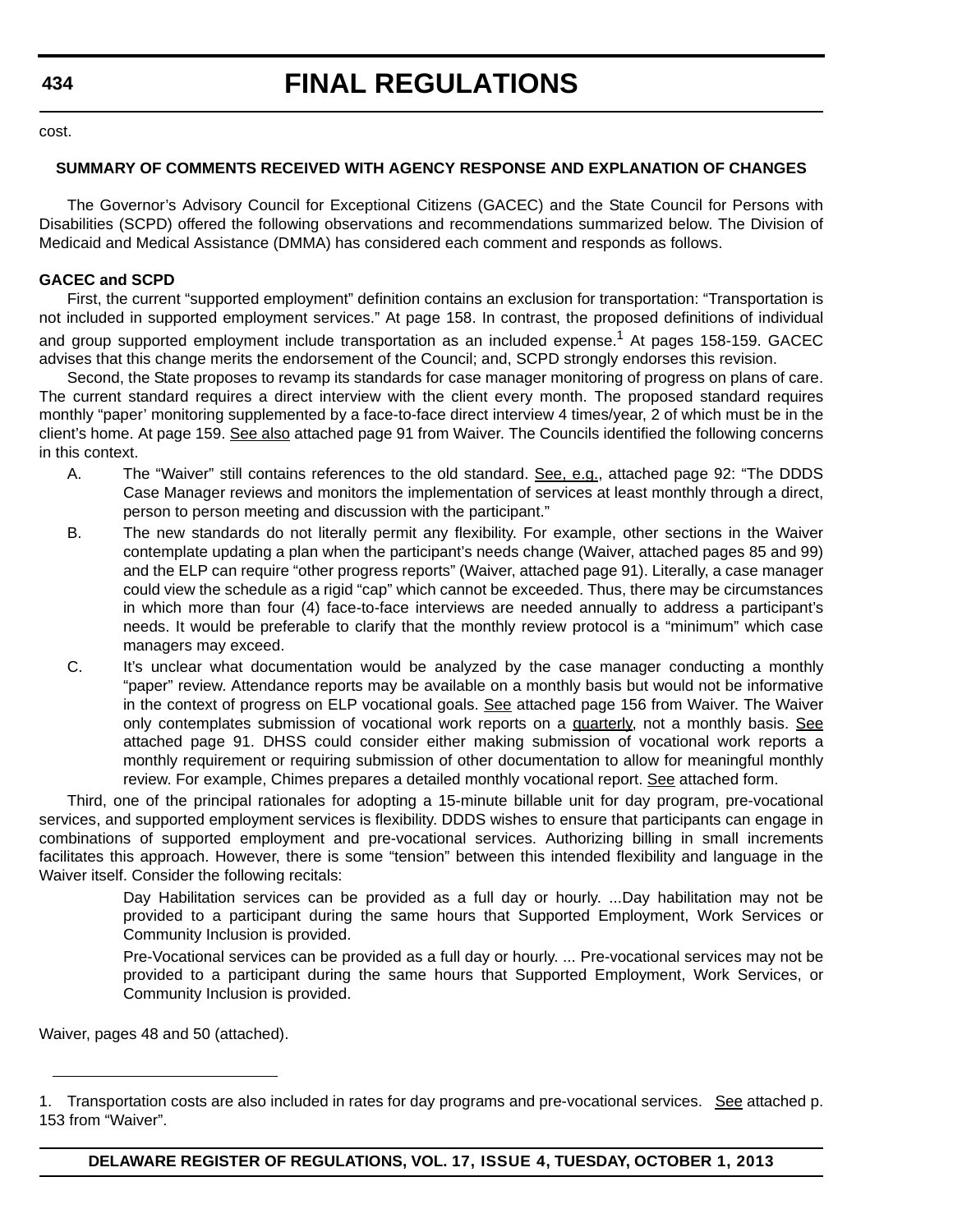Consider a participant who engages in supported employment between 11-11:30 and pre-vocational services between 11:30-12. Using the 15 minute billing increment, the provider could bill 2 units of supported employment and 2 units of pre-vocational services. However, the above language would literally bar such billing. Alternatively, consider a participant who engages in supported employment between 9-11:05 and pre-vocational services between 11:05-12:00. The provider could not bill for pre-vocational services for the period 11:05-12:00 since within the same hour as supported employment. For maximum flexibility, the State could consider revising the above "limiting" language and adopting a "quarter hour" unit akin to that used for behavioral consultative services and nursing consultative services. See attached p. 167 from Waiver. See also attached page 153: "Small group will be paid in 15 minute billable units." It would simply be less confusing to adopt a "quarter hour" standard than to sometimes refer to "hourly" units (page 166) and sometimes refer to "15 minute billable units" (page 153).

Fourth, in a related context, guidance on the 15 minute billable units for behavioral consultative services and nursing consultative services addresses "rounding":

Units of time 1-8 minutes shall not be billed. Units of time 8-15 minutes shall be billed as one 15 minute unit.

See attached page 154 from Waiver. The Councils could not locate any analog for "rounding" for 15 minute billable units for supported employment, pre-vocational services, and day programming. Clarification would be preferable.

*Agency Response*: DMMA/DDDS appreciate the Councils' endorsement of our intention to make transportation available to individuals receiving Supported Employment.

Thank you also for your comments regarding the proposed changes to the frequency of the case manager review of the plan of care for each waiver participant. As a result of your comments, we have proposed alternate language to the Centers for Medicare and Medicaid Services (CMS) as follows:

*The DDDS State Case Manager monitors the contracted agency's implementation of the participant's plan of care (the ELP) on a monthly basis with the participant and/or appropriate team members. At least once each calendar quarter, the case manager will conduct a face to face interview with the participant. The case manager must conduct at least two of the face to face interviews in the participant's home, during which the plan is reviewed with the participant, his/her or guardian, if applicable, and/or appropriate team members to assess their satisfaction with the services provided and to review how the participant is progressing with the attainment of his/her stated priority outcomes.* 

The new language now indicates that the case manager must have a face to face meeting with the participant at least once each calendar quarter. We have also correct page 92 of the application to be consistent with the new standard. We hope this has addressed your concerns.

Thank you for pointing out that the service description in Appendix C still referred to the billable units for Day Habilitation and Pre-Vocational Service as "full day" and "hourly", as opposed to full day and 15 minute units. The two references you cited have been removed from Appendix C, as a description of the reimbursement methodology is in Appendix I and does not belong in Appendix C. The example you provided in your letter would not be problematic if both services are billed in 15 minute increments.

Regarding your comment regarding the lack of language around how to "round" minutes up or down to determine how many 15 minute increments may be billed, this level of billing detail is usually not specified in a waiver application and is, instead part of the billing instructions published by DMMA for providers. We will remove this language in the renewal of the waiver effective July 1, 2013 for the Clinical Consultative service and will ensure that this billing guidance language is included for all services which may be billed in 15 minute increments in the Medicaid Provider-Specific on line manual which we are in the process of working with DMMA to revise.

Please note related changes on DMMA Final Order Regulation #13-36 Attachment indicated by **[Bracketed Bold language]** for text added at the time the final order was issued and by **[Bracketed bold stricken through]** for language deleted at the time the final order was issued.

Thank you again for your excellent comments.

#### **FINDINGS OF FACT:**

The Department finds that the proposed changes as set forth in the August 1, 2013 *Register of Regulations*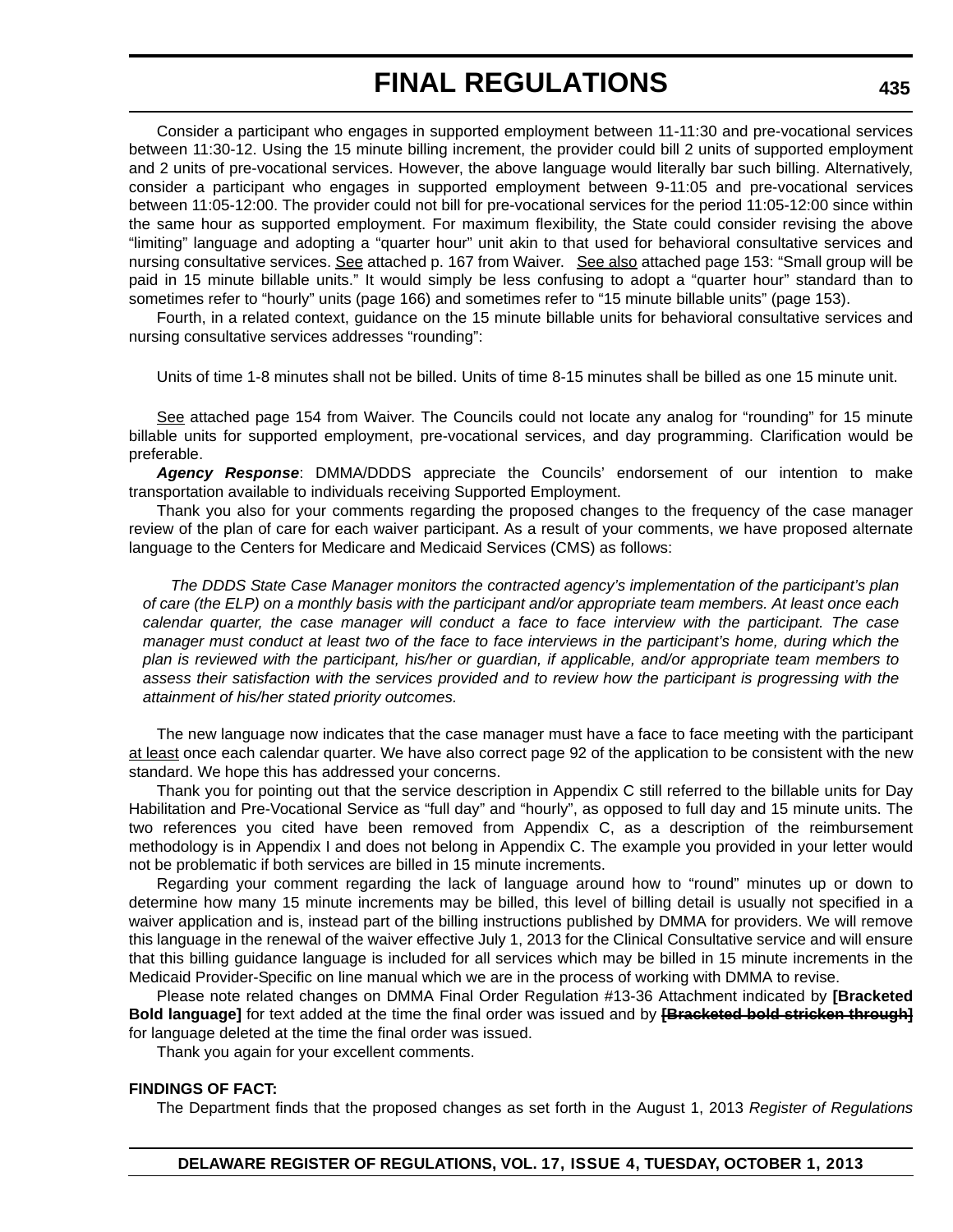# **FINAL REGULATIONS**

#### should be adopted.

**THEREFORE, IT IS ORDERED**, that the proposed regulation to publish for public comment a draft of the Division of Developmental Disabilities Services (DDDS) 1915(c) Home and Community-Based Services Waiver (HCBS) waiver to add a new core service, *Group Supported Employment*, is adopted and shall be final effective October 10, 2013.

Rita M. Landgraf, Secretary, DHSS

#### **DMMA FINAL ORDER REGULATION #13-36 ATTACHMENT**

DDDS Waiver Amendment Public Notice Attachment

#### Current Definition of Supported Employment

Supported employment services consists of intensive, ongoing supports that enable participants, for whom competitive employment at or above the minimum wage is unlikely absent the provision of supports, and who, because of their disabilities, need supports, to perform in a regular work setting. Supported employment may include assisting the participant to locate a job or develop a job on behalf of the participant. Supported employment is conducted in a variety of settings, particularly work sites where persons without disabilities are employed. Supported employment includes activities needed to sustain paid work by participants, including supervision and training. When supported employment services are provided at a work site where persons without disabilities are employed, payment is made only for the adaptations, supervision and training required by participants receiving waiver services as a result of their disabilities but does not include payment for the supervisory activities rendered as a normal part of the business setting.

Documentation is maintained in the file of each participant receiving this service that the service is not available under a program funded under section 110 of the Rehabilitation Act of 1973 or the Individuals with Disabilities Education Act (20 U.S.C. 1401 et seq.).

Federal financial participation is not claimed for incentive payments, subsidies, or unrelated vocational training expenses such as the following:

- 1. Incentive payments made to an employer to encourage or subsidize the employer's participation in a supported employment program;
- 2. Payments that are passed through to users of supported employment programs; or
- 3. Payments for training that is not directly related to an individual's supported employment program.

Transportation is not included in supported employment services.

#### Proposed Definition of Individual Supported Employment (new)

Individual Supported Employment Services are provided to participants, at a one to one staff to consumer ratio, who because of their disabilities, need ongoing support to obtain and maintain an individual job in competitive or customized employment, or self-employment position, in an integrated work setting in the general workforce for which an individual is compensated at or above the minimum wage, but not less than the customary wage and level of benefits paid by the employer for the same or similar work performed by individuals without disabilities. The outcome of this service is sustained paid employment at or above the minimum wage in an integrated setting in the general workforce, in a job that meets personal and career goals in order to promote community inclusion.

Supported individual employment may also include support to establish or maintain self-employment, including home-based self-employment. Supported employment services are individualized and may include any combination of the following services: vocational/job-related discovery or assessment, person-centered employment planning, job placement, job development negotiation with prospective employers, job analysis, job carving, training and systematic instruction, job coaching, on the job employment supports, social skills training, benefits support, training and planning, transportation, asset development and career advancement services, implementation of assistive technology, and other workforce support services including services not specifically related to job skill training that enable the waiver participant to be successful in integrating into the job setting.

**[Documentation is maintained that the service is not available under a program funded under section 110 of the Rehabilitation Act of 1973 or IDEA (20 U.S.C. 1401 et seq.) Federal financial participation is not**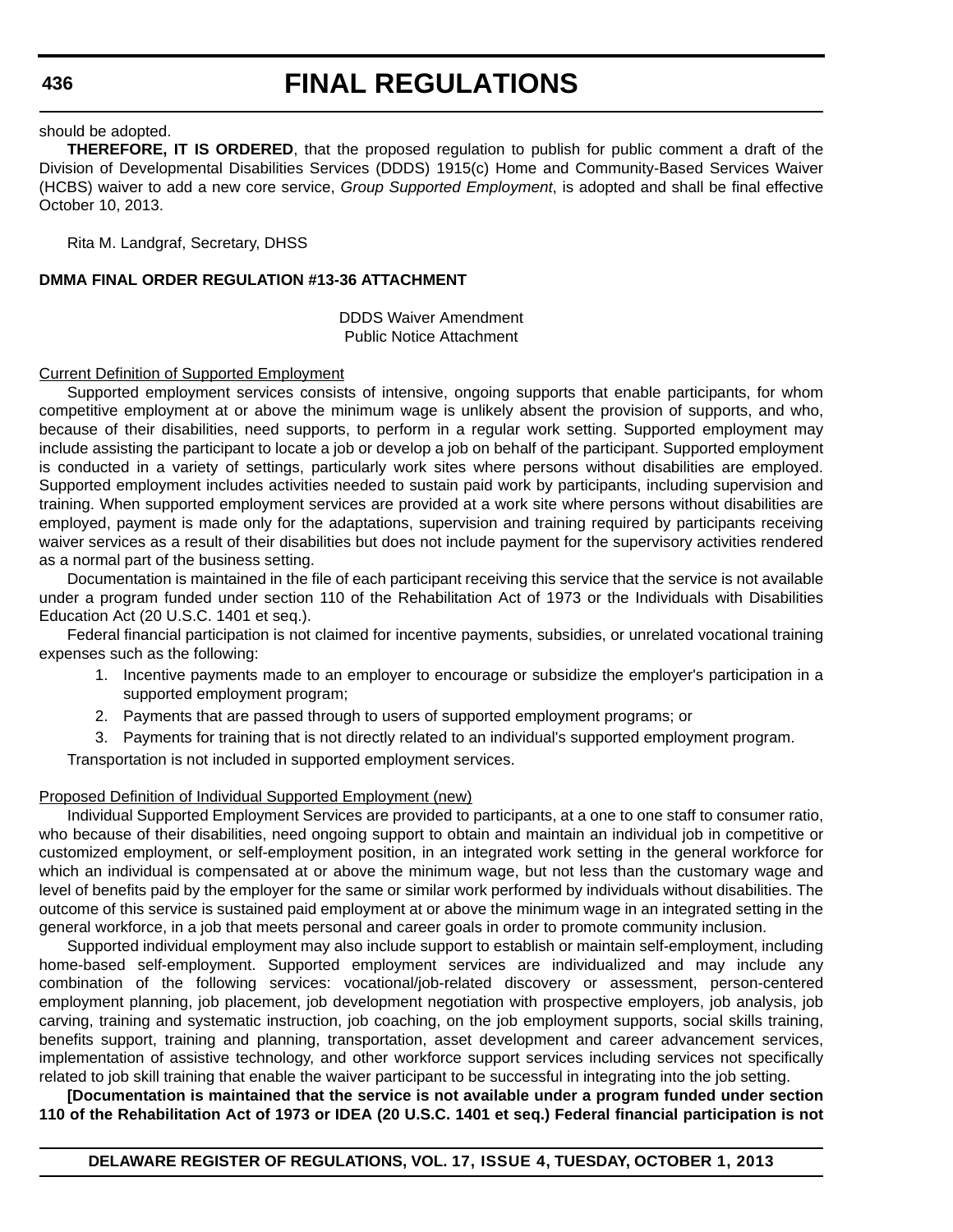**claimed for incentive payments, subsidies, or unrelated vocational training expenses such as the following: incentive payments made to an employer to encourage or subsidize the employer's participation in supported employment; or payments that are passed through to users of supported employment services.]**

#### Provider Qualifications Group Supported Employment

The Provider Qualifications for Group Supported Employment will be the same as are currently approved in the DDDS waiver for Supported Employment.

#### Proposed Definition of Group Supported Employment (new)

Supported Employment Small Group Employment Support are services and training activities provided in regular business, industry, and community settings for groups of two (2) to eight (8) workers with disabilities. Examples include mobile crews and other employment work groups. Small group employment support must be provided in a manner that promotes integration into the workplace and interaction between participants and people without disabilities in those workplaces. The outcome of this service is sustained paid employment and work experience leading to further career development and individual integrated community based employment for which an individual is compensated, at or above the minimum wage, but not less than the customary wage and level of benefits paid by the employer for the same or similar work performed by individuals without disabilities. Supported employment small group employment supports may be a combination of the following services: vocation/job related discovery or assessment, person center employment planning, job placement, job development, social skills training, negotiation with prospective employers, job analysis, training and systematic instruction, job coaching, benefits supports, training and planning, transportation and career advancements services.

Other workplace support services may include services not specifically related to job skill training that enable the waiver participant to be successful in integrating in to the job setting.

**[Documentation is maintained that the service is not available under a program funded under section 110 of the Rehabilitation Act of 1973 or IDEA (20 U.S.C. 1401 et seq.) Federal financial participation is not claimed for incentive payments, subsidies, or unrelated vocational training expenses such as the following: incentive payments made to an employer to encourage or subsidize the employer's participation in supported employment; or payments that are passed through to users of supported employment services.]**

#### Proposed Reimbursement Methodology for Group Supported Employment (new)

The payment rate for Group Supported Employment will be based on the rate for Individual Supported Employment, which is a one-to-one staff-to-consumer ratio. The payment rate for the addition of each consumer in the group shall be computed by dividing the payment rate for Individual Supported Employment by the number of participants in the group (up to a maximum of 8) and applying a gross up factor to account for additional incremental costs related to the provision of group supported employment that would not have been captured in the base Individual Supported Employment rate. Group Supported Employment will be paid in 15 minute billable units.

#### Case Manager Review of the Plan of Care - Appendix D: Participant–Centered Planning and Service Delivery, D-1: Service Plan Development

#### Current Waiver Language

The DDDS State Case Manager monitors the contracted agency's implementation of the participant's plan of care (the ELP) on a monthly basis. This monitoring includes a direct interview with the participant to assess their satisfaction with the services provided and to review how the participant is progressing with the attainment of his/ her state priority outcomes. In effect, the participant has a known advocate with the state, which maintains contractual authority over the provider agency.

#### Proposed Waiver Language

The DDDS State Case Manager monitors the contracted agency's implementation of the participant's plan of care (the ELP) on a monthly basis **[In addition to the monthly paper monitoring, this includes a direct**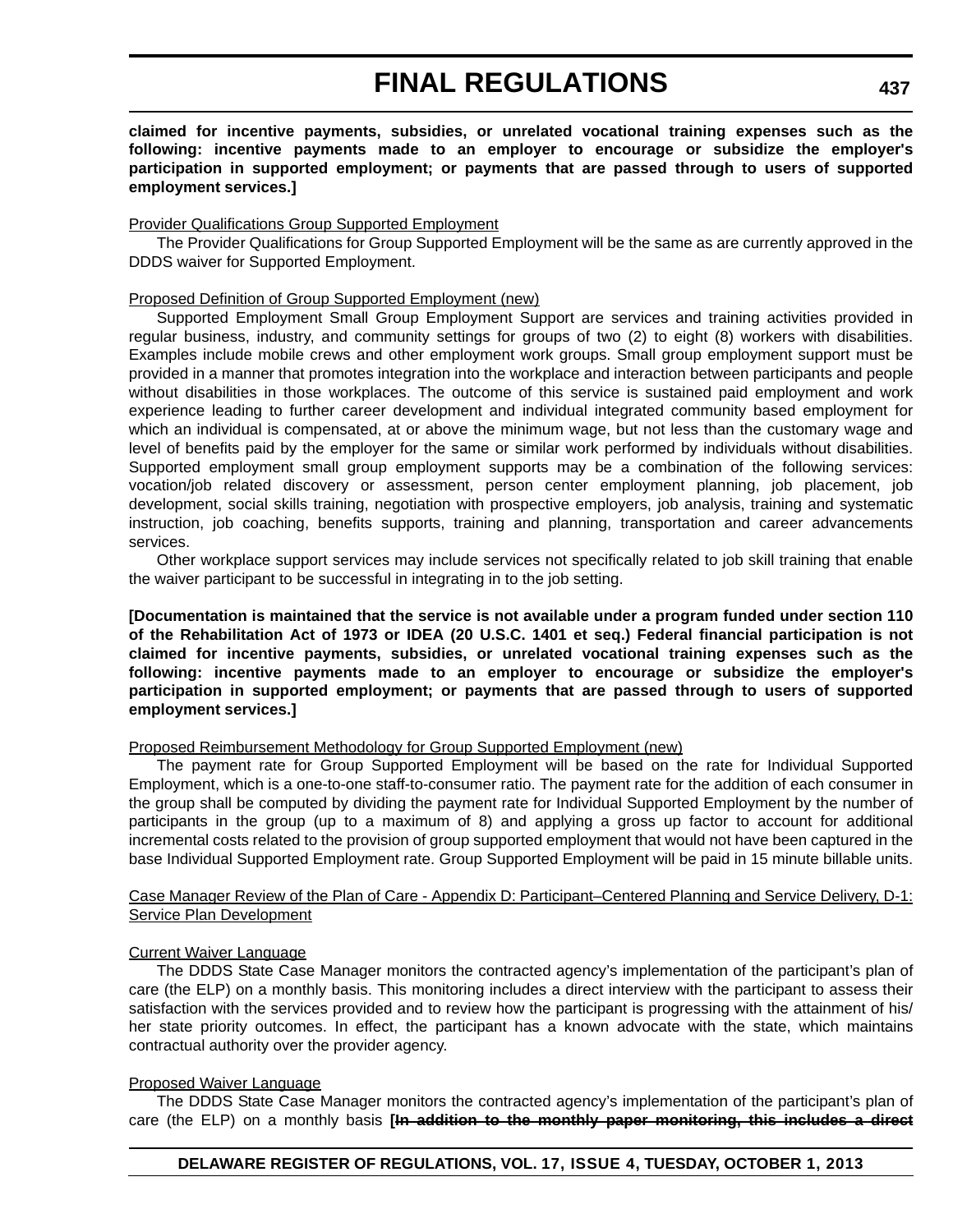**interview with the participant four times per year, two of which must be in the participant's home, to review the plan with the participant and his/her family or guardian to assess their satisfaction with the services provided and to review how the participant is progressing with the attainment of his/her state priority outcomes. with the participant and/or appropriate team members. At least once each calendar quarter, the case manager will conduct a face to face interview with the participant. The case manager must conduct at least two of the face to face interviews in the participant's home, during which the plan is reviewed with the participant, his/her or guardian, if applicable, and/or appropriate team members to assess their satisfaction with the services provided and to review how the participant is progressing with the attainment of his/her stated priority outcomes.]** In effect, the participant has a known advocate with the state, which maintains contractual authority over the provider agency.

#### Current Performance Measure D-d-2

The percentage of participants whose State Case Managers have visited with them for the purpose of reviewing the Plan of Care on at least a monthly basis. (The number of participants whose State Case Managers have visited with them for the purpose of reviewing the Plan of Care on at least a monthly basis/the number of participants whose services and supports were reviewed by OQM.)

#### Proposed Performance Measure D-d-2

**[The percentage of participants whose State Case Managers have visited with them for the purpose of reviewing the Plan of Care at least four times per year, of which two visits must be in the participant's home. (The number of participants whose State Case Managers have visited with them for the purpose of reviewing the Plan of Care at least every four months (two of which must be in the home)/the number of participants whose services and supports were reviewed by OQM.) The% of participants whose Case Manager met them to review the Plan of Care at least once each calendar qtr, 2 of which must be in the participant's home w/i the plan year. (# of participants whose Case Manager met them to review the POC at least once each calendar qtr (2 of which must be in the home within the plan year)/# of participants whose services and supports were reviewed by OQM.)]**

#### **DIVISION [OF PUBLIC HEALTH](http://www.dhss.delaware.gov/dhss/dph/index.html)**

Statutory Authority: 16 Delaware Code, Section 9705 (p)(1) (16 **Del.C.** §9705 (p)(1)) 16 **DE Admin. Code** 4303

#### **ORDER**

#### **[4303 Automatic External Defibrillation](#page-4-0)**

#### **NATURE OF THE PROCEEDINGS:**

The Delaware Department of Health and Social Services ("DHSS") initiated proceedings to adopt the State of Delaware Regulations Governing Automatic External Defibrillation. The DHSS proceedings to adopt regulations were initiated pursuant to 29 **Delaware Code**, Ch. 101 and authority as prescribed by 16 **Delaware Code**, Section 9705 (p)(1).

On August 1, 2013 (Volume 17, Issue 2), DHSS published in the *Delaware Register of Regulations* its notice of proposed regulations, pursuant to 29 **Del.C.** §10115. It requested that written materials and suggestions from the public concerning the proposed regulations be delivered to DHSS by September 3, 2013, after which time the DHSS would review information, factual evidence and public comment to the said proposed regulations.

Written comments were received during the public comment period and evaluated. The results of that evaluation are summarized in the accompanying "Summary of Evidence."

#### **SUMMARY OF EVIDENCE**

In accordance with Delaware Law, public notices regarding proposed Department of Health and Social

#### **DELAWARE REGISTER OF REGULATIONS, VOL. 17, ISSUE 4, TUESDAY, OCTOBER 1, 2013**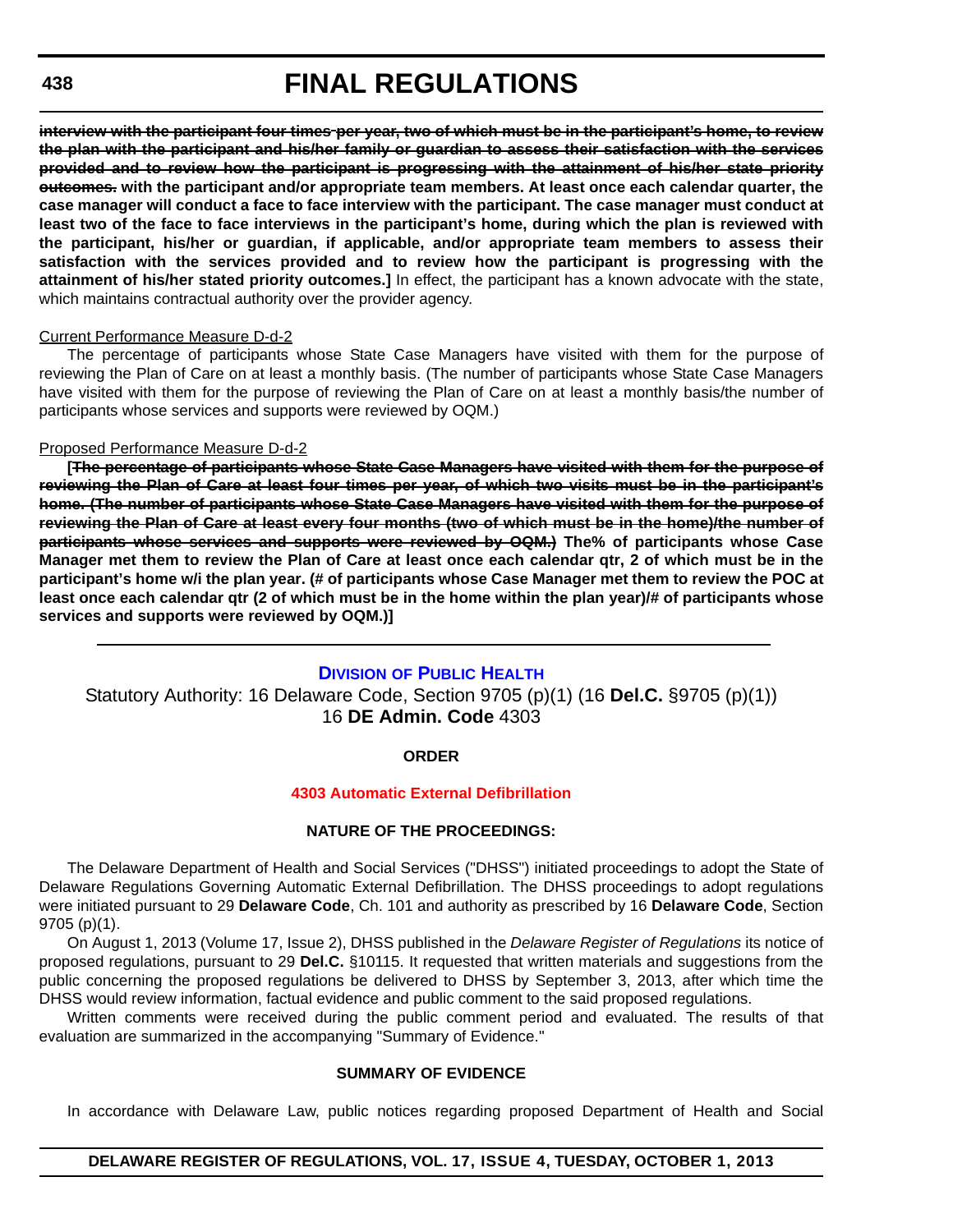Services (DHSS) Regulations Governing Automatic External Defibrillation were published in the *Delaware State News*, the *News Journal* and the *Delaware Register of Regulations*.

Entities offering written comments include:

IAED Grassroots (International Academies of Emergency Dispatch)

Public comments and the DHSS (Agency) responses are as follows:

#### **IAED Grassroots (International Academies of Emergency Dispatch):**

...placement of an AED within the State of Delaware. 4.6 The OEMS will be responsible for notifying the jurisdictional *public safety answering point* of the placement of an SAED within the boundaries of their jurisdiction. 5.0 Eligibility\* 5.1 Any agency, organization...

...placement of an SAED within the State of Delaware. 4.5 The OEMS shall be responsible for notifying the jurisdictional *public safety answering point* of the placement of an SAED within the boundaries of their jurisdiction 4.6 SAED Providers, SAED agencies and SAED...

**Agency Response:** The Agency appreciates and acknowledges these comments. The term "public safety answering point" has been in the AED regulations since the inception of the AED program. Dispatch centers in each jurisdiction of the state identify themselves by a different name, i.e. Fire Board, Kent Center, etc., thus, the state prefers using the generally accepted universal term of "public safety answering point" instead of specifically delineating each dispatch center.

The public comment period was open from August 1, 2013 through September 3, 2013.

Based on comments received during the public comment period no changes have been made to the proposed regulation. The regulation has been approved by the Delaware Attorney General's office and the Cabinet Secretary of DHSS.

#### **FINDINGS OF FACT:**

Based on public comments received, no changes were made to the proposed regulations. The Department finds that the proposed regulations, as set forth in the attached copy should be adopted in the best interest of the general public of the State of Delaware.

**THEREFORE, IT IS ORDERED**, that the proposed State of Delaware Regulations Governing Automatic External Defibrillation are adopted and shall become effective October 11, 2013, after publication of the final regulation in the *Delaware Register of Regulations*.

Rita M. Landgraf, Secretary

**\*Please note that no changes were made to the regulation as originally proposed and published in the August 2013 issue of the** *Register* **at page 165 (17 DE Reg. 165). Therefore, the final regulation is not being republished. A copy of the final regulation is available at:**

**[4303 Automatic External Defibrillation](http://regulations.delaware.gov/register/october2013/final/17 DE Reg 438 10-01-13.htm)**

## **DIVISION [OF PUBLIC HEALTH](http://www.dhss.delaware.gov/dhss/dph/index.html)** Statutory Authority: 16 Delaware Code, §122(3)c (16 **Del.C.**, §122(3)c) 16 **DE Admin. Code** 4462

#### **ORDER**

#### **[4462 Public Drinking Water Systems](#page-4-0)**

#### **NATURE OF THE PROCEEDINGS:**

Delaware Health and Social Services ("DHSS") initiated proceedings to adopt the State of Delaware Regulations Governing Public Drinking Water Systems. The DHSS proceedings to adopt regulations were initiated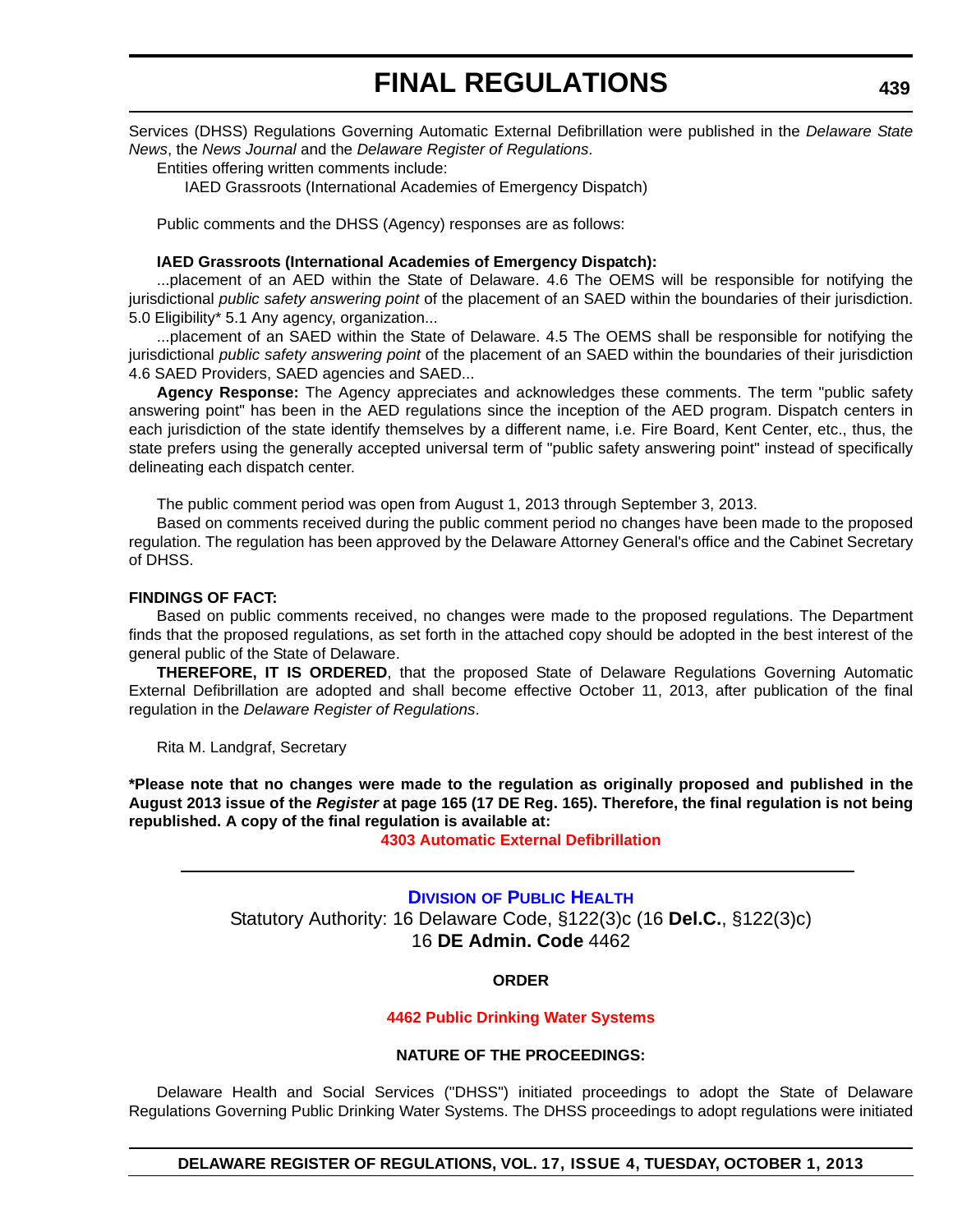# **FINAL REGULATIONS**

pursuant to 29 **Del.C.** §101 and authority as prescribed by 16 **Del.C.** §122(3)c.

On July 1, 2013 (Volume 17, Issue 1), DHSS published in the *Delaware Register of Regulations* its notice of proposed regulations, pursuant to 29 **Del.C.** §10115. It requested that written materials and suggestions from the public concerning the proposed regulations be delivered to DHSS by July 31, 2013, after which time the DHSS would review information, factual evidence and public comment to the said proposed regulations.

Written comments were received during the public comment period and evaluated. The results of that evaluation are summarized in the accompanying "Summary of Evidence."

#### **SUMMARY OF EVIDENCE**

In accordance with Delaware Law, public notices regarding proposed Department of Health and Social Services (DHSS) Regulations Governing Public Drinking Water Systems were published in the *Delaware State News*, the *News Journal* and the *Delaware Register of Regulations*.

One written comment was received on the proposed regulation during the public comment period (July 1, 2013 through July 31, 2013). The written comment was received from:

Ms. Patti Kay Wisniewski, Consumer Confidence Report Rule Lead, US EPA Region 3, Drinking Water Branch

Ms. Wisniewski's public comment and the DHSS (Agency) response follow.

#### **Ms. Patti Kay Wisniewski:**

EPA has reviewed the July 1, 2013, proposed changes to the regulations governing the Public Drinking Water Systems in Delaware. Of particular interest is the addition of 4.3.3.4.1.3 for water suppliers to include in their Consumer Confidence Reports (CCR) any detections of unregulated contaminants for which EPA has developed and published a health advisory.

Several questions have arisen in terms of how this provision is intended to be applied. How is this different from 4.3.3.4.1.2? Having read a press release about this change, we are presuming that any detection of an Unregulated parameter will need to be reported if EPA has developed and published a health advisory, as opposed to only reporting those parameters which exceed a health advisory as stated in 4.3.3.5.3.

Several questions arise related to implementation such as: Which units should be used to report results in the report? Does this apply to draft and/or final health advisories? Will the community water suppliers (CWS) know where to locate information on EPA's health advisories? Will CWS need to add any definitions to the CCR to explain health advisories, as these definitions were added to Section 2., but not to Section 4, the CCR rule, for any of these to be included in a CCR? It is also unclear whether the CWSs will need to include sources of these contaminants and the health effects?

It seems confusing as to whether this reference to unregulated contaminants is the same as noted in 4.3.3.4.1.2 which specifically references the Federal listing at 40 CFR 141.40 (aka the UMCR)? If so, perhaps there is a clearer method of describing the requirement within one provision, rather than two?

If the intent is to have water suppliers report detections of any and all parameters that they might have found, isn't this similar to the provision at 4.3.3.5.3? I note that 4.3.3.5.3 is limited to including in CCRs detections above a proposed MCL or health advisory level; therefore, might it be clearer to revise or delete this provision so as to not conflict with the added provision at 4.3.3.4.1.3. You might want to move the sentence about contacting the EPA Hotline to the new provision to assist with obtaining this information. If your new provision is more stringent than 4.3.3.5.3, (i.e. include all results if there is a health advisory even if results are below the health advisory) then there would be no problems from a Primacy perspective with removing this provision if captured elsewhere.

The provision added at 4.3.3.4.1.3 seems more stringent than the Federal rule, we merely wish to help with making this as clear as possible for the water suppliers.

**Agency Response:** The Agency appreciates and acknowledges your comment. In order to better clarify the intent of our actions we have moved the requirement for including unregulated contaminants, for which EPA has developed final health advisories, from 4.3.3.4.1.3 to 4.3.3.5.3.

The regulation has been approved by the Delaware Attorney General's office and the Cabinet Secretary of DHSS.

#### **FINDINGS OF FACT:**

Based on public comments received, non-substantive changes were made to the proposed regulations. Minor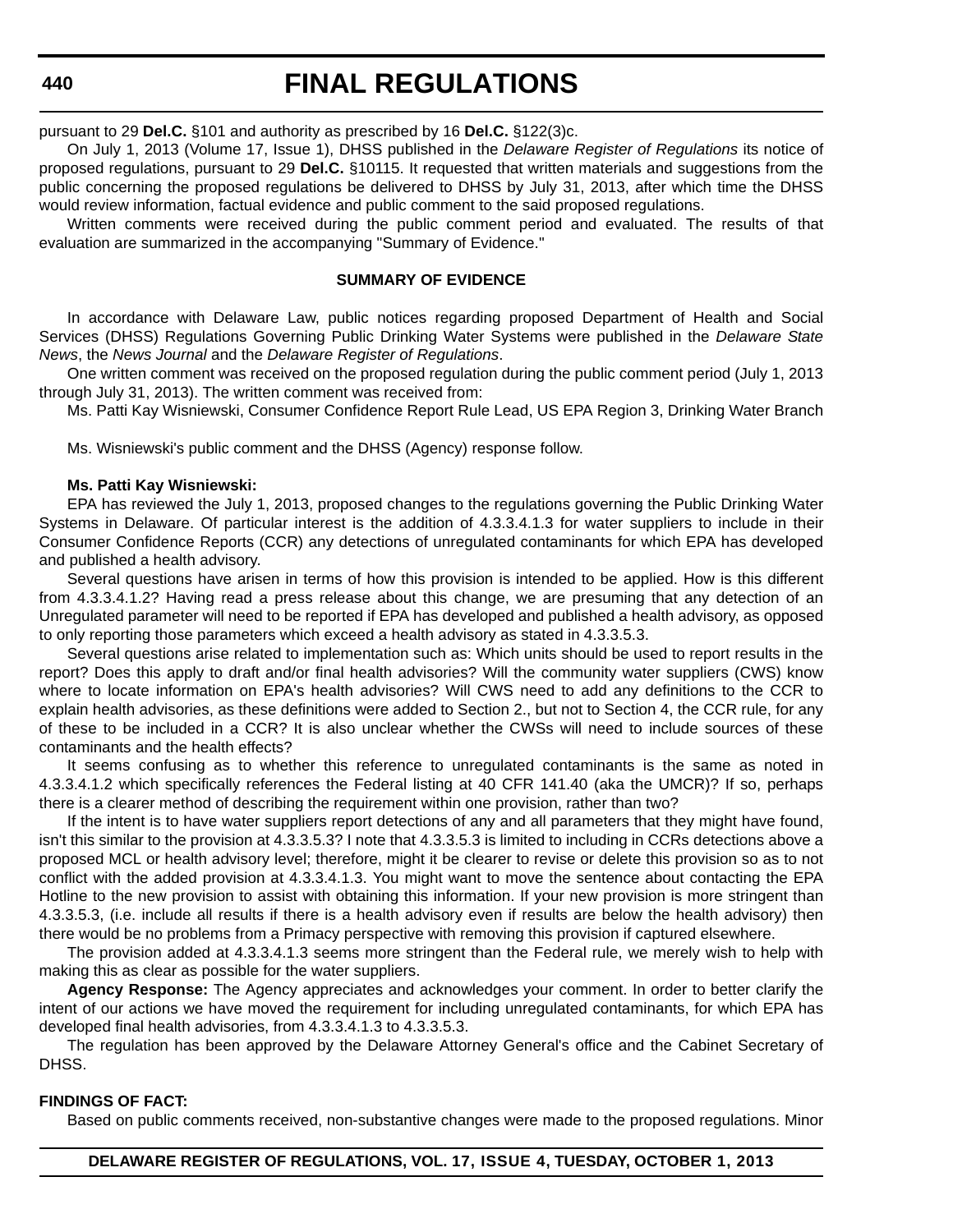technical corrections were made to further clarify the proposed regulations. The Department finds that the proposed regulations, as set forth in the attached copy should be adopted in the best interest of the general public of the State of Delaware.

**THEREFORE, IT IS ORDERED**, that the proposed State of Delaware Regulations Governing Public Drinking Water Systems are adopted and shall become effective October 11, 2013, after publication of the final regulation in the *Delaware Register of Regulations*.

Rita M. Landgraf, Secretary

**\*Please Note: Due to the size of the final regulation, it is not being published here. A copy of the regulation is available at:**

**[4462 Public Drinking Water Systems](http://regulations.delaware.gov/register/october2013/final/17 DE Reg 439 10-01-13.htm)**

## **[DEPARTMENT OF NATURAL RESOURCES AND ENVIRONMENTAL](http://www.dnrec.delaware.gov/fw/Pages/FWPortal.aspx)  CONTROL**

**DIVISION OF FISH AND WILDLIFE** Statutory Authority: 7 Delaware Code, Section 1902(a) (7 **Del.C.** §1902(a)) 7 **DE Admin. Code** 3200

#### **Secretary's Order No.: 2013-F-0035 Date of Issuance: September 10, 2013 Effective Date of the Amendment: October 11, 2013**

#### **[3200 Horseshoe Crabs](#page-4-0)**

Under the authority vested in the Secretary of the Department of Natural Resources and Environmental Control ("Department" or "DNREC") the following findings, reasons and conclusions are entered as an Order of the Secretary in the above-referenced rulemaking proceeding.

#### **Background and Procedural History**

This Order considers proposed regulations to amend 7 **DE Admin. Code** 3200: *Horseshoe Crabs*, to include revisions to §3201 (*Definitions*), and to add a new §3216, to wit: *Prohibition on Possession or Use of Asian Horseshoe Crabs*. The Department's Division of Fish and Wildlife commenced the regulatory development process with Start Action Notice 2013-06. The Department published its initial proposed regulation Amendments in the July 1, 2013 *Delaware Register of Regulations*, and held a public hearing on July 25, 2013.

The purpose of this action seeks to define and prevent the possession and use of Asian horseshoe crabs (*Carcinoscorpius rotundicauda*, *Tachypleus gigas*, and *Tachypleus tridentatus*) to protect human health and the shellfish resources of the State of Delaware. It should be noted that Delaware's Council on Shell Fisheries has endorsed the Department's development of regulations regarding this important issue.

Atlantic horseshoe crabs (*Limulus polyphemus*) are extensively used as bait in Delaware's American eel and whelk pot fisheries. The demand for horseshoe crabs as bait, as well as for their ecological functions, prompted the development of an extensive coastwide management program. The high demand and reduced availability of horseshoe crabs (particularly female horseshoe crabs) has driven prices very high in recent years, and has motivated seafood dealers in New York to import non-native Asian horseshoe crabs for use as bait in the American eel and whelk fisheries.

There is concern that these non-native Asian horseshoe crabs may host parasites and pathogens that could have severe negative impacts on Delaware's native horseshoe crab population (*Limulus polyphemus*), which is of extreme ecological and economic importance in the Delaware Bay. The Department is also concerned of the potential impacts of these parasites and pathogens upon other native species. In addition, the Department is aware that at least one species of Asian horseshoe crab, *C. rotundicauda*, is known to accumulate the powerful neurotoxin tetrodotoxin (TTX), which does not degrade by freezing or high temperature (cooking). Poisonings from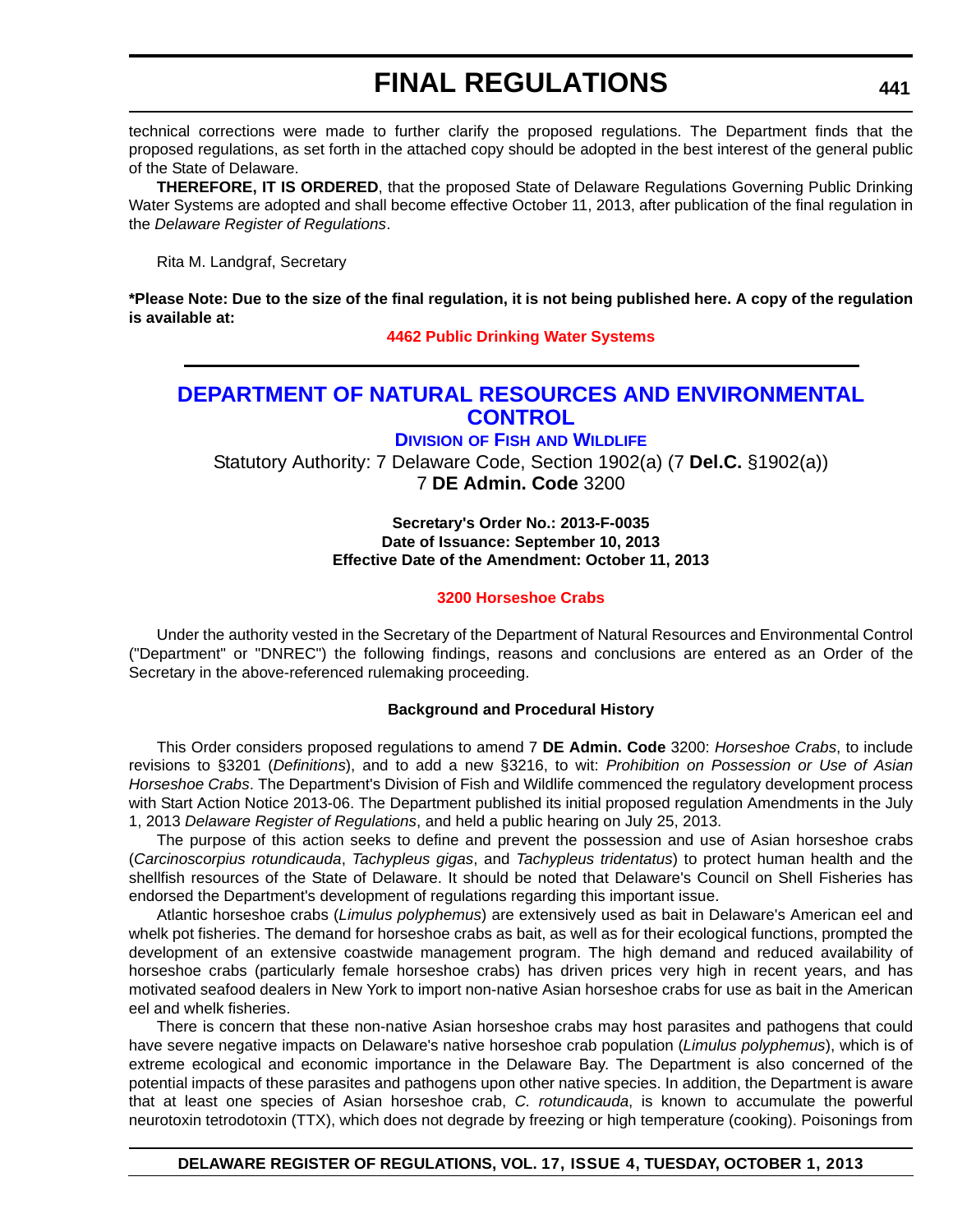this neurotoxin have been known to result in death in individuals that consume it through eating contaminated fish and shellfish. The potential for TTX accumulation in eel and whelk, as well as subsequent risk to human health, is unknown.

Due to the aforementioned human health concerns, the United States Fish & Wildlife Service is working to add Asian horseshoe crabs to the list of "Injurious Wildlife" under the Lacey Act. This federal action would make it unlawful to import Asian horseshoe crabs, however, such effort is expected to take a year or more to fully accomplish. Unfortunately, prohibiting the importation or use of Asian Horseshoe crabs is beyond the scope of the Atlantic States Marine Fisheries Commission's Federal Management Plan for Horseshoe Crabs. However, the Commission recently approved Resolution 13-01, recommending that member states take any and all action necessary to ban the importation and use of Asian horseshoe crabs as bait as soon as possible.

The Department has the statutory basis and legal authority to act with regard to the proposed amendments to 7 **DE Admin. Code** 3200, *Horseshoe Crabs*, pursuant to 7 **Del.C.** §1902(a). It should be noted that no members of the public attended the public hearing held by the Department on July 25, 2013, nor was any public comment received by the Department at any time during the course of this promulgation. Proper notice of the hearing was provided as required by law.

The Department's presiding hearing officer, Lisa A. Vest, prepared a Hearing Officer's Report dated August 28, 2013 (Report). This Report recommends certain findings and the adoption of the proposed Amendments as attached to the Report as Appendix A.

#### **Findings and Discussion**

I find that the proposed Amendments are well-supported by the record developed by the Department, and I adopt the Report to the extent it is consistent with this Order. The Department's experts developed the record, and drafted the proposed Amendments. Furthermore, I find that the Department's experts in the Division of Fish and Wildlife fully developed the record to support adoption of these Amendments.

With the adoption of this Order, Delaware will be enabled to protect human health and the shellfish resources of the State by revising its existing Regulations on Horseshoe Crab to add a definition for Asian horseshoe crabs under §3201, and to make it unlawful to possess or use as bait Asian horseshoe crabs, or parts thereof, without written authorization from the DNREC Director of the Division of Fish & Wildlife, through the inclusion of a new §3216.

In conclusion, the following findings and conclusions are entered:

1.) The Department has jurisdiction under its statutory authority to issue an Order adopting these proposed Amendments as final;

2.) The Department provided adequate public notice of the proposed Amendments, and provided the public with an adequate opportunity to comment on the same, including at the public hearing held on July 25, 2013;

3.) The Department held a public hearing on July 25, 2013 in order to consider public comment before making any final decision;

4.) The Department's Hearing Officer's Report, including its recommended record and the recommended Amendments as set forth in Appendix A, are adopted to provide additional reasons and findings for this Order;

5.) The recommended Amendments should be adopted as final regulation Amendments because Delaware will be able to (1) add a definition for Asian horseshoe crabs under §3201; (2) make it unlawful to possess or use as bait Asian horseshoe crabs, or parts thereof, without written authorization from the DNREC Director of the Division of Fish & Wildlife, through the inclusion of a new §3216; (3) better protect human health and the shellfish resources of the State of Delaware against the potential aforementioned hazards associated with the importation of this non-native Asian horseshoe crab; and lastly, because (4) the amendments are well supported by documents in the record;

6.) The Department shall submit this Order approving the final regulation to the *Delaware Register of Regulations* for publication in its next available issue, and provide such other notice as the law and regulation require and the Department determines is appropriate.

Collin P. O'Mara, Secretary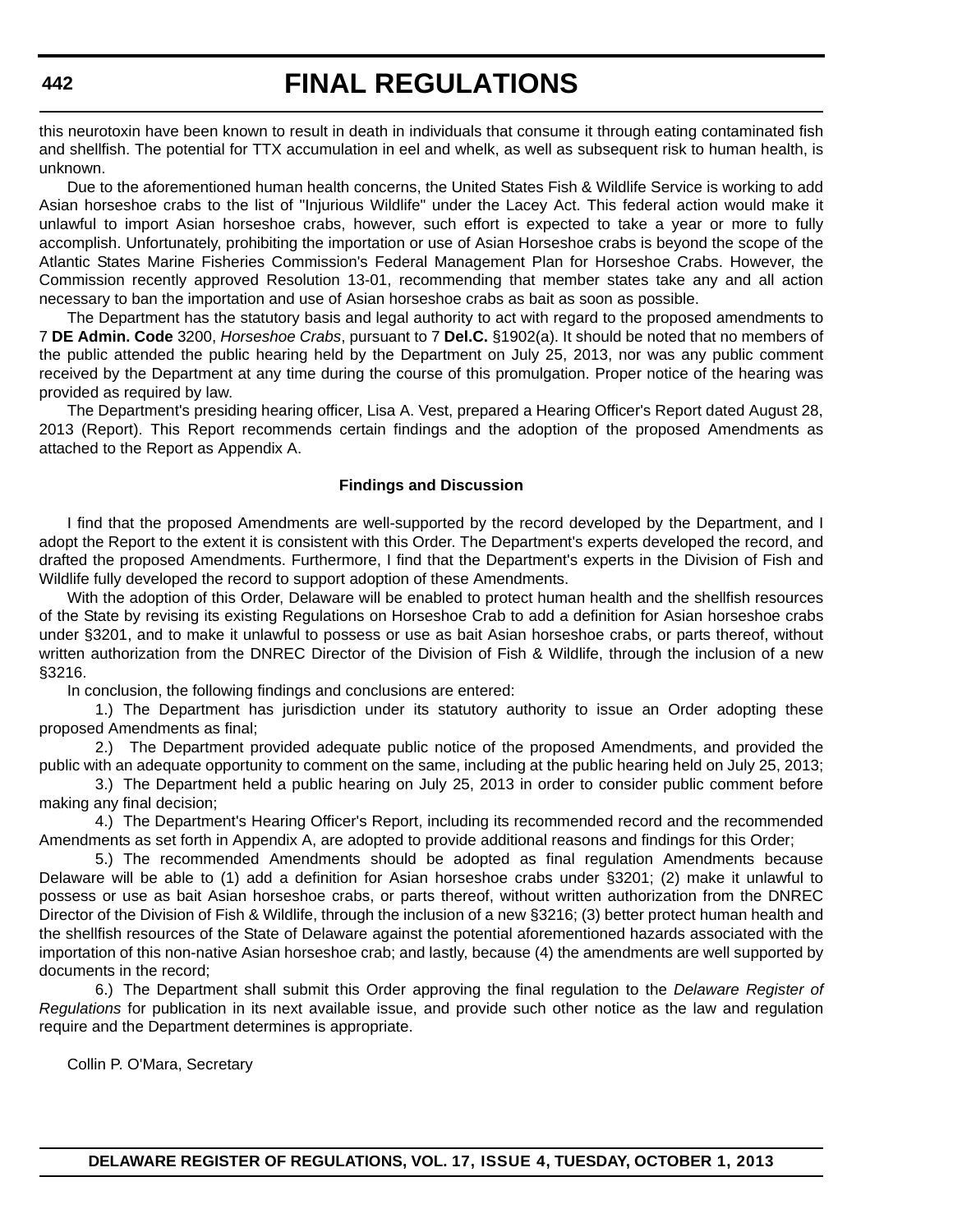**\*Please note that no changes were made to the regulation as originally proposed and published in the July 2013 issue of the** *Register* **at page 49 (17 DE Reg. 49). Therefore, the final regulation is not being republished. A copy of the final regulation is available at:**

**[3200 Horseshoe Crabs](http://regulations.delaware.gov/register/october2013/final/17 DE Reg 441 10-01-13.htm)**

## **[DEPARTMENT OF STATE](http://dpr.delaware.gov/)**

**DIVISION OF PROFESSIONAL REGULATION**

Statutory Authority: 24 Delaware Code, Section 2906(a)(1) (24 **Del.C.** §2906(a)(1))

24 **DE Admin. Code** 2925

### **ORDER**

#### **[2925 Real Estate Commission Education Committee](#page-4-0)**

After due notice in the *Delaware Register of Regulations* and two Delaware newspapers, a public hearing was held on June 13, 2013 at a scheduled meeting of the Delaware Real Estate Commission ("the Commission") to receive comments regarding proposed amendments to the Commission's Education Guidelines ("Guidelines"). The Commission proposed revisions to Rule 3.0, pertaining to the composition of the Education Committee. These revisions will facilitate the appointment and retention of Education Committee members and ensure that their meetings have a quorum. In addition, Rule 6.7 is added to permit licensees to obtain continuing education credit for completion of a broker's licensing course.

The proposed changes to the Guidelines were published in the *Register of Regulations,* Volume 16, Issue 11, on May 1, 2013. Notice of the June 13, 2013 hearing was published in the *News Journal* (Exhibit 1) and the *Delaware State News.* Exhibit 2. Pursuant to 29 **Del.C.** §10118(a), the date to receive final written comments was June 28, 2013, 15 days following the public hearing. The Commission deliberated on the proposed revisions at its regularly scheduled meeting on July 11, 2013.

#### **Summary of the Evidence and Information Submitted**

The following exhibits were made a part of the record:

Commission Exhibit 1: *News Journal* Affidavit of Publication.

Commission Exhibit 2: *Delaware State News* Affidavit of Publication.

The Commission received no verbal or written comment.

#### **Findings of Fact and Conclusions**

The public was given notice and an opportunity to provide the Commission with comments in writing and by testimony on the proposed amendments to the Commission's Guidelines.

Pursuant to 24 **Del.C.** §2906(a)(1), the Commission has the statutory authority to promulgate rules and regulations. The proposed revisions will facilitate the appointment and retention of Education Committee members and ensure that their meetings have a quorum. In this way, the Education Committee will be able to continue in the important work they perform in ensuring the adequacy of both pre-licensing education and continuing education. Rule 6.7 will permit licensees to obtain continuing education credit for completion of a broker's licensing course which will ensure licensee competence while preventing the undue burden of duplicative education. The Commission concludes that adoption of the Guidelines as amended advances professional standards and is in the best interest of the public.

#### **Decision and Effective Date**

The Commission hereby adopts the proposed amendments to the Guidelines as effective 10 days following publication of this Order in the *Delaware Register of Regulations.*

#### **Text and Citation**

The text of the revised Guidelines remains as published in the *Delaware Register of Regulations,* Volume 16,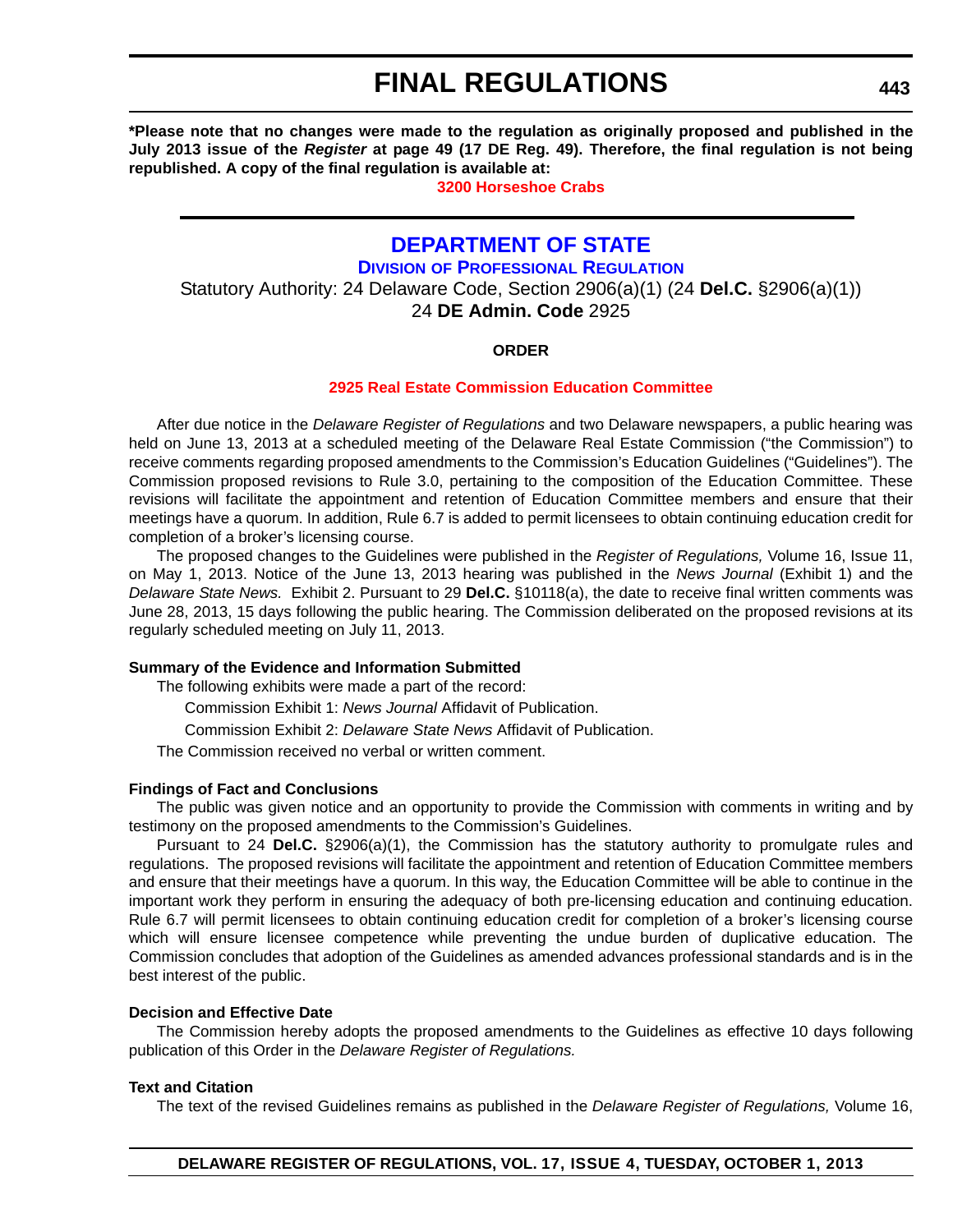# **FINAL REGULATIONS**

Issue 11, on May 1, 2013.

**SO ORDERED** this 11th day of July, 2013.

#### **DELAWARE REAL ESTATE COMMISSION**

Michael Harrington, Sr., Professional Member, Chairperson Andrew Staton, Professional Member, Vice-Chairperson Ricky H. Allamong, Professional Member, **Secretary** Gilbert Emory, Public Member

Joseph F. McCann, Public Member

Patricia O'Brien, Public Member

Vincent M. White, Professional Member

James C. Brannon, Jr., Public Member Christopher J. Whitfield, Professional Member

**\*Please note that no changes were made to the regulation as originally proposed and published in the May 2013 issue of the** *Register* **at page 1165 (16 DE Reg. 1165). Therefore, the final regulation is not being republished. A copy of the final regulation is available at: [2925 Real Estate Commission Education Committee](http://regulations.delaware.gov/register/october2013/final/17 DE Reg 443 10-01-13.htm)**

### **DIVISION [OF PROFESSIONAL REGULATION](http://dpr.delaware.gov/)**

Statutory Authority: 24 Delaware Code, Section 10113(b)(4) (24 **Del.C.** §10113(b)(4)) 24 **DE Admin. Code** 2930

**ORDER**

#### **[2930 Council on Real Estate Appraisers](#page-4-0)**

#### **Nature and Stage of the Proceedings**

On March 1, 2013, the Delaware Council on Real Estate Appraisers published proposed regulations in the *Delaware Register of Regulations*. Volume 16, Issue 9. The notice indicated that written comments would be accepted by the Council for thirty days, a public hearing would be held, and written comments would be accepted for fifteen days thereafter. After due notice in the *Register of Regulations* and two Delaware newspapers, a public hearing was held on April 22, 2013 at a regularly scheduled meeting of the Council on Real Estate Appraisers to receive verbal comments regarding the Council's proposed amendments to its regulations.

#### **Summary of the Evidence and Information Submitted**

At the time of the deliberations, the Council considered the following documents:

 Board Exhibit 1- *News Journal* Affidavit of publication of notice of April 22, 2013 Council Regulation hearing. Board Exhibit 2- *Delaware State News* Affidavit of publication of notice of April 22, 2013 Council Regulation hearing.

There was no verbal testimony given at the public hearing on April 22, 2013. No written comments were received by Council during the initial thirty day public comment period. No written comments were received during the fifteen day 29 **Del.C.** §10118(a) public comment period.

Pursuant to 29 **Del.C.** §10113(b)(4) and 24 **Del.C.** §4006(a)(1) the Delaware Council on Real Estate Appraisers issues this Order adopting the below amendment to the Council's Regulations.

The effective date of this Order will be ten (10) days from the publication of this Order in the *Register of Regulations* on October 1, 2013.

**IT IS SO ORDERED** this 17th day of September, 2013.

Georgianna Trietley, Chairperson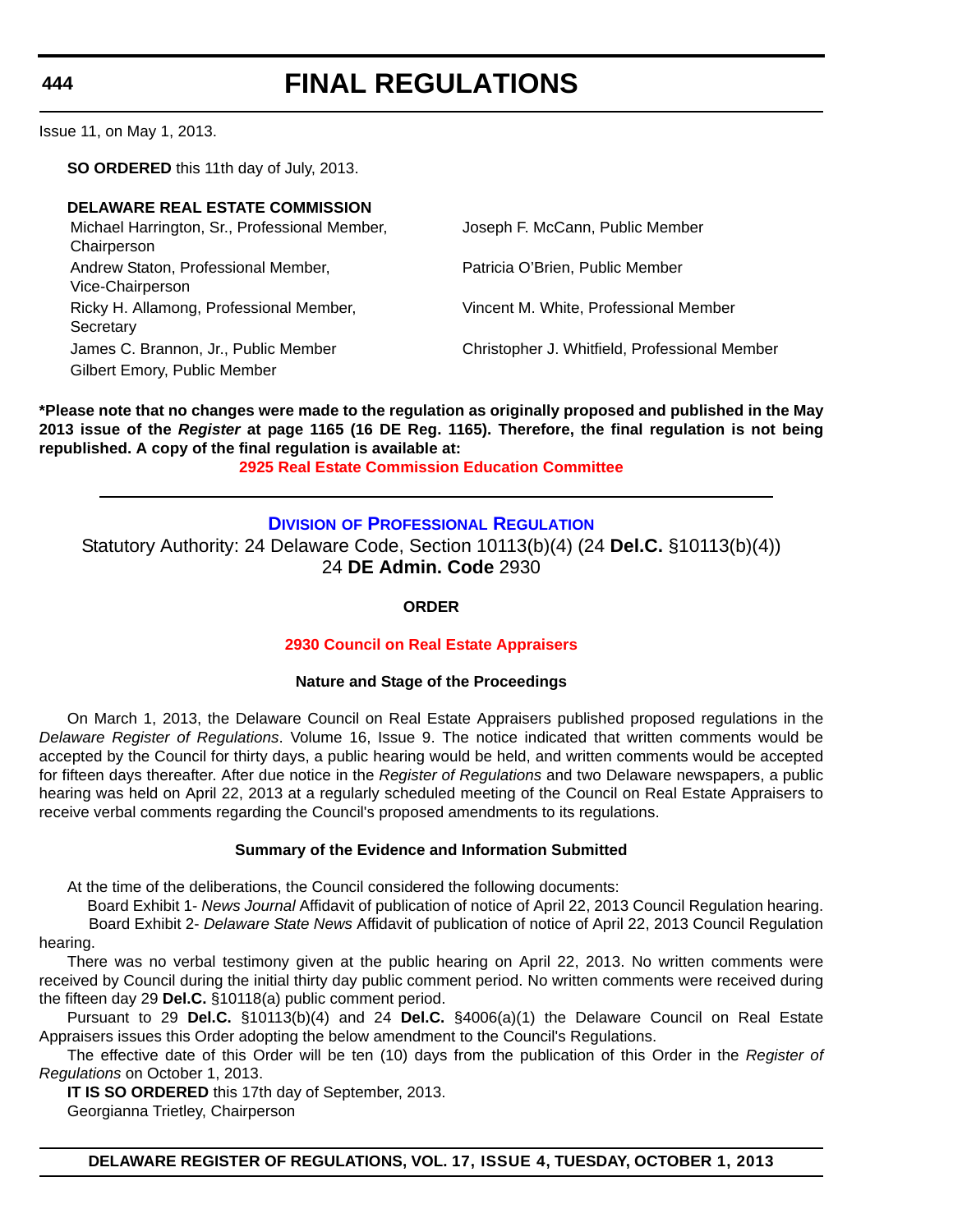Ronald Mandato Bradford T. Levering Douglas Nickel Lynn Baker Jan Jenkins Frank Smith Frank Long

**\*Please note that no changes were made to the regulation as originally proposed and published in the March 2013 issue of the** *Register* **at page 949 (16 DE Reg. 949). Therefore, the final regulation is not being republished. A copy of the final regulation is available at:**

**[2930 Council on Real Estate Appraisers](http://regulations.delaware.gov/register/october2013/final/17 DE Reg 444 10-01-13.htm)**

## **DIVISION [OF PROFESSIONAL REGULATION](http://dpr.delaware.gov/boards/veterinarymedicine/index.shtml) Board of Veterinary Medicine** Statutory Authority: 24 Delaware Code, Section 3306(a)(1) (24 **Del.C.** §3306(a)(1)) 24 **DE Admin. Code** 3300

#### **ORDER**

#### **[3300 Board of Veterinary Medicine](#page-4-0)**

After due notice in the *Delaware Register of Regulations* and two Delaware newspapers, a public hearing was held on August 13, 2013 at a scheduled meeting of the Delaware Board of Veterinary Medicine ("the Board") to receive comments regarding proposed amendments to the Board's rules and regulations. The Board proposed amendments to Rule 11.1.2, addressing licensure of veterinary technicians. The revisions clarify that applicants seeking licensure pursuant to the educational and/or experiential alternatives set forth in Rule 11.1.2 must have their applications approved by October 1, 2013. If an application is not approved by October 1, 2013, the applicant must show graduation from an AVMA approved program. The revisions also provide that if an applicant does not pass the examination set forth in Rule 11.1.4 within one year after the date of approval of the application, in order to pursue licensure, the applicant shall re-apply for licensure and submit the application fee. Any applicant who reapplies after October 1, 2013 shall have received a degree from a veterinary technician program accredited by the AVMA or from a foreign veterinary program approved by the AVMA.

The proposed changes to the rules and regulations were published in the *Delaware Register of Regulations,* Volume 16, Issue 12, on June 1, 2013. Notice of the August 13, 2013 hearing was published in the *News Journal* (Exhibit 1) and the *Delaware State News.* Exhibit 2. Pursuant to 29 **Del.C.** §10118(a), the date to receive final written comments was August 28, 2013, 15 days following the public hearing. The Board deliberated on the proposed revisions at its regularly scheduled meeting on September 10, 2013.

#### **Summary of the Evidence and Information Submitted**

The following exhibits were made a part of the record:

Board Exhibit 1: *News Journal* Affidavit of Publication.

Board Exhibit 2: *Delaware State News* Affidavit of Publication.

The Board received no written or verbal comment.

#### **Findings of Fact and Conclusions**

The public was given notice and an opportunity to provide the Board with comments in writing and by testimony on the proposed amendments to the Board's rules and regulations.

Pursuant to 24 **Del.C.** §3306(a)(1), the Board has the statutory authority to promulgate rules and regulations. The proposed amendments implement and clarify 24 **Del.C.** §3319(a)(1), which provides that the Board may license veterinary technicians who meet certain educational and/or experiential qualifications. However, those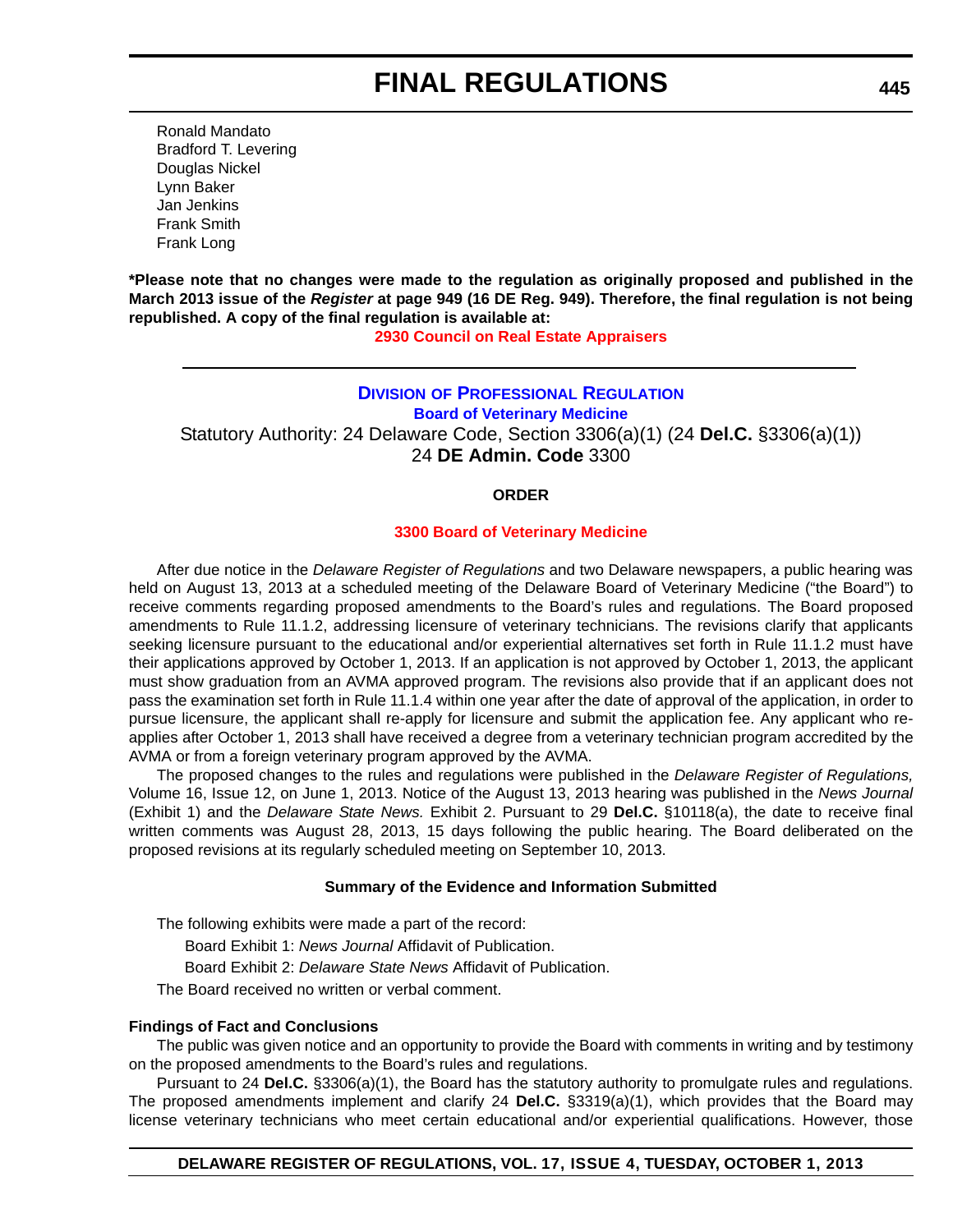# **FINAL REGULATIONS**

alternative methods to licensure are an option only until October 1, 2013, with the Board given the authority to shorten that time period. The proposed rule revisions specify the time parameters and requirements for applicants who wish to become licensed through the alternative methods.

The Board concludes that adoption of the rules and regulations as amended is in the best interest of the public in that the revisions clarify statutory language and provide guidance to applicants for licensure as veterinary technicians.

#### **Decision and Effective Date**

The Board hereby adopts the proposed amendments to the rules and regulations as effective 10 days following publication of this Order in the *Delaware Register of Regulations.*

#### **Text and Citation**

The text of the revised rules and regulations remains as published in the *Delaware Register of Regulations,* Volume 16, Issue 12, on June 1, 2013.

**SO ORDERED** this 10th day of September, 2013.

#### **DELAWARE BOARD OF VETERINARY MEDICINE**

Craig Metzner, D.V.M., President Roberta Jackson, V.M.D. Rachel Longfellow, L.V.T., Vice-President Lynn Nellius, L.V.T. Lena Corder Natalie Titus, D.V.M. Patricia Ennis

**\*Please note that no changes were made to the regulation as originally proposed and published in the June 2013 issue of the** *Register* **at page 1262 (16 DE Reg. 1262). Therefore, the final regulation is not being republished. A copy of the final regulation is available at:**

**[3300 Board of Veterinary Medicine](http://regulations.delaware.gov/register/october2013/final/17 DE Reg 445 10-01-13.htm)**

## **[OFFICE OF MANAGEMENT AND BUDGET](http://omb.delaware.gov/)**

**DIVISION OF FACILITIES MANAGEMENT**

Statutory Authority: 16 Delaware Code, Chapter 78 (16 **Del.C.** Ch. 78)

**ORDER**

#### **[Regulation Governing the State of Delaware Asbestos Certification and Training Program](#page-4-0)**

**AND NOW**, this 13th day of September, 2013, Ann Shepard Visalli, as Director of the Delaware Office of Management and Budget, in accordance with 29 **Del.C.** §§6303A & 6307A, for the reasons stated below enters this ORDER adopting and promulgating the Regulation Governing the State of Delaware Asbestos Certification and Training Program (the "Regulation").

#### **NATURE OF PROCEEDINGS; SYNOPSIS OF THE SUBJECT AND SUBSTANCE OF THE PROPOSED REGULATION**

In accordance with procedures set forth in 29 **Del.C.** Ch. 11, Subch. III and 29 **Del.C.** Ch. 101, the Director of the Delaware Office of Management and Budget is adopting the final regulation governing the State of Delaware Asbestos Certification and Training Program.

On July 1, 2013 (Volume 17, Issue 1), the Delaware Office of Management and Budget published in the *Delaware Register of Regulations* its notice of proposed regulations, pursuant to 29 **Del.C.** § 10115. It was requested that written materials and suggestions from the public concerning the proposed regulations be delivered to the Office of Management and Budget by August 30, 2013 or be presented at a duly noted public hearing on

**DELAWARE REGISTER OF REGULATIONS, VOL. 17, ISSUE 4, TUESDAY, OCTOBER 1, 2013**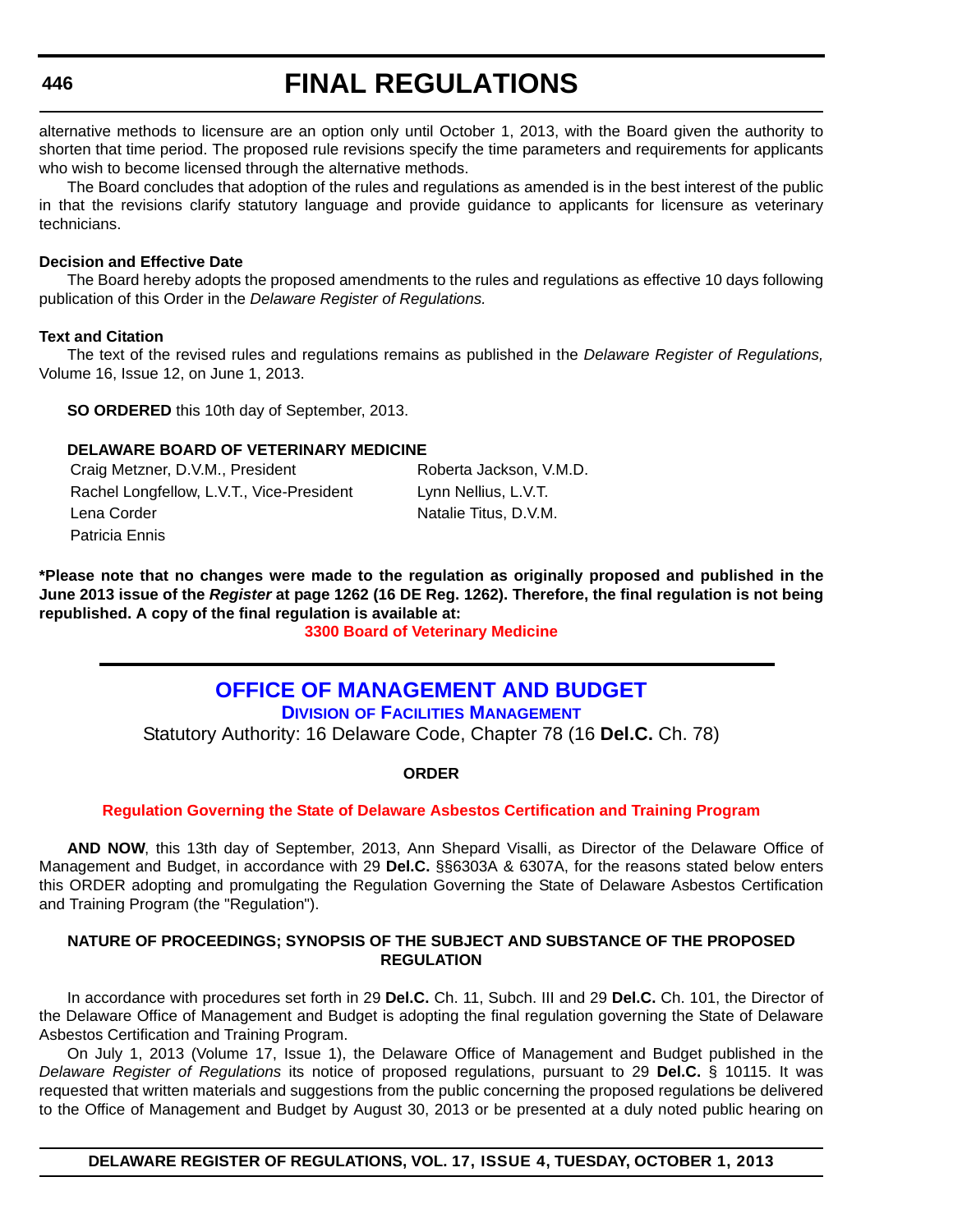August 7, 2013, after which time the Office of Management and Budget would review information, factual evidence and public comment to the said proposed regulations.

No written comments were received during the public comment period. Therefore, no evaluation or summarization of comments is presented in the accompanying "Summary of Evidence."

Corrections deemed not material have been made by the Office of Management and Budget.

#### **SUMMARY OF EVIDENCE**

In accordance with Delaware Law, public notices regarding the proposed REGULATION GOVERNING THE STATE OF DELAWARE ASBESTOS CERTIFICATION AND TRAINING PROGRAM were published in the *Delaware State News*, the *News Journal* and the *Delaware Register of Regulations*. A public hearing on the proposed regulation was held on August 7, 2013. No members of the public attended or offered comments. The public comment period was open from July 1, 2013 through August 30, 2013. No comments were received on the proposed regulation during the public comment period and no changes have been made to the proposed regulation.

#### **FINDINGS OF FACT AND CONCLUSIONS**

1. The Delaware Office of Management and Budget has established rules and procedures to safeguard the public by requiring that renovations or demolitions which disturb asbestos be conducted only by contractors, supervisors, and workers certified by the Office of Management and Budget's Division of Facilities Management.

2. The Regulation reflects these rules and procedures and comprehensively updates language contained therein for federal requirements and state business practices.

3. The Director of the Delaware Office of Management and Budget has statutory authority to promulgate regulations pursuant to 29 **Del.C.** §§6303A & 6307A.

#### **DECISION AND ORDER CONCERNING THE REGULATION**

**NOW THEREFORE**, under the statutory authority and for the reasons set forth above, the Director of the Delaware Office of Management and Budget does hereby ORDER that the Regulation be, and that it hereby is, adopted and promulgated as set forth below. The effective date of this Order is ten days from the date of its publication in the *Delaware Register of Regulations*, in accordance with 29 **Del.C.** §10118(g).

Ann Shepard Visalli, Director, Delaware Office of Management and Budget

#### **\*Please Note: Due to the size of the final regulation, it is not being published here. A copy of the regulation is available at:**

**[Regulation Governing the State of Delaware Asbestos Certification and Training Program](http://regulations.delaware.gov/register/october2013/final/17 DE Reg 446 10-01-13.htm)**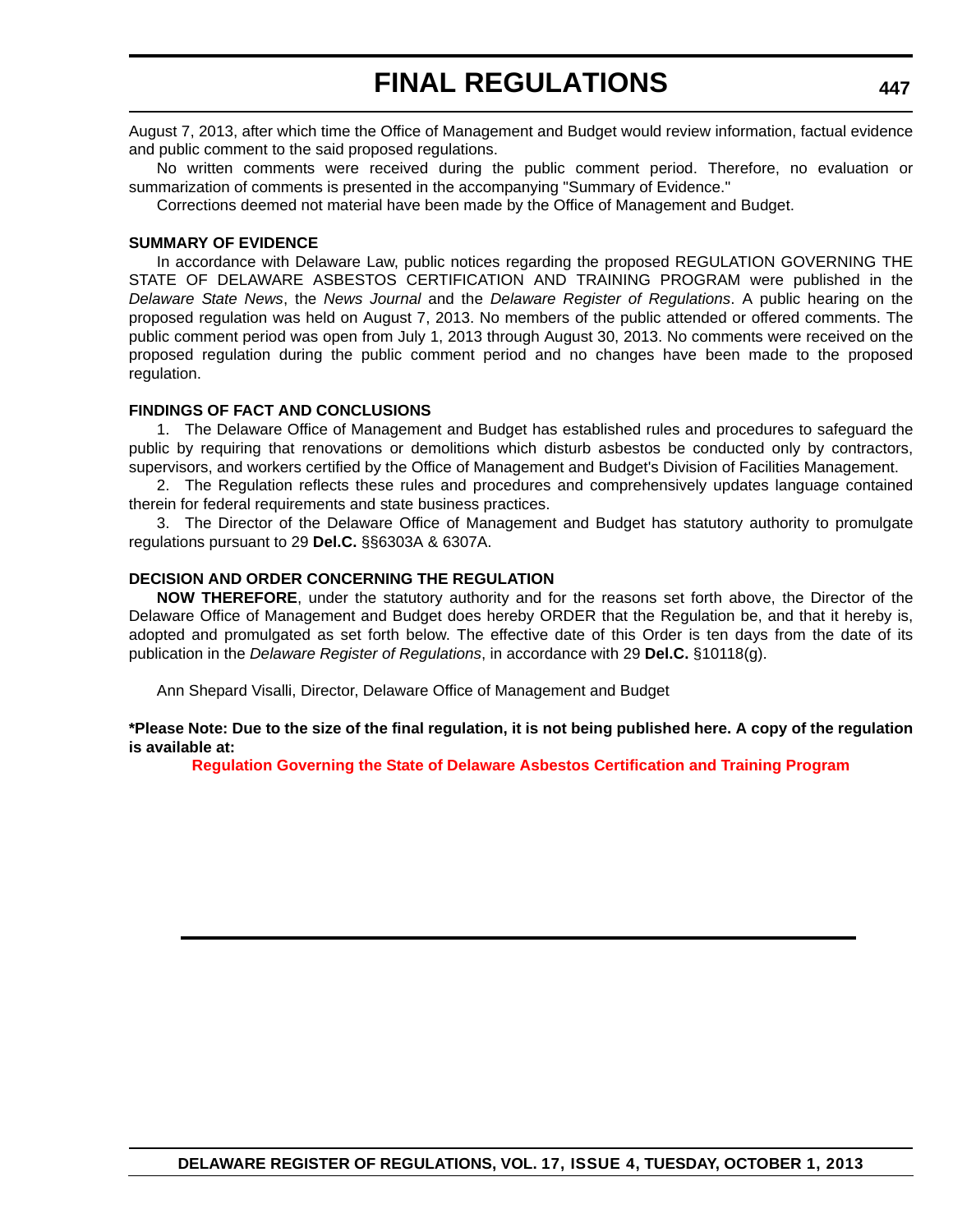## **[DELAWARE RIVER BASIN COMMISSION](http://www.state.nj.us/drbc/)**

**[PUBLIC NOTICE](#page-4-0)**

#### **Proposed Amendments to the Water Quality Regulations, Water Code and Comprehensive Plan to Update Water Quality Criteria for pH**

The Delaware River Basin Commission ("DRBC" or "Commission") is a Federal interstate compact agency charged with managing the water resources of the Basin without regard to political boundaries. Its commissioners are the governors of the four Basin states – Delaware, New Jersey, New York, and Pennsylvania – and a Federal representative, the North Atlantic Division Commander of the U.S. Army Corps of Engineers. The Commission is not subject to the requirements of the Delaware Administrative Procedure Act. This notice is published by the Commission for information purposes.

**Summary:** The Commission will hold a **public hearing** to receive comments on proposed amendments to the Commission's Water Quality Regulations, Water Code and Comprehensive Plan to update stream quality objectives (also called "water quality criteria") for pH in interstate tidal and non-tidal reaches of the main stem Delaware River.

**Dates:** The **public hearing** will be held at 2:00 P.M. on Thursday, October 24, 2013. The hearing will continue until all those wishing to testify have had an opportunity to do so. Written comments will be accepted and must be received by 5:00 P.M. on Thursday, November 21, 2013. For more information regarding the procedures for the hearing and comments, see Supplementary Information.

**Addresses:** The **public hearing** will be held in the Goddard Conference Room at the Commission's office building located at 25 State Police Drive, West Trenton, NJ. As Internet mapping tools are inaccurate for this location, please use the driving directions posted on the Commission's website.

**Oral Testimony and Written Comments:** Persons wishing to testify at the hearing are asked to register in advance by phoning Paula Schmitt at 609-883-9500, ext. 224. Written comments may be submitted as follows: If by email, to [paula.schmitt@drbc.state.nj.us;](mailto:paula.schmitt@drbc.state.nj.us) if by fax, to Commission Secretary at 609-883-9522; if by U.S. Mail, to Commission Secretary, DRBC, P.O. Box 7360, West Trenton, NJ 08628-0360; and if by overnight mail, to Commission Secretary, DRBC, 25 State Police Drive, West Trenton, NJ 08628-0360. Comments also may be delivered by hand at any time during the Commission's regular office hours (Monday through Friday, 8:30 A.M. through 5:00 P.M. except on national holidays) until the close of the comment period at 5:00 P.M. on Thursday, November 21, 2013. In all cases, please include the commenter's name, address and affiliation, if any, in the comment document and "pH Rulemaking" in the subject line.

**For further information:** [The rule text and a report entitled "pH Criteria Revision Recommendations for](http://frwebgate.access.gpo.gov/cgi-bin/leaving.cgi?from=leavingFR.html&log=linklog&to=http://www.drbc.net) [Interstate Waters of the Delaware River Basin: Basis & Background Document" \(DRBC, March 2013\) are available](http://frwebgate.access.gpo.gov/cgi-bin/leaving.cgi?from=leavingFR.html&log=linklog&to=http://www.drbc.net) on the Commission's web site, www.drbc.net. Hard copies of the latter document may be obtained for the price of postage by contacting Ms. Paula Schmitt at 609-883-9500, ext. 224. For questions about the technical basis for the rule, please contact Dr. Erik Silldorff at 609-883-9500 ext. 234. For queries about the rulemaking process, please contact Pamela Bush at 609-477-7203.

## **[DEPARTMENT OF EDUCATION](http://www.doe.k12.de.us/) [PUBLIC NOTICE](#page-4-0)**

The State Board of Education will hold its monthly meeting on Thursday, October 17, 2013 at 1:00 p.m. in the Townsend Building, Dover, Delaware.

## **[DEPARTMENT OF HEALTH AND SOCIAL SERVICES](http://www.dhss.delaware.gov/dhss/dmma/) DIVISION OF MEDICAID AND MEDICAL ASSISTANCE**

**[PUBLIC NOTICE](#page-4-0)**

**Delaware Medicaid Modified Adjusted Gross Income (MAGI) Eligibility and Benefits State Plan Amendments; Citizenship and Immigration Status**

In compliance with the State's Administrative Procedures Act (APA - Title 29, Chapter 101 of the Delaware

#### **DELAWARE REGISTER OF REGULATIONS, VOL. 17, ISSUE 4, TUESDAY, OCTOBER 1, 2013**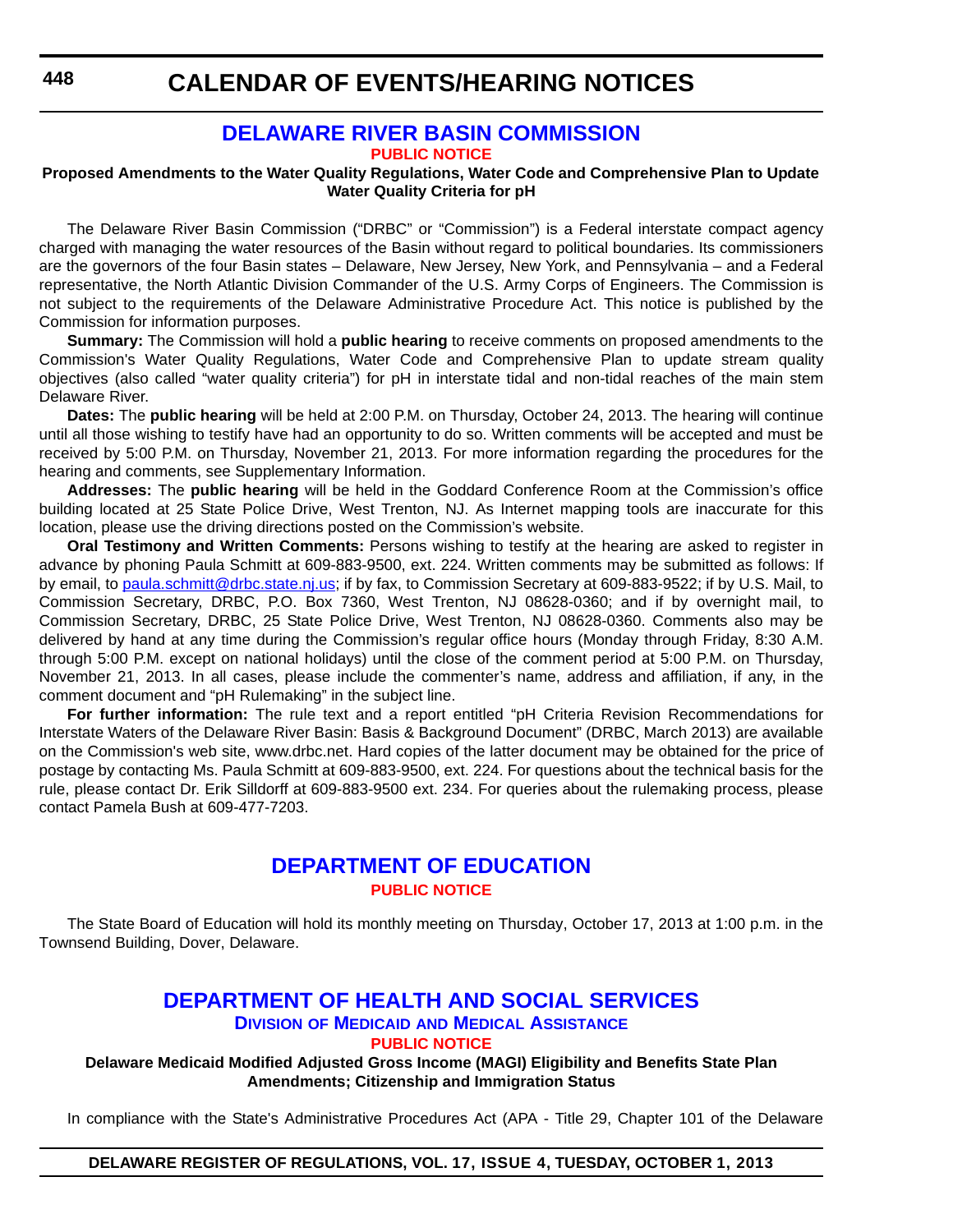Code) and under the authority of Title 31 of the Delaware Code, Chapter 5, Section 512 and with 42 CFR §447.205, Delaware Health and Social Services (DHSS) / Division of Medicaid and Medical Assistance (DMMA) is proposing to amend the Title XIX Medicaid State Plan to modify eligibility standards and processes to conform to the requirements under the Affordable Care Act, and to exercise available related state options. This SPA regulatory action deals with *Citizenship and Immigration Status*.

 Any person who wishes to make written suggestions, compilations of data, testimony, briefs or other written materials concerning the proposed new regulations must submit same to Sharon L. Summers, Planning & Policy Development Unit, Division of Medicaid and Medical Assistance, 1901 North DuPont Highway, P.O. Box 906, New Castle, Delaware 19720-0906 or by fax to 302-255-4425 by October 31, 2013.

The action concerning the determination of whether to adopt the proposed regulation will be based upon the results of Department and Division staff analysis and the consideration of the comments and written materials filed by other interested persons.

#### **DIVISION OF MEDICAID [AND MEDICAL ASSISTANCE](http://www.dhss.delaware.gov/dhss/dmma/) [PUBLIC NOTICE](#page-4-0)**

#### **Delaware Medicaid Modified Adjusted Gross Income (MAGI) Eligibility and Benefits State Plan Amendments; Children's Health Insurance Program (CHIP) MAGI Eligibility**

In compliance with the State's Administrative Procedures Act (APA - Title 29, Chapter 101 of the Delaware Code) and under the authority of Title 31 of the Delaware Code, Chapter 5, Section 512 and with 42 CFR §447.205, Delaware Health and Social Services (DHSS) / Division of Medicaid and Medical Assistance (DMMA) is proposing to amend the Title XXI Medicaid State Plan (Delaware Healthy Children Program) to modify eligibility standards and processes to conform to the requirements under the Affordable Care Act, and to exercise available related state options. This SPA regulatory action deals with *Children's Health Insurance Program (CHIP) MAGI Eligibility*.

Any person who wishes to make written suggestions, compilations of data, testimony, briefs or other written materials concerning the proposed new regulations must submit same to Sharon L. Summers, Planning & Policy Development Unit, Division of Medicaid and Medical Assistance, 1901 North DuPont Highway, P.O. Box 906, New Castle, Delaware 19720-0906 or by fax to 302-255-4425 by October 31, 2013.

The action concerning the determination of whether to adopt the proposed regulation will be based upon the results of Department and Division staff analysis and the consideration of the comments and written materials filed by other interested persons.

#### **DIVISION OF MEDICAID [AND MEDICAL ASSISTANCE](http://www.dhss.delaware.gov/dhss/dmma/) [PUBLIC NOTICE](#page-4-0)**

#### **Delaware Medicaid Modified Adjusted Gross Income (MAGI) Eligibility and Benefits State Plan Amendments; Eligibility Process**

In compliance with the State's Administrative Procedures Act (APA - Title 29, Chapter 101 of the Delaware Code) and under the authority of Title 31 of the Delaware Code, Chapter 5, Section 512 and with 42 CFR §447.205, Delaware Health and Social Services (DHSS) / Division of Medicaid and Medical Assistance (DMMA) is proposing to amend the Title XIX Medicaid State Plan to modify eligibility standards and processes to conform to the requirements under the Affordable Care Act, and to exercise available related state options. This SPA regulatory action deals with the *Eligibility Process*.

Any person who wishes to make written suggestions, compilations of data, testimony, briefs or other written materials concerning the proposed new regulations must submit same to Sharon L. Summers, Planning & Policy Development Unit, Division of Medicaid and Medical Assistance, 1901 North DuPont Highway, P.O. Box 906, New Castle, Delaware 19720-0906 or by fax to 302-255-4425 by October 31, 2013.

The action concerning the determination of whether to adopt the proposed regulation will be based upon the results of Department and Division staff analysis and the consideration of the comments and written materials filed by other interested persons.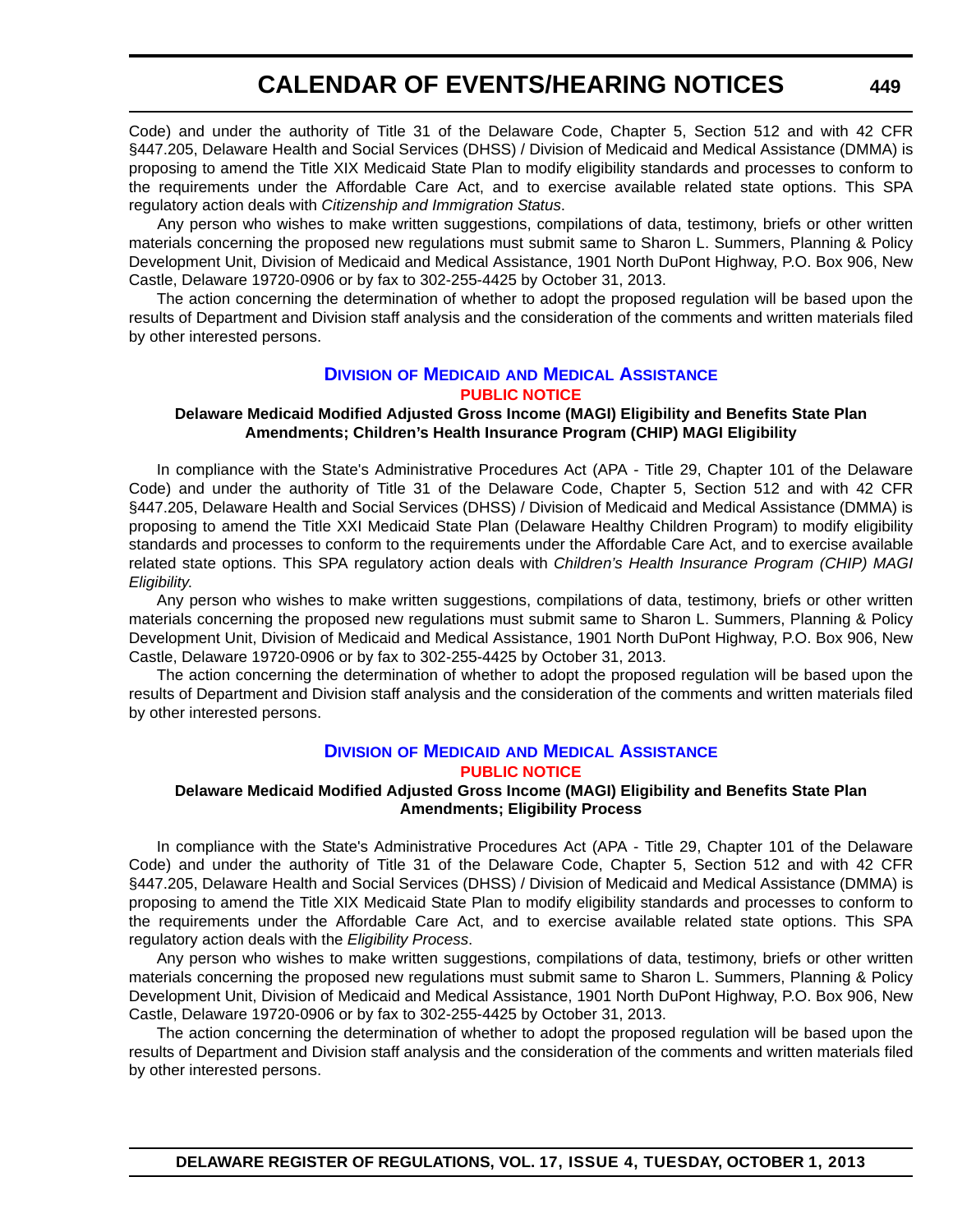### **DIVISION OF MEDICAID [AND MEDICAL ASSISTANCE](http://www.dhss.delaware.gov/dhss/dmma/) [PUBLIC NOTICE](#page-4-0)**

#### **Delaware Medicaid Modified Adjusted Gross Income (MAGI) Eligibility and Benefits State Plan Amendments; MAGI Income Methodology**

In compliance with the State's Administrative Procedures Act (APA - Title 29, Chapter 101 of the Delaware Code) and under the authority of Title 31 of the Delaware Code, Chapter 5, Section 512 and with 42 CFR §447.205, Delaware Health and Social Services (DHSS) / Division of Medicaid and Medical Assistance (DMMA) is proposing to amend the Title XIX Medicaid State Plan to modify eligibility standards and processes to conform to the requirements under the Affordable Care Act, and to exercise available related state options. This SPA regulatory action deals with *MAGI Income Methodology*.

Any person who wishes to make written suggestions, compilations of data, testimony, briefs or other written materials concerning the proposed new regulations must submit same to Sharon L. Summers, Planning & Policy Development Unit, Division of Medicaid and Medical Assistance, 1901 North DuPont Highway, P.O. Box 906, New Castle, Delaware 19720-0906 or by fax to 302-255-4425 by October 31, 2013.

The action concerning the determination of whether to adopt the proposed regulation will be based upon the results of Department and Division staff analysis and the consideration of the comments and written materials filed by other interested persons.

#### **DIVISION OF MEDICAID [AND MEDICAL ASSISTANCE](http://www.dhss.delaware.gov/dhss/dmma/) [PUBLIC NOTICE](#page-4-0)**

#### **Delaware Medicaid Modified Adjusted Gross Income (MAGI) Eligibility and Benefits State Plan Amendments; MAGI-Based Eligibility Groups**

In compliance with the State's Administrative Procedures Act (APA - Title 29, Chapter 101 of the Delaware Code) and under the authority of Title 31 of the Delaware Code, Chapter 5, Section 512 and with 42 CFR §447.205, Delaware Health and Social Services (DHSS) / Division of Medicaid and Medical Assistance (DMMA) is proposing to amend the Title XIX Medicaid State Plan to modify eligibility standards and processes to conform to the requirements under the Affordable Care Act, and to exercise available related state options. This SPA regulatory action deals with *Modified Adjusted Gross Income (MAGI) Based Eligibility Groups*.

Any person who wishes to make written suggestions, compilations of data, testimony, briefs or other written materials concerning the proposed new regulations must submit same to Sharon L. Summers, Planning & Policy Development Unit, Division of Medicaid and Medical Assistance, 1901 North DuPont Highway, P.O. Box 906, New Castle, Delaware 19720-0906 or by fax to 302-255-4425 by October 31, 2013.

The action concerning the determination of whether to adopt the proposed regulation will be based upon the results of Department and Division staff analysis and the consideration of the comments and written materials filed by other interested persons.

## **DIVISION OF MEDICAID [AND MEDICAL ASSISTANCE](http://www.dhss.delaware.gov/dhss/dmma/)**

**[PUBLIC NOTICE](#page-4-0)**

#### **Delaware Medicaid Modified Adjusted Gross Income (MAGI) Eligibility and Benefits State Plan Amendments; Residency**

In compliance with the State's Administrative Procedures Act (APA - Title 29, Chapter 101 of the Delaware Code) and under the authority of Title 31 of the Delaware Code, Chapter 5, Section 512 and with 42 CFR §447.205, Delaware Health and Social Services (DHSS) / Division of Medicaid and Medical Assistance (DMMA) is proposing to amend the Title XIX Medicaid State Plan to modify eligibility standards and processes to conform to the requirements under the Affordable Care Act, and to exercise available related state options. This SPA regulatory action deals with *Residency*.

Any person who wishes to make written suggestions, compilations of data, testimony, briefs or other written materials concerning the proposed new regulations must submit same to Sharon L. Summers, Planning & Policy Development Unit, Division of Medicaid and Medical Assistance, 1901 North DuPont Highway, P.O. Box 906, New Castle, Delaware 19720-0906 or by fax to 302-255-4425 by October 31, 2013.

**DELAWARE REGISTER OF REGULATIONS, VOL. 17, ISSUE 4, TUESDAY, OCTOBER 1, 2013**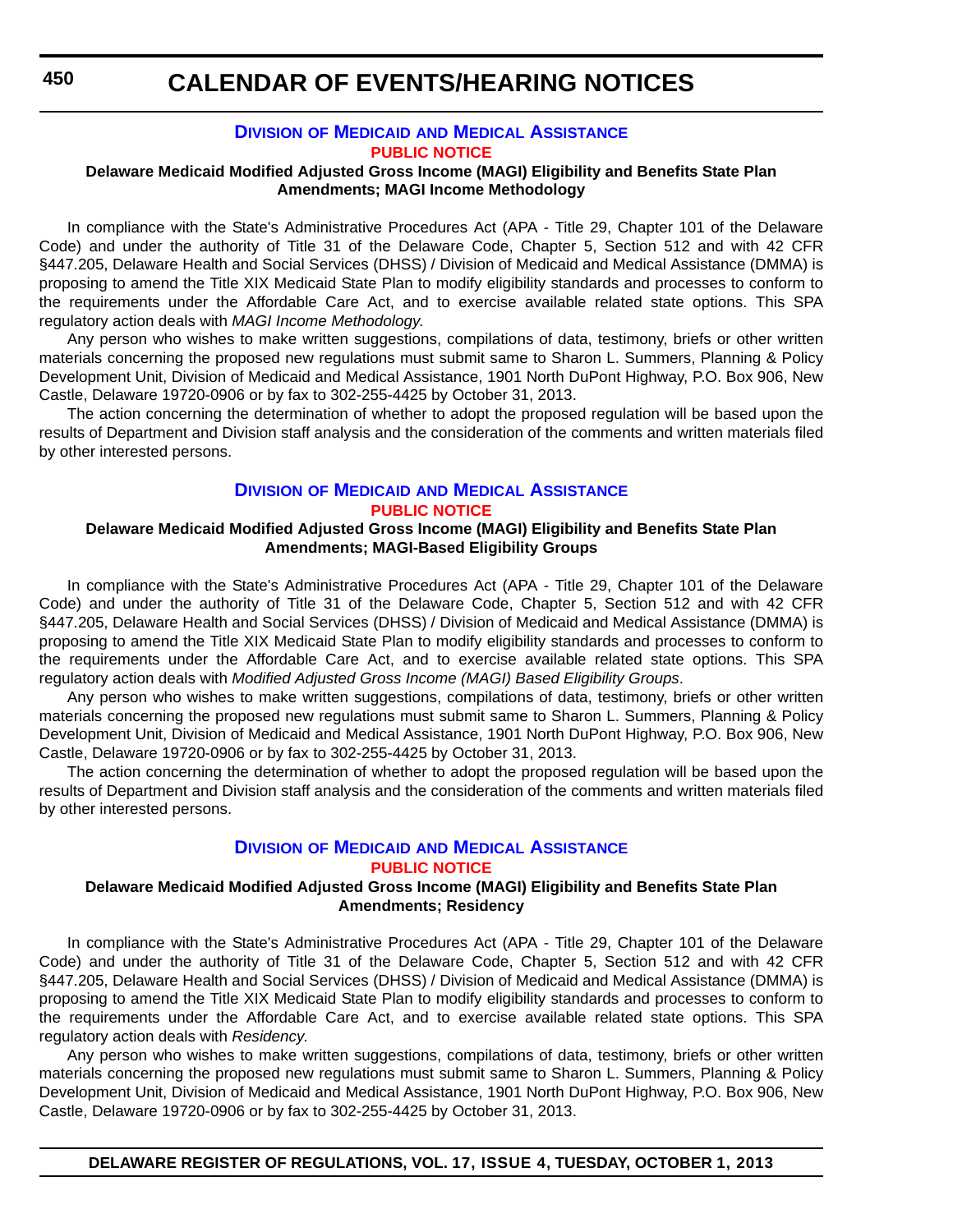The action concerning the determination of whether to adopt the proposed regulation will be based upon the results of Department and Division staff analysis and the consideration of the comments and written materials filed by other interested persons.

#### **DIVISION OF MEDICAID [AND MEDICAL ASSISTANCE](http://www.dhss.delaware.gov/dhss/dmma/) [PUBLIC NOTICE](#page-4-0)**

#### **Delaware Medicaid Modified Adjusted Gross Income (MAGI) Eligibility and Benefits State Plan Amendments; Single State Agency**

In compliance with the State's Administrative Procedures Act (APA - Title 29, Chapter 101 of the Delaware Code) and under the authority of Title 31 of the Delaware Code, Chapter 5, Section 512 and with 42 CFR §447.205, Delaware Health and Social Services (DHSS) / Division of Medicaid and Medical Assistance (DMMA) is proposing to amend the Title XIX Medicaid State Plan to modify eligibility standards and processes to conform to the requirements under the Affordable Care Act, and to exercise available related state options. This SPA regulatory action deals with *Single State Agency*.

Any person who wishes to make written suggestions, compilations of data, testimony, briefs or other written materials concerning the proposed new regulations must submit same to Sharon L. Summers, Planning & Policy Development Unit, Division of Medicaid and Medical Assistance, 1901 North DuPont Highway, P.O. Box 906, New Castle, Delaware 19720-0906 or by fax to 302-255-4425 by October 31, 2013.

The action concerning the determination of whether to adopt the proposed regulation will be based upon the results of Department and Division staff analysis and the consideration of the comments and written materials filed by other interested persons.

#### **DIVISION OF MEDICAID [AND MEDICAL ASSISTANCE](http://www.dhss.delaware.gov/dhss/dmma/) [PUBLIC NOTICE](#page-4-0) Title XIX Medicaid State Plan Medicaid Rehabilitative Services**

In compliance with the State's Administrative Procedures Act (APA - Title 29, Chapter 101 of the Delaware Code) and under the authority of Title 31 of the Delaware Code, Chapter 5, Section 512, Delaware Health and Social Services (DHSS) / Division of Medicaid and Medical Assistance (DMMA) is proposing to amend the Delaware Title XIX Medicaid State Plan regarding *Medicaid Rehabilitative Services*.

Any person who wishes to make written suggestions, compilations of data, testimony, briefs or other written materials concerning the proposed new regulations must submit same to Sharon L. Summers, Planning & Policy Development Unit, Division of Medicaid and Medical Assistance, 1901 North DuPont Highway, P.O. Box 906, New Castle, Delaware 19720-0906 or by fax to 302-255-4425 by October 31, 2013.

The action concerning the determination of whether to adopt the proposed regulation will be based upon the results of Department and Division staff analysis and the consideration of the comments and written materials filed by other interested persons.

## **DIVISION [OF PUBLIC HEALTH](http://www.dhss.delaware.gov/dhss/dph/index.html) [PUBLIC NOTICE](#page-4-0)**

#### **4408 Facilities that Perform Invasive Medical Procedures**

On April 1, 2013 (Volume 16, Issue 10), the Department of Health and Social Services (DHSS) published in the *Delaware Register of Regulations* its notice of proposed regulations governing medical facilities and held them out for public comment per Delaware law. The public comments resulted in significant changes, which necessitated the submission of a new set of regulations for public review and comment.

On October 1, 2013, the Office of Health Facilities Licensing and Certification, Health Systems Protection Section, Division of Public Health, Department of Health and Social Services, is again proposing regulations for facilities that perform invasive medical procedures using anesthesia. These regulations establish standards with respect to the safe and sanitary conditions, and require the accreditation of any facility that performs invasive medical procedures in which the accepted standard of care requires anesthesia, major conduction anesthesia, or

**DELAWARE REGISTER OF REGULATIONS, VOL. 17, ISSUE 4, TUESDAY, OCTOBER 1, 2013**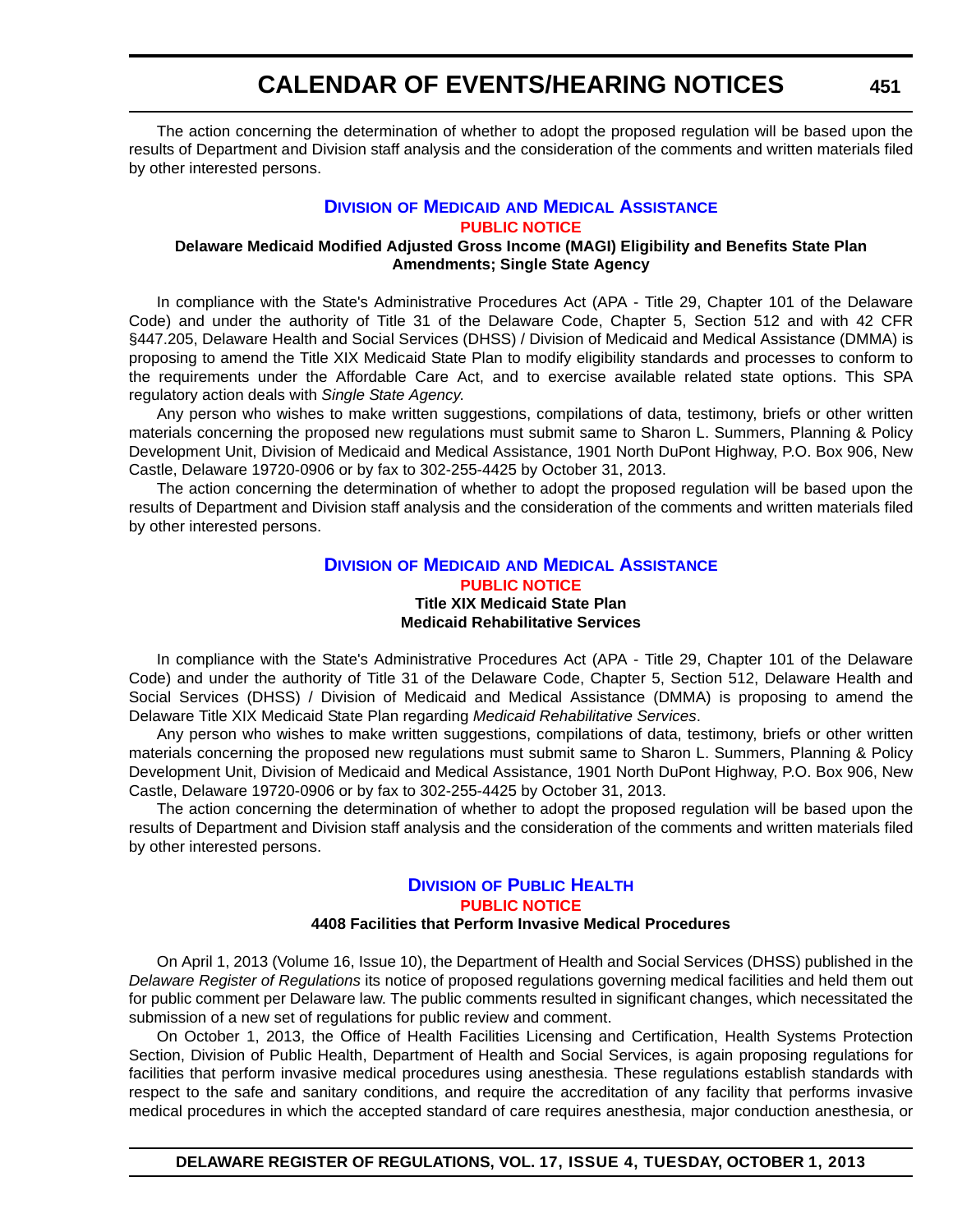sedation. These regulations also provide for the investigation of any patient, patient legal representative or current facility employee complaints involving the unsafe and/or unsanitary conditions in such facilities.

Copies of the proposed regulations are available for review in the October 1, 2013 edition of the *Delaware Register of Regulations*, accessible online at: <http://regulations.delaware.gov> or by calling the Office of Health Facilities Licensing and Certification at (302) 283-7220.

Any person who wishes to make written suggestions, testimony, briefs or other written materials concerning the proposed regulations must submit same to Deborah Harvey by Thursday, October 31, 2013 at:

Deborah Harvey Division of Public Health 417 Federal Street Dover, DE 19901 Email: [Deborah.Harvey@state.de.us](mailto:Deborah.Harvey@state.de.us) Phone: (302) 744-4913

#### **DIVISION [OF PUBLIC HEALTH](http://www.dhss.delaware.gov/dhss/dph/index.html) [PUBLIC NOTICE](#page-4-0)**

#### **4470 State of Delaware Medical Marijuana Code**

On October 1, 2013, the Health Systems Protection Section, under the Division of Public Health, Department of Health and Social Services, plans to publish as proposed regulations governing the State of Delaware Medical Marijuana Act and hold them out for public comment per Delaware law.

The Delaware Medical Marijuana Act was signed by Governor Jack Markell on May 13, 2011 and took effect on July 1 of that year. In February 2012, the portion of the law that allowed for the establishment of compassion centers was suspended by the Governor's Office following new guidance from the US Department of Justice. The Governor has provisionally lifted the suspension of compassion centers, reducing the number of compassion centers from three (one in each county) to one pilot program compassion center. These regulations establish standards and address the new scope of the program operating with one compassion center and without an independent testing center.

Copies of the proposed regulations are available for review in the October 1, 2013 edition of the Delaware *Register of Regulations*, accessible online at: <http://regulations.delaware.gov>or by calling the Health Systems Protection Section at 302-744-4705.

Any person who wishes to make written suggestions, testimony, briefs or other written materials concerning the proposed regulations must submit same to Deborah Harvey by Thursday, October 31, 2013 at:

Deborah Harvey Division of Public Health 417 Federal Street Dover, DE 19901 Email: [Deborah.Harvey@state.de.us](mailto:Deborah.Harvey@state.de.us) Phone: (302) 744-4700

### **DIVISION [OF SOCIAL SERVICES](http://www.dhss.delaware.gov/dhss/dss/) [PUBLIC NOTICE](#page-4-0)**

#### **Delaware's Temporary Assistance for Needy Families (TANF) State Plan Amendment**

In compliance with the State's Administrative Procedures Act (APA - Title 29, Chapter 101 of the Delaware Code) and under the authority of Title 31 of the Delaware Code, Chapter 5, Section 512, Delaware Health and Social Services (DHSS) / Division of Social Services (DSS) is proposing to amend the Delaware Temporary Assistance for Needy Families (TANF) State Plan.

Any person who wishes to make written suggestions, compilations of data, testimony, briefs or other written materials concerning the proposed new regulations must submit same to Sharon L. Summers, Policy & Program Development Unit, Division of Social Services, 1901 North DuPont Highway, P.O. Box 906, New Castle, Delaware

**DELAWARE REGISTER OF REGULATIONS, VOL. 17, ISSUE 4, TUESDAY, OCTOBER 1, 2013**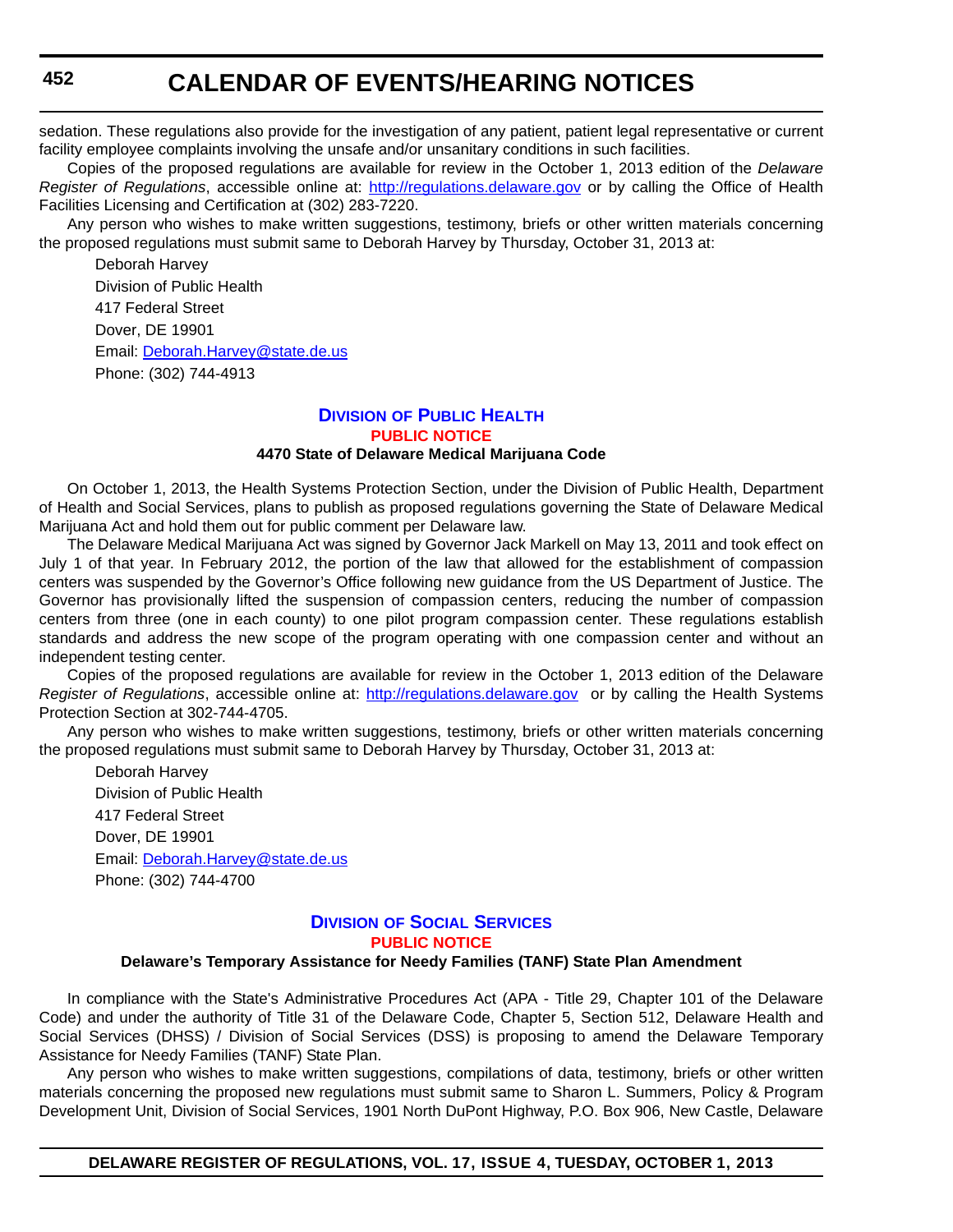19720-0906 or by fax to (302) 255-4425 by October 31, 2013.

The action concerning the determination of whether to adopt the proposed regulation will be based upon the results of Department and Division staff analysis and the consideration of the comments and written materials filed by other interested persons.

## **[DEPARTMENT OF NATURAL RESOURCES AND ENVIRONMENTAL](http://www.dnrec.delaware.gov/air/Pages/Default.aspx)  CONTROL**

#### **DIVISION OF AIR QUALITY 1125 Requirements for Preconstruction Review [REGISTER NOTICE SAN 2013-24](#page-4-0)**

The Department proposes to revise 7 **DE Admin. Code** 1125, in Section 1.9, Definitions, under the definition of "Significance", in the table under (a), to restore the significance level of nitrogen oxides (NOx) of 40 tons per year that was inadvertently removed. This action will bring 7 **DE Admin. Code** 1125 back into agreement with the federal new source review regulation in this regard. The Department will submit this change to the Environmental Protection Agency as a revision to the State Implementation Plan (SIP).

The Department will hold a public hearing on this proposed amendment on Monday, October 28, 2013, starting at 6:00 pm in the Richardson and Robbins Building auditorium, located at 89 King's Highway in Dover. Interested persons may submit comments in writing to Gene Pettingill, Division of Air Quality, 715 Grantham Lane, New Castle DE 19720 and/or statements and testimony may be presented either orally or in writing at the public hearing.

## **[DEPARTMENT OF SAFETY AND HOMELAND SECURITY](http://dsp.delaware.gov/) DIVISION OF STATE POLICE [PUBLIC NOTICE](#page-4-0) 5500 Bail Enforcement Agents**

Notice is hereby given that the Board of Examiners of Bail Enforcement Agents, in accordance with Del. Code Title 24 Chapter 55 proposes to amend the Rules & Regulations. These amendments will improve the safety of the public and the bail enforcement agents and professionalize the industry. If you wish to view the complete Rules & Regulations, contact Ms. Peggy Anderson at (302) 672-5304. Any persons wishing to present views may submit them in writing, by October 31, 2013, to Delaware State Police, Professional Licensing Section, P.O. Box 430, Dover, DE 19903. The Board will hold its quarterly meeting Tuesday, November 26, 2013, 10:00am, at the DGE Conference Room, 655 South Bay Road, Suite 1A, Dover, Delaware.

### **[DEPARTMENT OF STATE](http://dpr.delaware.gov/) DIVISION OF PROFESSIONAL REGULATION CONTROLLED SUBSTANCE ADVISORY COMMITTEE [PUBLIC NOTICE](#page-4-0) Uniform Controlled Substances Act Regulations**

Pursuant to 16 **Del.C.** §4731, the Delaware Controlled Substance Advisory Committee has proposed revisions to its rules and regulations. Rule 2.0 is revised to add the requirement that all practitioners registered under Chapter 47 of Title 16 of the Delaware Code must complete continuing education in order to qualify for continued registration. The amendment will enhance practitioner competence for greater protection of the public.

A public hearing will be held on October 23, 2013 at 9:00 a.m., 1 Wilmington Avenue, Governor Bacon Health Center, Delaware City, DE 19706. Anyone wishing to receive a copy of the proposed rules and regulations may obtain a copy from the Delaware Controlled Substance Advisory Committee, 861 Silver Lake Boulevard, Dover, Delaware 19904. Persons wishing to submit written comments may forward these to the Committee at the above

**DELAWARE REGISTER OF REGULATIONS, VOL. 17, ISSUE 4, TUESDAY, OCTOBER 1, 2013**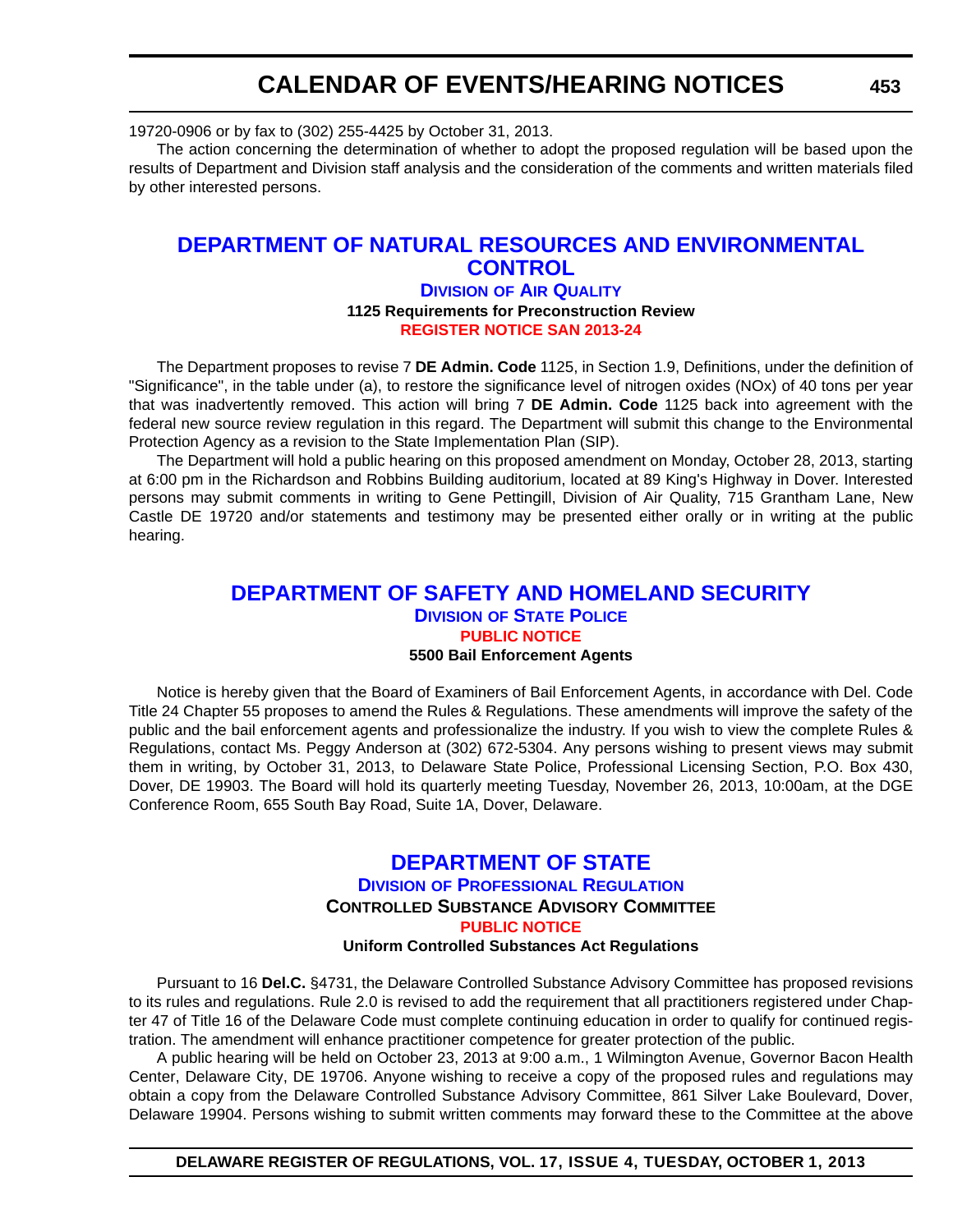# **CALENDAR OF EVENTS/HEARING NOTICES**

address. In accordance with 29 **Del.C.** §10118(a), the final date to receive written comments will be November 7, 2013, which is 15 days following the public hearing.

#### **DIVISION [OF PROFESSIONAL REGULATION](http://dpr.delaware.gov/) [PUBLIC NOTICE](#page-4-0) 1100 Board of Dentistry and Dental Hygiene**

Pursuant to 16 **Del.C.** §4731, the Delaware Controlled Substance Advisory Committee has proposed revisions to its rules and regulations. Rule 2.0 is revised to add the requirement that all practitioners registered under Chapter 47 of Title 16 of the Delaware Code must complete continuing education in order to qualify for continued registration. The amendment will enhance practitioner competence for greater protection of the public.

A public hearing will be held on August 28, 2013 at 9:30 a.m., Buena Vista Conference Center, 661 South DuPont Highway, New Castle, DE 19720. Anyone wishing to receive a copy of the proposed rules and regulations may obtain a copy from the Delaware Controlled Substance Advisory Committee, 861 Silver Lake Boulevard, Dover, Delaware 19904. Persons wishing to submit written comments may forward these to the Committee at the above address. In accordance with 29 **Del.C.** §10118(a), the final date to receive written comments will be September 12, 2013, which is 15 days following the public hearing.

The Delaware Board of Dentistry and Dental Hygiene, pursuant to 24 **Del.C.** 1106(a)(1), proposes to add a new section to its regulations, 12.0, et. al.. The proposed addition defines unprofessional conduct within the practice of dentistry and dental hygiene and lists examples of such conduct.

The Board will hold a public hearing on the proposed rule change October 24, 2013 at 3:30 PM, Second Floor Conference Room A, Cannon Building, 861 Silver Lake Blvd., Dover, DE 19904. Written comments should be sent to Amanda McAtee, Administrator of the Delaware Board of Architects, Cannon Building, 861 Silver Lake Blvd., Dover, DE 19904. Written comments will be accepted until November 8, 2013.

### **DIVISION [OF PROFESSIONAL REGULATION](http://dpr.delaware.gov/) [PUBLIC NOTICE](#page-4-0)**

#### **3000 Board of Professional Counselors of Mental Health and Chemical Dependency Professionals**

The Delaware Board of Mental Health and Chemical Dependency Professionals proposes to amend its regulations. These changes remove references to paper licensure renewal forms, clarify that license renewal is conducted on-line, alter the permitted time period for inactive status, modify and clarify the requirements for supervised counseling experience and modify and clarify the requirements for continuing education so that the continuing education requirements for all professions are consistent with one another.

The Board will hold a public hearing on the proposed rule change on October 23, 2013 at 12:00 PM, Second Floor Conference Room A, Cannon Building, 861 Silver Lake Blvd., Dover, DE 19904. Written comments should be sent to Jessica Williams, Administrator of the Delaware Board of Mental Health and Chemical Dependency Professionals, Cannon Building, 861 Silver Lake Blvd., Dover, DE 19904. Written comments will be accepted until November 7, 2013.

The proposed rule changes are as follows, additions are indicated in underline, deletions are indicated in strike-through:

### **DIVISION [OF PROFESSIONAL REGULATION](http://dpr.delaware.gov/) [PUBLIC NOTICE](#page-4-0) 3500 Board of Examiners of Psychologists**

The Delaware Board of Examiners of Psychologists, pursuant to 24 **Del.C.** §3506(a)(1), proposes to revise its regulations. The proposed additions to the regulations seek to add rules regarding inactive status of a psychology license and the requirements to reactive a license from inactive status.

The Board will hold a public hearing on the proposed rule change on November 4, 2013 at 9:00 a.m., in the Second Floor Conference Room A, Cannon Building, 861 Silver Lake Blvd., Dover, DE 19904. Written comments should be sent to Jennifer Witte, Administrator of the Delaware Board of Examiners of Psychologists, Cannon Building, 861 Silver Lake Blvd, Suite 203, Dover, DE 19904.

**DELAWARE REGISTER OF REGULATIONS, VOL. 17, ISSUE 4, TUESDAY, OCTOBER 1, 2013**